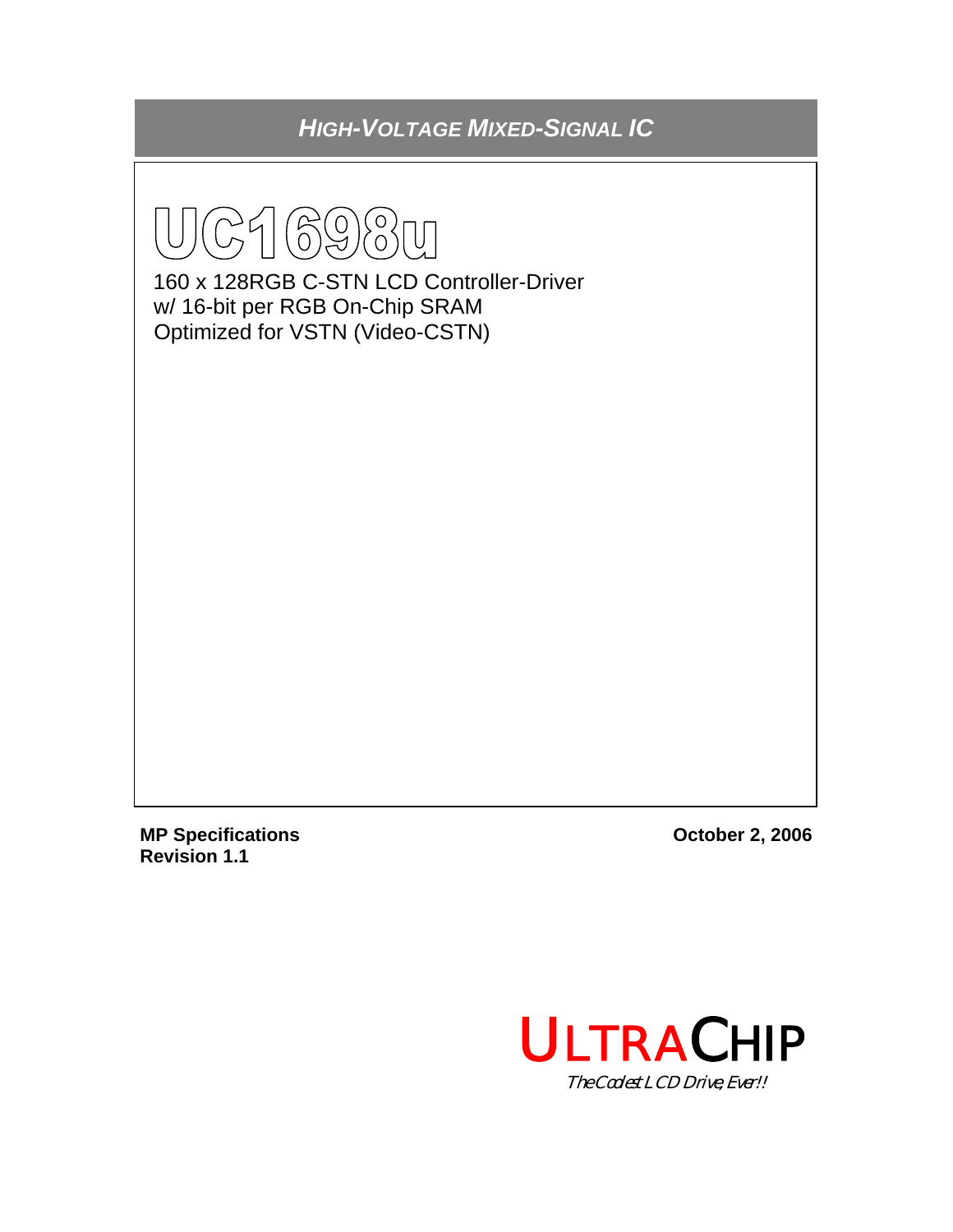# **TABLE OF CONTENT**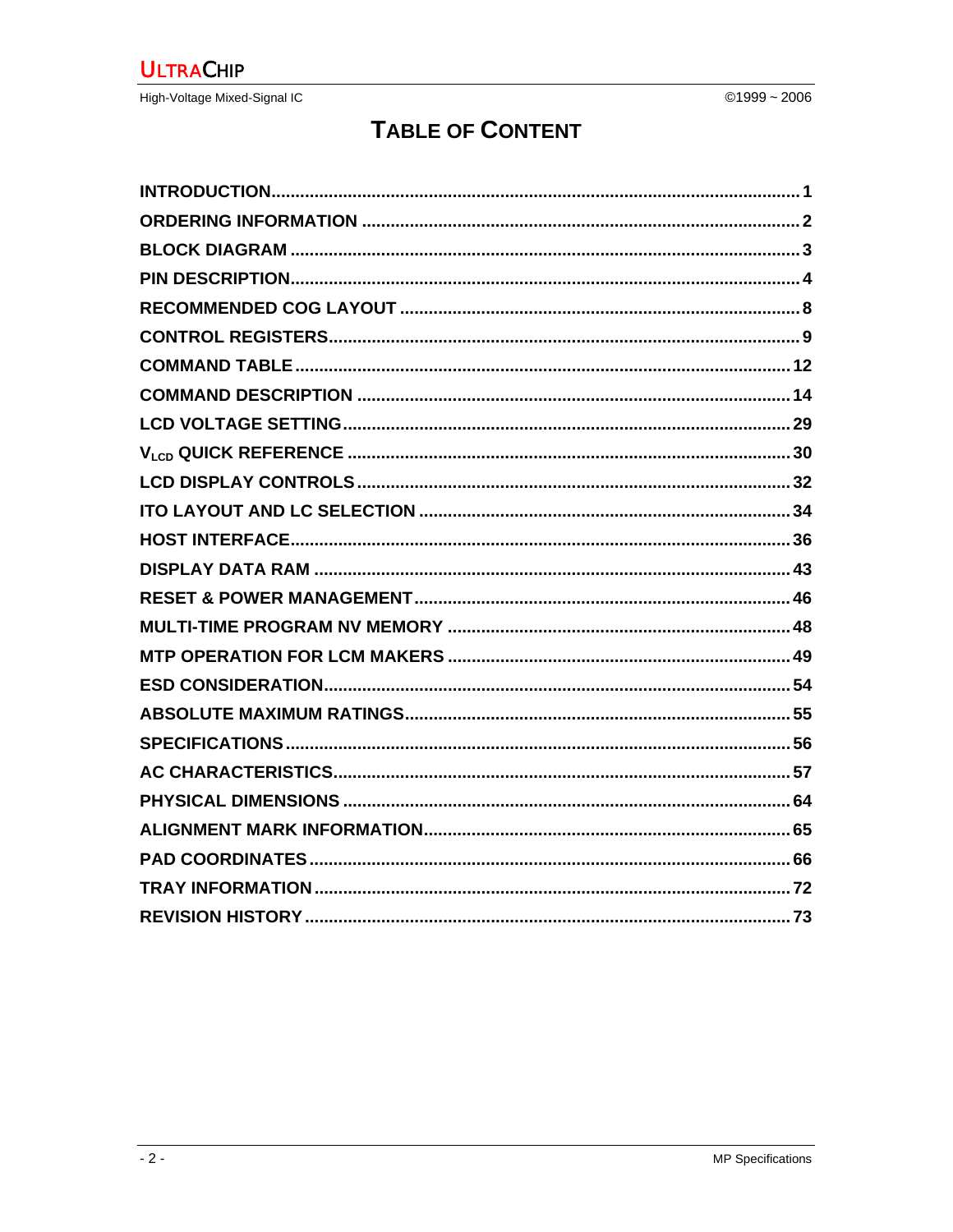# **UC1698u**

*Single-Chip, 160COM x128RGB Matrix Passive Color LCD Controller-Driver with VSTN Support* 

## **INTRODUCTION**

UC1698u is an advanced high-voltage mixedsignal CMOS IC, specially designed for the display needs of low power hand-held devices.

In addition to low power COM and SEG drivers, UC1698u contains all necessary circuits for high-V LCD power supply, bias voltage generation, temperature compensation, timing generation, and graphics data memory.

UC1698u employs UltraChip's unique DCC (Direct Capacitor Coupling) driver architecture and LRM (Line Rate Modulation) gray-shade modulation scheme to achieve well balanced shading, vivid colors, and natural-looking images while supporting very fast Liquid Crystal material for video applications.

With UC1698u, LCD makers can now achieve TFT-like image quality, support video applications while maintaining the same STN advantages in power consumption, unit cost, ease of customization and production flexibility.

#### **MAIN APPLICATIONS**

• Cellular Phones and other battery operated hand held devices or portable Instruments

## **FEATURE HIGHLIGHTS**

- Single chip controller-driver for 160x128 matrix C-STN LCD with comprehensive support for input format and color depth: 12-bit RGB: 4K-color 16-bit RGB: 64K-color
- Support video rate CSTN applications.
- Window-write, window-skip functions to support flexible video applications such as OSD, dynamic service provider screen saver for cell phone and others.
- ID pin (ID1)-switched input data sets (D[7:0] or D[0, 2, 4, 6, 8, 10, 12, 14]) for 8-bit mode.
- One ID pin (ID0) plus two programmable ID flags, totally 4 software-readable ID bits to support configurable vender identification.
- Partial scroll function and programmable data update window to support flexible manipulation of screen data.
- Support both row-ordered and columnordered display buffer RAM access.
- Support industry standard 4-wire, 3/4-wire, and 3-wire serial buses (S8, S8uc, S9) and 16-bit/8-bit parallel buses (8080 or 6800).
- Special driver structure and gray shade modulation scheme. Low power consumption under all display patterns.
- No power consumption or image quality penalty when used with video rate CSTN.
- Fully programmable Mux Rate, partial display window, Bias Ratio and Line Rate allow many flexible power management options.
- Four software programmable temperature compensation coefficients.
- Software programmable, self-configuring 10x charge pump.
- Flexible data addressing/mapping schemes to support wide ranges of software models and LCD layout placements.
- Pad layouts support COG applications.
- $V_{DD}$  (digital) range: 1.8 V ~ 3.3V  $V_{DD}$  (analog) range: 2.8 V ~ 3.3V LCD  $V_{OP}$  range: 6.15V ~ 18V
- Available MTP trimming supports precise LCD contrast matching.
- Available in gold bump dies:
- COM/SEG bump information Bump pitch: 31 µM Bump gap: 13.5 µM Bump surface:  $2013 \mu M^2$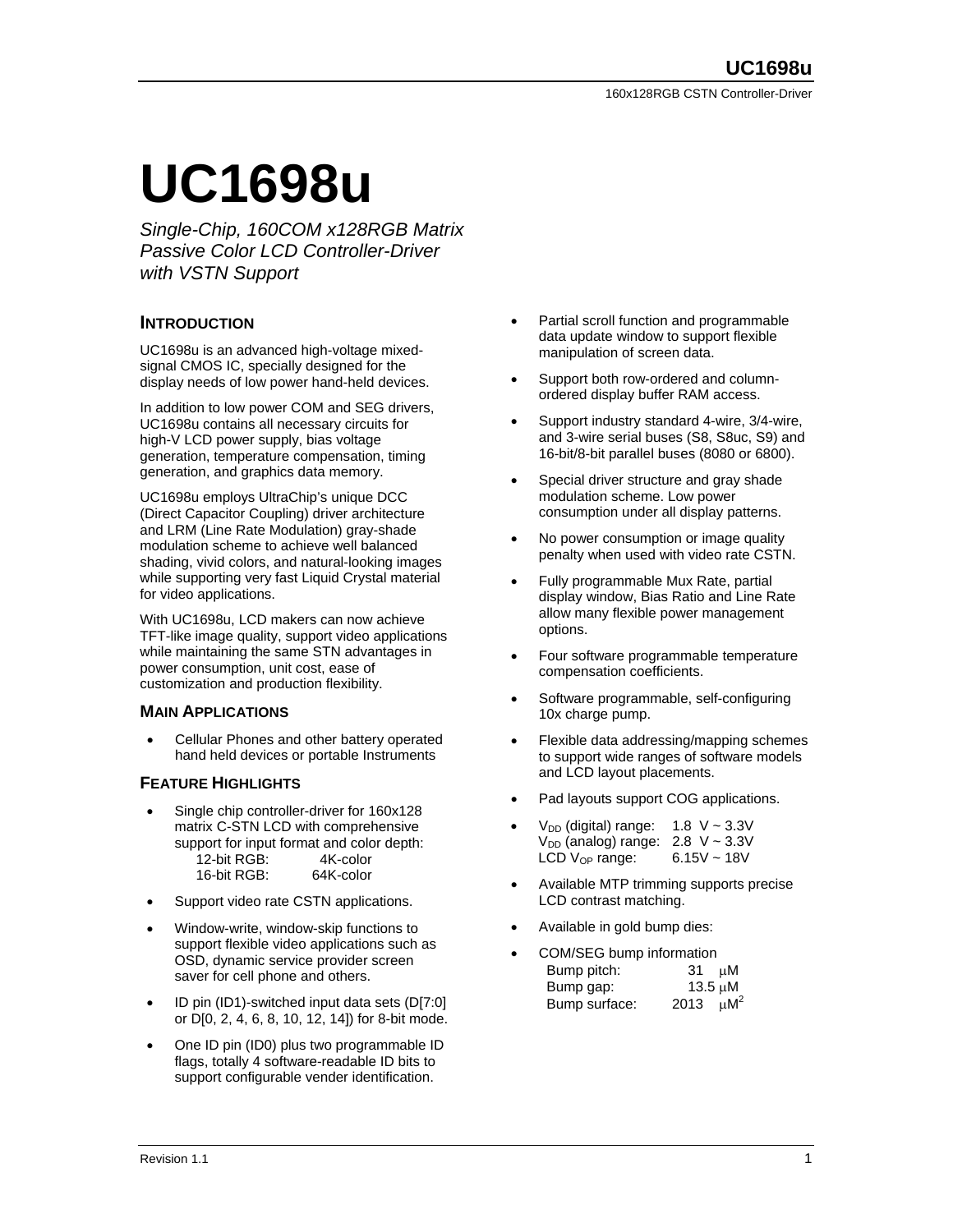High-Voltage Mixed-Signal IC ©1999 ~ 2006

## **ORDERING INFORMATION**

#### **GOLD BUMPED DIE**

| <b>Part Number</b> | <b>MTP</b> | <b>Description</b>                  |
|--------------------|------------|-------------------------------------|
| UC1698uGAC         | Yes.       | Gold bumped die, with MTP function. |

#### **General Notes**

#### **APPLICATION INFORMATION**

For improved readability, the specification contains many application data points. When application information is given, it is advisory and does not form part of the specification for the device.

#### **BARE DIE DISCLAIMER**

All die are tested and are guaranteed to comply with all data sheet limits up to the point of wafer sawing. There is no post waffle saw/pack testing performed on individual die. Although the latest processes are utilized for wafer sawing and die pick-&-place into waffle pack carriers, UltraChip has no control of third party procedures in the handling, packing or assembly of the die. Accordingly, it is the responsibility of the customer to test and qualify their applications in which the die is to be used. UltraChip assumes no liability for device functionality or performance of the die or systems after handling, packing or assembly of the die.

#### **MTP LIGHT & ESD SENSITIVITY**

The MTP memory cell is sensitive to photon excitation and ESD. Under extended exposure to strong ambient light, or when TST4 pin is exposed to ESD strikes, the MTP cells can lose its content before the specified memory retention time span. The system designer is advised to provide proper light & ESD shields to realize full MTP content retention performance.

#### **LIFE SUPPORT APPLICATIONS**

These devices are not designed for use in life support appliances, or systems where malfunction of these products can reasonably be expected to result in personal injuries. Customer using or selling these products for use in such applications do so at their own risk.

#### **CONTENT DISCLAIMER**

UltraChip believes the information contained in this document to be accurate and reliable. However, it is subject to change without notice. The information and data provided herein is for reference only. No responsibility is assumed by UltraChip for the use of information contained in this datasheet. Always contact UltraChip for commit to mass production for the latest product information and operation parameters.

#### **CONTACT INFORMATION**

UltraChip Inc. (Headquarter) 2F, No. 70, Chowtze Street, Nei Hu District, Taipei 114, Taiwan, R. O. C.

Tel: +886 (2) 8797-8947 Fax: +886 (2) 8797-8910 Sales e-mail: sales@ultrachip.com Web site: http://www.ultrachip.com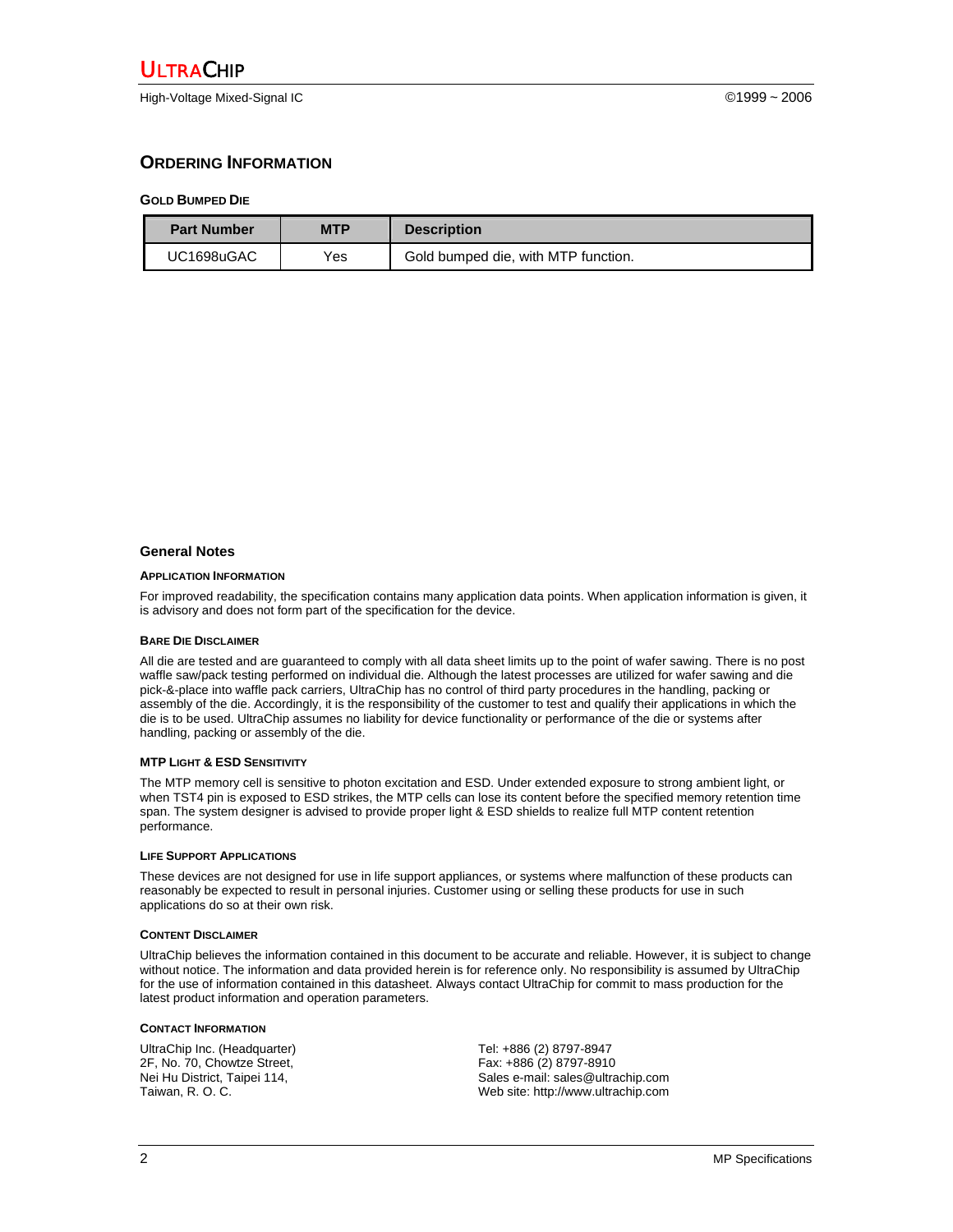160x128RGB CSTN Controller-Driver

## **BLOCK DIAGRAM**

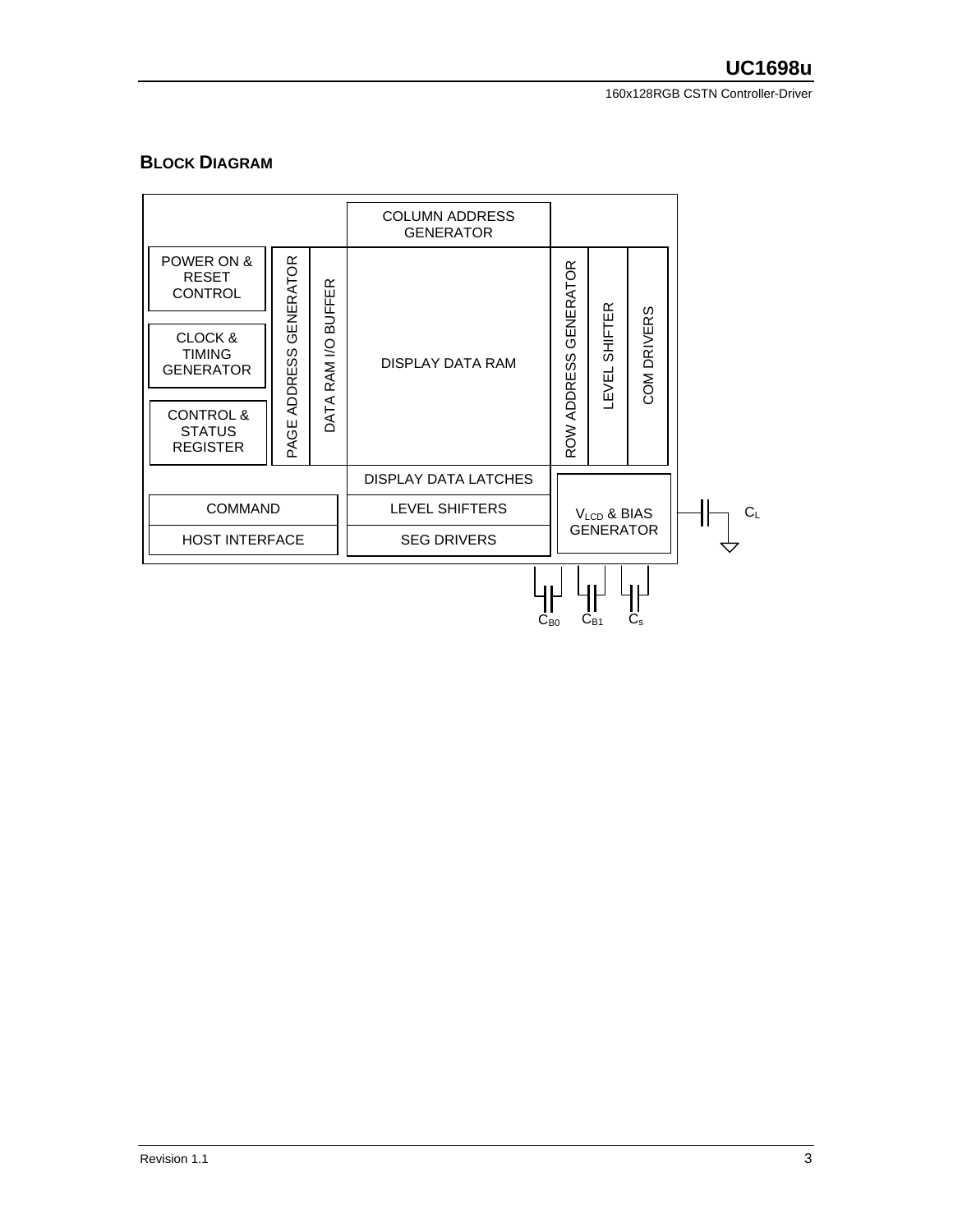## **PIN DESCRIPTION**

| <b>Name</b>                                    | <b>Type</b>                                   | # of Pads               | <b>Description</b>                                                                                                                                                                                                                               |  |  |  |  |  |  |  |  |
|------------------------------------------------|-----------------------------------------------|-------------------------|--------------------------------------------------------------------------------------------------------------------------------------------------------------------------------------------------------------------------------------------------|--|--|--|--|--|--|--|--|
|                                                | <b>MAIN POWER SUPPLY</b>                      |                         |                                                                                                                                                                                                                                                  |  |  |  |  |  |  |  |  |
| V <sub>DD</sub><br>V <sub>DD2</sub>            | <b>PWR</b>                                    | 9<br>$\boldsymbol{9}$   | V <sub>DD</sub> is the digital power supply and it should be connected to a<br>voltage source that is no higher than $V_{DD2}/V_{DD3}$ . $V_{DD2}/V_{DD3}$ is the<br>analog power supply and it should be connected to the same<br>power source. |  |  |  |  |  |  |  |  |
| V <sub>DD3</sub>                               |                                               | $\overline{2}$          | Please maintain the following relationship:<br>$V_{DD}$ +1.3V $\geq V_{DD2/3} \geq V_{DD}$                                                                                                                                                       |  |  |  |  |  |  |  |  |
|                                                |                                               |                         | Minimize the trace resistance for $V_{DD}$ and $V_{DD2}/V_{DD3}$ .                                                                                                                                                                               |  |  |  |  |  |  |  |  |
| $V_{SS}$<br>$V_{SS2}$                          | <b>GND</b>                                    | 12<br>$12 \overline{ }$ | Ground. Connect $V_{SS}$ and $V_{SS2}$ to the shared GND pin.<br>Minimize the trace resistance for this node.                                                                                                                                    |  |  |  |  |  |  |  |  |
|                                                | <b>LCD POWER SUPPLY &amp; VOLTAGE CONTROL</b> |                         |                                                                                                                                                                                                                                                  |  |  |  |  |  |  |  |  |
|                                                |                                               |                         | LCD SEG driving voltages. These are the voltage sources to<br>provide SEG driving currents. These voltages are generated<br>internally.                                                                                                          |  |  |  |  |  |  |  |  |
| $V_{B1+}$ , $V_{B1-}$<br>$V_{B0+}$ , $V_{B0-}$ | <b>PWR</b>                                    | 4, 4<br>4, 4<br>3, 3    | Connect capacitors of $C_{BX}$ value between $V_{BX+}$ and $V_{BX-}$ , and a<br>capacitor of C <sub>s</sub> value between V <sub>S+</sub> and V <sub>S-</sub> .                                                                                  |  |  |  |  |  |  |  |  |
| $V_{S+}$ , $V_{S-}$                            |                                               |                         | The resistance of these traces directly affects the driving strength<br>of SEG electrodes and impacts the image of the LCD module.<br>Minimize the trace resistance is critical in achieving high quality<br>image.                              |  |  |  |  |  |  |  |  |
| V <sub>LCD-IN</sub><br>V <sub>LCD-OUT</sub>    | <b>PWR</b>                                    | $\frac{2}{2}$           | High voltage LCD Power Supply. When internal $V_{LCD}$ is used,<br>connect these pins together. When external V <sub>LCD</sub> source is used,<br>connect external $V_{LCD}$ source to $V_{LCDIN}$ pins and leave $V_{LCDOUT}$<br>open.          |  |  |  |  |  |  |  |  |
|                                                |                                               |                         | Capacitor $C_L$ should be connected between $V_{LCD}$ and $V_{SS}$ . In COG<br>applications, keep the ITO trace resistance around 20 $\Omega$ .                                                                                                  |  |  |  |  |  |  |  |  |

#### **NOTE**

• Recommended capacitor values:

 $C_{Bx}: 2.2\mu$ F/5V or 300x LCD load capacitance, whichever is higher.  $C_S$ :150 ~ 220nF / 25V

 $C_L$ :330nF/25V is appropriate for most applications.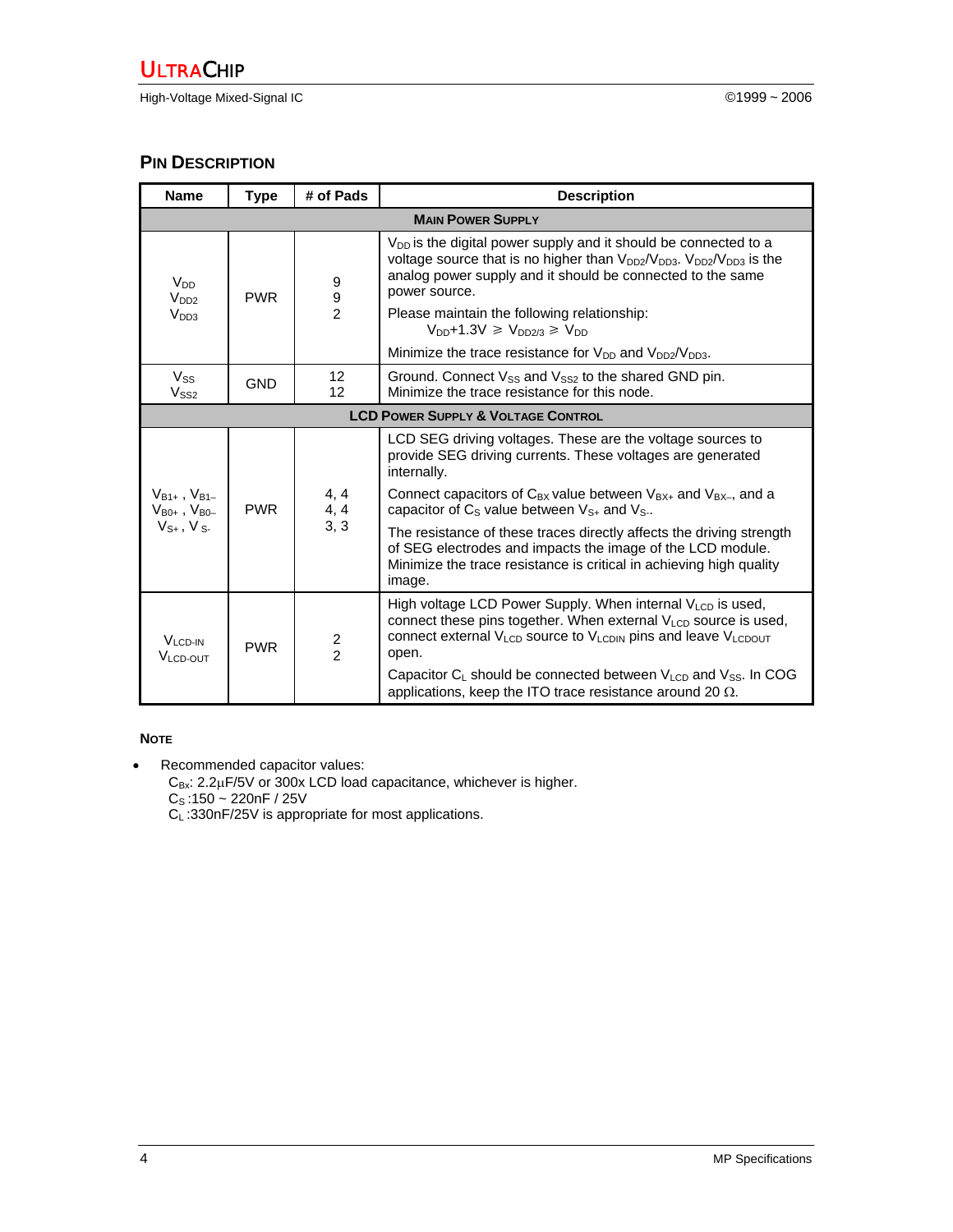160x128RGB CSTN Controller-Driver

| <b>Name</b>                        | <b>Type</b> | # of Pads         | <b>Description</b>                                                                                                                                                                                                                                                                       |                                                                                                                                                             |                                                                                                                                                                                                    |             |  |    |    |            |  |  |  |
|------------------------------------|-------------|-------------------|------------------------------------------------------------------------------------------------------------------------------------------------------------------------------------------------------------------------------------------------------------------------------------------|-------------------------------------------------------------------------------------------------------------------------------------------------------------|----------------------------------------------------------------------------------------------------------------------------------------------------------------------------------------------------|-------------|--|----|----|------------|--|--|--|
|                                    |             |                   | <b>HOST INTERFACE</b>                                                                                                                                                                                                                                                                    |                                                                                                                                                             |                                                                                                                                                                                                    |             |  |    |    |            |  |  |  |
|                                    |             |                   | Bus mode: The interface bus mode is determined by BM[1:0] and<br>{DB15, DB13} by the following relationship:                                                                                                                                                                             |                                                                                                                                                             |                                                                                                                                                                                                    |             |  |    |    |            |  |  |  |
|                                    |             | 1<br>1            | BM[1:0]                                                                                                                                                                                                                                                                                  | {DB15, DB13}                                                                                                                                                | Mode                                                                                                                                                                                               |             |  |    |    |            |  |  |  |
|                                    |             |                   | 11                                                                                                                                                                                                                                                                                       | Data                                                                                                                                                        | 6800/16-bit                                                                                                                                                                                        |             |  |    |    |            |  |  |  |
|                                    |             |                   |                                                                                                                                                                                                                                                                                          | 10                                                                                                                                                          | Data                                                                                                                                                                                               | 8080/16-bit |  |    |    |            |  |  |  |
|                                    |             |                   |                                                                                                                                                                                                                                                                                          |                                                                                                                                                             |                                                                                                                                                                                                    |             |  | 01 | 0x | 6800/8-bit |  |  |  |
| BM <sub>0</sub><br>BM <sub>1</sub> | T           |                   |                                                                                                                                                                                                                                                                                          | 00                                                                                                                                                          | 0x                                                                                                                                                                                                 | 8080/8-bit  |  |    |    |            |  |  |  |
|                                    |             |                   | 00                                                                                                                                                                                                                                                                                       | 10                                                                                                                                                          | 4-wire SPI w/ 8-bit token<br>(S8: conventional)                                                                                                                                                    |             |  |    |    |            |  |  |  |
|                                    |             |                   | 00                                                                                                                                                                                                                                                                                       | 11                                                                                                                                                          | 3/4-wire SPI w/ 8-bit token<br>(S8uc: Ultra-Compact)                                                                                                                                               |             |  |    |    |            |  |  |  |
|                                    |             |                   | 01                                                                                                                                                                                                                                                                                       | 10                                                                                                                                                          | 3-wire SPI w/ 9-bit taken<br>(S9: conventional)                                                                                                                                                    |             |  |    |    |            |  |  |  |
|                                    |             |                   |                                                                                                                                                                                                                                                                                          |                                                                                                                                                             |                                                                                                                                                                                                    |             |  |    |    |            |  |  |  |
| CS <sub>0</sub><br>CS <sub>1</sub> | T           | $\mathbf{1}$<br>1 |                                                                                                                                                                                                                                                                                          |                                                                                                                                                             | Chip Select. Chip is selected when $CS1="H"$ and $CS0 = "L".$ When the<br>chip is not selected, D[15:0] will be high impedance.                                                                    |             |  |    |    |            |  |  |  |
| <b>RST</b>                         | ı           | 1                 | When RST="L", all control registers are re-initialized by their default<br>states. Since UC1698u has built-in Power-ON reset and software<br>reset commands, RST pin is not required for proper chip operation.<br>An RC Filter has been included on-chip. There is no need for external |                                                                                                                                                             |                                                                                                                                                                                                    |             |  |    |    |            |  |  |  |
|                                    |             |                   | RC noise filter. When RST is not used, connect the pin to $V_{DD}$ .                                                                                                                                                                                                                     |                                                                                                                                                             |                                                                                                                                                                                                    |             |  |    |    |            |  |  |  |
| <b>CD</b>                          | T           | $\mathbf{1}$      | "L": Control data                                                                                                                                                                                                                                                                        |                                                                                                                                                             | Selects Control data or Display data for read/write operation. In S9<br>mode, CD pin is not used. Connect to V <sub>SS</sub> when not used.<br>"H": Display data                                   |             |  |    |    |            |  |  |  |
|                                    |             |                   |                                                                                                                                                                                                                                                                                          |                                                                                                                                                             |                                                                                                                                                                                                    |             |  |    |    |            |  |  |  |
| ID <sub>0</sub>                    | T           | 1                 |                                                                                                                                                                                                                                                                                          | ID0 pin can be used for production control.<br>Connect ID0 pin to $V_{DD}$ for "H" or $V_{SS}$ for "L".                                                     |                                                                                                                                                                                                    |             |  |    |    |            |  |  |  |
|                                    |             |                   |                                                                                                                                                                                                                                                                                          | Selects Input Data set for 8-bit mode.                                                                                                                      |                                                                                                                                                                                                    |             |  |    |    |            |  |  |  |
|                                    |             |                   |                                                                                                                                                                                                                                                                                          |                                                                                                                                                             | ID1=0 : 8-bit input data are D[0,2,4,6,8,10,12,14]                                                                                                                                                 |             |  |    |    |            |  |  |  |
| ID <sub>1</sub>                    | ı           | $\mathbf{1}$      |                                                                                                                                                                                                                                                                                          | ID1=1 : 8-bit input data are D[0:7]                                                                                                                         |                                                                                                                                                                                                    |             |  |    |    |            |  |  |  |
|                                    |             |                   | "L".                                                                                                                                                                                                                                                                                     | The wiring status of ID pins is available in PID[1:0] with command Get<br>Status. Other than 8-bit mode, connect ID1 to V <sub>DD</sub> for "H", or Vss for |                                                                                                                                                                                                    |             |  |    |    |            |  |  |  |
| WR0                                |             |                   |                                                                                                                                                                                                                                                                                          | section Host Interface for more detail.                                                                                                                     | WR[1:0] control the read/write operation of the host interface. See                                                                                                                                |             |  |    |    |            |  |  |  |
| WR1                                | I           | 1<br>1            |                                                                                                                                                                                                                                                                                          |                                                                                                                                                             | In parallel mode, the meaning of WR[1:0] depends on whether the<br>interface is in the 6800 mode or the 8080 mode. In serial interface<br>modes, these two pins are not used, connect them to Vss. |             |  |    |    |            |  |  |  |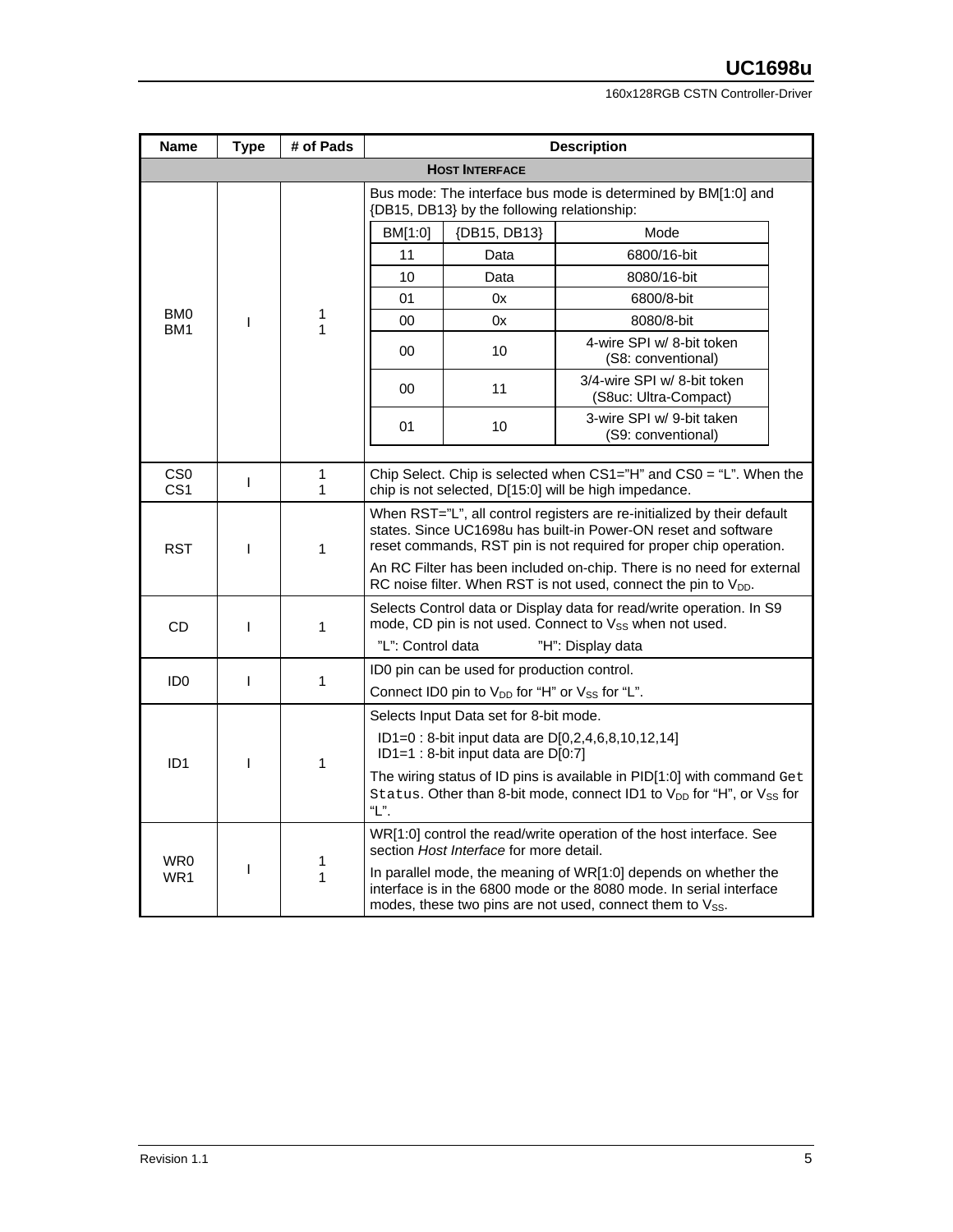High-Voltage Mixed-Signal IC **Development Controller Controller** Controller Controller Controller Controller Controller Controller Controller Controller Controller Controller Controller Controller Controller Controller Con

| <b>Name</b>     | <b>Type</b> | # of Pads | <b>Description</b>                                                        |                     |                                   |                                   |                        |                      |  |  |  |  |  |  |
|-----------------|-------------|-----------|---------------------------------------------------------------------------|---------------------|-----------------------------------|-----------------------------------|------------------------|----------------------|--|--|--|--|--|--|
| <b>DATA BUS</b> |             |           |                                                                           |                     |                                   |                                   |                        |                      |  |  |  |  |  |  |
|                 |             |           | Bi-directional bus for parallel host interfaces.                          |                     |                                   |                                   |                        |                      |  |  |  |  |  |  |
|                 |             |           | In serial modes, connect DB[0] to SCK, DB[8] to SDA.                      |                     |                                   |                                   |                        |                      |  |  |  |  |  |  |
|                 |             |           |                                                                           | $BM=1x$<br>(16-bit) | $BM = 0x$<br>$(8-bit)$<br>$ID1=0$ | $BM = 0x$<br>$(8-bit)$<br>$ID1=1$ | $BM = 00$<br>(S8/S8uc) | <b>BM=01</b><br>(S9) |  |  |  |  |  |  |
|                 |             |           | DB <sub>0</sub>                                                           | D <sub>0</sub>      | D <sub>0</sub> /D <sub>8</sub>    | D <sub>0</sub> /D <sub>8</sub>    | <b>SCK</b>             | <b>SCK</b>           |  |  |  |  |  |  |
|                 |             |           | DB <sub>1</sub>                                                           | D <sub>1</sub>      |                                   | D1/D9                             |                        |                      |  |  |  |  |  |  |
|                 |             | 16        | D <sub>B2</sub>                                                           | D <sub>2</sub>      | D1/D9                             | D2/D10                            |                        |                      |  |  |  |  |  |  |
|                 |             |           | DB <sub>3</sub>                                                           | D <sub>3</sub>      |                                   | D3/D11                            |                        |                      |  |  |  |  |  |  |
|                 |             |           | DB4                                                                       | D <sub>4</sub>      | D2/D10                            | D4/D12                            |                        |                      |  |  |  |  |  |  |
|                 |             |           | DB <sub>5</sub>                                                           | D <sub>5</sub>      |                                   | D5/D13                            |                        |                      |  |  |  |  |  |  |
| $D0 - D15$      | I/O         |           | DB <sub>6</sub>                                                           | D <sub>6</sub>      | D3/D11                            | D6/D14                            |                        |                      |  |  |  |  |  |  |
|                 |             |           | DB <sub>7</sub>                                                           | D7                  |                                   | D7/D15                            |                        |                      |  |  |  |  |  |  |
|                 |             |           | DB <sub>8</sub>                                                           | D <sub>8</sub>      | D4/D12                            |                                   | <b>SDA</b>             | SDA                  |  |  |  |  |  |  |
|                 |             |           | DB <sub>9</sub>                                                           | D <sub>9</sub>      |                                   |                                   |                        |                      |  |  |  |  |  |  |
|                 |             |           |                                                                           |                     |                                   | <b>DB10</b>                       | D <sub>10</sub>        | D5/D13               |  |  |  |  |  |  |
|                 |             |           | <b>DB11</b>                                                               | D <sub>11</sub>     |                                   |                                   |                        |                      |  |  |  |  |  |  |
|                 |             |           | <b>DB12</b>                                                               | D <sub>12</sub>     | D6/D14                            |                                   |                        |                      |  |  |  |  |  |  |
|                 |             |           | <b>DB13</b>                                                               | D <sub>13</sub>     |                                   |                                   | 0:S8/1:S8uc            | 0                    |  |  |  |  |  |  |
|                 |             |           | <b>DB14</b>                                                               | D <sub>14</sub>     | D7/D15                            |                                   |                        |                      |  |  |  |  |  |  |
|                 |             |           | <b>DB15</b>                                                               | D <sub>15</sub>     | 0                                 | $\Omega$                          | 1                      | 1                    |  |  |  |  |  |  |
|                 |             |           | Always connect unused pins to either V <sub>SS</sub> or V <sub>DD</sub> . |                     |                                   |                                   |                        |                      |  |  |  |  |  |  |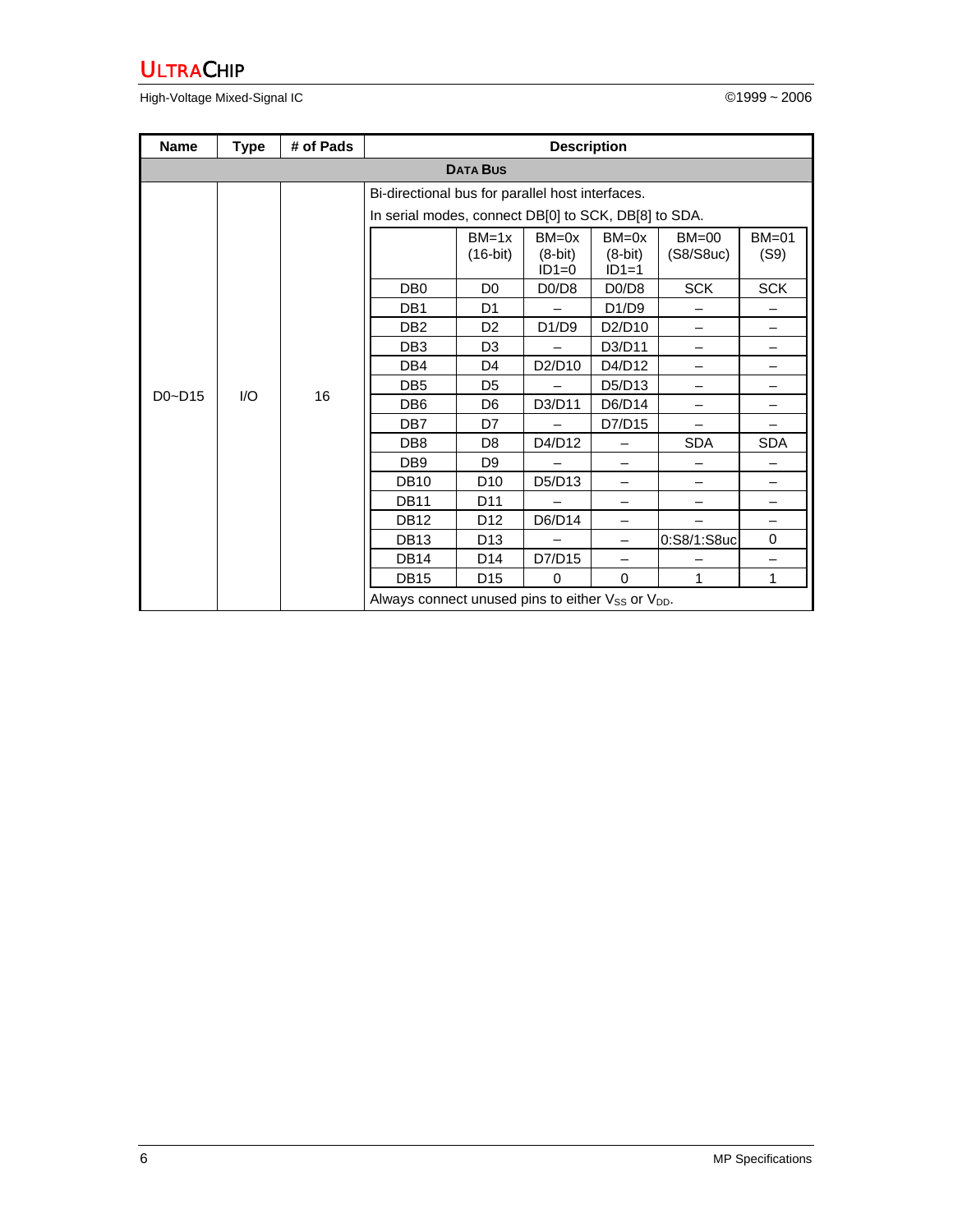160x128RGB CSTN Controller-Driver

| <b>Name</b>                           | Type              | # of Pads | <b>Description</b>                                                                                                                                                            |  |  |  |  |  |  |  |
|---------------------------------------|-------------------|-----------|-------------------------------------------------------------------------------------------------------------------------------------------------------------------------------|--|--|--|--|--|--|--|
| <b>HIGH VOLTAGE LCD DRIVER OUTPUT</b> |                   |           |                                                                                                                                                                               |  |  |  |  |  |  |  |
| $SEG1 -$<br><b>SEG384</b>             | HV                | 384       | SEG (column) driver outputs. Support up to 128xRGB pixels.<br>Leave unused SEG drivers open-circuit.                                                                          |  |  |  |  |  |  |  |
|                                       |                   |           | COM (row) driver outputs. Support up to 160 rows.                                                                                                                             |  |  |  |  |  |  |  |
| $COM1 -$<br>COM160                    | HV                | 160       | When designing LCM, always start from COM1. If the LCM has N<br>pixel rows and N is less than 160, set CEN to be N-1, and leave COM<br>drivers $[N+1 \sim 160]$ open-circuit. |  |  |  |  |  |  |  |
|                                       | <b>MISC. PINS</b> |           |                                                                                                                                                                               |  |  |  |  |  |  |  |
| <b>V</b> <sub>DDX</sub>               | O                 | 5         | Auxiliary $V_{DD}$ . These pins are connected to the main $V_{DD}$ bus within<br>the IC. These pads are provided to facilitate chip configurations in<br>COG application.     |  |  |  |  |  |  |  |
|                                       |                   |           | These pins should $\overline{NOT}$ be used to provide $V_{DD}$ power to the chip. It is<br>not necessary to connect $V_{DDX}$ to main $V_{DD}$ externally.                    |  |  |  |  |  |  |  |
|                                       |                   |           | Test control. This pin has on-chip pull-up resistor. Leave it open<br>during normal operation.                                                                                |  |  |  |  |  |  |  |
| TST4                                  | I/HV              | 2         | TST4 is also used as one of the high voltage power supply for MTP<br>programming operation. For COG designs, please wire out TST4 with<br>trace resistance between 30~50 Ω.   |  |  |  |  |  |  |  |
| TST1<br>TST2                          | O                 |           | Test I/O pins. Leave these pins open during normal use.                                                                                                                       |  |  |  |  |  |  |  |

#### **NOTE:**

Several control registers will specify "0 based index" for COM and SEG electrodes. In those situations, COM*X* or SEG*X* will correspond to index *X*-1, and the value ranges for those index registers will be 0~159 for COM and 0~383 for SEG.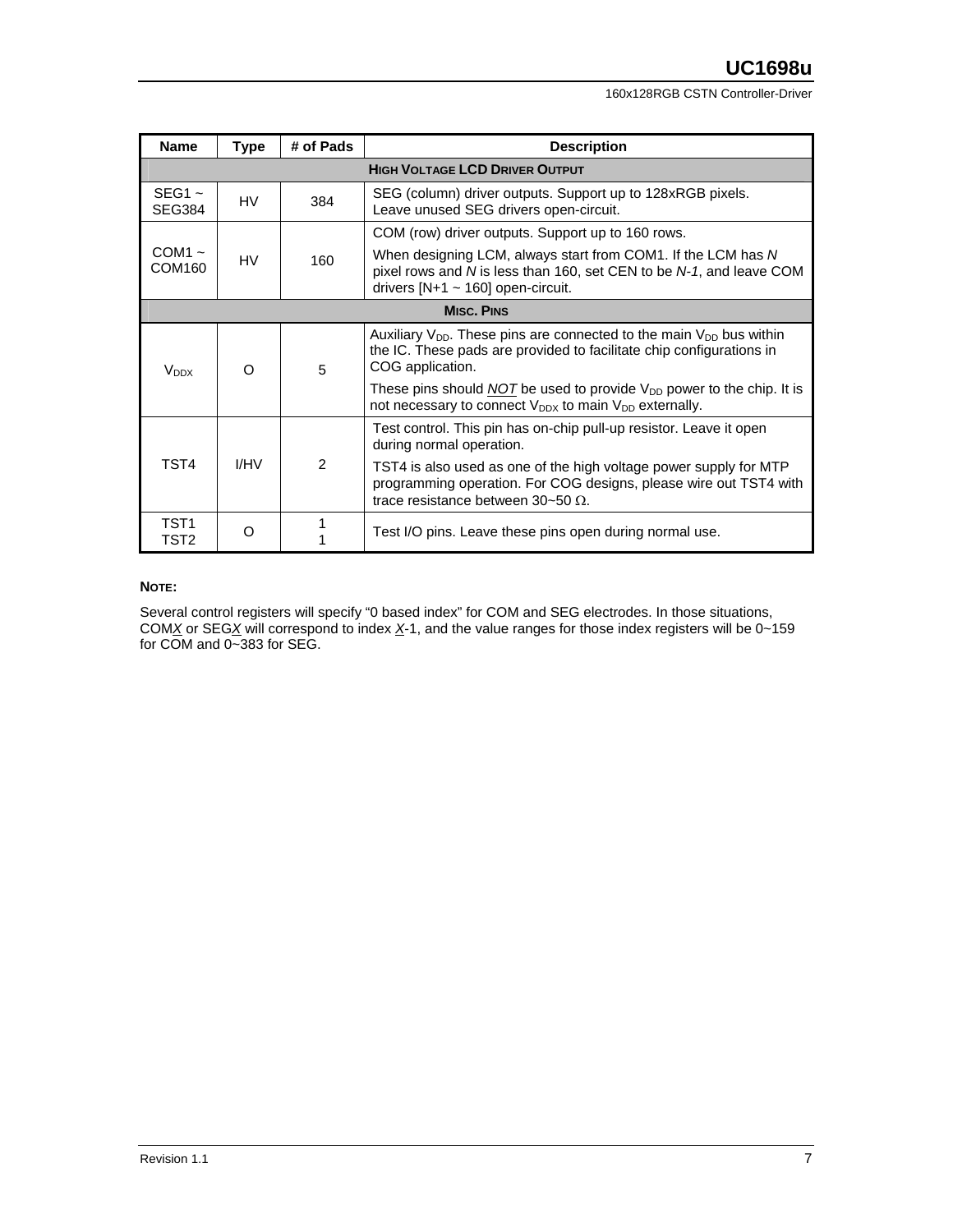High-Voltage Mixed-Signal IC ©1999 ~ 2006

## **RECOMMENDED COG LAYOUT**



#### Note for V<sub>DD</sub> and V<sub>SS</sub> with COG:

The operation condition  $V_{DD} \geq 1.8V$  must be satisfied under all operating conditions. With its video capability, UC1698u peak current ( $I_{DD}$ ) can be up to ~15mA range during high speed data write to UC1698u' on-chip SRAM. Such high pulsing current mandates very careful design of V<sub>DD</sub>, V<sub>SS</sub> ITO trances in COG glass modules. When  $V_{DD}$  and  $V_{SS}$  trace resistance is not low enough, the pulsing  $I_{DD}$  current can cause the actual on-chip  $V_{DD}$  to drop below 1.65V and cause the IC to malfunction.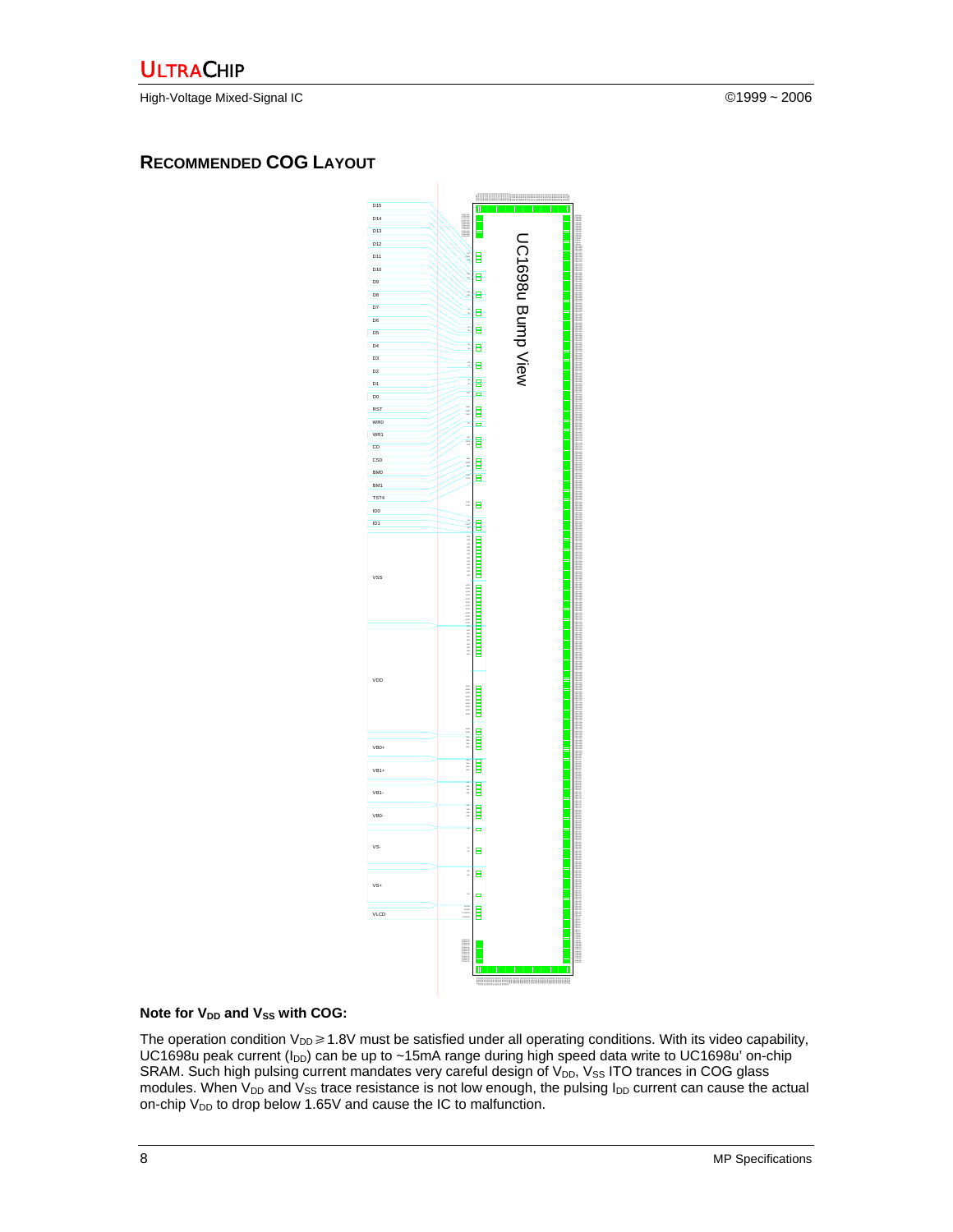## **CONTROL REGISTERS**

UC1698u contains registers which control the chip operation. The following table is a summary of these control registers, a brief description and the default values. These registers can be modified by commands, which will be described in the next two sections, starting with a summary table, followed by a detailed instruction-by-instruction description.

*Name:* The Symbolic reference of the register.

Note that, some symbol name refers to bits (flags) within another register.

*Default:* Numbers shown in **Bold** font are default values after *Power-Up-Reset* and *System-Reset*.

| <b>Name</b>              | <b>Bits</b>    | <b>Default</b> | <b>Description</b>                                                                                                                                                                                                                                                                                                                                                                                                                                            |  |  |  |  |  |  |
|--------------------------|----------------|----------------|---------------------------------------------------------------------------------------------------------------------------------------------------------------------------------------------------------------------------------------------------------------------------------------------------------------------------------------------------------------------------------------------------------------------------------------------------------------|--|--|--|--|--|--|
| SL                       | 8              | 0H             | Scroll Line. Scroll the displayed image up by SL rows. The valid SL value is<br>between 0 (for no scrolling) and (159 - 2x(FLT+FLB)). Setting SL outside of<br>this range causes undefined effect on the displayed image.                                                                                                                                                                                                                                     |  |  |  |  |  |  |
| <b>FLT</b><br><b>FLB</b> | 4<br>4         | 0H<br>0H       | Fixed Lines. The first FLTx2 lines and the last FLBx2 lines (relative to CEN)<br>of each frame are fixed and are not affected by scrolling (SL).                                                                                                                                                                                                                                                                                                              |  |  |  |  |  |  |
|                          |                |                | When FLT and/or FLB are non-zero, the screen is effectively separated into<br>three regions: one scrollable, surrounded by two non-scrollable regions.                                                                                                                                                                                                                                                                                                        |  |  |  |  |  |  |
|                          |                |                | When partial display mode is activated, the display of these 2xFLT and<br>2xFLB lines is also controlled by LC[0]. When LC[0]=1, the display will have<br>three sections: 2xFLT on one side non-scrollable, 2xFLB on the other side<br>also non-scrollable, and scrollable DST~DEN in the middle.                                                                                                                                                             |  |  |  |  |  |  |
| CA                       | 7              | 0H             | Display Data RAM Column Address (counted in RGB triplet)<br>(Used in Host to Display Data RAM access)                                                                                                                                                                                                                                                                                                                                                         |  |  |  |  |  |  |
| <b>RA</b>                | 8              | 0H             | Display Data RAM Row Address<br>(Used in Host to Display Data RAM access)                                                                                                                                                                                                                                                                                                                                                                                     |  |  |  |  |  |  |
| BR.                      | $\overline{c}$ | 3H             | Bias Ratio. The ratio between V <sub>LCD</sub> and V <sub>BIAS</sub> .<br>00 <sub>b</sub> : 5<br>01b: 10<br>11b: 12<br>10b: 11                                                                                                                                                                                                                                                                                                                                |  |  |  |  |  |  |
| TC                       | $\overline{2}$ | 0H             | Temperature Compensation (per °C)<br>$00b: -0.00%$<br>$01b: -0.05\%$<br>10b: -0.15%<br>11b: -0.25%                                                                                                                                                                                                                                                                                                                                                            |  |  |  |  |  |  |
| <b>PM</b>                | 8              | 40H            | Electronic Potentiometer to fine tune V <sub>BIAS</sub> and V <sub>LCD</sub>                                                                                                                                                                                                                                                                                                                                                                                  |  |  |  |  |  |  |
| <b>PMO</b>               | 7              | 00H            | PM offset.                                                                                                                                                                                                                                                                                                                                                                                                                                                    |  |  |  |  |  |  |
|                          |                |                | $PMO[6]=1$ b: The effective PM value, PMV = PM - PMO $[5:0]$<br>$PMO[6]=0$ b: The effective PM value, PMV = PM + PMO[5:0]                                                                                                                                                                                                                                                                                                                                     |  |  |  |  |  |  |
| <b>PC</b>                | $\overline{2}$ | 2H             | Power Control.                                                                                                                                                                                                                                                                                                                                                                                                                                                |  |  |  |  |  |  |
|                          |                |                | $PC[0]$ : 0b: LCD $\leq 13$ nF<br>1b: 13nF < LCD $\leqslant$ 22nF<br>PC[1]: 0b: External V <sub>LCD</sub><br>1b: Internal V <sub>LCD</sub> (10x charge pump)                                                                                                                                                                                                                                                                                                  |  |  |  |  |  |  |
| AC                       | 4              | 1H             | Address Control.                                                                                                                                                                                                                                                                                                                                                                                                                                              |  |  |  |  |  |  |
|                          |                |                | AC[0]: WA: Automatic column/row Wraparound (Default 1 : ON)<br>AC[1]: Auto-Increment order<br>0b: Column (CA) first<br>1b: Row (RA) first<br>AC[2]: RID: RA (row address) Auto Increment Direction $(L : +1 H : -1)$<br>AC[3]: Window Program Mode<br><b>0b : Inside Mode:</b> Write to SRAM within the window<br>defined by (WPC0, WPP0) and (WPC1, WPP1)<br>1b: Outside Mode: Write to SRAM but skip the window<br>defined by (WPC0, WPP0) and (WPC1, WPP1) |  |  |  |  |  |  |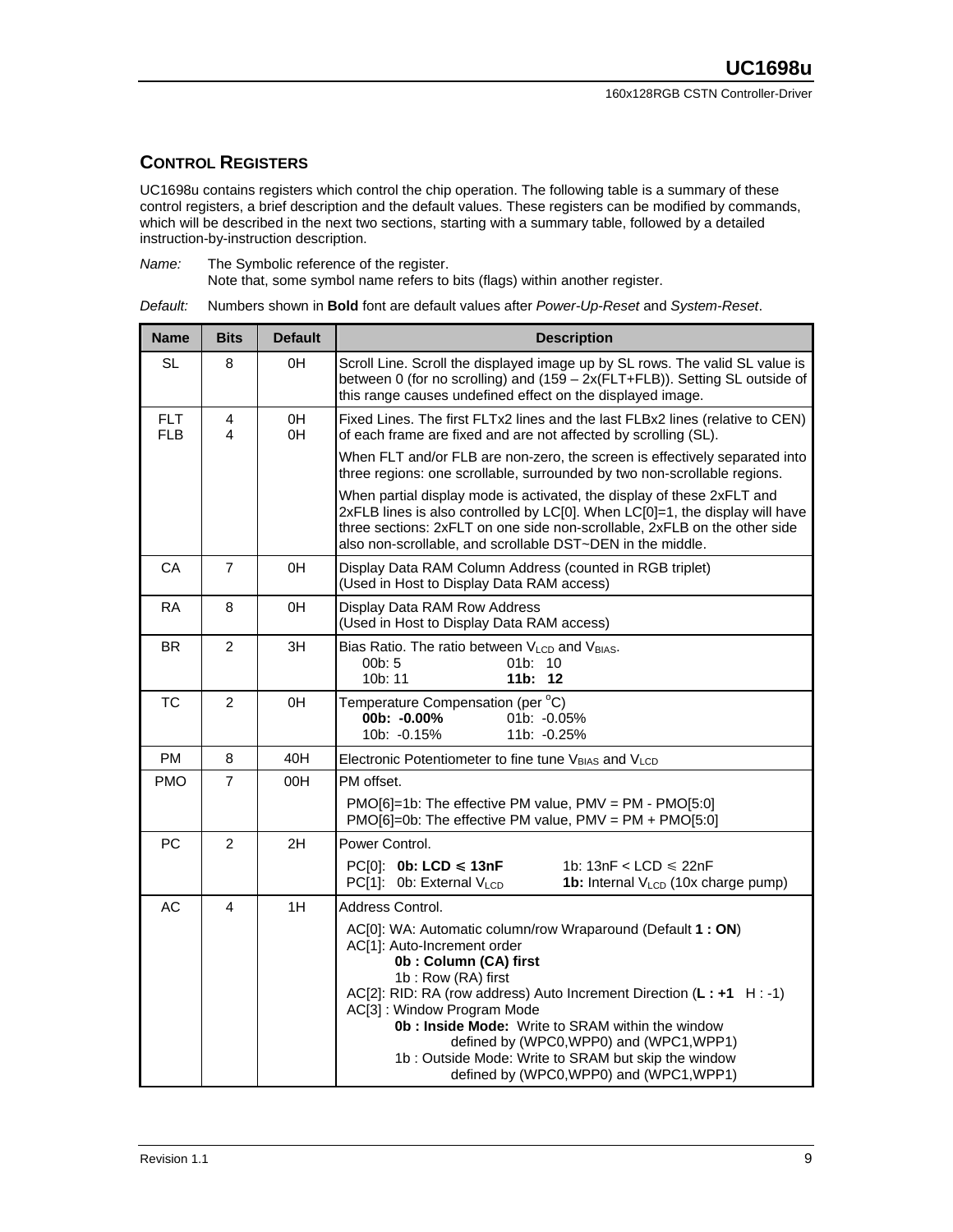High-Voltage Mixed-Signal IC **Development Controller Controller** Controller Controller Controller Controller Controller Controller Controller Controller Controller Controller Controller Controller Controller Controller Con

| <b>Name</b> | <b>Bits</b> | <b>Default</b> | <b>Description</b>                                                                                                                                                                                                                                                                                                                                                                                                                                                                                                                                                                                                                                                                                                                                                                                                                                                                                                                                                                                                                                                    |  |  |  |  |  |  |
|-------------|-------------|----------------|-----------------------------------------------------------------------------------------------------------------------------------------------------------------------------------------------------------------------------------------------------------------------------------------------------------------------------------------------------------------------------------------------------------------------------------------------------------------------------------------------------------------------------------------------------------------------------------------------------------------------------------------------------------------------------------------------------------------------------------------------------------------------------------------------------------------------------------------------------------------------------------------------------------------------------------------------------------------------------------------------------------------------------------------------------------------------|--|--|--|--|--|--|
| DC          | 5           | 18H            | Display Control:<br>DC[0]: PXV: Pixels Inverse. Bit-wise data inversion. (Default 0: OFF)<br>DC[1]: APO: All Pixels ON (Default 0: OFF)<br>DC[2]: Display ON/OFF (Default 0: OFF)<br>DC[3]: Gray-shade Modulation mode.<br>0: On/Off mode<br>1:32-shade Mode<br>DC[4]: Green Enhance Mode. Only valid in 4K-color mode.<br>0 : Enable. Allows an extra display bit for green color.<br>1: Disable                                                                                                                                                                                                                                                                                                                                                                                                                                                                                                                                                                                                                                                                     |  |  |  |  |  |  |
| LC          | 9           | 090H           | LCD Control:<br>LC[0]: Enable the top FLTx2 and bottom FLBx2 lines in partial display<br>mode (Default 0: OFF).<br>LC[1]: MX, Mirror X. SEG/Column sequence inversion (Default: 0: OFF)<br>LC[2]: MY, Mirror Y. COM/Row sequence inversion (Default: 0: OFF)<br>LC[4:3]: Line Rate (Klps: Kilo-Line-per-second)<br>01b: 30.5 Klps<br>00b: 25.2. Klps<br>11b: 44.8 Klps<br>10b: 37.0 Klps<br>Line Rate (for On/Off mode)<br>00b: 8.5 Klps<br>01b: 10.4 Klps<br>11b: 15.2 Klps<br>10b: 12.6 Klps<br>(Line-Rate = Frame-Rate x Mux-Rate)<br>LC[5]: RGB filter order (as mapped to SEG1, SEG2, SEG3)<br>$0: BGR-BGR$<br>$1: RGB-RGB$<br>LC[7:6] : Color and input mode<br>when $DC[4]=1$ :<br>01b: 4K color mode.<br>4R-4G-4B (12-bit/RGB)<br>10b: 64K color mode.<br>5R-6G-5B (16-bit/RGB)<br>when $DC[4]=0$ :<br>01b: 4K color mode.<br>4R-5G-3B (12-bit/RGB)<br>10b: 64K color mode.<br>5R-6G-5B (16-bit/RGB)<br>LC[8] : Partial Display Control<br>0b: Disable<br>$Mux-Rate = CEN+1$ (DST, DEN not used)<br>Mux-Rate = DEN-DST+1+LC[0] x (FLT+FLB) x 2<br>1b: Enabled |  |  |  |  |  |  |
| <b>NIV</b>  | 5           | 1DH            | N-Line Inversion:<br>NIV[2:0]: 000b: 11 lines<br>001b: 19 lines<br>010b: 21 lines<br>011b: 25 lines<br>100b: 29 lines<br>101b: 31 lines<br>110b: 37 lines<br>111b: 43 lines<br>$NIV[3]$ :<br>0b: no-XOR<br>1b: XOR<br>$NIV[4]$ :<br>0b: Disable NIV<br>1b: Enable NIV                                                                                                                                                                                                                                                                                                                                                                                                                                                                                                                                                                                                                                                                                                                                                                                                 |  |  |  |  |  |  |
| <b>CSF</b>  | 3           | 0H             | <b>COM Scan Function</b><br>CSF[0]: Interlace Scan Function<br>0b: LRM sequence: AEBCD-AEBCD<br>1b: LRM sequence: AEBCD-EBCDA<br>CSF[1]: FRC function<br>0: Disable FRC<br>1: Enable FRC<br>CSF[2]: Shade-1 / Shade-30 option<br>0: Dither directly on input data (SRAM Change)<br>1: PWM (Pulse-width modulation) on SEG output stage                                                                                                                                                                                                                                                                                                                                                                                                                                                                                                                                                                                                                                                                                                                                |  |  |  |  |  |  |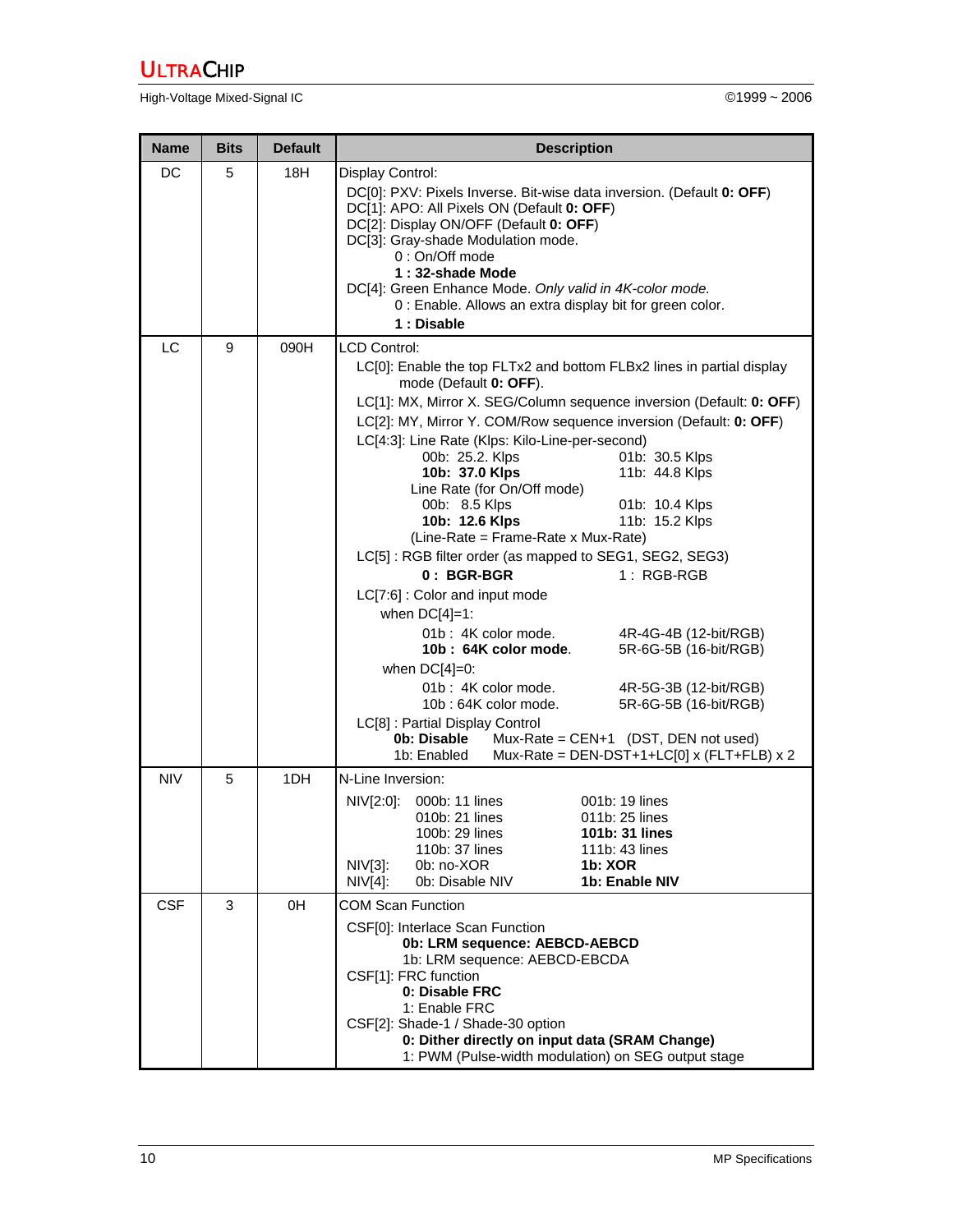#### 160x128RGB CSTN Controller-Driver

| <b>Name</b>                            | <b>Bits</b>    | <b>Default</b>           | <b>Description</b>                                                                                                                                                                                                                                 |
|----------------------------------------|----------------|--------------------------|----------------------------------------------------------------------------------------------------------------------------------------------------------------------------------------------------------------------------------------------------|
| <b>CEN</b><br><b>DST</b><br><b>DEN</b> | 8<br>8<br>8    | 9FH<br>00H<br>9FH        | COM scanning end (last COM with full line cycle, 0 based index)<br>Display start (first COM with active scan pulse, 0 based index)<br>Display end (last COM with active scan pulse, 0 based index)                                                 |
|                                        |                |                          | Please maintain the following relationship:<br>$CEN =$ the actual number of pixel rows on the $LCD - 1$<br>$CEN \geqslant DEN \geqslant DST+9$                                                                                                     |
| WPC0                                   | $\overline{7}$ | 00H                      | Window program starting column address. Value range: 0~127.                                                                                                                                                                                        |
| WPP <sub>0</sub>                       | 8              | 00H                      | Window program starting row address. Value range: 0~159.                                                                                                                                                                                           |
| WPC1                                   | $\overline{7}$ | 7FH                      | Window program ending column address. Value range: 0~127.                                                                                                                                                                                          |
| WPP1                                   | 8              | 9FH                      | Window program ending row address. Value range: 0~159                                                                                                                                                                                              |
| <b>MTPC</b>                            | 5              | 10H                      | <b>MTP Programming Control:</b>                                                                                                                                                                                                                    |
|                                        |                |                          | MTPC[2:0]: MTP command<br>$000:$ Idle<br>$001:$ Read<br>$010:$ Erase<br>011 : Program<br>1xx: For UltraChip's debug use only<br>MTPC[3]: MTP Enable (automatically cleared after each MTP command)<br>MTPC[4]: Ignore/Use MTP. 0: Ignore<br>1: Use |
| <b>MTP</b>                             | $\overline{7}$ | $-$                      | Multiple-Time Programming. For V <sub>LCD</sub> fine tune.                                                                                                                                                                                         |
| <b>MTPID</b>                           | $\overline{2}$ |                          | Multiple-Time Programming. For LCM manufacturer's configuration.                                                                                                                                                                                   |
| <b>MTPM</b>                            | $\overline{7}$ | 00H                      | MTP Write Mask. Bit =1: program, Bit=0: no action.                                                                                                                                                                                                 |
| MTPM1                                  | $\overline{2}$ | 0H                       | MTP Write Mask. Bit =1: program, Bit=0: no action.                                                                                                                                                                                                 |
| <b>APC</b>                             |                | N/A                      | Advanced Program Control. For UltraChip only. Please do not use.                                                                                                                                                                                   |
|                                        |                |                          | <b>Status Registers</b>                                                                                                                                                                                                                            |
| <b>OM</b>                              | $\overline{2}$ |                          | Operating Modes (Read only)<br>00b: Reset<br>01b: (Not used)<br>11b: Normal<br>10b: Sleep                                                                                                                                                          |
| <b>MD</b>                              | 1              | $\overline{\phantom{0}}$ | MTP option flag: 1 for MTP version, 0 for non-MTP version.                                                                                                                                                                                         |
| <b>MS</b>                              | 1              |                          | MTP programming in-progress                                                                                                                                                                                                                        |
| WS                                     | 1              |                          | <b>MTP Operation Succeeded</b>                                                                                                                                                                                                                     |
| ID                                     | $\overline{2}$ | <b>PIN</b>               | Access the connected status of ID pins.                                                                                                                                                                                                            |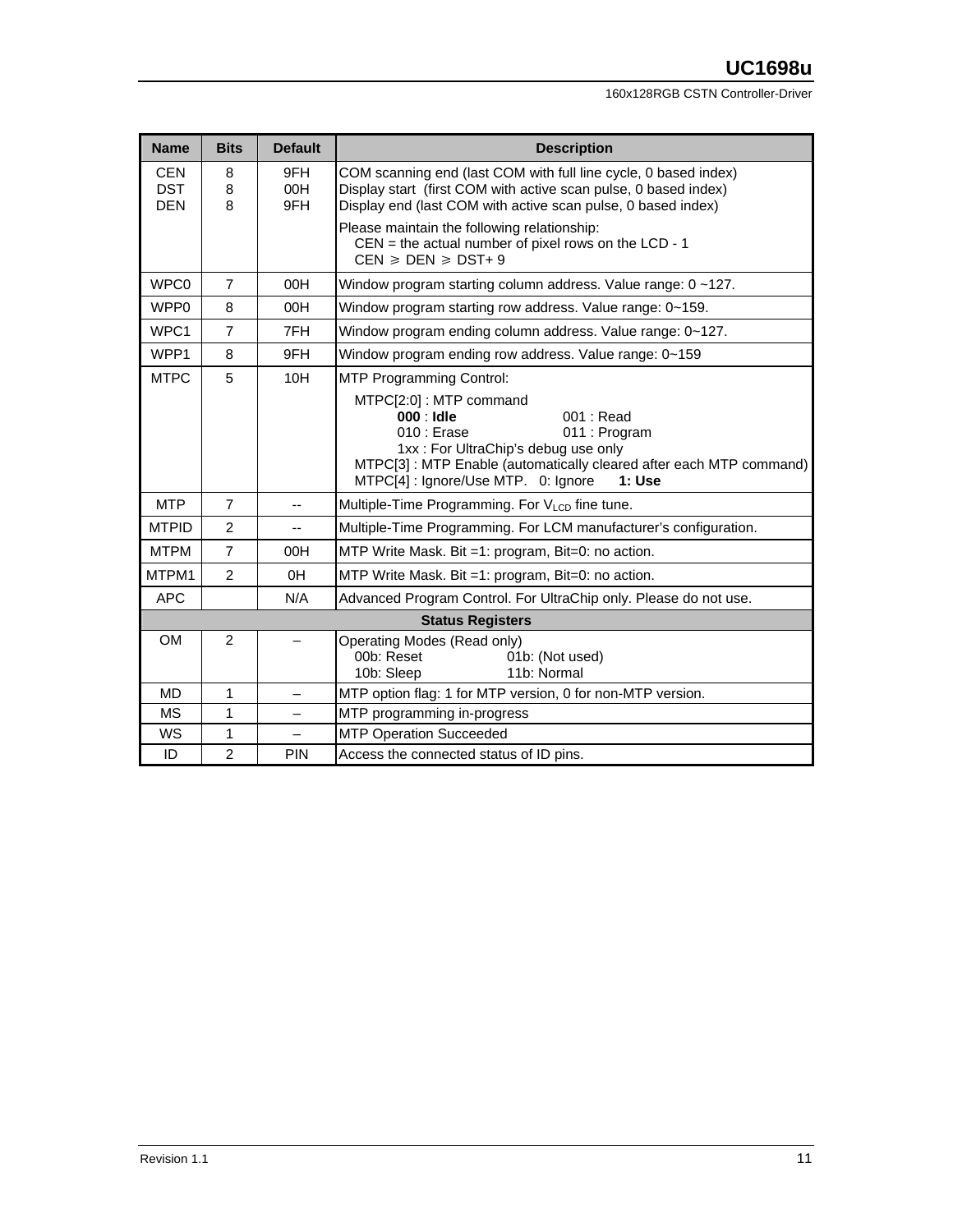High-Voltage Mixed-Signal IC ©1999 ~ 2006

## **COMMAND TABLE**

The following is a list of host commands supported by UC1698u

C/D: 0: Control, 1: Data

W/R: 0: Write Cycle, **1: Read Cycle** 

#: Useful Data bits –: Don't Care

|                 | Command                                                    | C/D          | W/R              | D7                       | D <sub>6</sub>    | D <sub>5</sub> | D <sub>4</sub>    | D <sub>3</sub>   | D <sub>2</sub> | D <sub>1</sub>      | D <sub>0</sub>       | <b>Action</b>               |             | <b>Default</b>  |
|-----------------|------------------------------------------------------------|--------------|------------------|--------------------------|-------------------|----------------|-------------------|------------------|----------------|---------------------|----------------------|-----------------------------|-------------|-----------------|
| 1               | Write Data Byte                                            | 1            | $\mathbf 0$      | #                        | #                 | #              | #                 | #                | #              | #                   | #                    | Write 1 byte                |             | N/A             |
| $\overline{2}$  | Read Data Byte                                             | $\mathbf{1}$ | 1                | #                        | #                 | #              | #                 | #                | #              | #                   | #                    | Read 1 byte                 |             | N/A             |
|                 |                                                            |              |                  | <b>GE</b>                | <b>MX</b>         | MY             | WA                | DE               | WS             | <b>MD</b>           | <b>MS</b>            | Get {Status, Ver,           |             |                 |
| 3               | Get Status & PM                                            | $\Omega$     | 1                | Ver                      |                   |                |                   | PMO[6:0]         |                |                     |                      | PMO, Product Code,          |             | N/A             |
|                 |                                                            |              |                  |                          | Product Code (8h) |                |                   | PID[1:0]         |                | MID[1:0]            |                      | PID, MID}                   |             | 0               |
| 4               | Set Column Address LSB                                     | 0            | 0                | 0                        | 0                 | 0              | 0                 | #                | #              | #                   | #                    |                             | Set CA[3:0] |                 |
|                 | Set Column Address MSB                                     | 0            | 0                | 0                        | $\mathbf 0$       | 0              | $\mathbf{1}$      | 0                | #              | $\#$                | $\#$                 | Set CA[6:4]                 |             | 0               |
| 5               | Set Temp. Compensation                                     | 0            | 0                | 0                        | 0                 | 1              | 0                 | 0                | 1              | #                   | $\#$                 | Set TC[1:0]                 |             | 0               |
| 6               | Set Power Control                                          | $\mathbf 0$  | 0                | $\mathbf 0$              | 0                 | 1              | 0                 | 1                | 0              | #                   | #                    | Set PC[1:0]                 |             | 10b             |
| $\overline{7}$  | Set Adv. Program Control                                   | $\mathbf 0$  | $\mathbf 0$      | 0                        | $\mathbf 0$       | $\mathbf{1}$   | 1                 | 0                | 0              | 0                   | $\mathsf{R}$         | Set APC[R][7:0],            |             | N/A             |
|                 | (double-byte command)                                      | 0            | $\Omega$         | #                        | #                 | #              | #                 | #                | #              | #                   | #                    | $R = 0$ or 1                |             |                 |
| 8               | Set Scroll Line LSB                                        | 0            | 0                | $\mathbf 0$              | 1                 | 0              | 0                 | #                | #              | #                   | #                    | Set SL[3:0]                 |             | 0               |
|                 | Set Scroll Line MSB                                        | 0            | $\mathbf 0$      | $\mathbf 0$              | $\mathbf{1}$      | 0              | $\mathbf{1}$      | #                | #<br>#         | #                   | #<br>#               | Set SL[7:4]                 |             | 0               |
| 9               | Set Row Address LSB                                        | 0            | 0                | $\mathbf 0$              | 1                 | 1              | 0                 | #                | #              | #                   |                      | Set RA[3:0]                 |             | 0               |
|                 | Set Row Address MSB<br>Set V <sub>BIAS</sub> Potentiometer | 0<br>0       | 0<br>$\mathbf 0$ | 0<br>$\mathbf{1}$        | 1<br>$\mathbf 0$  | 1<br>0         | $\mathbf{1}$<br>0 | #<br>$\mathbf 0$ | 0              | #<br>$\overline{0}$ | $\#$<br>$\mathbf{1}$ | Set RA[7:4]                 |             | 0               |
| 10              | (double-byte command)                                      | 0            | 0                | #                        | #                 | #              | #                 | #                | #              | #                   | #                    | Set PM[7:0]                 |             | 40H             |
| 11              | Set Partial Display Control                                | 0            | 0                | 1                        | 0                 | 0              | $\mathbf 0$       | 0                | 1              | 0                   | #                    | Set LC[8]                   |             | 0               |
| 12              | Set RAM Address Control                                    | 0            | 0                | 1                        | 0                 | 0              | 0                 | 1                | #              | #                   | $\#$                 | Set AC[2:0]                 |             | 001b            |
|                 |                                                            | 0            | $\mathbf 0$      | $\mathbf{1}$             | $\mathbf 0$       | 0              | $\mathbf{1}$      | $\mathbf 0$      | 0              | 0                   | $\mathbf 0$          |                             |             |                 |
| 13 <sup>1</sup> | <b>Set Fixed Lines</b>                                     | 0            | 0                | #                        | #                 | #              | #                 | #                | #              | #                   | #                    | Set {FLT, FLB}              |             | 0               |
| 14              | Set Line Rate                                              | 0            | 0                | 1                        | 0                 | 1              | 0                 | 0                | 0              | #                   | $\#$                 | Set LC[4:3]                 |             | 10b             |
| 15              | Set All-Pixel-ON                                           | 0            | 0                | 1                        | 0                 | 1              | 0                 | 0                | 1              | 0                   | $\#$                 | Set DC[1]                   |             | 0               |
| 16              | Set Inverse Display                                        | 0            | $\mathbf 0$      | $\mathbf{1}$             | $\mathbf 0$       | $\mathbf{1}$   | 0                 | 0                | $\mathbf{1}$   | 1                   | #                    | Set DC[0]                   |             | 0               |
| 17              | Set Display Enable                                         | 0            | 0                | 1                        | 0                 | 1              | 0                 | 1                | #              | #                   | #                    | Set DC[4:2]                 |             | 110b            |
| 18              | Set LCD Mapping Control                                    | 0            | 0                | 1                        | 1                 | 0              | 0                 | 0                | #              | #                   | #                    | Set LC[2:0]                 |             | 0               |
| 19              | Set N-Line Inversion                                       | 0            | 0                | $\mathbf{1}$             | 1                 | 0              | 0                 | $\mathbf{1}$     | 0              | 0                   | 0                    | Set NIV[4:0]                |             | 1DH             |
|                 |                                                            |              |                  |                          |                   |                | #                 | #                | #              | #                   | #                    |                             |             |                 |
| 20              | Set Color Pattern                                          | 0            | 0                | 1                        | 1                 | 0              | 1                 | 0                | 0              | 0                   | #                    | Set LC[5]                   |             | $0$ (BGR)       |
| 21              | Set Color Mode                                             | 0            | 0                | 1                        | 1                 | 0              | 1                 | 0                | 1              | #                   | #                    | Set LC[7:6]                 |             | 10 <sub>b</sub> |
| 22              | Set COM Scan Function                                      | 0            | 0                | 1                        | 1                 | 0              | 1                 | 1                | #              | #                   | #                    | Set CSF[2:0]                |             | 000b            |
| 23              | <b>System Reset</b>                                        | 0            | 0                | 1                        | 1                 | 1              | 0                 | 0                | 0              | 1                   | 0                    | <b>System Reset</b>         |             | N/A             |
| $\overline{24}$ | <b>NOP</b>                                                 | 0            | 0                | 1                        | 1                 | 1              | 0                 | 0                | 0              | 1                   | $\mathbf{1}$         | No operation                |             | N/A             |
| 25              | Set Test Control                                           | $\Omega$     | 0                | 1                        | 1                 | 1              | 0                 | $\mathbf 0$      | 1              | TT                  |                      | For testing only.           |             | N/A             |
|                 | (double-byte command)                                      | 0            | 0                | #                        | #                 | #              | #                 | #                | #              | $\#$                | #                    | Do not use.                 |             |                 |
| 26              | Set LCD Bias Ratio                                         | 0            | $\mathbf 0$      | 1                        | 1                 | 1              | 0                 | 1                | 0              | #                   | #                    | Set BR[1:0]                 |             | 11b: 12         |
| 27              | Set COM End                                                | 0            | 0                | $\mathbf{1}$             | 1                 | 1              | 1                 | 0                | 0              | 0                   | 1                    | Set CEN[6:0]                |             | 159             |
|                 |                                                            | 0            | 0                | $\blacksquare$           | #                 | #              | #                 | #                | #              | #                   | $\#$                 |                             |             |                 |
| 28 I            | Set Partial Display Start                                  | 0<br>0       | 0<br>0           | 1<br>L,                  | 1<br>#            | 1<br>#         | 1<br>#            | 0<br>#           | 0<br>#         | 1<br>#              | 0<br>#               | Set DST[6:0]                |             | 0               |
|                 |                                                            | 0            | 0                | $\mathbf{1}$             | 1                 | 1              | 1                 | 0                | 0              | 1                   | 1                    |                             |             |                 |
|                 | 29 Set Partial Display End                                 | 0            | 0                | $\overline{\phantom{a}}$ | #                 | #              | #                 | #                | #              | #                   | #                    | Set DEN[6:0]                |             | 159             |
|                 | Set Window Program                                         | 0            | 0                | 1                        | $\mathbf{1}$      | $\mathbf{1}$   | $\mathbf{1}$      | 0                | 1              | 0                   | 0                    |                             | Set         |                 |
| 30              | <b>Starting Column Address</b>                             | 0            | 0                | L,                       | #                 | #              | $\#$              | #                | #              | $\#$                | $\#$                 |                             | WPC0        | 0               |
| 31              | Set Window Program                                         | 0            | 0                | 1                        | $\overline{1}$    | $\overline{1}$ | $\overline{1}$    | 0                | 1              | 0                   | $\overline{1}$       |                             | Set         | 0               |
|                 | <b>Starting Row Address</b>                                | 0            | 0                | $\#$                     | #                 | #              | #                 | #                | #              | #                   | $\#$                 | Shared<br>WPP0              |             |                 |
| 32              | Set Window Program                                         | $\mathbf 0$  | 0                | $\mathbf{1}$             | 1                 | 1              | 1                 | $\mathbf 0$      | 1              | 1                   | 0                    | with MTP<br>Set<br>commands |             | 127             |
|                 | <b>Ending Column Address</b>                               | 0            | 0                | $\overline{a}$           | $\#$              | $\#$           | #                 | #                | #              | #                   | $\#$                 | WPC1                        |             |                 |
| 33              | Set Window Program                                         | 0            | 0                | 1                        | 1                 | 1              | 1                 | 0                | 1              | 1                   | 1                    |                             | Set         | 159             |
|                 | <b>Ending Row Address</b>                                  | 0            | 0                | $\#$                     | #                 | #              | $\#$              | #                | #              | $\#$                | $\#$                 |                             | WPP1        |                 |
|                 | 34 Window Program Mode                                     | 0            | 0                | 1                        | 1                 | 1              | 1                 | 1                | 0              | 0                   | $\#$                 | Set AC[3]                   |             | 0: Inside       |
|                 | 35 Set MTP Operation control                               | 0<br>0       | 0<br>0           | 1                        | $\pmb{0}$         | 1              | 1<br>$\#$         | 1<br>#           | 0<br>$\#$      | 0<br>#              | 0<br>$\#$            | Set MTPC[4:0]               |             | 10H             |
|                 |                                                            |              |                  |                          |                   |                |                   |                  |                |                     |                      |                             |             |                 |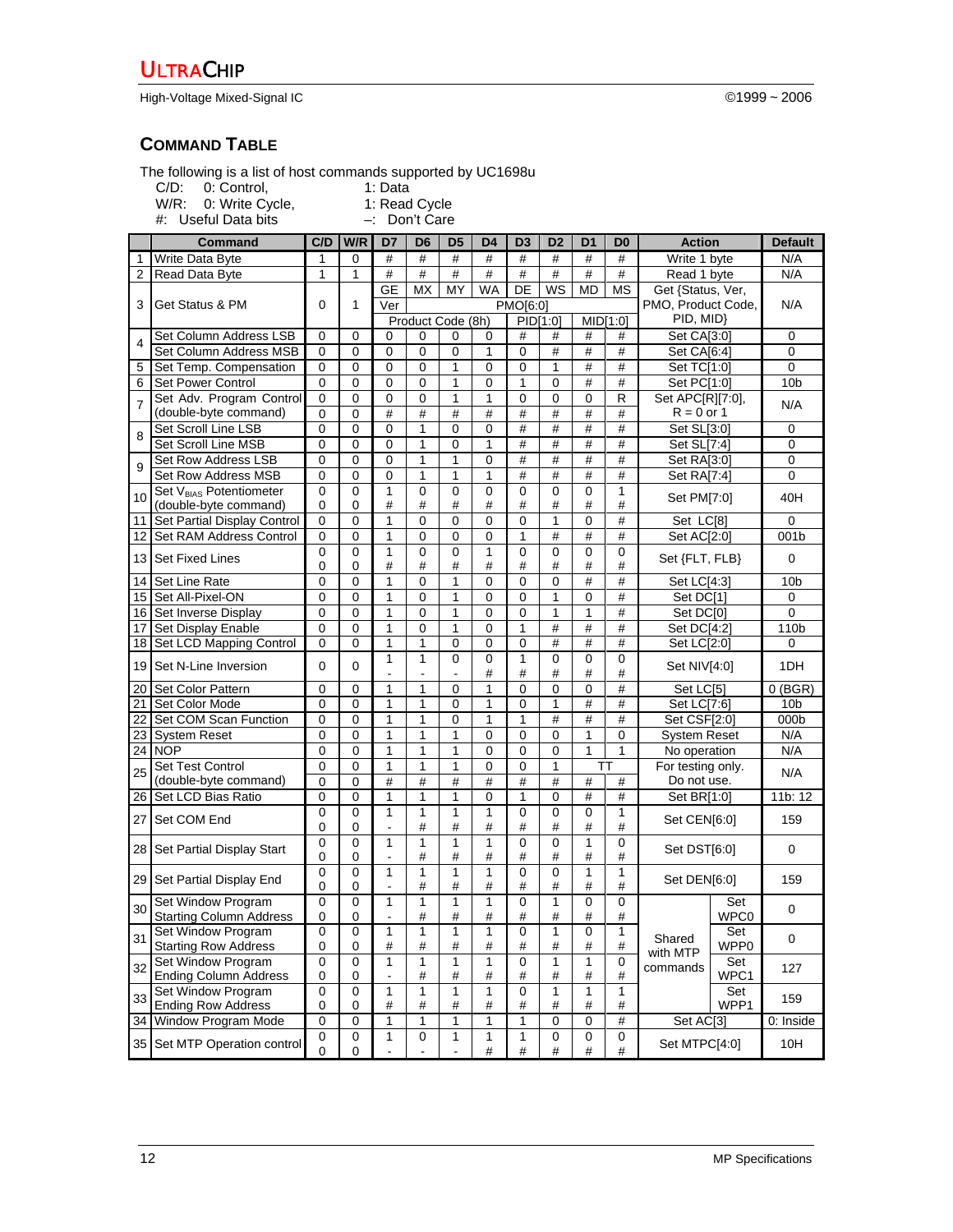160x128RGB CSTN Controller-Driver

|                 | <b>Command</b>                         | C/D    | W/R                | D7                  | D <sub>6</sub> | D <sub>5</sub> | D <sub>4</sub> | D <sub>3</sub> | D <sub>2</sub> | D1          | D <sub>0</sub> | <b>Action</b>               |                         | <b>Default</b> |
|-----------------|----------------------------------------|--------|--------------------|---------------------|----------------|----------------|----------------|----------------|----------------|-------------|----------------|-----------------------------|-------------------------|----------------|
|                 | 36 Set MTP Write Mask                  | 0<br>0 | 0<br>0<br>$\Omega$ | -<br>$\blacksquare$ | o<br>#         | #              | #              | #              | o<br>#         | 0<br>#<br># | #<br>#         | Set MTPM[6:0]<br>MTPM1[1:0] |                         |                |
| 37 <sup>1</sup> | Set V <sub>MTP1</sub> Potentiometer    | 0<br>0 | 0<br>0             | #                   | #              | #              | #              | 0<br>#         | #              | 0<br>#      | 0<br>#         |                             | Set<br>MTP <sub>1</sub> | N/A            |
|                 | 38 Set V <sub>MTP2</sub> Potentiometer | U<br>0 | $\Omega$<br>0      | #                   | #              | #              | #              | 0<br>#         | #              | 0<br>#      | #              | Shared with<br>Window       | Set<br>MTP <sub>2</sub> | N/A            |
|                 | 39 Set MTP Write Timer                 | 0      | $\Omega$<br>0      | #                   | #              | #              | #              | 0<br>#         | #              | #           | $\Omega$<br>#  | Program<br>commands         | Set<br>MTP3             | N/A            |
|                 | 40 Set MTP Read Timer                  |        | 0<br>$\Omega$      | #                   | #              | #              | #              | 0<br>#         | #              | #           | #              | Set<br>MTP4                 |                         | N/A            |

**NOTE:** 

- All other bit patterns other than commands listed above may result in undefined behavior.
- The interpretation of commands (36)~(40) depends on the setting of register MTPC[3].
	- $\circ$  Commands (37)~(40) are shared with commands (30)~(33). These two sets of commands share exactly the same code and control registers. When MTPC[3]=0, they are interpreted as Window Program commands and registers. When MTPC[3]=1, they function as MTP Control commands and registers.
- After MTP ERASE or PROGRAM operation, before resuming normal operation, please always a) Remove TST4 power source,
	- b) Do a full  $V_{DD}$  ON-OFF-ON cycle.
- Under 16-bit bus mode and CD=0, D[15:8] is ignored and only D[7:0] is used. As a result, the bus cycles for commands under 16-bit bus and 8-bit bus are the same, and double-byte commands still need two bus cycles under 16-bit bus mode.

Example:

8-bit bus mode:

| Set PL[1:0] = 2'b11 : | $D[7:0] = 00101011$                                       |
|-----------------------|-----------------------------------------------------------|
|                       | Set PM[7:0] = 8'h8b : $1st$ D[7:0] = $\boxed{1000\,0001}$ |
|                       | $2^{nd}$ D[7:0] = 1000 1011                               |

16-bit bus mode:

| Set $PL[1:0] = 2'b11$ :                                     | $D[15:0] = 0000 0000 0010 1011$        |  |
|-------------------------------------------------------------|----------------------------------------|--|
| Set PM[7:0] = 8'h8b: $1^{st}$ D[15:0] = 0000 0000 1000 0001 |                                        |  |
|                                                             | $2^{nd}$ D[15:0] = 0000 0000 1000 1011 |  |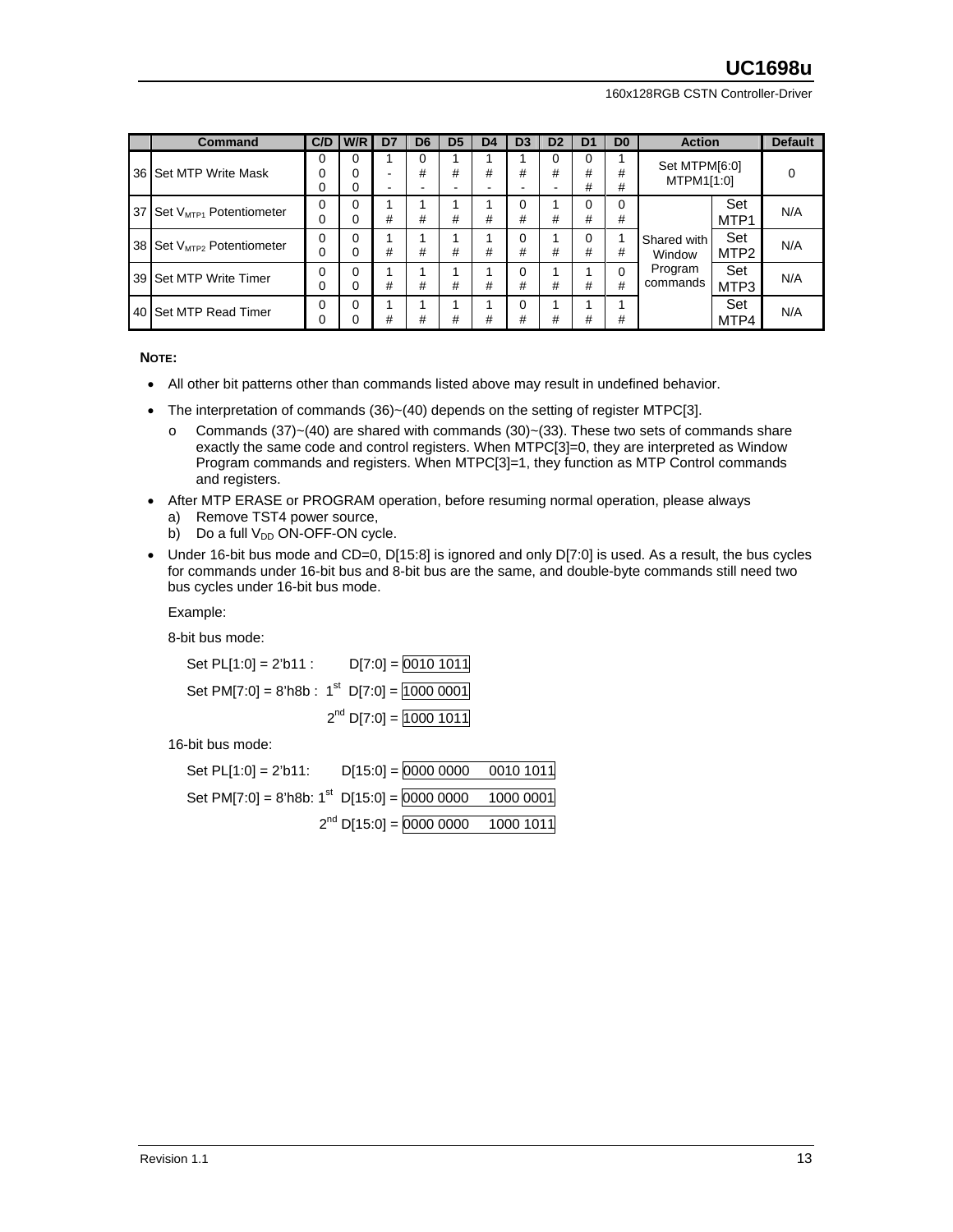## **COMMAND DESCRIPTION**

#### **(1) WRITE DATA TO DISPLAY MEMORY**

| Action     | C/D W/R D7 D6 D5 D4 D3 D2 D1 |                            |  |  |  |  |  |  |  |
|------------|------------------------------|----------------------------|--|--|--|--|--|--|--|
| Write data |                              | 8-bit data written to SRAM |  |  |  |  |  |  |  |

UC1698u will convert input RAM data to 16-bit of RGB data. Please refer to command *Set Color Mode* for detail of data-write sequence.

#### **(2) READ DATA FROM DISPLAY MEMORY**

| Action    | $ C/D $ W/R D7 D6 D5 D4 D3 D2 D1 |                           |  |  |  |  |  |  |  |
|-----------|----------------------------------|---------------------------|--|--|--|--|--|--|--|
| Read data |                                  | 8-bit data read from SRAM |  |  |  |  |  |  |  |

Each RGB triplet is stored as 16-bit in the display RAM. Each 16-bit of RGB data takes 1 (/ 2) RAM read cycles for 16 (/ 8) –bit bus mode, respectively. The read out RGB data is *after-extension* for 64K color mode.

| R <sub>4</sub>             | R <sub>3</sub> | R <sub>2</sub> | R <sub>1</sub> | RO | G <sub>5</sub> | G <sub>4</sub> | G <sub>3</sub> I | G <sub>2</sub>      | $\overline{G}$ 1 | G <sub>0</sub> | <b>B4</b> | <b>B3</b> | <b>B2</b> | <b>B1</b> | B <sub>0</sub> |
|----------------------------|----------------|----------------|----------------|----|----------------|----------------|------------------|---------------------|------------------|----------------|-----------|-----------|-----------|-----------|----------------|
| 1 <sup>st</sup> 8-bit Read |                |                |                |    |                |                |                  | $2^{nd}$ 8-bit Read |                  |                |           |           |           |           |                |

Write/Read Data Byte (commands (1) and (2)) operation uses internal Row Address register (RA) and Column Address register (CA). RA and CA can be programmed by issuing commands Set Row Address and Set Column Address. If wrap-around (WA, AC[0]) is OFF (0), CA will stop incrementing after reaching the CA boundary, and system programmers need to set the values of RA and CA explicitly. If WA is ON (1), when CA reaches end of column address, CA will be reset to 0 and RA will be increased or decreased, depending on the setting of Row Increment Direction (RID, AC[2]). When RA reaches the boundary of RAM (i.e. RA = 0 or 127), RA will be wrapped around to the other end of RAM and continue.

#### **(3) GET STATUS & PM**

| <b>Action</b> | $ C/D $ W/R $ D7 D6 D5 D4 $ |                                 |  |  |  |                 | D3 D2 D1                | $\overline{1}$ D <sub>0</sub> |
|---------------|-----------------------------|---------------------------------|--|--|--|-----------------|-------------------------|-------------------------------|
| Get Status    |                             |                                 |  |  |  |                 | GE MX MY WA DE WS MD MS |                               |
|               |                             | √er                             |  |  |  | <b>PMO[6:0]</b> |                         |                               |
|               |                             | PID[1:0]<br><b>Product Code</b> |  |  |  |                 |                         | MID[1:0]                      |

Status1 definitions:

- *GE* : Green Enhancing enable flag. Green Enhance Mode is disabled when GE = 1.
- *MX* : Status of register LC[1], mirror X.
- *MY* : Status of register LC[2], mirror Y.
- *WA :* Status of register AC[0]. Automatic column/row wrap around.
- *DE* : Display enable flag. DE=1 when display is enabled
- *WS* : MTP Operation succeeded
- *MD* : MTP Option (1 for MTP version, 0 for non-MTP version)
- *MS* : MTP action status

Status2 definitions:

*Ver :* IC Version Code. 0 or 1. *PMO[6:0] :* PM offset value.

Status3 definitions:

*Product Code* : 1000b (8h) *PID[1:0] :* Provide access to ID pins connection status. *MID[1:0] :* LCM manufacturer's configuration.

If multiple Get Status commands are issued consecutively within one single CD  $1\Rightarrow 0\Rightarrow 1$  transaction, the Get Status command will return {Status1, Status2, Status3, Status1, Status2, Status3, Status1..} alternately.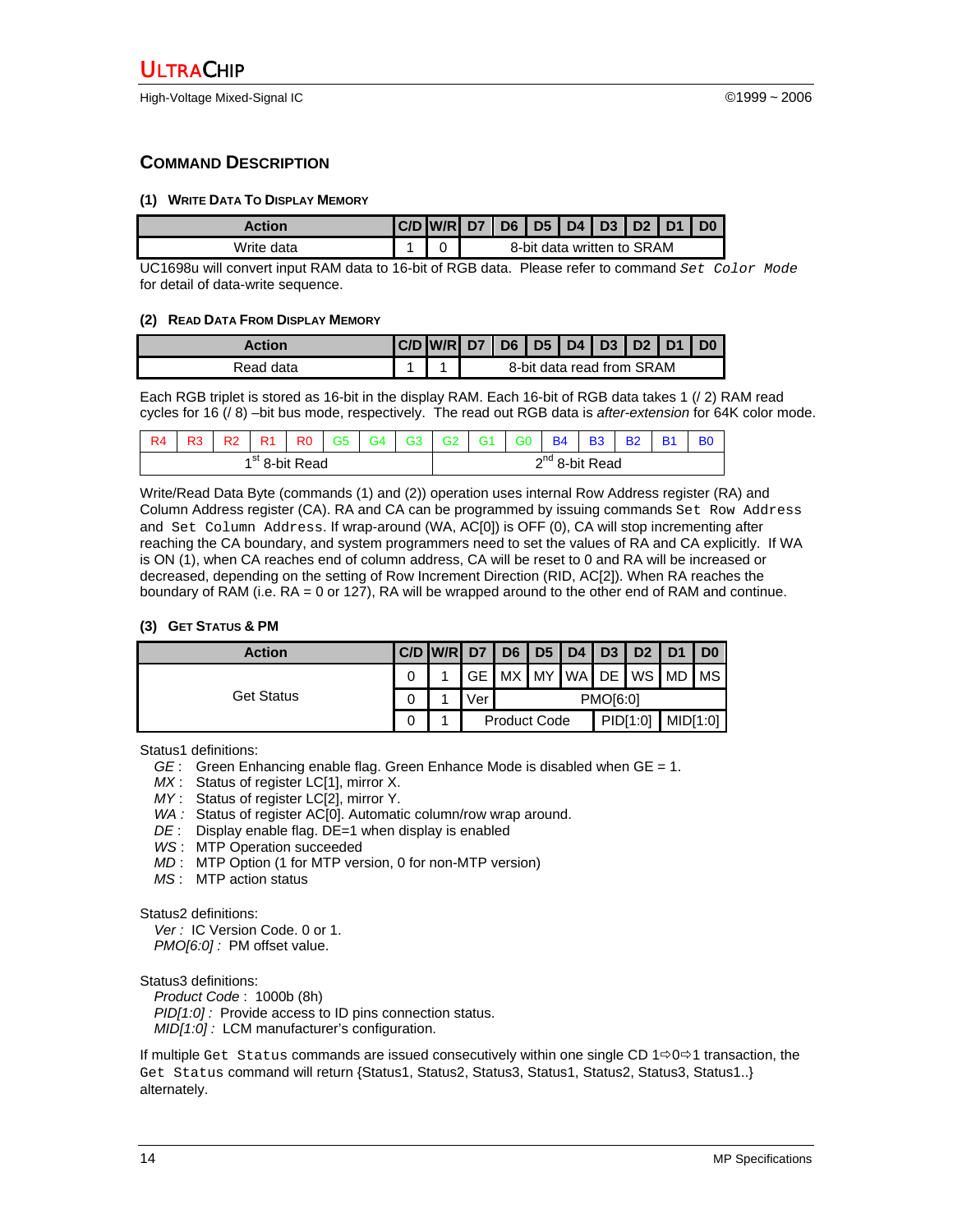#### **(4) SET COLUMN ADDRESS**

| <b>Action</b>                  | C/D W/R D7 D6 D5 D4 D3 D2 D1 |  |  |  | D <sub>0</sub>          |
|--------------------------------|------------------------------|--|--|--|-------------------------|
| Set Column Address LSB CA[3:0] |                              |  |  |  | 0 0 0 0 CA3 CA2 CA1 CA0 |
| Set Column Address MSB CA[7:4] |                              |  |  |  | CA6 CA5 CA4             |

Set SRAM column address for read/write access. CA is counted in RGB triplets, not individual SEG electrode.

CA value range: **0~127**

#### **(5) SET TEMPERATURE COMPENSATION**

| Action                        | C/D W/R D7 D6 D5 D4 D3 D2 D1 D0 |  |          |  |         |  |
|-------------------------------|---------------------------------|--|----------|--|---------|--|
| Set Temperature Comp. TC[1:0] |                                 |  | 00110011 |  | TC1 TC0 |  |

Set VBIAS temperature compensation coefficient (%-per-degree-C)

Temperature compensation curve definition:

$$
00b = -0.00\% / \text{°C}
$$
 01b = -0.05% / °

 $^{\circ}$ C 10b = -0.15%/ $^{\circ}$ C

C  $11b = -0.25\%$ <sup>o</sup>C

#### **(6) SET POWER CONTROL**

| Action                    | C/D W/R D7 D6 D5 D4 D3 D2 D1 D0 |  |  |  |                    |  |
|---------------------------|---------------------------------|--|--|--|--------------------|--|
| Set Panel Loading PC[1:0] |                                 |  |  |  | 0 0 1 0 1 0 1 0 20 |  |

Set PC[0] according to the capacitance loading of LCD panel.

Panel loading definition:  $0b : LCD \le 13nF$  1b :  $13nF < LCD \le 22nF$ 

Set PC[1] to program the build-in charge pump stages. Before changing PC[1] value, always ensure the IC is in a RESET state. Avoid changing PC[1] when the display is enabled.

Pump control definition: 0b = External V<sub>LCD</sub> **1b = Internal V<sub>LCD</sub> (x10)** 

#### **(7) SET ADVANCED PROGRAM CONTROL**

| <b>Action</b>             | C/D W/R D7 D6 D5 D4 D3 D2 D1 |                        |   |  |  |  |  |  |
|---------------------------|------------------------------|------------------------|---|--|--|--|--|--|
| Set APCIRI <sub>7:0</sub> |                              |                        | 0 |  |  |  |  |  |
| (Double-byte command)     |                              | APC register parameter |   |  |  |  |  |  |

For UltraChip only. Please do NOT use.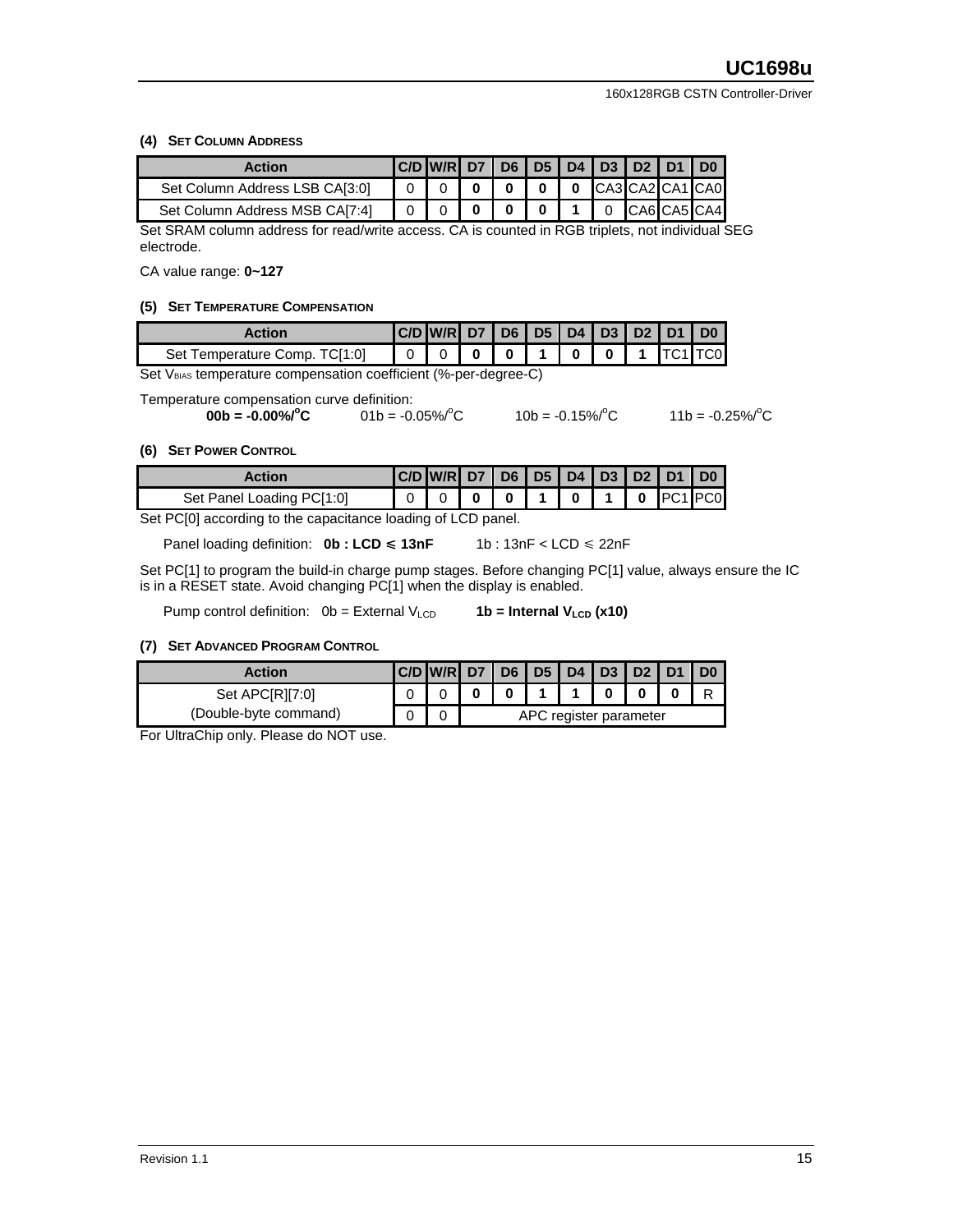High-Voltage Mixed-Signal IC ©1999 ~ 2006

#### **(8) SET SCROLL LINE**

| Action                      | C/D W/R D7 |  |  | D6   D5   D4   D3   D2   D1 |  |                               |
|-----------------------------|------------|--|--|-----------------------------|--|-------------------------------|
| Set Scroll Line LSB SL[3:0] |            |  |  |                             |  | 0   0   SL3   SL2   SL1   SL0 |
| Set Scroll Line MSB SL[7:4] |            |  |  |                             |  | SL7 SL6 SL5 SL4               |

Set the scroll line number.

Scroll line setting will scroll the displayed image up by SL rows. The valid value for SL is between 0 (no scrolling) and 159-2x(FLT+FLB) (full scrolling). FLT and FLB are the register values programmed by the Set Fixed Lines command.

|                      | <b>Fixed Area</b><br>(2xFLT rows) | row 0<br>row 2xFLT-1 |                                   |
|----------------------|-----------------------------------|----------------------|-----------------------------------|
| Image row 0          | <b>Scroll Area</b>                | row 2xFLT            | Image row N                       |
| Image row N-1        |                                   |                      |                                   |
| Image row N          |                                   |                      | Image row 159-2xFL<br>Image row 0 |
|                      |                                   |                      |                                   |
| Ilmage row 159-2xFLT |                                   | row 159              | Image row N-1                     |
| $SL=0$               |                                   |                      |                                   |

|                     | row 0<br>row 2xFLT-1 |           |
|---------------------|----------------------|-----------|
| Image row N         |                      | row 2xFLT |
|                     | <b>Scroll Area</b>   |           |
|                     |                      |           |
| Image row 159-2xFLT |                      |           |
| Image row 0         |                      |           |
|                     |                      |           |
| Image row N-1       |                      | row 159   |
|                     |                      |           |

#### **(9) SET ROW ADDRESS**

| <b>Action</b>                | C/D W/R D7 D6 D5 D4 D3 D2 D1 D0 |  |  |  |                               |
|------------------------------|---------------------------------|--|--|--|-------------------------------|
| Set Row Address LSB RA [3:0] |                                 |  |  |  | 1   0   RA3   RA2   RA1   RA0 |
| Set Row Address MSB RA [7:4] |                                 |  |  |  | 1   1   RA7   RA6   RA5   RA4 |

Set SRAM row address for read/write access.

Possible value = **0~159** 

#### **(10) SET VBIAS POTENTIOMETER**

| Action                                        |  | C/D W/R   D7   D6   D5   D4   D3   D2   D1 |          |  |  |                                  |
|-----------------------------------------------|--|--------------------------------------------|----------|--|--|----------------------------------|
| Set V <sub>BIAS</sub> Potentiometer. PM [7:0] |  |                                            | $\bf{0}$ |  |  |                                  |
| (Double-byte command)                         |  |                                            |          |  |  | IPM7 PM6 PM5 PM4 PM3 PM2 PM1 PM0 |

Program V<sub>BIAS</sub> Potentiometer (PM[7:0]). See section *LCD Voltage Setting* for more detail.

Effective range: **0 ~ 255**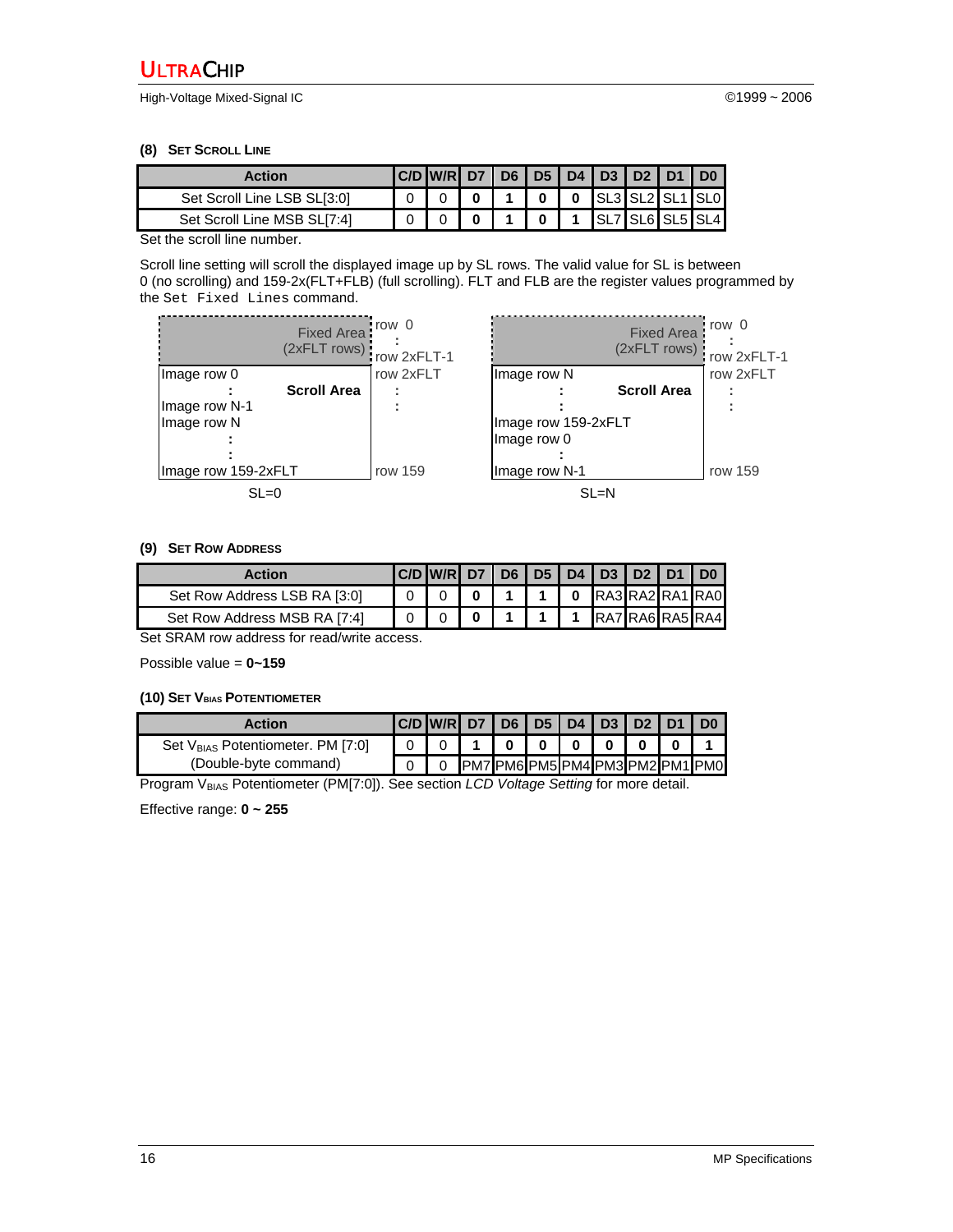**(11) SET PARTIAL DISPLAY CONTROL**

| Action                           | $ C/D $ W/R D7 D6 D5 D4 D3 D2 D1 D0 |  |         |  |          |                 |
|----------------------------------|-------------------------------------|--|---------|--|----------|-----------------|
| Set Partial Display Enable LC[8] |                                     |  | olololo |  | $\Omega$ | L <sub>CS</sub> |

This command is used to enable partial display function.

LC[8] : **0**b: Disable Partial Display, Mux-Rate = CEN+1 (DST, DEN not used.) 1b: Enable Partial Display, Mux-Rate = DEN-DST+1+ LC[0]x(FLT+FLB)x2

#### **(12) SET RAM ADDRESS CONTROL**

| Action          | C/D W/R D7 D6 D5 D4 D3 D2 D1 D0 |          |              |     |             |  |
|-----------------|---------------------------------|----------|--------------|-----|-------------|--|
| Set AC<br>12:01 |                                 | $\Omega$ | $\mathbf{0}$ | 0 1 | AC2 AC1 AC0 |  |

Program registers AC[2:0] for RAM address control.

AC[0]: WA, Automatic column/row wrap around.

0: CA or RA (depends on  $AC[1] = 0$  or 1) will stop incrementing after reaching boundary

**1**: CA or RA (depends on AC[1]= 0 or 1) will restart, and RA or CA will increment by one step.

AC[1]: Auto-Increment order

**0** : column (CA) increment (+1) first until CA reaches CA boundary, then RA will increment by (+/-1).

1 : row (RA) increment (+/-1) first until RA reach RA boundary, then CA will increment by (+1).

AC[2]: RID, row address (RA) auto increment direction ( **0**/1 = +/- 1 )

When WA=1 and CA reaches CA boundary, RID controls whether row address will be adjusted by +1 or -1.

AC[2:0] controls the auto-increment behavior of CA and RA. For Window Program mode (AC[3]=ON), see section *Command Description* (32) ~ (35) for more details. If WPC[1:0] and WPP[1:0] values are the default values, the behavior of CA, RA auto-increment will be the same, no matter what the setting of AC[3] is.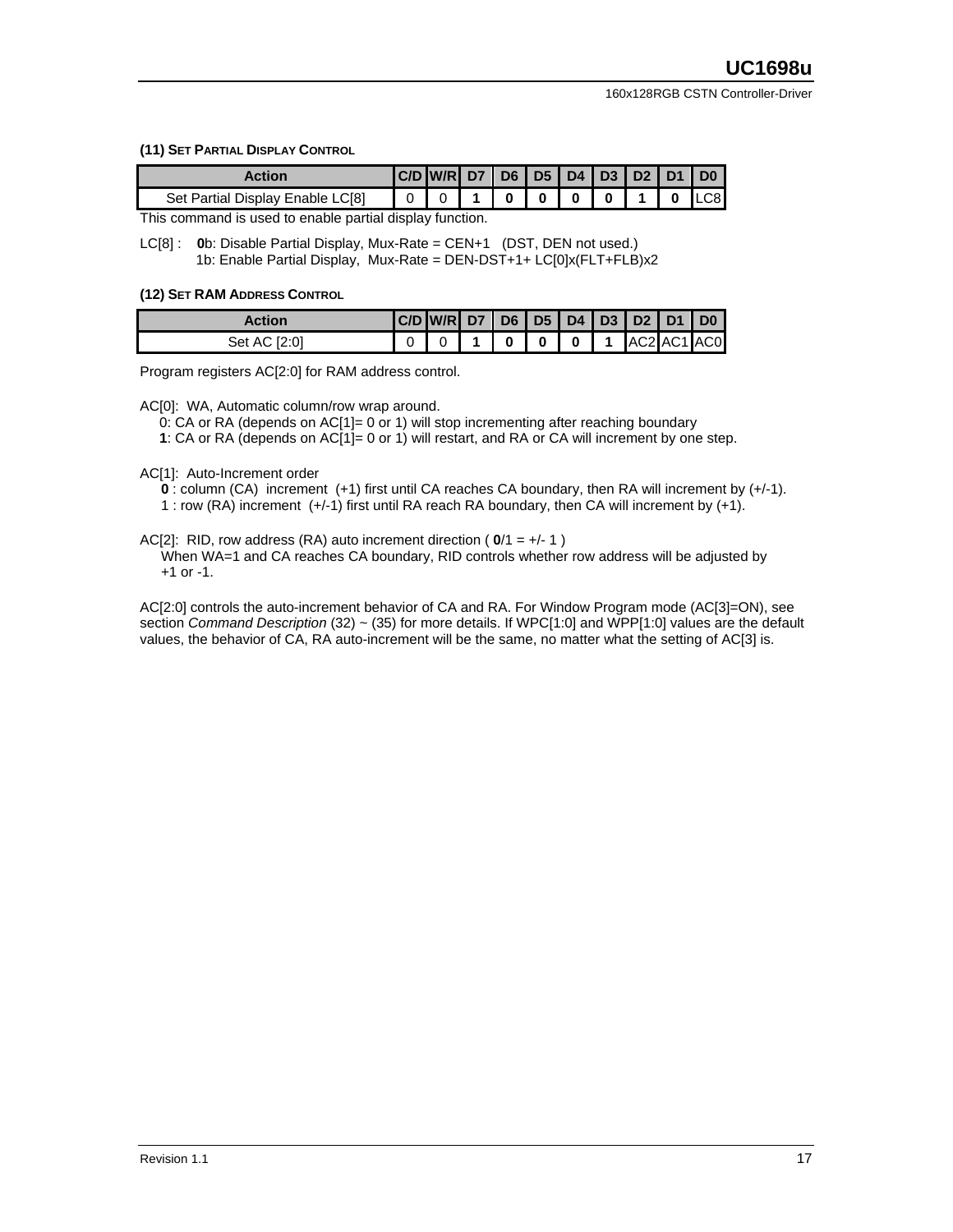High-Voltage Mixed-Signal IC ©1999 ~ 2006

**(13) SET FIXED LINES**

| Action                     |                      | $ C/D $ W/R D7 D6 D5 D4 D3 D3 D2 D1 |  |  |  |  |  |  |  |
|----------------------------|----------------------|-------------------------------------|--|--|--|--|--|--|--|
| Set Fixed Lines {FLT, FLB} |                      |                                     |  |  |  |  |  |  |  |
| (Double-byte command)      | FLB[3:0]<br>FLTI3:01 |                                     |  |  |  |  |  |  |  |

The fixed line function is used to implement the partial scroll function by dividing the screen into scroll and fixed area. The Set Fixed Lines command will define the fixed area, which will not be affected by the SL scroll function. The fixed area covers the top 2xFLT and bottom 2xFLB rows for mirror Y (MY) is 0, or covers the top 2xFLB and bottom 2xFLT rows for MY=1. One example of the visual effect on LCD is illustrated in the figure below.

| <b>Fixed Area</b><br>1 | <b>Fixed Area</b> | $\mathbf 1$ |
|------------------------|-------------------|-------------|
| (2xFLT)                | (2xFLB)           |             |
| Scroll Area            | Scroll Area       |             |
|                        |                   |             |
|                        |                   |             |
| <b>Fixed Area</b>      | <b>Fixed Area</b> |             |
| (2xFLB)<br>160         | (2xFLT)           | 160         |
|                        |                   |             |
| $MY = 0$               | $MY = 1$          |             |

When partial display mode is activated, the display of these  $2x(FLT+FLB)$  lines is also controlled by LC[0]. Before turning on LC[0], ensure:

| $MY=0$ DST $\geq$ FLTx2        | $MY=1$ DST $\geq$ FLBx2 |
|--------------------------------|-------------------------|
| $DEN \leq (CEN\text{-FLBx2}).$ | $DEN \leq (CEN-FLTx2)$  |

**(14) SET LINE RATE** 

| Action                 | C/D W/R D7 D6 D5 D4 D3 D2 D1 D0 |  |  |  |                     |  |
|------------------------|---------------------------------|--|--|--|---------------------|--|
| Set Line Rate LC [4:3] |                                 |  |  |  | 0 1 0 0 0 0 LC4 LC3 |  |

Program LC [4:3] for line rate setting (Frame-Rate = Line-Rate / Mux-Rate). The line rate is automatically scaled down by 2/3, 1/2, 1/3 and 1/4 at Mux-Rate = 108, 80, 56, and 40.

| The following are line rates at Mux Rate = $109 \sim 160$ . |                              |                |                |
|-------------------------------------------------------------|------------------------------|----------------|----------------|
| 00b: 25.2 Klps                                              | 01b: 30.5 Klps               | 10b: 37.0 Klps | 11b: 44.8 Klps |
| In On/Off Mode                                              |                              |                |                |
| 00b: 8.5 Klps                                               | 01b: 10.4 Klps               | 10b: 12.6 Klps | 11b: 15.2 Klps |
|                                                             | (Klps: Kilo-Line-per-second) |                |                |

**(15) SET ALL PIXEL ON** 

| Action                  | C/D   W/R   D7   D6   D5   D4   D3   D2   D1 |   |          |             |  | $\overline{1}$ D <sub>0</sub> |
|-------------------------|----------------------------------------------|---|----------|-------------|--|-------------------------------|
| Set All Pixel ON DC [1] |                                              | U | $\Omega$ | $\mathbf 0$ |  |                               |

Set DC[1] to force all SEG drivers to output ON signals. This function has no effect on the existing data stored in display RAM.

#### **(16) SET INVERSE DISPLAY**

| Action                     | C/D W/R D7 D6 D5 D4 D3 D2 D1 |              |              |          |          |  | D <sub>0</sub> |
|----------------------------|------------------------------|--------------|--------------|----------|----------|--|----------------|
| Set Inverse Display DC [0] |                              | $\mathbf{0}$ | $\mathbf{1}$ | $\Omega$ | $\bf{0}$ |  | $\blacksquare$ |

Set DC[0] to force all SEG drivers to output the inverse of the data (bit-wise) stored in display RAM. This function has no effect on the existing data stored in display RAM.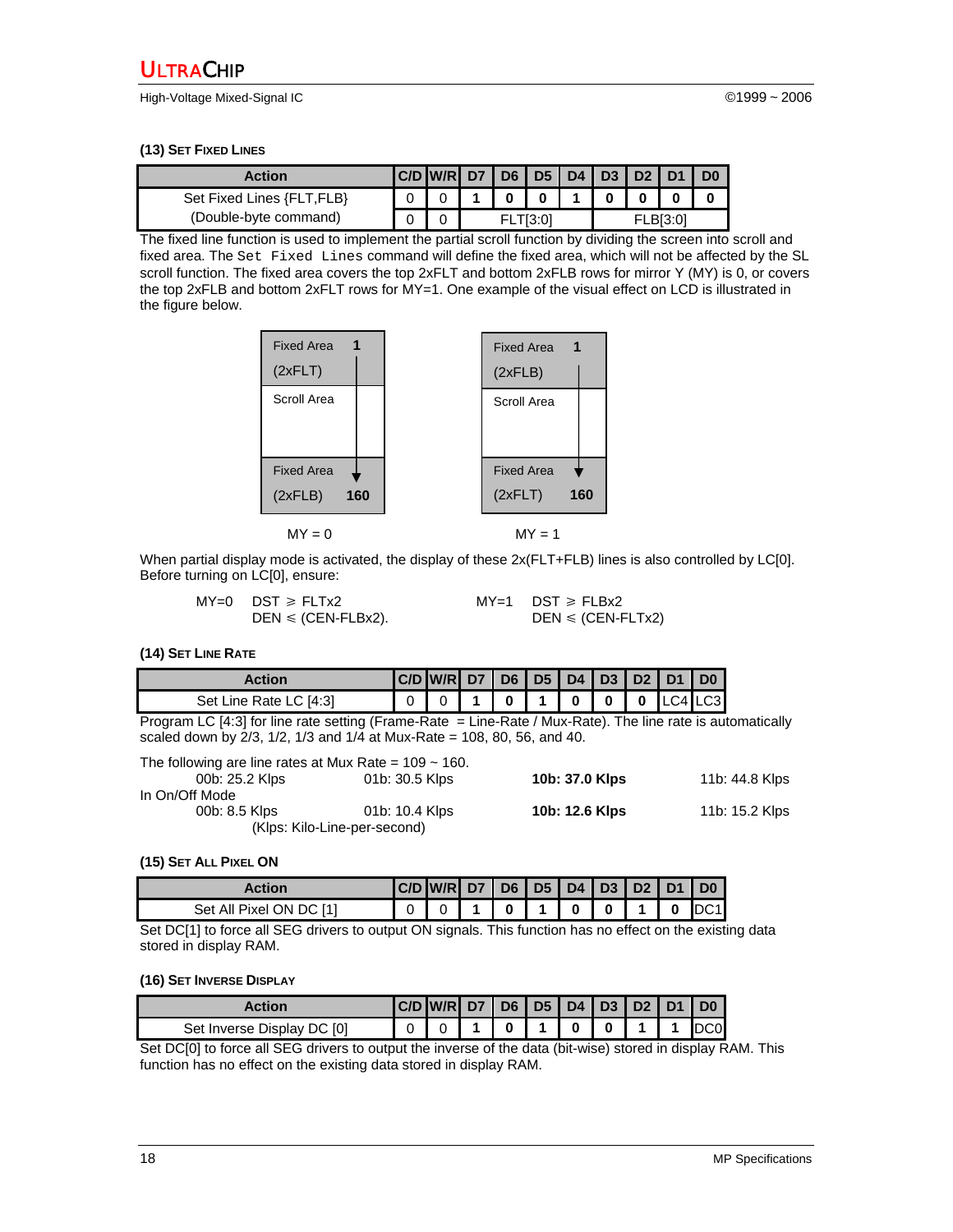#### **(17) SET DISPLAY ENABLE**

| Action                      | C/D   W/R   D7   D6   D5   D4   D3   D2   D1   D0 |  |  |                                         |  |
|-----------------------------|---------------------------------------------------|--|--|-----------------------------------------|--|
| Set Display Enable DC [4:2] |                                                   |  |  | $0$   1   0   1   $DC4$   $DC3$   $DC2$ |  |

This command is for programming register DC[4:2].

When DC[2] is set to 0, the IC will put itself into Sleep mode. All drivers, voltage generation circuit and timing circuit will be halted to conserve power. When DC[2] is set to 1, UC1698u will first exit from Sleep mode, restore the power and then turn on COM drivers and SEG drivers. There is no other explicit user action or timing sequence required to enter or exit the Sleep mode.

DC[3] controls the gray shade modulation modes. UC1698u has two gray shade modulation modes: an On/Off mode and a 32-shade mode. The modulation curves are shown below. Horizontal axes are the gray shade data. The vertical axes are the ON-OFF ratio.



DC[4] Green Enhance Mode. Refer to command Set Color Mode for more information.

0b: Green Enhancing Mode enabled **1b: Green Enhancing Mode disabled** 

#### **NOTE:**

- 1. For red and blue colors, when PWM is off, the shades mapped to data 1 and 30 (shown as red points above) are achieved by special dithering. When PWM is on, these shades are produced by PWM.
- 2. Green shades are created by combining FRC (default: Off) and special dithering. When PWM is off, six of the shades (1, 2, 3, 59, 60, and 61) are created by special dithering while they are created by PWM when PWM is on. Data 62 and 63 are mapped to the same shade.
- 3. When the internal DC-DC converter starts to operate and pump out current to  $V_{\text{LCD}}$ , there will be an inrush pulse current between  $V_{DD2}$  and  $V_{SS2}$  initially. To avoid this current pulse from causing potential harmful noise, do **NOT** issue any command or write any data to UC1698u for 5~10mS after setting DC[2] to 1.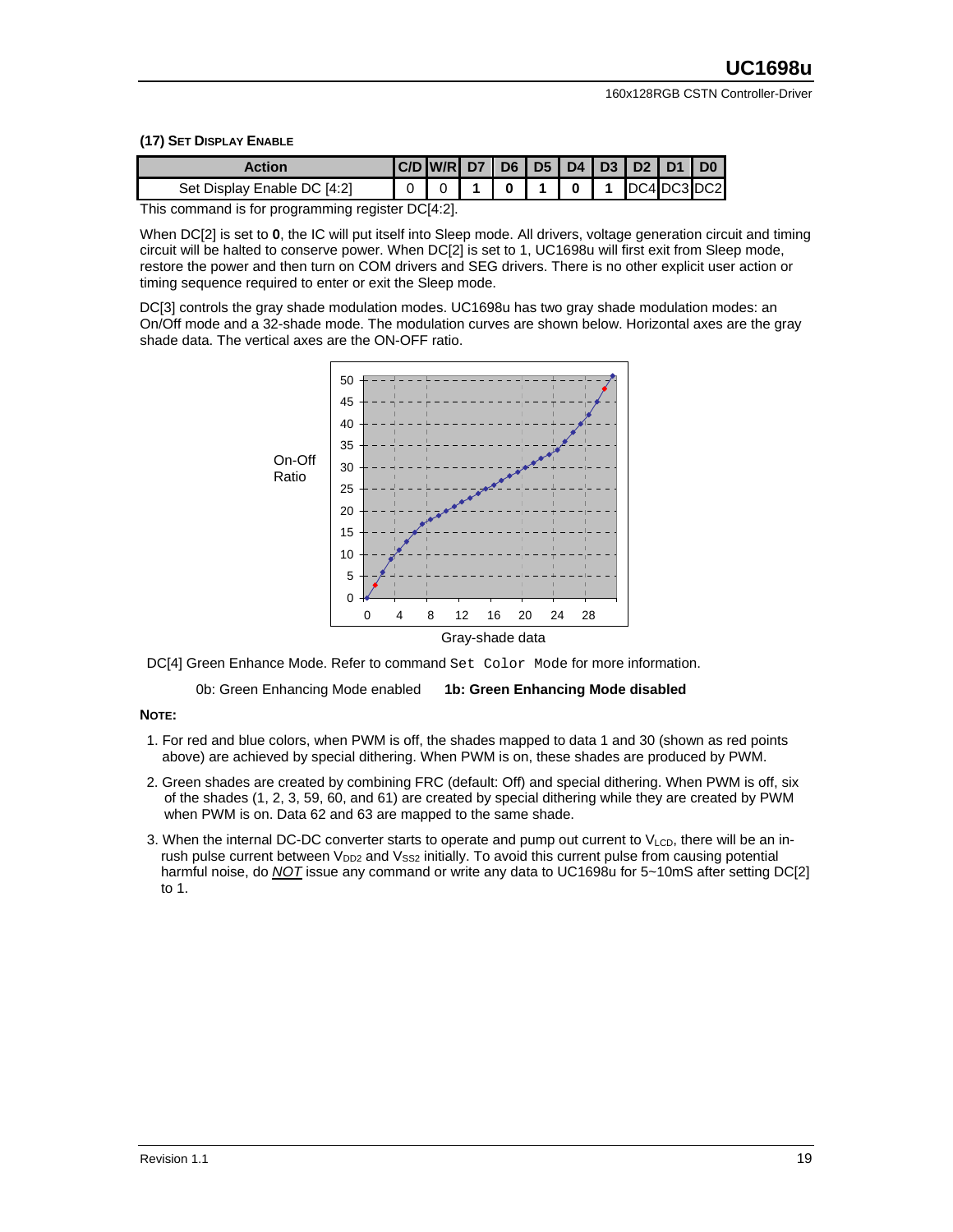High-Voltage Mixed-Signal IC ©1999 ~ 2006

#### **(18) SET LCD MAPPING CONTROL**

| Action | $ C/D $ W/R D7 D6 D5 D4 D3 D2 D1 D0 |  |                         |  |                                                             |  |
|--------|-------------------------------------|--|-------------------------|--|-------------------------------------------------------------|--|
|        |                                     |  |                         |  |                                                             |  |
| $-1$   | $\mathbf{r}$                        |  | $\cdot$ . $\sim$ $\sim$ |  | $\lambda$ $\lambda$ $\lambda$ $\lambda$ $\lambda$ $\lambda$ |  |

This command is used for programming LC[2:0] to control COM (row) mirror (MY), SEG (column) mirror (MX).

LC[2] controls Mirror Y (MY): MY is implemented by reversing the mapping order between RAM and COM electrodes. The data stored in RAM is not affected by the MY action. MY will have immediate effect on the display image.

LC[1] controls Mirror X (MX): MX is implemented by selecting the CA or 127-CA as write/read (from host interface) display RAM column address so this function will only take effect after rewriting the RAM data.

LC[0] controls whether soft icon sections (2xFLT, 2xFLB) are displayed during partial display mode.

#### **(19) SET N-LINE INVERSION**



#### **(20) SET COLOR PATTERN**

| <b>Action</b>                                                                               |  |  |  |  |  |  |  |  |  | $ C/D $ W/R D7 D6 D5 D4 D3 D2 D1 D0 |
|---------------------------------------------------------------------------------------------|--|--|--|--|--|--|--|--|--|-------------------------------------|
| Set Color Pattern LC [5]                                                                    |  |  |  |  |  |  |  |  |  | 0 0 1 1 1 0 1 0 0 0 0 LC5           |
| UC1698u supports on-chip swapping of $R \Leftrightarrow B$ data mapping to the SEG drivers. |  |  |  |  |  |  |  |  |  |                                     |

| C[ <sub>51</sub> ] | 0.000 | SEG3 | SFG4 | CFT<br>ა⊵სა | SEG <sub>6</sub> | .        | <b>SEG382</b><br>-גאטי∠ | 0.0000 |  |
|--------------------|-------|------|------|-------------|------------------|----------|-------------------------|--------|--|
|                    |       |      |      |             |                  | $\cdots$ |                         |        |  |
|                    |       |      |      |             |                  | .        |                         |        |  |

The definition of R/G/B input data is determined by LC[7:6], as described in *Set Color Mode* below.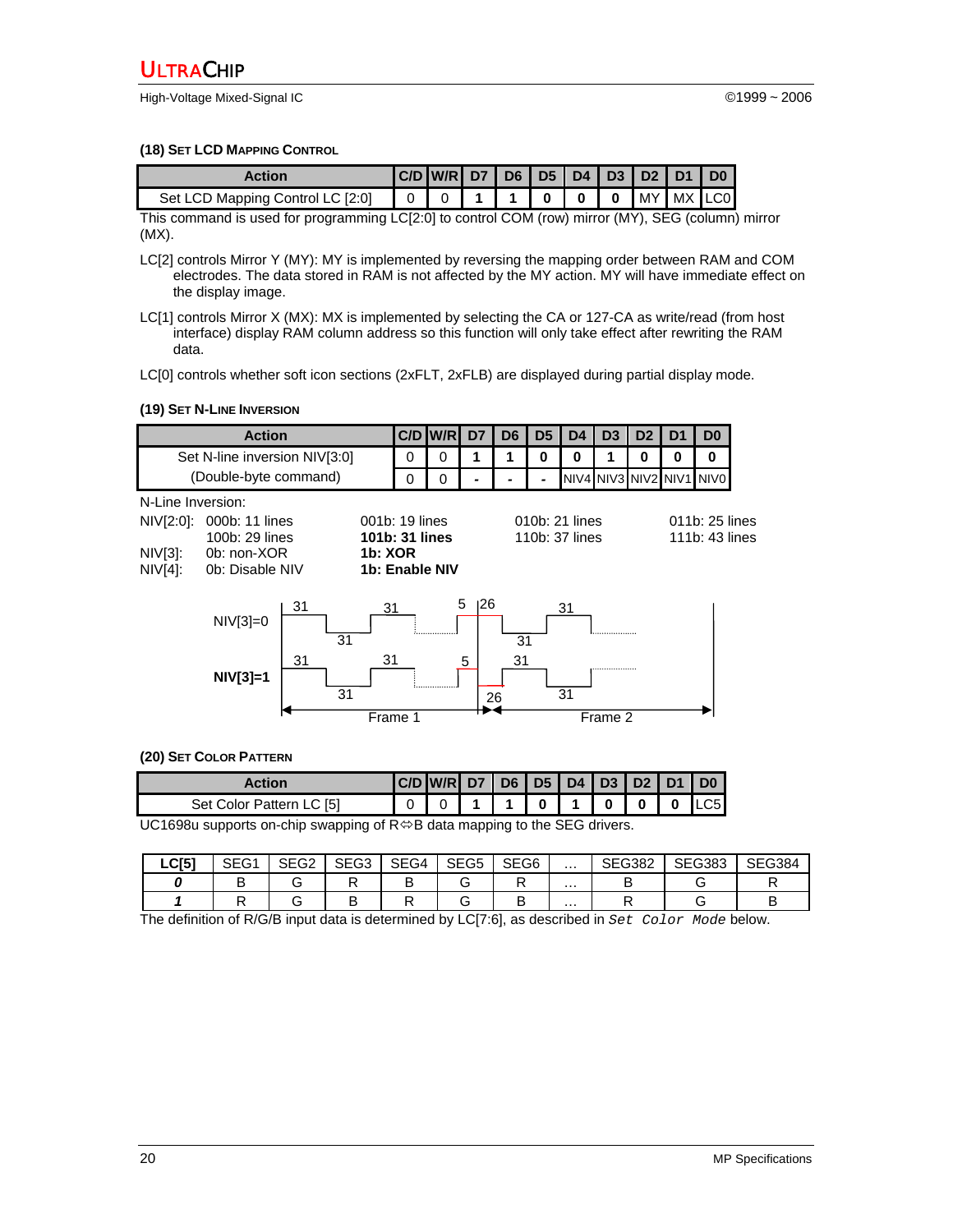#### **(21) SET COLOR MODE**

| $0$   1<br>$\overline{1}$ 0<br>1071<br>$\sim$ 4 $\sim$<br>$\overline{A}$<br>Set Color Mode LC [7:6] | Action |  | C/D   W/R   D7   D6   D5   D4   D3   D2   D1 |  |  |  | $\overline{1}$ D <sub>0</sub> |
|-----------------------------------------------------------------------------------------------------|--------|--|----------------------------------------------|--|--|--|-------------------------------|
|                                                                                                     |        |  |                                              |  |  |  | C6I                           |

Program color mode and RGB input pattern. Color mode (LC[7:6]) definition:

*Note: For serial bus modes, please refer to 8-bit tables below.* 

#### **Green Enhance Mode disabled (DC[4]=1):**

#### $LC[7:6] = 01b$  (RRRR-GGGG-BBBB, 4K-color)

12 bits of input RGB data are stored to 16 RAM bits. No dither is performed. Every 3 bytes of input data will be merged into 2 sets of RGB data.

| Data Write Sequence (8-bit)         |                 | D[7:0]    |           |                |             |                                  |                |                |    |                |           |           |                |
|-------------------------------------|-----------------|-----------|-----------|----------------|-------------|----------------------------------|----------------|----------------|----|----------------|-----------|-----------|----------------|
| ⊿ St<br>Write Data Cycle            |                 |           |           |                |             | R3 R2 R1 R0 G3 G2 G1 G0          |                |                |    |                |           |           |                |
| 2 <sup>nd</sup><br>Write Data Cycle | B <sub>3</sub>  | <b>B2</b> | <b>B1</b> | B <sub>0</sub> | R3 R2 R1 R0 |                                  |                |                |    |                |           |           |                |
| 3 <sup>rd</sup><br>Write Data Cycle | <b>G3 G2 G1</b> |           |           |                | GO B3 B2 B1 | B <sub>0</sub>                   |                |                |    |                |           |           |                |
| Data Write Sequence (16-bit)        |                 | D[15:0]   |           |                |             |                                  |                |                |    |                |           |           |                |
| 4 St<br>Write Data Cycle            |                 | 0         |           | 0              |             | R3 R2 R1 R0 G3 G2 G1 G0 B3 B2 B1 |                |                |    |                |           |           | B <sub>0</sub> |
| $\gamma$ nd<br>Write Data Cycle     |                 | 0         |           | 0              |             | R3 R2 R1 R0                      | G <sub>3</sub> | G <sub>2</sub> | G1 | G <sub>0</sub> | <b>B3</b> | <b>B2</b> | B <sub>0</sub> |

#### LC[7:6] = **10b** ( RRRRR-GGGGGG-BBBBB, 64K-color )

16 bits of input data are stored to 16 RAM bits directly.

| Data Write Sequence (8-bit)         | D[7:0]  |  |                         |                                                 |  |  |  |  |
|-------------------------------------|---------|--|-------------------------|-------------------------------------------------|--|--|--|--|
| ⊿st<br>Write Data Cycle             |         |  |                         | R4 R3 R2 R1 R0 G5 G4 G3                         |  |  |  |  |
| 2 <sup>nd</sup> Write Data Cycle    |         |  | G2 G1 G0 B4 B3 B2 B1 B0 |                                                 |  |  |  |  |
| Data Write Sequence (16-bit)        | D[15:0] |  |                         |                                                 |  |  |  |  |
| 1 <sup>st</sup><br>Write Data Cycle |         |  |                         | R4 R3 R2 R1 R0 G5 G4 G3 G2 G1 G0 B4 B3 B2 B1 B0 |  |  |  |  |

#### **Green Enhance Mode enabled** (DC[4]=0)**:**

#### $LC[7:6] = 01b$  (RRRR-GGGGG-BBB, 4K-color)

12 bits of input data are extended and stored to 16 RAM bits. Every 3 bytes of input data will be merged into 2 sets of RGB data.

| Data Write Sequence (8-bit)         |                | D[7:0]       |          |          |                |                                                                                                          |            |                                  |                   |  |              |                |
|-------------------------------------|----------------|--------------|----------|----------|----------------|----------------------------------------------------------------------------------------------------------|------------|----------------------------------|-------------------|--|--------------|----------------|
| 1 <sup>st</sup><br>Write Data Cycle | R <sub>3</sub> |              |          |          |                | R <sub>2</sub> R <sub>1</sub> R <sub>0</sub> G <sub>4</sub> G <sub>3</sub> G <sub>2</sub> G <sub>1</sub> |            |                                  |                   |  |              |                |
| $2^{\text{nd}}$<br>Write Data Cycle | G0             | <b>B2 B1</b> |          |          |                | $IB0$ R3 R2 R1 R0                                                                                        |            |                                  |                   |  |              |                |
| 3 <sup>rd</sup><br>Write Data Cycle | G4             |              | G3 G2 G1 |          | G <sub>0</sub> | <b>B2</b>                                                                                                | <b>B</b> 1 | B <sub>0</sub>                   |                   |  |              |                |
| Data Write Sequence (16-bit)        |                | D[15:0]      |          |          |                |                                                                                                          |            |                                  |                   |  |              |                |
| 1 <sup>st</sup><br>Write Data Cycle |                | $\Omega$     | 0        | $\Omega$ |                |                                                                                                          |            | R3 R2 R1 R0 G4 G3 G2 G1 G0 B2 B1 |                   |  |              | B <sub>0</sub> |
| $2^{nd}$<br>Write Data Cycle        |                | 0            |          | $\Omega$ |                | R3 R2                                                                                                    | <b>R11</b> |                                  | RO G4 G3 G2 G1 G0 |  | <b>B2 B1</b> | <b>B0</b>      |

LC[7:6] = 10b (RRRRR-GGGGGG-BBBBB, 64K-color)

The behaviors of 8-bit input mode and 16-bit input mode do not change with DC[4] setting. Refer to previous section for more information on these two input modes.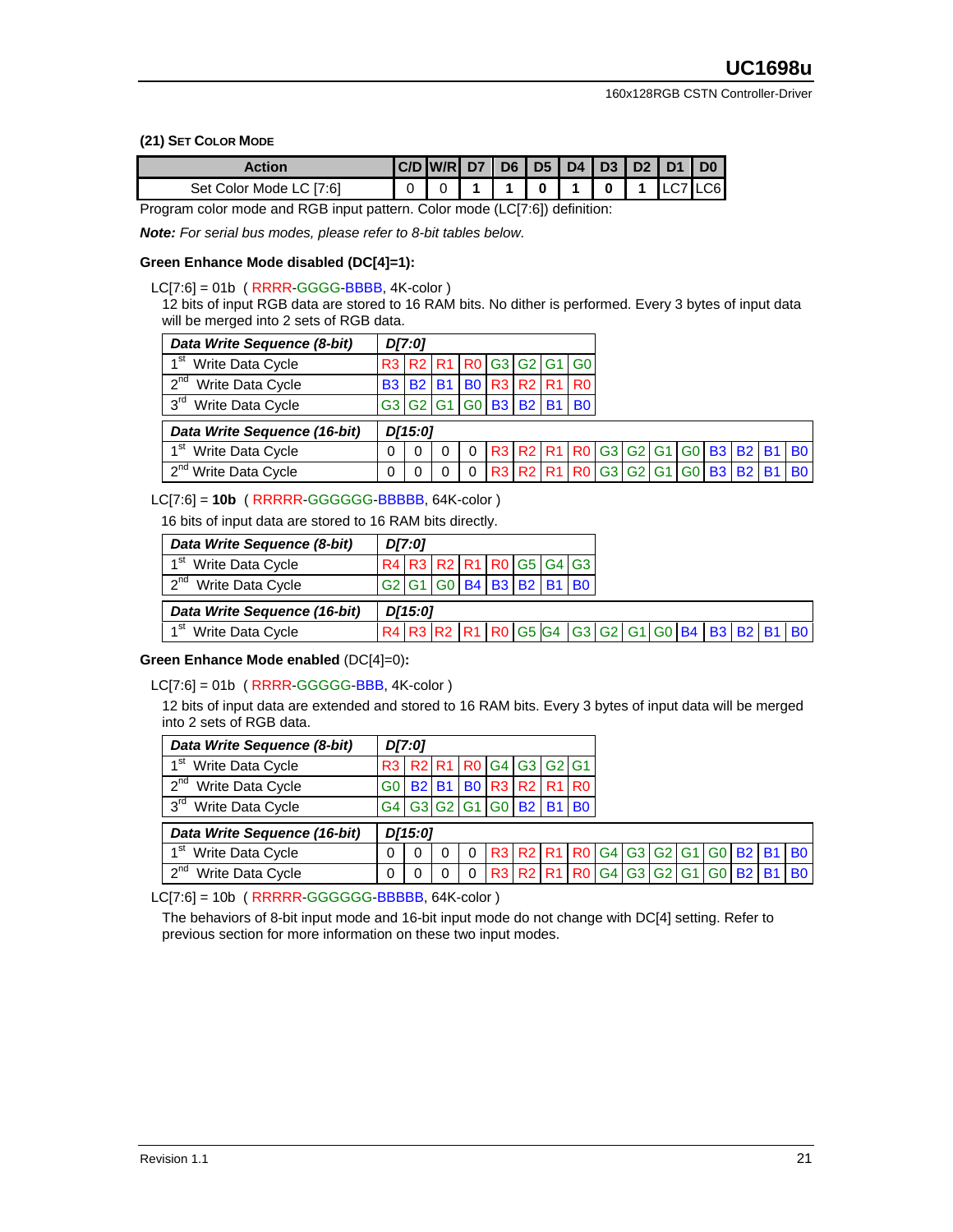High-Voltage Mixed-Signal IC ©1999 ~ 2006

#### **(22) SET COM SCAN FUNCTION**

| Action:                        | C/D W/R D7 D6 D5 D4 D3 D2 D1 |  |                |           |  |                |
|--------------------------------|------------------------------|--|----------------|-----------|--|----------------|
| Set COM Scan Function CSF[2:0] |                              |  | 0 <sub>1</sub> | $-1$ $-1$ |  | CSF2 CSF1 CSF0 |

COM scan function

CSF[0]: Interlace Scan Function

**0b: LRM sequence: AEBCD-AEBCD** 

1b: LRM sequence: AEBCD-EBCDA

CSF[1]: FRC Function

**0b: FRC Disable**

1b: FRC Enable

CSF[2]: Shade-1, Shade-30 option

#### **0 : Dither directly on input data(SRAM Change)**

1 : PWM on SEG output stage

#### **(23) SYSTEM RESET**

| Action          | W/R  D7   D6   D5   D4   D3   D2   D1 |  |   |  | ' Dû |
|-----------------|---------------------------------------|--|---|--|------|
| Reset<br>Svstem |                                       |  | O |  |      |

This command will activate the system reset. Control register values will be reset to their default values. Data stored in RAM will not be affected.

#### **(24) NOP**

| Action       | $ C/D $ W/R D7 D6 D5 D4 D3 D2 D1 D0 |  |          |  |  |
|--------------|-------------------------------------|--|----------|--|--|
| No Operation |                                     |  | $\bf{0}$ |  |  |

This command is used for "no operation".

#### **(25) SET TEST CONTROL**

| <b>Action</b>         | $ C/D $ W/R D7 D6 D5 D4 D3 D2 D1 |                   |  |  |  |  |  |  |  |
|-----------------------|----------------------------------|-------------------|--|--|--|--|--|--|--|
| Set TT                |                                  |                   |  |  |  |  |  |  |  |
| (Double-byte command) |                                  | Festing parameter |  |  |  |  |  |  |  |

This command is used for UltraChip production testing. Do *NOT* use.

#### **(26) SET LCD BIAS RATIO**

| <b>Action</b>           |            |            | C/D  W/R   D7   D6   D5   D4   D3   D2   D1   D0 |  |         |            |       |        |  |
|-------------------------|------------|------------|--------------------------------------------------|--|---------|------------|-------|--------|--|
| Set Bias Ratio BR [1:0] |            |            |                                                  |  | - 1 - I |            | 0 1 0 | BR1BR0 |  |
| Bias ratio definition:  |            |            |                                                  |  |         |            |       |        |  |
| $00b = 5$               | $01b = 10$ | $10b = 11$ |                                                  |  |         | $11b = 12$ |       |        |  |

#### *(27)* **SET COM END**

| <b>Action</b>         | C/D W/R D7 D6 D5 D4 D3 D2 D1 |                        |  |  |  |  |  | $\overline{1}$ D <sub>0</sub> |  |
|-----------------------|------------------------------|------------------------|--|--|--|--|--|-------------------------------|--|
| Set CEN               |                              |                        |  |  |  |  |  |                               |  |
| (Double-byte command) |                              | CEN register parameter |  |  |  |  |  |                               |  |

This command programs the ending COM electrode. CEN defines the number of used COM electrodes, and it should correspond to the number of pixel-rows in the LCD. When the LCD has less than 160 pixel rows, the LCM designer should set CEN to *N-1* (where *N* is the number of pixel rows) and use COM1 through COM-*N* as COM driver electrodes.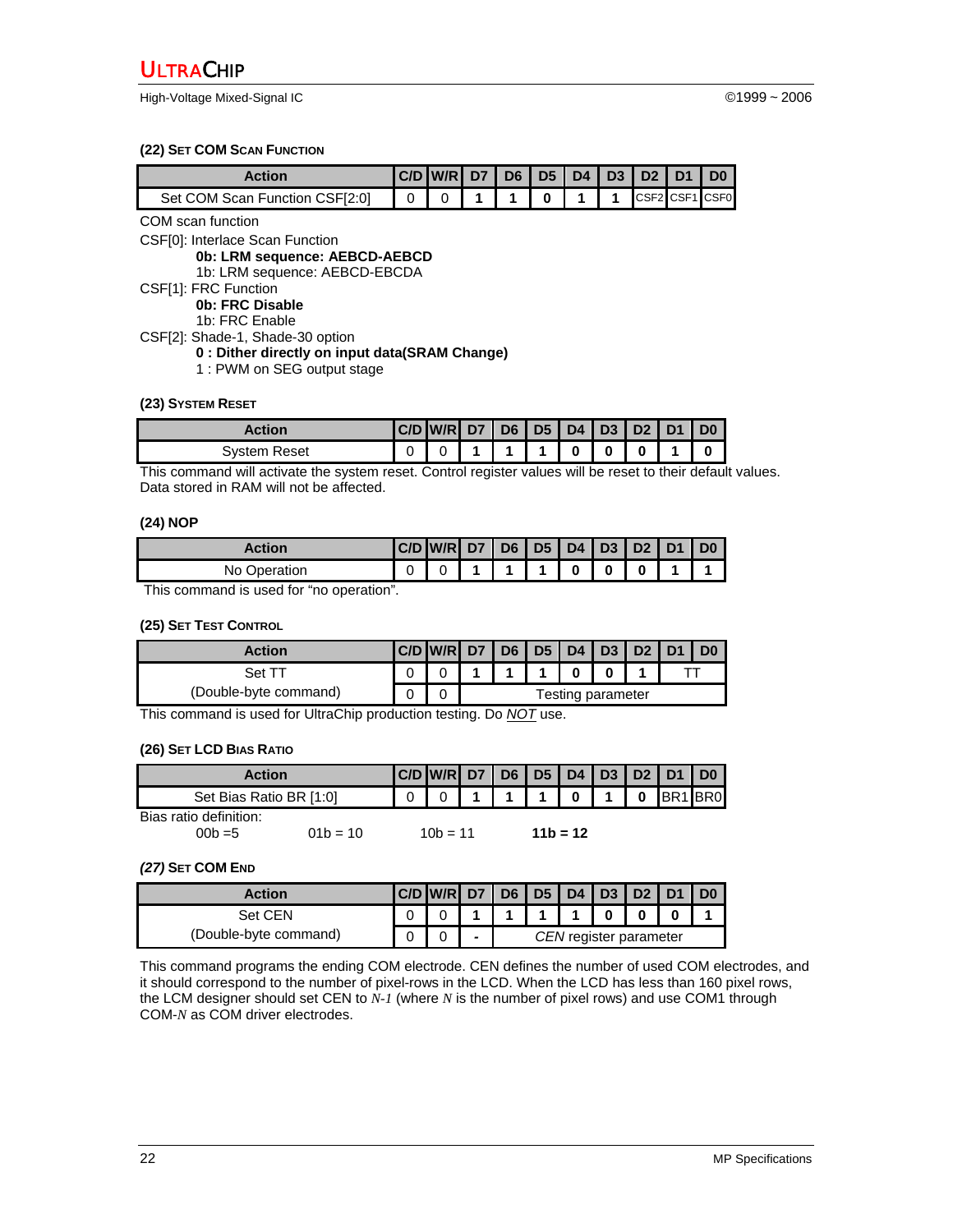#### *(28)* **SET PARTIAL DISPLAY START**

| Action                | $ C/D $ W/R D7 D6 D5 D4 D3 D2 D1 |                          |                        |  |  |  |  |  | $\overline{1}$ D <sub>0</sub> |
|-----------------------|----------------------------------|--------------------------|------------------------|--|--|--|--|--|-------------------------------|
| Set DST               |                                  |                          |                        |  |  |  |  |  |                               |
| (Double-byte command) |                                  | $\overline{\phantom{0}}$ | DST register parameter |  |  |  |  |  |                               |

This command programs the starting COM electrode, which has been assigned a full scanning period and will output an active COM scanning pulse.

#### *(29)* **SET PARTIAL DISPLAY END**

| Action                | $ C/D $ W/R D7 D6 D5 D4 D3 D2 D1 |  |  |                        |  |  |
|-----------------------|----------------------------------|--|--|------------------------|--|--|
| Set DEN               |                                  |  |  |                        |  |  |
| (Double-byte command) |                                  |  |  | DEN register parameter |  |  |

This command programs the ending COM electrode, which has been assigned a full scanning period and will output an active COM scanning pulse.

CEN, DST, and DEN are 0-based index of COM electrodes. They control only the COM electrode activity, and do not affect the mapping of display RAM to each COM electrodes. The image displayed by each pixel row is therefore not affected by the setting of these three registers.

When LC[8]=1b, the Mux-Rate is narrowed down to DST-DEN+1+(FLT+FLB)xLC[0]x2. When MUX rate is reduced, reduce the line rate accordingly to reduce power. Changing MUX rate also require BR and  $V<sub>LCD</sub>$  to be reduced.

For minimum power consumption, set LC[8]=1b, set (DST, DEN, FLT, FLB, CEN) to minimize MUX rate, use slowest line rate which satisfies the flicker requirement, use On/Off mode, set PC[0]=0b, disable N-Line Inversion, and use lowest BR, lowest  $V_{LCD}$  which satisfies the contrast requirement. When Mux-Rate is under 40, it is recommended to set BR=5 for optimum power saving.

In either case, DST/DEN defines a small subsection of the display which will remain active while shutting down all the rest of the display to conserve energy.

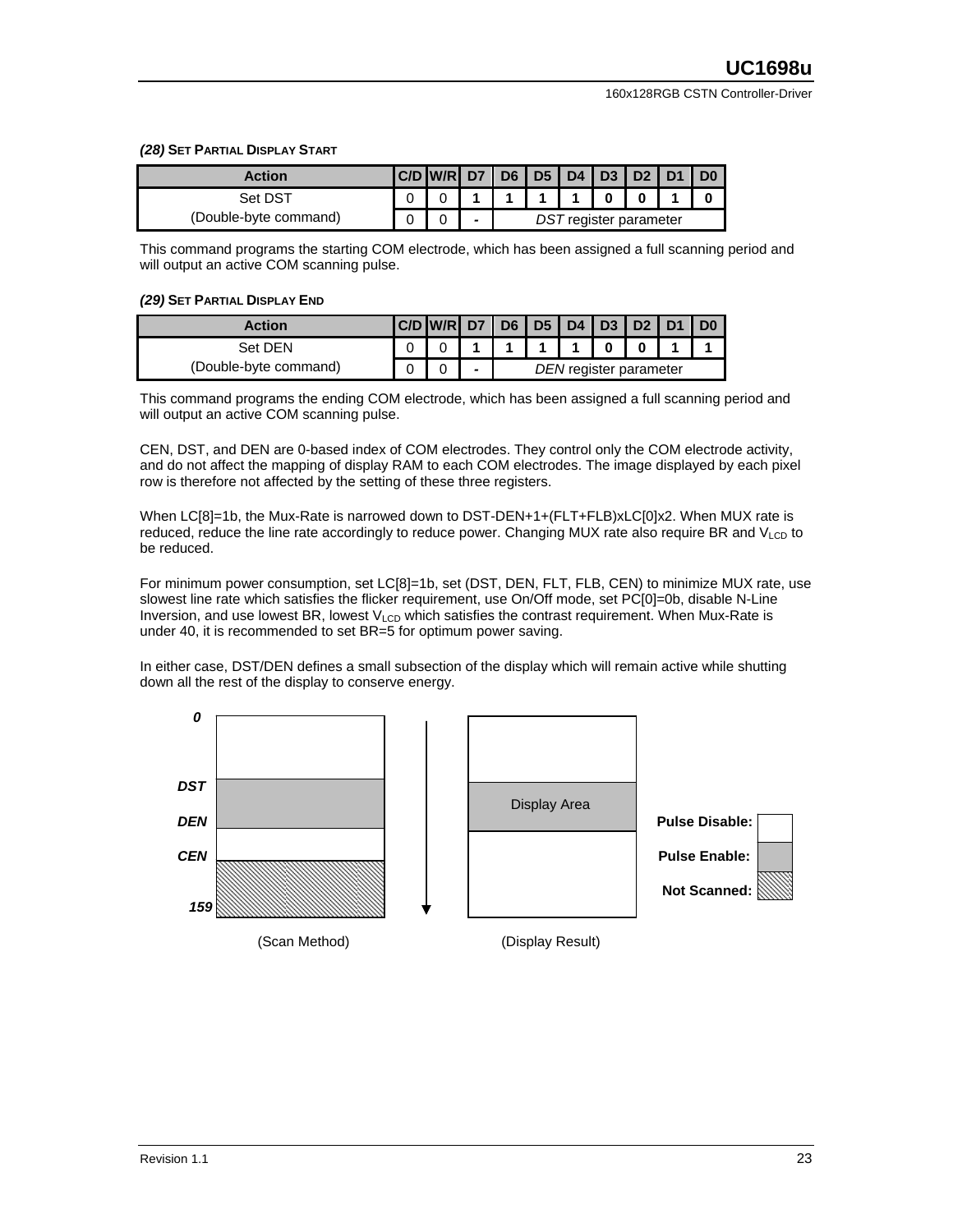High-Voltage Mixed-Signal IC ©1999 ~ 2006

#### **(30) SET WINDOW PROGRAM STARTING COLUMN ADDRESS**

| Action                | <b>IC/D W/RID7</b> |                          | 1D6 |  | <b>ID5 D4 D3 L</b> | D2 D1                        | D <sub>0</sub> |
|-----------------------|--------------------|--------------------------|-----|--|--------------------|------------------------------|----------------|
| Set WPC0              |                    |                          |     |  |                    |                              |                |
| (Double-byte command) |                    | $\overline{\phantom{0}}$ |     |  |                    | WPC0[6:0] register parameter |                |

This command is to program the starting column address of RAM program window.

#### **(31) SET WINDOW PROGRAM STARTING ROW ADDRESS**

| Action                | $ C/D $ W/R D7 D6 D5 D4 D3 D2 |  |  |                              | D <sub>1</sub> |  |
|-----------------------|-------------------------------|--|--|------------------------------|----------------|--|
| Set WPP0              |                               |  |  |                              |                |  |
| (Double-byte command) |                               |  |  | WPP0[7:0] register parameter |                |  |

This command is to program the starting row address of RAM program window.

#### **(32) SET WINDOW PROGRAM ENDING COLUMN ADDRESS**

| Action                | C/D   W/R   D7   D6   D5   D4   D3   D2   D1 |                          |  |  |                              |  |
|-----------------------|----------------------------------------------|--------------------------|--|--|------------------------------|--|
| Set WPC1              |                                              |                          |  |  |                              |  |
| (Double-byte command) |                                              | $\overline{\phantom{a}}$ |  |  | WPC1[6:0] register parameter |  |

This command is to program the ending column address of RAM program window.

#### **(33) SET WINDOW PROGRAM ENDING ROW ADDRESS**

| Action                | C/D   W/R   D7   D6   D5   D4   D3   D2   D1 |  |  |                              |  | $\overline{1}$ DO |
|-----------------------|----------------------------------------------|--|--|------------------------------|--|-------------------|
| Set WPP1              |                                              |  |  |                              |  |                   |
| (Double-byte command) |                                              |  |  | WPP1[7:0] register parameter |  |                   |

This command is to program the ending row address of RAM program window.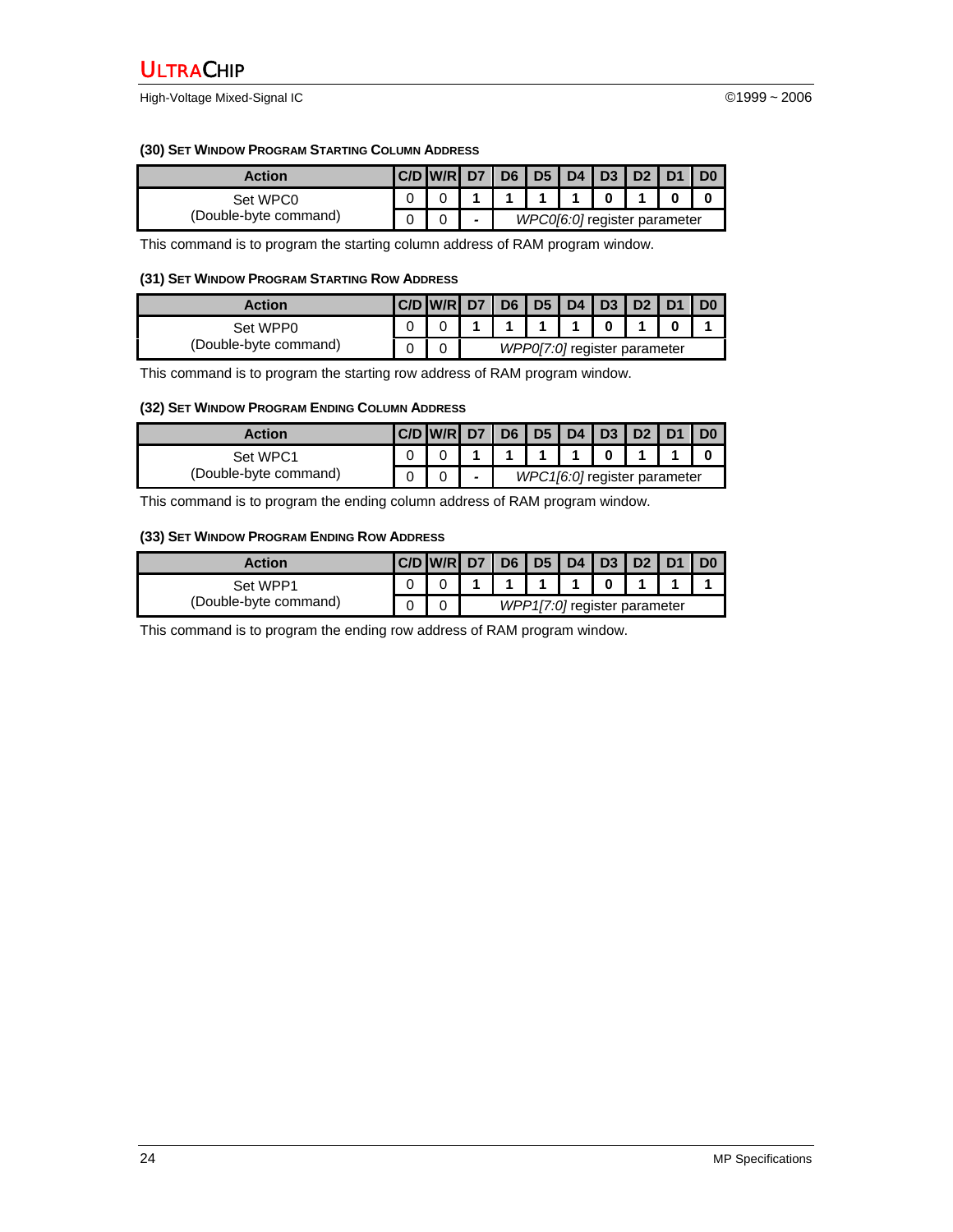#### **(34) SET WINDOW PROGRAM MODE**

| Action                          | C/D W/R D7 D6 D5 D5 D4 D3 D2 D1 |      |                      |       | $\overline{1}$ DO $\overline{1}$ |
|---------------------------------|---------------------------------|------|----------------------|-------|----------------------------------|
| Set Window Program Enable AC[3] |                                 | 1111 | $\sim$ 4 $\,$ 4 $\,$ | rolo. | AC3                              |

This command controls the Window Program function.

#### AC[3]=0: Inside Mode

When Window Programming is under "Inside" mode , the CA and RA increment and wrap-around will be performed automatically around the boundaries as defined by registers WPC0, WPC1, WPP0, and WPP1, so that the CA/RA address will stay *within* the defined window of SRAM address, and therefore allow effective data update within the window.

#### AC[3]=1: Outside Mode

When Window Programming is under "Outside" mode, the CA and RA increment and wrap-around boundary will cover the entire UC1698u SRAM map (CA: 0~127, RA:0~159). However, when CA/RA points to a memory location within the window defined by registers WPC0, WPC1, WPP0, and WPP1, the SRAM data update operation will be suspended, the existing data will be retained and the input data will be ignored.

The direction of Window Program will depend on the WA (AC[0]), RID (AC[2]), auto-increment order (AC[1]) and MX (LC[1]) register setting.

- WA (AC[0]) decides whether the program RAM address advances to next row / column after reaching the specified window column / row boundary.
- RID (AC[2]) controls the RAM address increasing from WPP0 toward WPP1 (RID=0) or the reverse direction (RID=1).
- Auto-increment Order (AC[1]) directs the RAM address increasing vertically (AC[1]=1) or horizontally (AC[1]=0).
- MX (LC[1]) results the RAM column address increasing from 127-WPC0 to 127-WPC1 (MX=1) or from WPC0 to WPC1 (MX=0).

By different combination of RID, AC[1], MX, and by setting CA, RA at proper corners of the "window", effects such as mirrors and rotations can be easily achieved.

Setting or resetting AC[3] does not affect the values of CA and RA. So, always remember to reposition CA and RA properly after changing the setting of AC[3].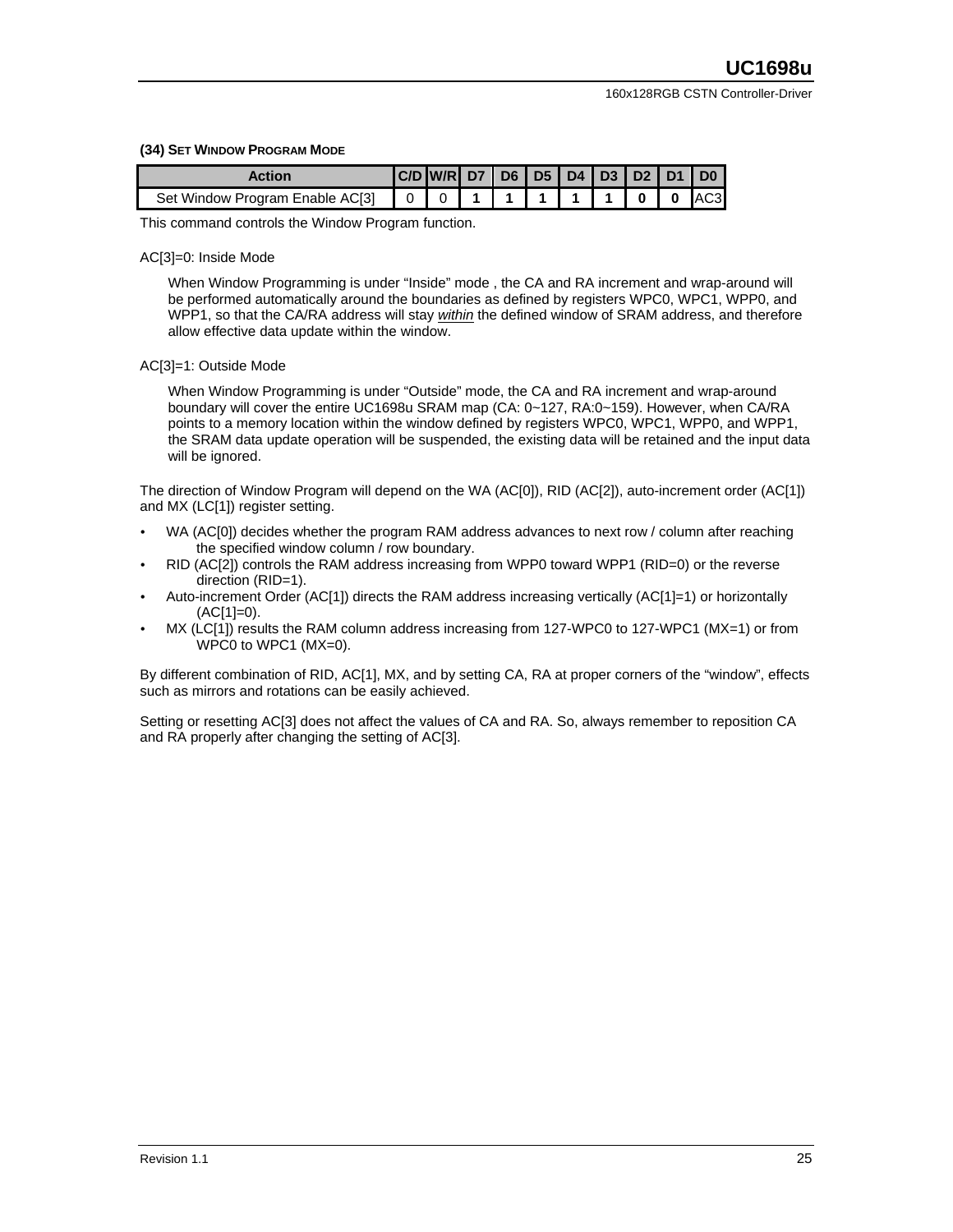High-Voltage Mixed-Signal IC ©1999 ~ 2006







Auto-increment order =  $0$  MX=1 RID =  $0$  Auto-increment order =  $1$  MX=1 RID =  $0$ 

*(WPP0,127-WPC0)*



*(WPP1,127-WPC1)*

Auto-increment order =  $0$  MX=1 RID = 1



*(WPP1,127-WPC1)*

*(WPP0,WPC0)* 



*(WPP1,WPC1)*



*(WPP0,127-WPC0)*



*(WPP1,127-WPC1)*

$$
Auto-increment order = 1 \quad MX=1 \quad RID = 1
$$

*(WPP0,127-WPC0)*



*(WPP1,127-WPC1)*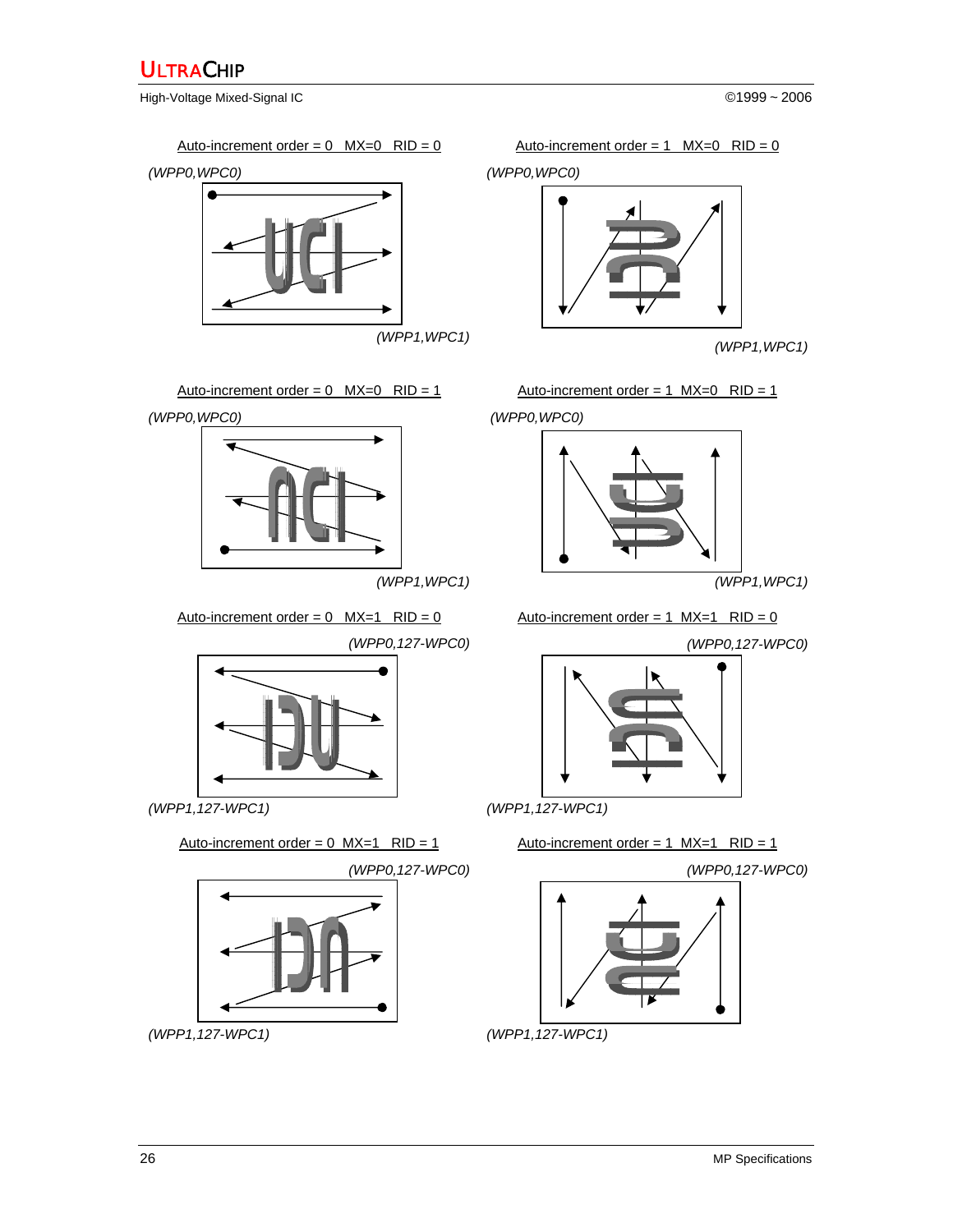#### **(35) SET MTP OPERATION CONTROL**

| <b>Action</b>                     | <b>C/D W/R</b> | D <sub>7</sub> | D <sub>6</sub> | $\vert$ D <sub>5</sub> | D4 | D3 | D <sub>2</sub>                    | D <sub>1</sub> | D <sub>0</sub> |
|-----------------------------------|----------------|----------------|----------------|------------------------|----|----|-----------------------------------|----------------|----------------|
| Set MTPC<br>(Double-byte command) |                |                |                |                        |    |    |                                   |                | 0              |
|                                   |                |                | -              | -                      |    |    | <b>MTPC</b> register<br>parameter |                |                |

This command is for MTP operation control:

MTPC[2:0] : MTP command

| 000 : Sleep                  | $001:$ MTP Read   |
|------------------------------|-------------------|
| 010 : MTP Erase              | 011 : MTP Program |
| 1vy • Ear HitraChin use anly |                   |

1xx : For UltraChip use only.

MTPC[3] : MTP Enable ( automatically cleared each time after MTP command is done )

MTPC[4] : MTP value valid (ignore MTP value when L )

DC[2] and MTPC[3] are mutually exclusive. Only one of these two control flags can be set to ON at any time. In other words, when DC[2] is ON, all MTP operations will be blocked, and, when MTP operation is active, set DC[2] to 1 will be blocked.

The following commands, (37)  $\sim$  (41), are used as MTP commands only when MTPC[3]=1.

#### **(36) SET MTP WRITE MASK**

| <b>Action</b>                     |   | C/D W/R | D7 | D <sub>6</sub> | D <sub>5</sub> | D <sub>4</sub> | D <sub>3</sub> | D <sub>2</sub>     |       | D <sub>0</sub> |
|-----------------------------------|---|---------|----|----------------|----------------|----------------|----------------|--------------------|-------|----------------|
| Set MTPM<br>(Triple-byte command) |   |         |    |                |                |                |                |                    |       |                |
|                                   | U | U       | -  |                | MTPM[6:0]      |                |                | register parameter |       |                |
|                                   | 0 | 0       |    | -              |                |                | -              | -                  | MTPM1 | [1:0]          |

This command enables Write to each of the 7 individual MTP bits.

When MTPM[x]=1, the x-th bit of the MTP memory will be programmed to "1". MTPM[x]=0 means no Write action for x-th bit. And the content of this bit will not change.

The amount of "programming current" increases with the number of 1's in MTPM. If the "programming current" appears to be too high for the LCM design (e.g. TST4 ITO trace is not wide enough to supply the current), use multiple write cycles and distribute the 1's evenly into these cycles.

MTPM[6:0] : Set PMO value MTPM1[1:0]: Set MID value

This command is only valid when MTPC[3]=1.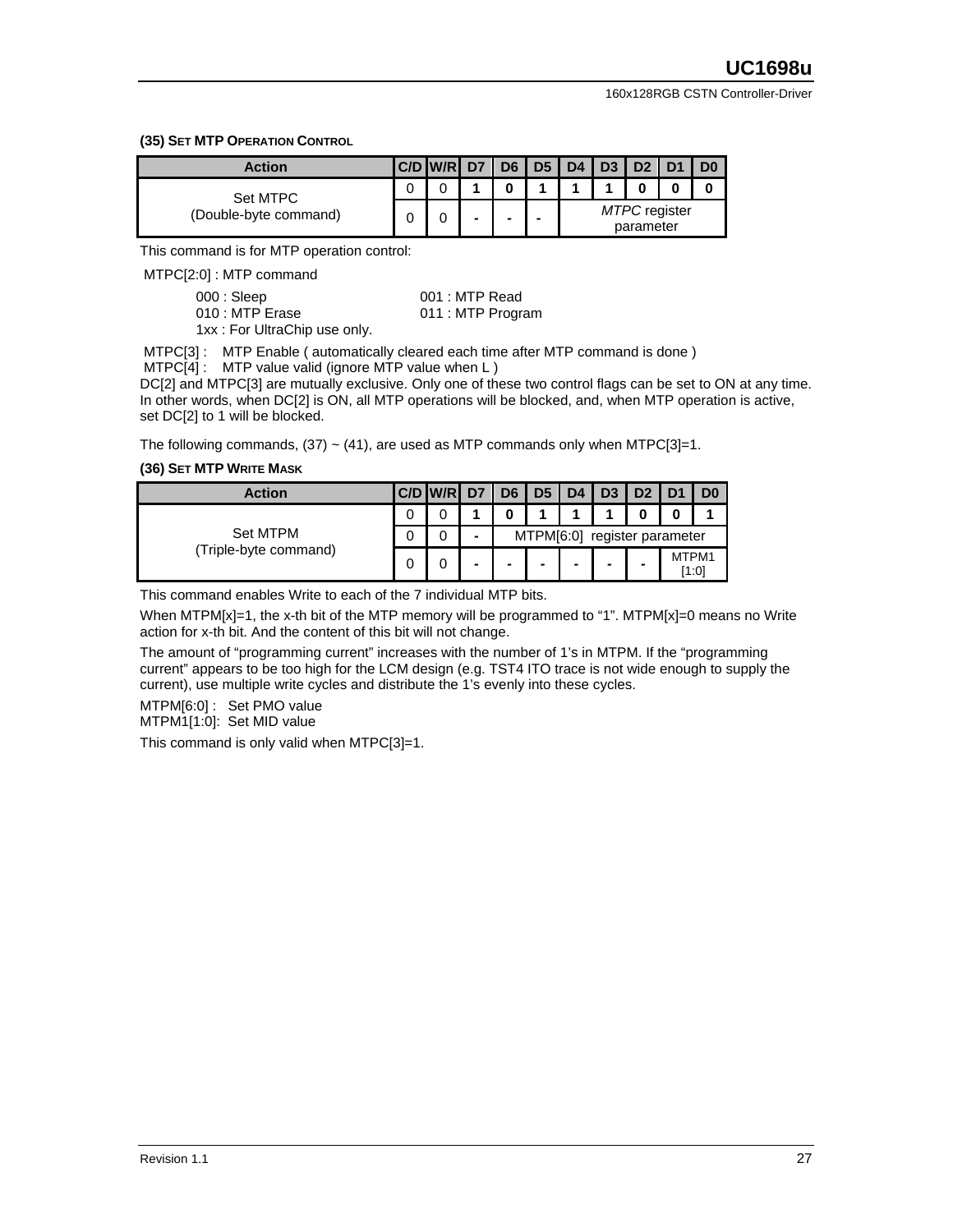High-Voltage Mixed-Signal IC ©1999 ~ 2006

#### **(37) SET V<sub>MTP1</sub> POTENTIOMETER**

| Action                | <b>C/D W/R D7</b> | D6   D5   D4   D3   D2   D1 |  |                           |  | $\overline{1}$ D <sub>0</sub> |
|-----------------------|-------------------|-----------------------------|--|---------------------------|--|-------------------------------|
| Set MTP1              |                   |                             |  |                           |  |                               |
| (Double-byte command) |                   |                             |  | Shared register parameter |  |                               |

This command is for fine tuning  $V_{MPT1}$  setting (use with BR=00) and is only valid when MTPC[3]=1.

#### **(38) SET V<sub>MTP2</sub> POTENTIOMETER**

| Action                |  | C/D W/R D7 D6 D5 D4 D3 D2 D1 |                           |  |  |  |  |  |  |  |
|-----------------------|--|------------------------------|---------------------------|--|--|--|--|--|--|--|
| Set MTP2              |  |                              |                           |  |  |  |  |  |  |  |
| (Double-byte command) |  |                              | Shared register parameter |  |  |  |  |  |  |  |

This command is for fine tuning  $V_{MTP2}$  PM setting (use with BR=01) and is only valid when MTPC[3]=1.

### **(39) SET MTP WRITE TIMER**

| <b>Action</b>                     |  | C/D   W/R   D7   D6   D5   D4   D3   D2   D1 |                           |  |  |  |  |  |  | $\overline{1}$ D <sub>0</sub> |
|-----------------------------------|--|----------------------------------------------|---------------------------|--|--|--|--|--|--|-------------------------------|
| Set MTP3<br>(Double-byte command) |  |                                              |                           |  |  |  |  |  |  |                               |
|                                   |  |                                              | Shared register parameter |  |  |  |  |  |  |                               |

This command is only valid when MTPC[3]=1.

#### **(40) SET MTP READ TIMER**

| Action                | C/D | IW/RI D7   D6   D5   D4   D3   D2   D1 |                           |  |  |  |  |  |  |  |
|-----------------------|-----|----------------------------------------|---------------------------|--|--|--|--|--|--|--|
| Set MTP4              |     |                                        |                           |  |  |  |  |  |  |  |
| (Double-byte command) |     |                                        | Shared register parameter |  |  |  |  |  |  |  |

This command is only valid when MTPC[3]=1.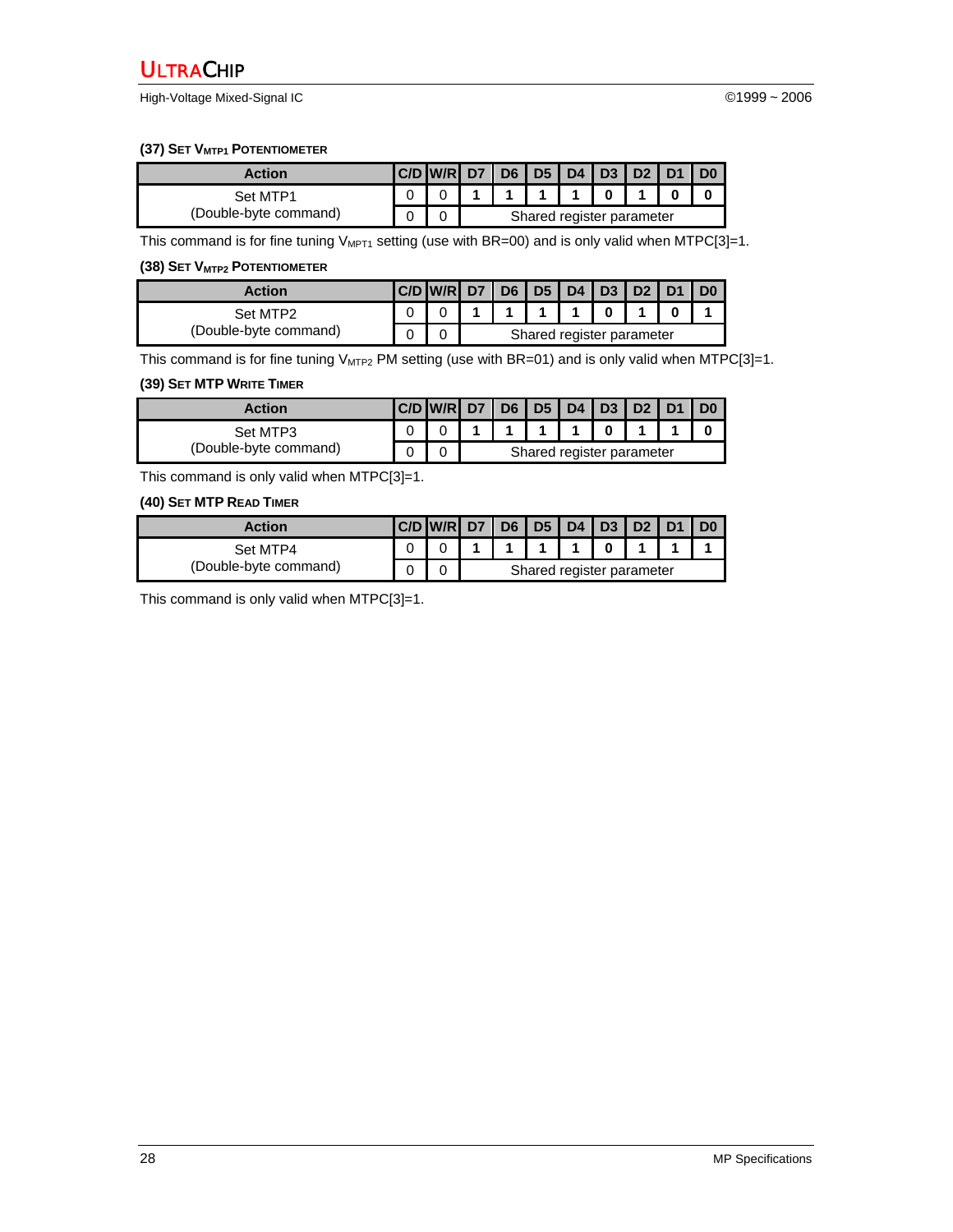# **LCD VOLTAGE SETTING**

#### **MULTIPLEX RATES**

Multiplex Rate is completely software programmable in UC1698u via registers CEN, DST, DEN, FLT, FLB, and partial display control flags LC[8] and LC[0].

Combined with low power partial display mode and a low bias ratio of 6, UC1698u can support wide variety of display control options. For example, when a system goes into stand-by mode, a large portion of LCD screen can be turned off to conserve power.

#### **BIAS RATIO SELECTION**

Bias Ratio (*BR*) is defined as the ratio between  $V<sub>LCD</sub>$  and  $V<sub>BIAS</sub>$ , i.e.

$$
BR = V_{LCD}/V_{BIAS}
$$

where  $V_{BIAS} = V_{B1+} - V_{B1-} = V_{B0+} - V_{B0-}$ 

The theoretical optimum *Bias Ratio* can be estimated by  $\sqrt{M_{ux}+1}$ . *BR* of value 15~20% lower/higher than the optimum value calculated above will not cause significant visible change in image quality.

Due to the nature of STN operation, an LCD designed for good gray-shade performance at high Mux Rate (e.g. MR=160), can generally perform very well as a black and white display, at lower Mux Rate. However, it is also true that such technique generally can not maintain LCD's quality of gray shade performance, since the contrast of the LCD will increase as Mux Rate decreases, and the shades near the two ends of the spectrum will start to lose visibility.

UC1698u supports four *BR* as listed below. BR can be selected by software program.

| Bias Ratio |  |  |
|------------|--|--|

**Table 1:** Bias Ratios

#### **TEMPERATURE COMPENSATION**

Four different temperature compensation coefficients can be selected via software. The four coefficients are given below:

| % per C | -0.00 | $-0.05$ $-0.15$ $-0.25$ |  |
|---------|-------|-------------------------|--|

**Table 2:** Temperature Compensation

#### **V<sub>LCD</sub>** GENERATION

V<sub>LCD</sub> may be supplied either by internal charge pump or by external power supply. The source of V<sub>LCD</sub> is controlled by PC[1].

When  $V<sub>LCD</sub>$  is generated internally, the voltage level of V<sub>LCD</sub> is determined by three control registers: *BR* (Bias Ratio), *PM* (Potentiometer), and TC (Temperature Compensation), with the following relationship:

$$
V_{LCD} = (C_{V0} + C_{PM} \times PM) \times (1 + (T - 25) \times C_T \%)
$$

where

 $C_{V0}$  and  $C_{PM}$  are two constants, whose value depends on the setting of BR register, as illustrated in the table on the next page,

*PM* is the numerical value of PM register,

 $T$  is the ambient temperature in  ${}^{0}C$ , and

 $C_T$  is the temperature compensation coefficient as selected by TC register.

#### **VLCD AND CONTRAST FINE TUNING**

Color STN LCD is sensitive to even a 0.5% mismatch between IC driving voltage and the  $V_{OP}$ of LCD. It is very difficult for LCD makers to guarantee such high precision matching of parts from different venders. It is therefore necessary to adjust  $V_{LCD}$  to precisely match the actual  $V_{OP}$ of each LCD.

For the best results, software or MTP based  $V_{LCD}$ adjustment is the recommended method for  $V<sub>LCD</sub>$ fine tuning. System designers should always consider the contrast fine tuning requirement before finalizing on the LCM design.

#### **LOAD DRIVING STRENGTH FOR COG**

.

The power supply circuit of UC1698u is designed to handle LCD panels with loading up to ~18nF using 7-Ω/Sq ITO glass with  $V_{DD2/3}$  ≥ 2.8V. For larger LCD panels, use lower resistance ITO glass.

Due to crosstalk consideration, ~18nF is also the recommended maximum LCD panel loading for COG applications. Using 4.5-Ω/Sq low resistance ITO glass will help improve image quality and operation tolerance.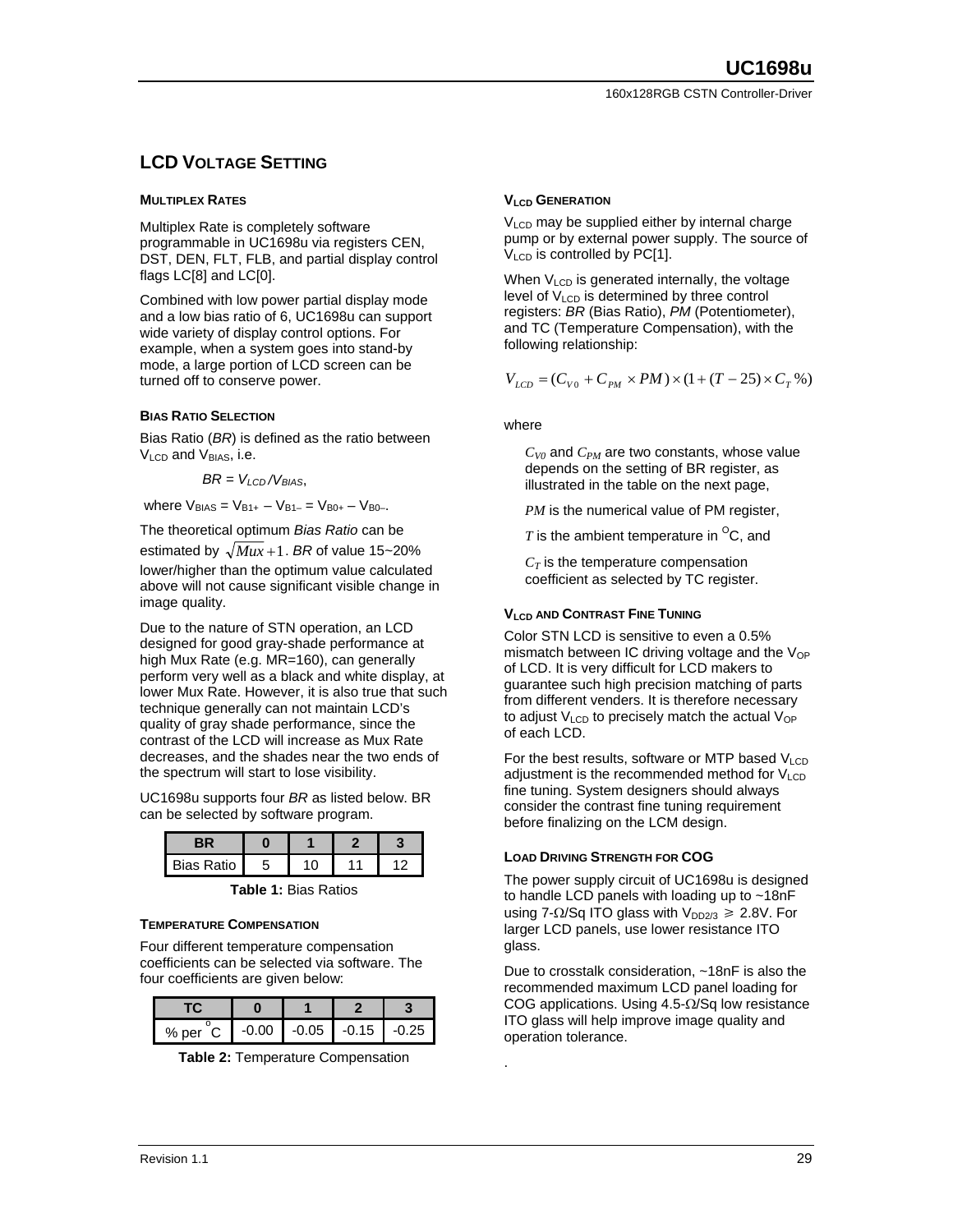High-Voltage Mixed-Signal IC ©1999 ~ 2006

# **VLCD QUICK REFERENCE**



| <b>BR</b>         | Cv <sub>0</sub> (V)   | CPM (MV) | PM_reg | $V_{LCD} (V)$ |
|-------------------|-----------------------|----------|--------|---------------|
| 5                 | 6.154                 | 11.22    | 0      | 6.154         |
|                   |                       |          | 255    | 9.015         |
| 10                | 12.157                | 22.26    | 0      | 12.157        |
|                   |                       |          | 255    | 17.833        |
|                   | 11<br>13.369<br>24.45 | O        | 13.369 |               |
|                   |                       |          | 189    | 17.991        |
| $12 \overline{ }$ | 14.580                | 26.61    | O      | 14.580        |
|                   |                       |          | 128    | 17.986        |

VLCD-PM-BR relationship at 25°C

### **NOTE:**

1. For good product reliability, please keep V<sub>LCD</sub> under 18V over all temperature.

2. The integer values of BR above are for reference only and may have slight shift.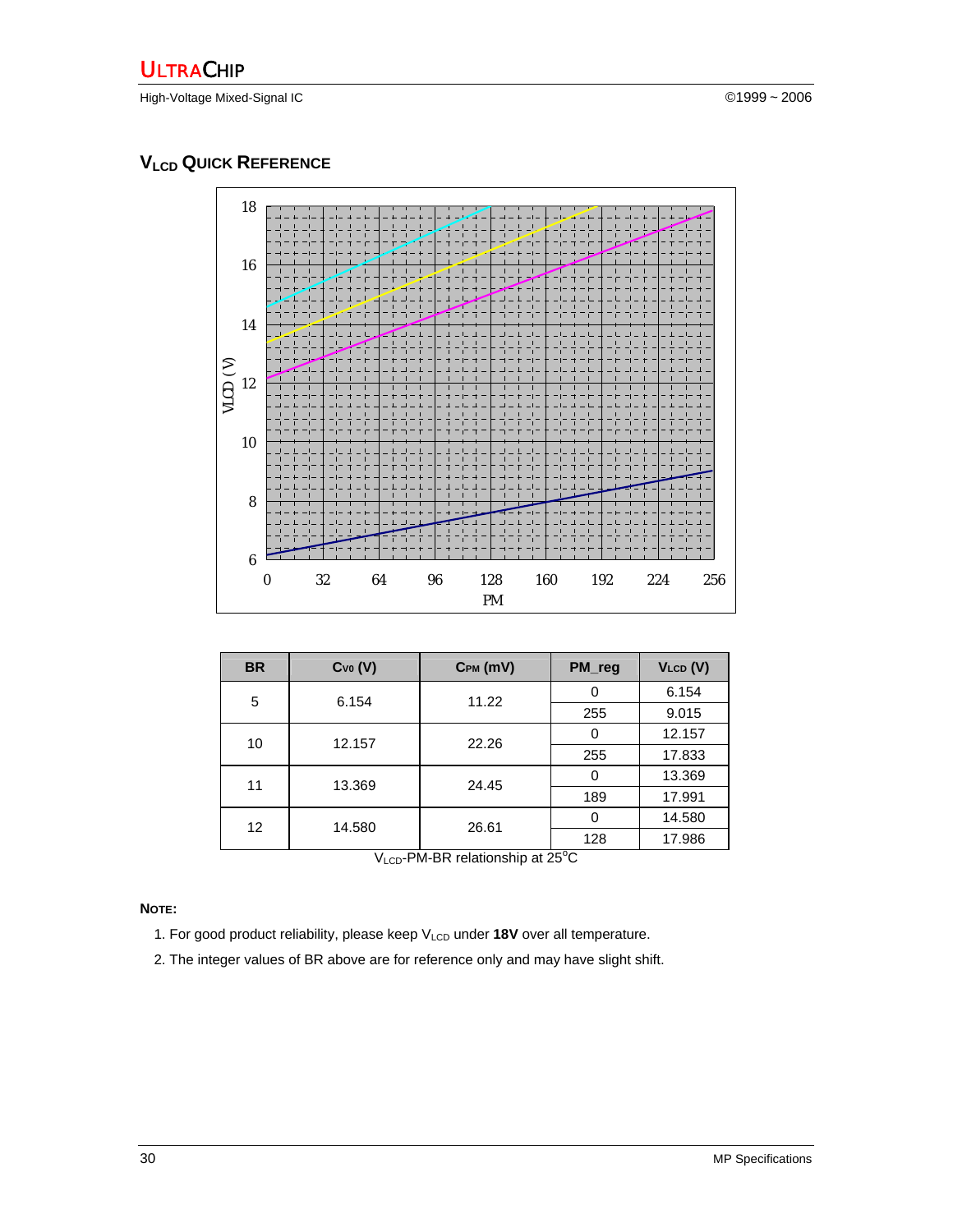160x128RGB CSTN Controller-Driver

#### **HI-V GENERATOR REFERENCE CIRCUIT**



**FIGURE 1:** Sample circuit using internal Hi-V generator circuit

#### **NOTE:**

Sample component values: (The illustrated circuit and component values are for reference only. Please optimize for specific requirements of each application.)

- $C_{B0-1}$ : 2.2  $\mu$ F/5V or 300x LCD load capacitance, whichever is higher.
	- $C_L$ : 330nF(25V) is appropriate for most applications.
	- $C_S$ : 150 ~ 220nF / 25V.
	- R<sub>L</sub>:  $3.3 \sim 10 \text{ M}\Omega$  to act as a draining circuit when V<sub>DD</sub> is shut down abruptly.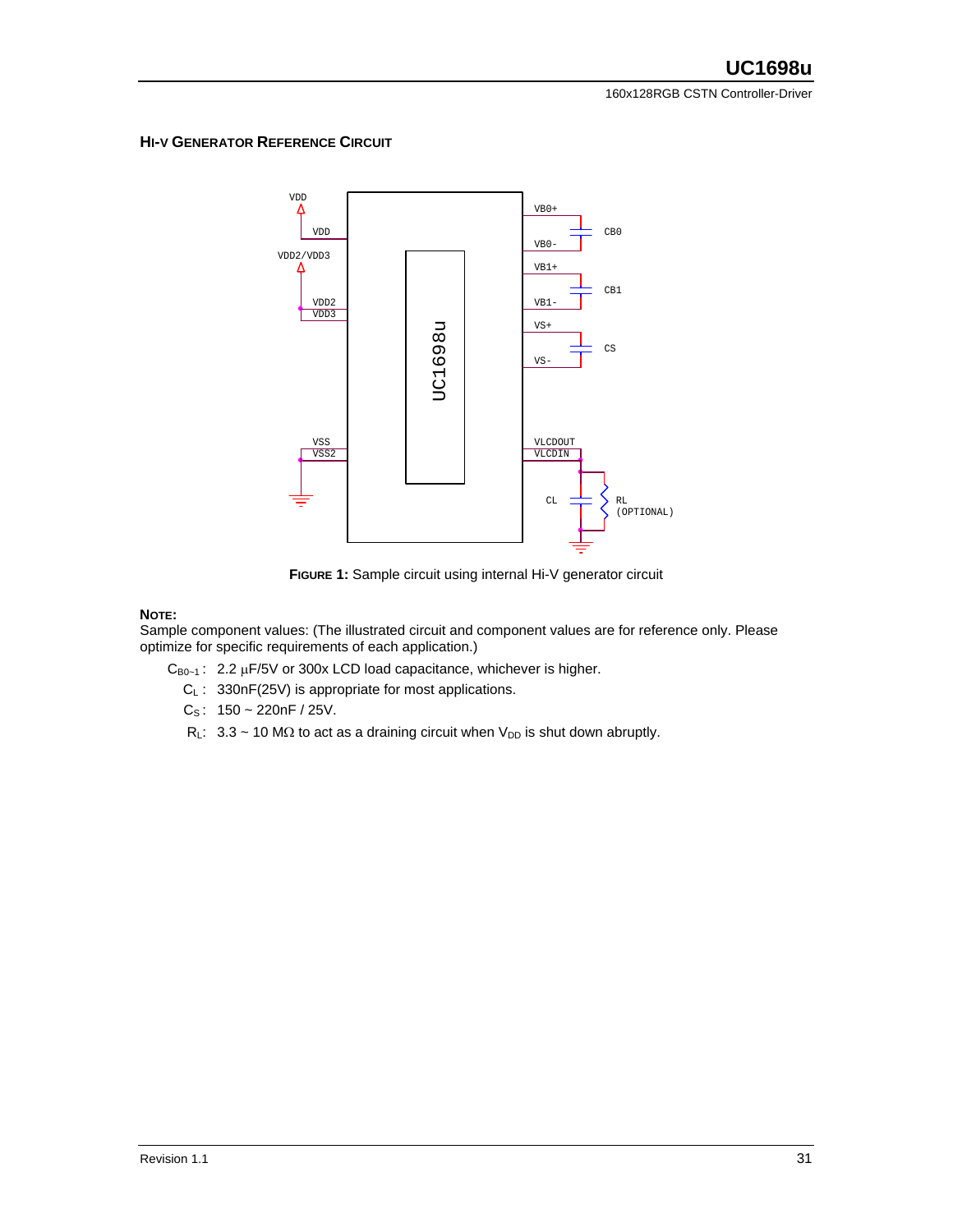High-Voltage Mixed-Signal IC ©1999 ~ 2006

# **LCD DISPLAY CONTROLS**

#### **CLOCK & TIMING GENERATOR**

UC1698u contains a built-in system clock. All required components for the clock oscillator are built-in. No external parts are required.

Four different line rates are provided for system design flexibility. The line rate is controlled by register LC[4:3]. When Mux-Rate is above 109, frame rate is calculated as:

Frame Rate = Line-Rate / Mux-Rate.

When Mux-Rate is lowered to 108, 80, 56 and 40, line rate will be scaled down automatically by 1.5, 2, 3 and 4 times to reduce power consumption.

Flicker-free frame rate is dependent on LC material and gray-shade modulation scheme. Line rate 37.0 Klps or higher is recommended for 32-shade mode. Choose lower frame rate for lower power, and choose higher frame rate to improve LCD contrast and minimize flicker.

When switching from 32-shade modulation to On/Off Mode, line rate will be scaled down automatically to reduce power.

Under most situations, flicker behavior is similar between these two modulation schemes. However, it is recommended to test each mode to make sure the result is as expected.

#### **DRIVER MODES**

COM and SEG drivers can be in either Idle mode or Active mode, controlled by Display Enable flag (DC[2]). When SEG drivers are in Idle mode, they will be connected together to ensure zero DC condition on the LCD.

#### **DRIVER ARRANGEMENTS**

The naming convention is COM(*X*), where  $X = 1 - 160$ , referring to the COM driver for the *X*-th row of pixels on the LCD panel.

The mapping of COM(x) to LCD pixel rows is fixed and it is not affected by SL, CST, CEN, DST, DEN, MX or MY settings.

## **DISPLAY CONTROLS**

There are three groups of display control flags in the control register DC: Driver Enable (DE), All-Pixel-ON (APO) and Inverse (PXV). DE has the overriding effect over PXV and APO.

Driver Enable is controlled by the value of DC[2] via the Set Display Enable command. When DC[2] is set to OFF (logic "0"), both COM and SEG drivers will become idle and UC1698u will put itself into Sleep mode to conserve power.

When DC[2] is set to ON, the DE flag will become "1", and UC1698u will first exit from Sleep mode, restore the power ( $V_{LCD}$ ,  $V_D$  etc.) and then turn on COM and SEG drivers.

## ALL PIXELS ON (APO)

When set, this flag will force all SEG drivers to output ON signals, disregarding the data stored in the display buffer.

This flag has no effect when Display Enable is OFF and it has no effect on data stored in RAM.

#### INVERSE (PXV)

When this flag is set to ON, SEG drivers will output the inverse of the value it received from the display buffer RAM (bit-wise inversion). This flag has no impact on data stored in RAM.

#### PARTIAL SCROLL

Control register FLT and FLB specify two regions of rows which are not affected by the SL register. Since SL register can be used to implement scroll function. FLT and FLB registers can be used to implement fixed regions when the other part of the display is scrolled by SL.

#### PARTIAL DISPLAY

UC1698u provides flexible control of Mux Rate and active display area. Please refer to commands Set COM End*,* Set Partial Display Start, and Set Partial Display End for more detail.

#### GRAY-SHADE MODULATION MODE

UC1698u has two gray-shade modulation modes: 32-shade and On/Off Mode.

The On/Off mode will consume roughly 40~45% less power than the 32-shade mode, and can be used for situations where power consumption is more critical than color fidelity.

Changing gray-shade modulation mode does not affect the content of SRAM display buffer, and the image data will remain the same after switching back and forth between On/Off mode and 32-shade mode.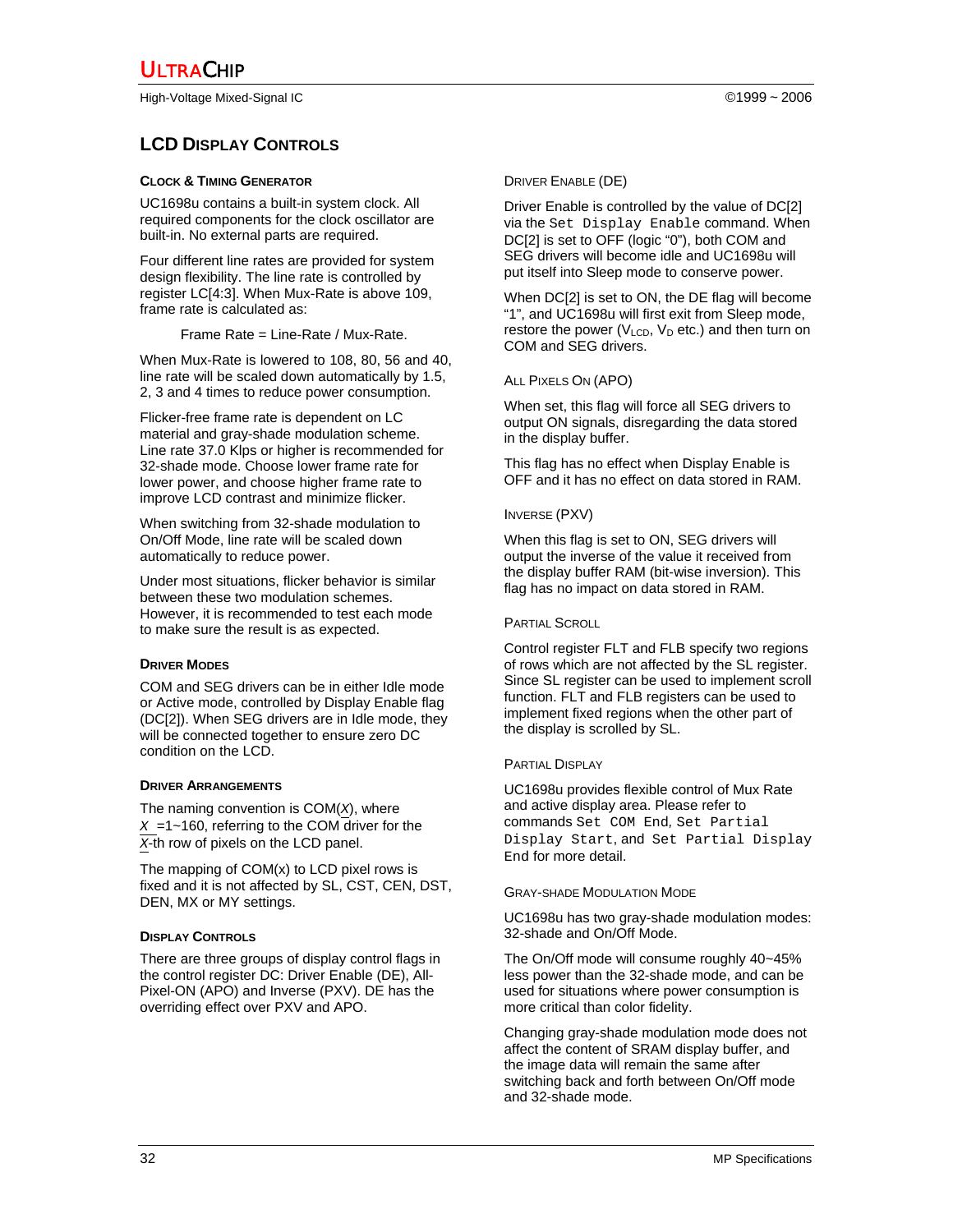#### **INPUT COLOR FORMATS**

UC1698u supports the following two different input color formats.

4KC (12-bit/RGB): In this color mode, R/G/B will be extended and the input data will be converted into 5R-6G-5B format before they are stored to display RAM.

64KC (16-bit/RGB): This is the native color mode. Data will be stored directly to on-chip SRAM in 5R-6G-5B (16-bit) format (except shade1 and shade30, which are achieved by special dithering. See command Set Display Enable for more details). This is the default input format mode.

Changing color mode does not affect the content already stored in the display buffer RAM. Users can mix several color modes together and switch among them in real time.

For example, the menu portion can be painted in 4K-color mode for fast update speed, and then switch to 64K-color mode, together with window programming function to effectively produce smooth graphics images.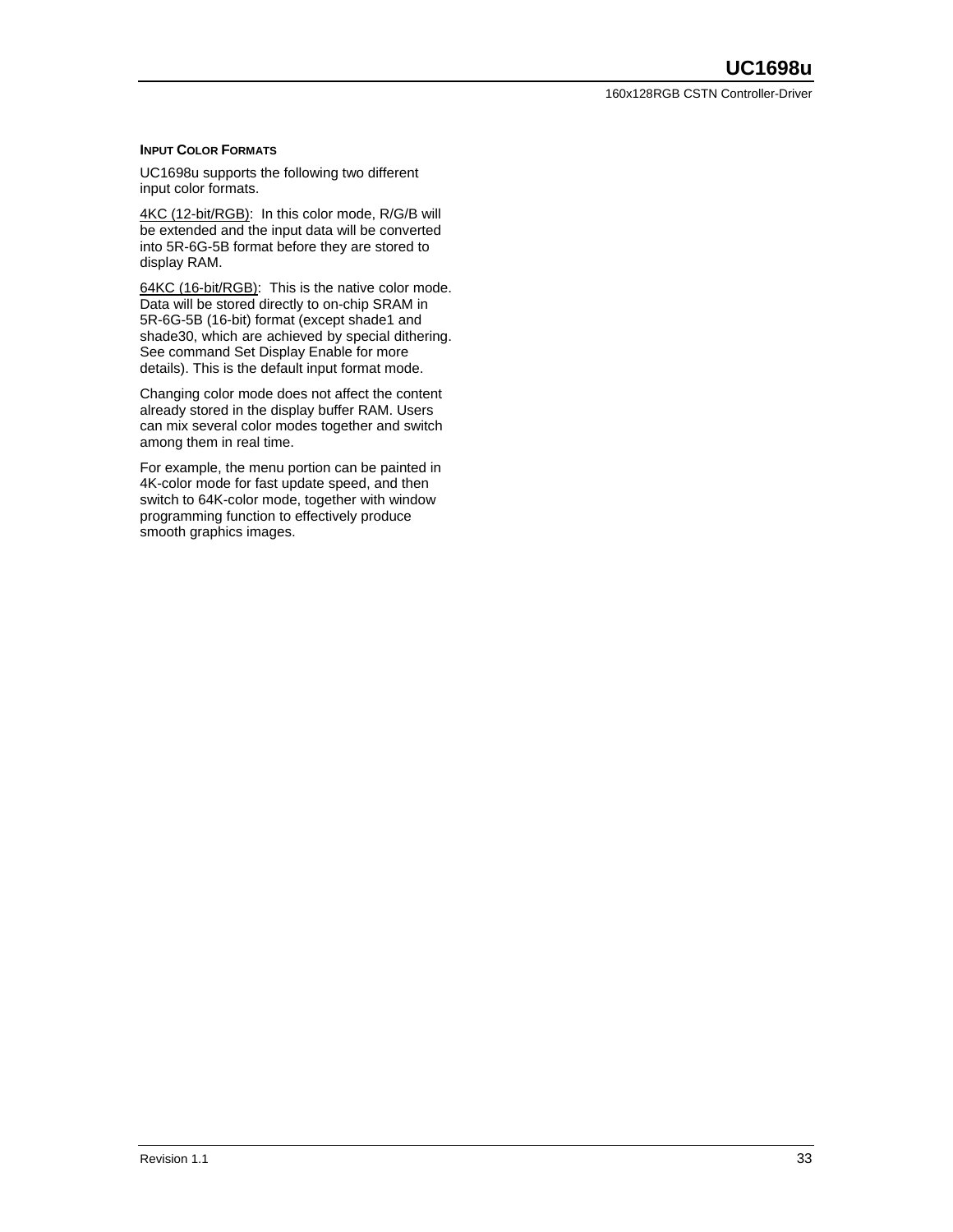## **ITO LAYOUT AND LC SELECTION**

Since COM scanning pulses of UC1698u can be as short as 13µS, it is critical to control the RC delay of COM and SEG signal to minimize crosstalk and maintain good mass production consistency.

#### **COM TRACES**

Excessive COM scanning pulse RC decay can cause fluctuation of contrast and increase COM direction crosstalk.

Please limit the worst case of COM signals RC delay  $(RC_{MAX})$  as calculated below

$$
(R_{\text{ROW}} / 2.7 + R_{\text{COM}}) \times C_{\text{ROW}} < 0.8 \mu S
$$

where

- C<sub>ROW</sub>: LCD loading capacitance of one row of pixels. It can be calculated by  $C_{\text{LCD}}/Mux-$ Rate, where  $C_{\text{LCD}}$  is the LCD panel capacitance.
- R<sub>ROW</sub>: ITO resistance over one row of pixels within the active area
- R<sub>COM</sub>: COM routing resistance from IC to the active area + COM driver output impedance.

In addition, please limit the min-max spread of RC decay to be:

 $|RC_{MAX} - RC_{MIN}| < 0.15 \mu S$ 

so that the COM distortions on the top of the screen to the bottom of the screen are uniform.

(Use worst case values for all calculations)

#### **SEG TRACES**

Excessive SEG signal RC decay can cause image dependent changes of medium gray shades and sharply increase of SEG direction crosstalk.

For good image quality, please minimize SEG ITO trace resistance and limit the worst case of SEG signal RC delay as calculated below.

$$
(R_{\text{COL}} / 2.7 + R_{\text{SEG}}) \times C_{\text{COL}} < 0.3 \mu S
$$

where

- C<sub>COL</sub>: LCD loading capacitance of one pixel column. It can be calculated by  $C_{\text{LCD}}$  / # column, where  $C_{\text{LCD}}$  is the LCD panel capacitance.
- $R_{COL}$ : ITO resistance over one column of pixels within the active area
- R<sub>SEG</sub>: SEG routing resistance from IC to the active area + SEG driver output impedance.
	- (Use worst case values for all calculations)

#### **SELECTING LIQUID CRYSTAL**

The selection of LC material is crucial to achieve the optimum image quality of finished LCM.

When  $(V_{90}$ - $V_{10})/V_{10}$  is too high, image contrast and color saturation will deteriorate, and images will look murky and dull.

When  $(V_{90} - V_{10})/V_{10}$  is too small, image contrast will become too strong, visibility of shades will suffer, and crosstalk may increase sharply for medium shades.

For the best result, it is recommended the LC material has the following characteristics:

 $(V_{90} - V_{10})/V_{10} = (V_{ON} - V_{OFF})/V_{OFF}$  x 0.72~0.80

where  $V_{90}$  and  $V_{10}$  are the LC characteristics, and  $V_{ON}$  and  $V_{OFF}$  are the ON and OFF  $V_{RMS}$  voltage produced by LCD driver IC at the specific Muxrate.

Two examples are provided below:

| Duty  | Bias | $V_{ON}/V_{OFF}$ -1 | x0.80 | x0.72   |
|-------|------|---------------------|-------|---------|
| 1/160 | 1/12 | 7.93%               | 6.3%  | $5.7\%$ |
| 1/160 | 1/11 | 7.77%               | 6.2%  | 5.6%    |

#### **VIDEO CSTN & COG**

UC1698u can support very fast CSTN for video rate applications. For LCM with  $t_r + t_f = 180 \text{mS}$  ~ 200mS or smaller, it is recommended to set the line rate higher such that the frame rate is 260Hz or higher. For such applications, special attentions are necessary for COG design to minimize crosstalk and to ensure plenty of power is available to drive the LCM at such high speed.

- At this fast scan rate, the SEG/COM trace RC decay minimization will be very critical in minimizing crosstalk.
- MPU will perform frequent high speed update to the on-chip video RAM for video applications. Make sure the ITO does not cause on-chip  $V_{DD}$ - $V_{SS}$  to fall below 1.7V, and  $V_{SS}$  bounce is under 7% x  $V_{DD}$ .

For VSTN (video CSTN) applications, it is recommended to use low resistance ITO glass to help reducing SEG signal RC decay, minimizing  $V_{DD}$ ,  $V_{SS}$  noise, and ensuring sufficient  $V_{DD2}$ ,  $V_{SS2}$ supply for on-chip DC-DC converter.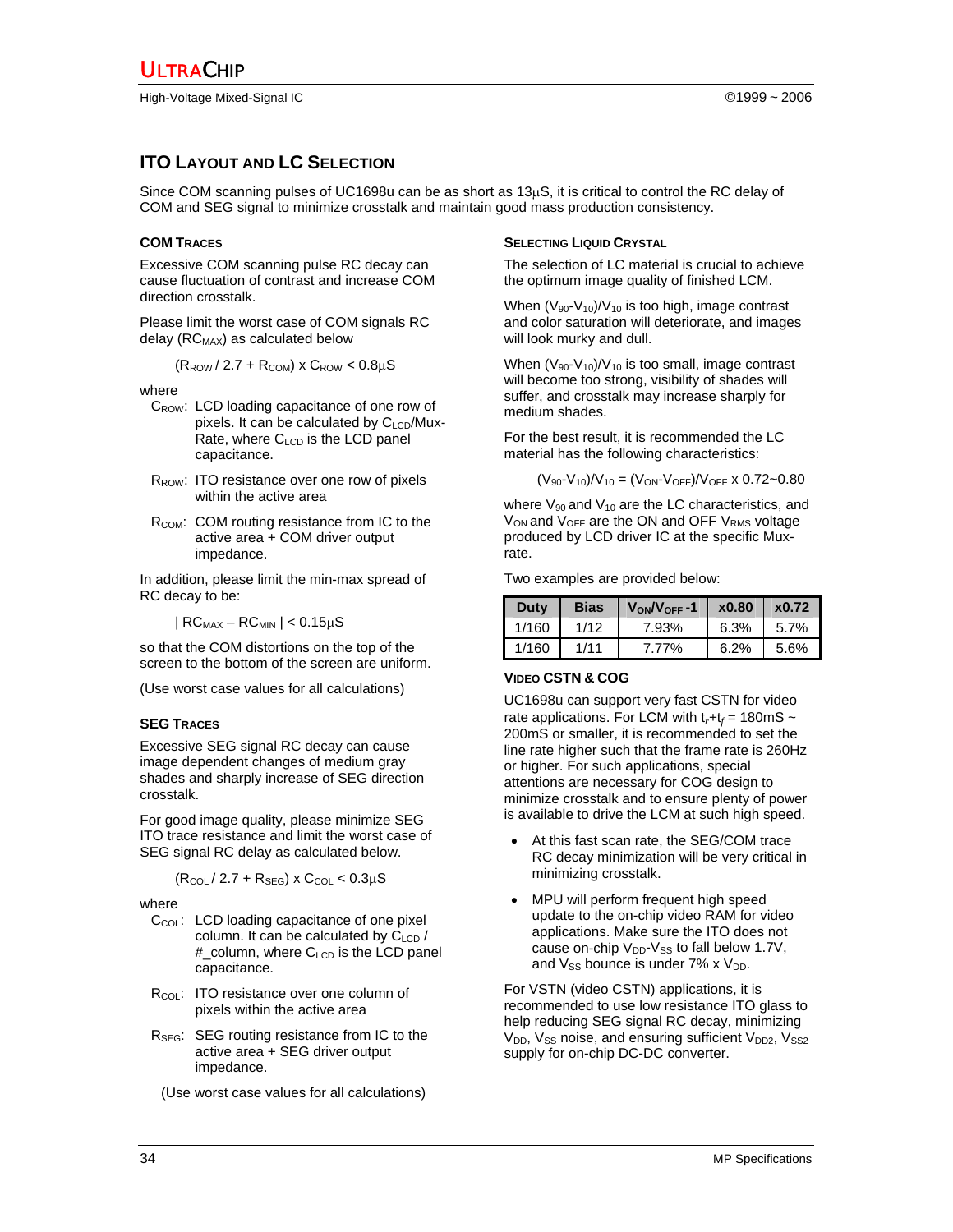

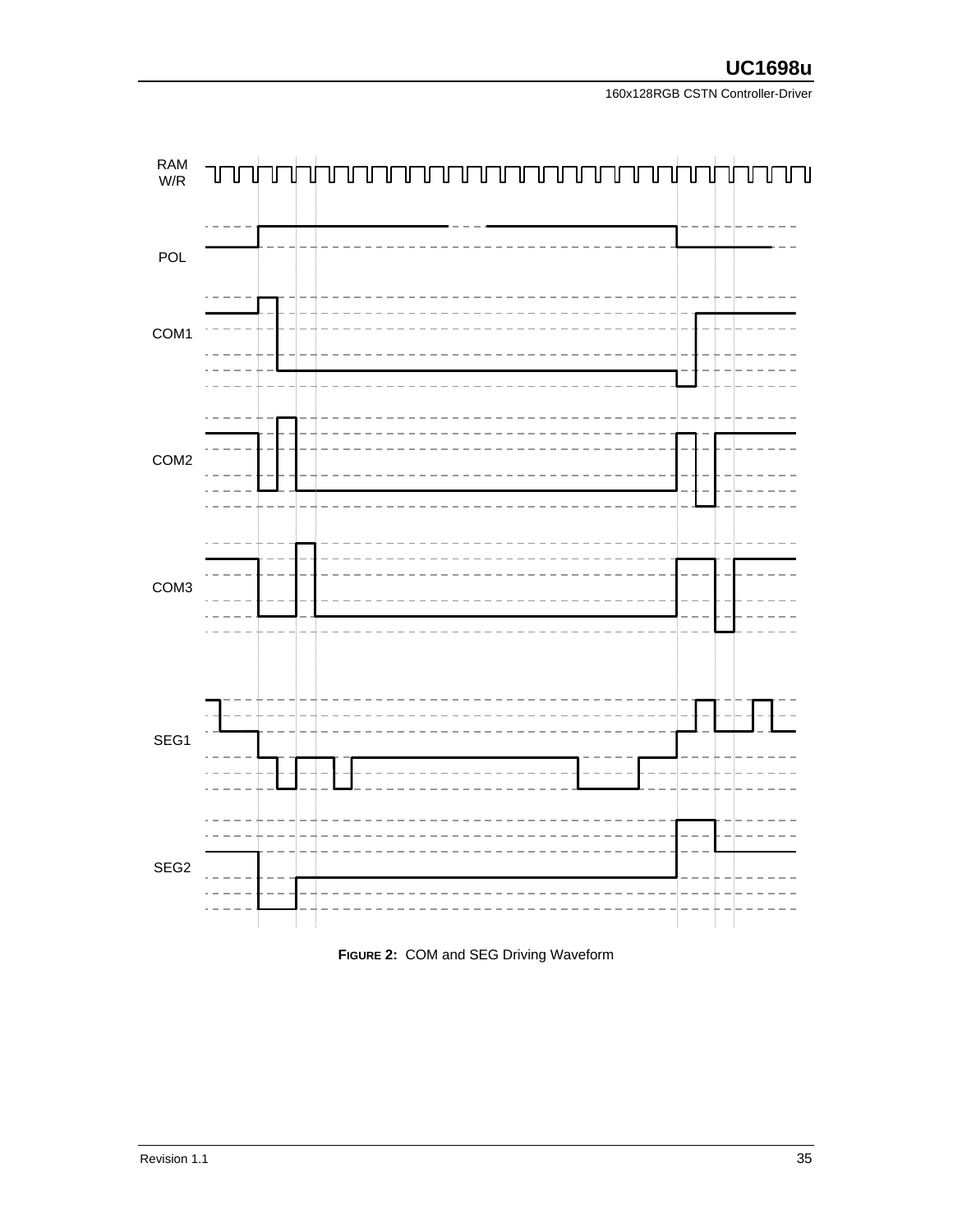#### **HOST INTERFACE**

As summarized in the table below, UC1698u supports two parallel bus protocols, in either 8-bit or 16-bit bus width, and three serial bus protocols.

Designers can either use parallel bus to achieve high data transfer rate, or use serial bus to create compact LCD modules.

|         |                         | 8080               |                          |                | 6800      | S <sub>8</sub><br>(4wr) | S8uc<br>(3/4wr)      | S <sub>9</sub><br>(3WR) |  |  |  |  |
|---------|-------------------------|--------------------|--------------------------|----------------|-----------|-------------------------|----------------------|-------------------------|--|--|--|--|
|         | Width                   | 16-bit             | 8-bit                    | 16-bit         | 8-bit     |                         | Serial               |                         |  |  |  |  |
|         | Access                  |                    |                          | Read/Write     |           | <b>Write Only</b>       |                      |                         |  |  |  |  |
|         | BM[1:0]                 | 10                 | $00\,$                   | 11             | 01        | 00                      | 00                   | 01                      |  |  |  |  |
| Pins    | {DB[15], DB[13]}        | Data               | 0x                       | Data           | 0x        | 10                      | 11                   | 10                      |  |  |  |  |
|         | CS[1:0]                 | <b>Chip Select</b> |                          |                |           |                         |                      |                         |  |  |  |  |
| Data    | CD                      |                    |                          | Control / Data |           |                         | 0                    |                         |  |  |  |  |
| య       | WR0                     |                    | $\overline{\mathsf{WR}}$ |                | R/W       |                         | $\Omega$             |                         |  |  |  |  |
| Control | WR1                     |                    | $\overline{RD}$          |                | <b>EN</b> |                         | $\mathbf 0$          |                         |  |  |  |  |
|         | DB[1,3,5,7,9,11]        | Data               |                          | Data           |           |                         |                      |                         |  |  |  |  |
|         | DB[0,2,4,6,8,10,12, 14] | Data               | Data                     | Data           | Data      |                         | DB[8]=SDA, DB[0]=SCK |                         |  |  |  |  |

Connect unused control pins and data bus pins to  $V_{DD}$  or  $V_{SS}$ 

|                | <b>CS</b><br><b>Disable</b><br>Interface | <b>CS</b><br>Init bus<br>state | CD 1 $\Leftrightarrow$ 0<br>Init bus<br>state | CD 1 $\Leftrightarrow$ 0<br>init color<br>mapping | <b>RESET</b><br>Init bus<br>state | <b>RESET</b><br>init color<br>mapping |
|----------------|------------------------------------------|--------------------------------|-----------------------------------------------|---------------------------------------------------|-----------------------------------|---------------------------------------|
| 16-bit         |                                          |                                |                                               |                                                   |                                   |                                       |
| 8-bit          |                                          |                                |                                               |                                                   |                                   |                                       |
| S <sub>8</sub> |                                          |                                |                                               |                                                   |                                   |                                       |
| S8uc           |                                          |                                |                                               |                                                   |                                   |                                       |

• CS disable bus interface – CS can be used to disable Bus Interface Write / Read Access.

• CD refers to CD transitions within valid CS window.  $CD = 0$  means write command or read status.

• CS Sync / RESET can be used to initialize bus state machine (like 8-bit / S8 / S9).

• RESET can be pin reset / soft reset / power on reset.

• CD can be used to initialize the multi-byte input RGB format to/from on-chip SRAM mapping.

**Table 3:** Host interfaces Summary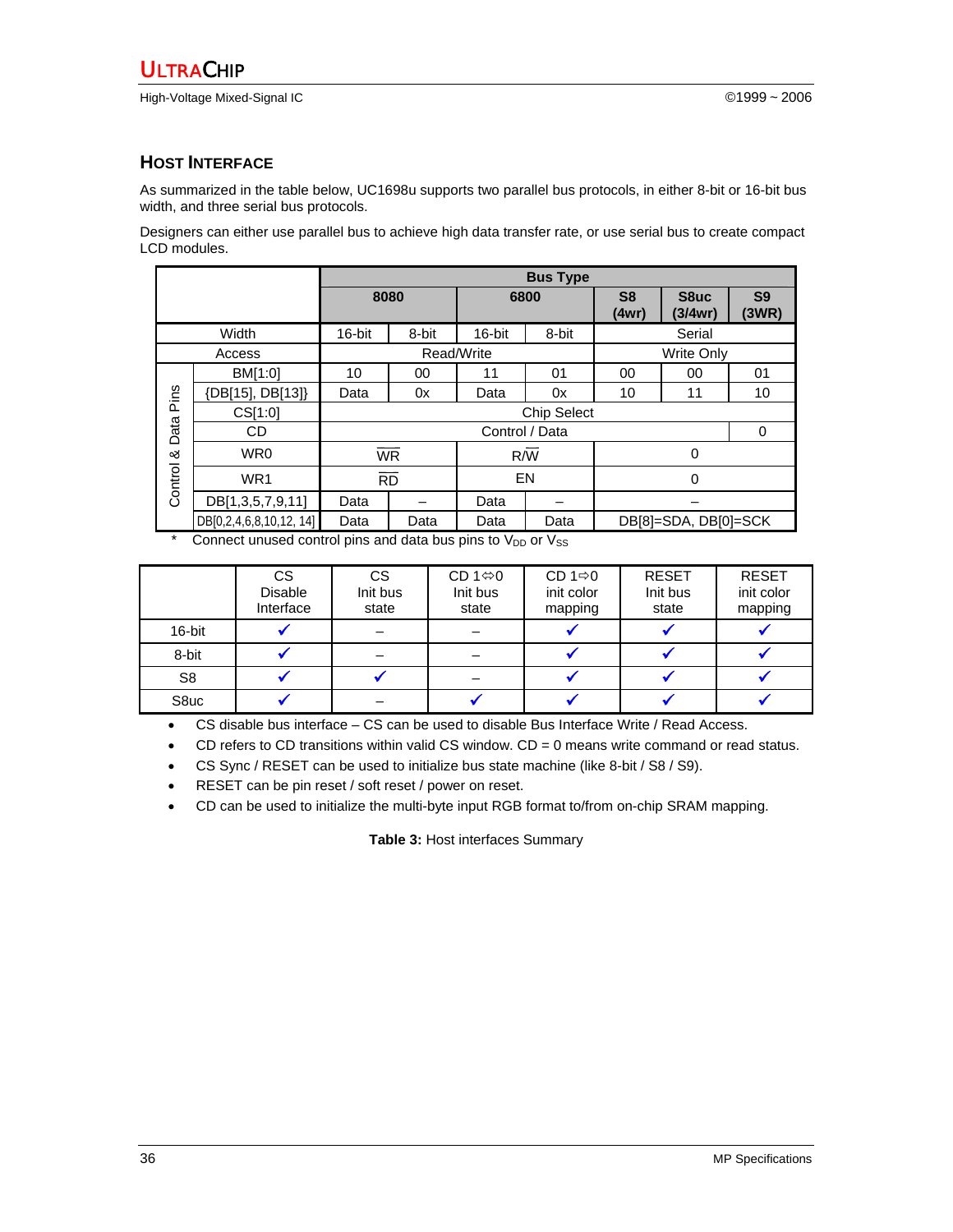#### **PARALLEL INTERFACE**

The timing relationship between UC1698u internal control signal RD, WR and their associated bus actions are shown in the figure below.

The Display RAM read interface is implemented as a two-stage pipe-line. This architecture requires that, every time memory address is modified, either in 8-bit mode or 16-bit mode, by either *Set CA,* or *Set RA* command, a dummy read cycle needs to be performed before the actual data can propagate through the pipe-line and be read from data port D.

There is no pipeline in write interface of Display RAM. Data is transferred directly from bus buffer to internal RAM on the rising edges of write pulses.

#### **16-BIT & 8-BIT BUS OPERATION**

UC1698u supports both 8-bit and 16-bit bus width. The bus width is determined by pin BM[1].

8-bit bus operation exactly doubles the clock cycles of 16-bit bus operation, MSB followed by LSB, including the dummy read, which also requires two clock cycles. The bus cycle of 8-bit mode is reset each time CD pin changes state (when CS is active).



**FIGURE 3:** 16-bit Parallel Interface & Related Internal Signals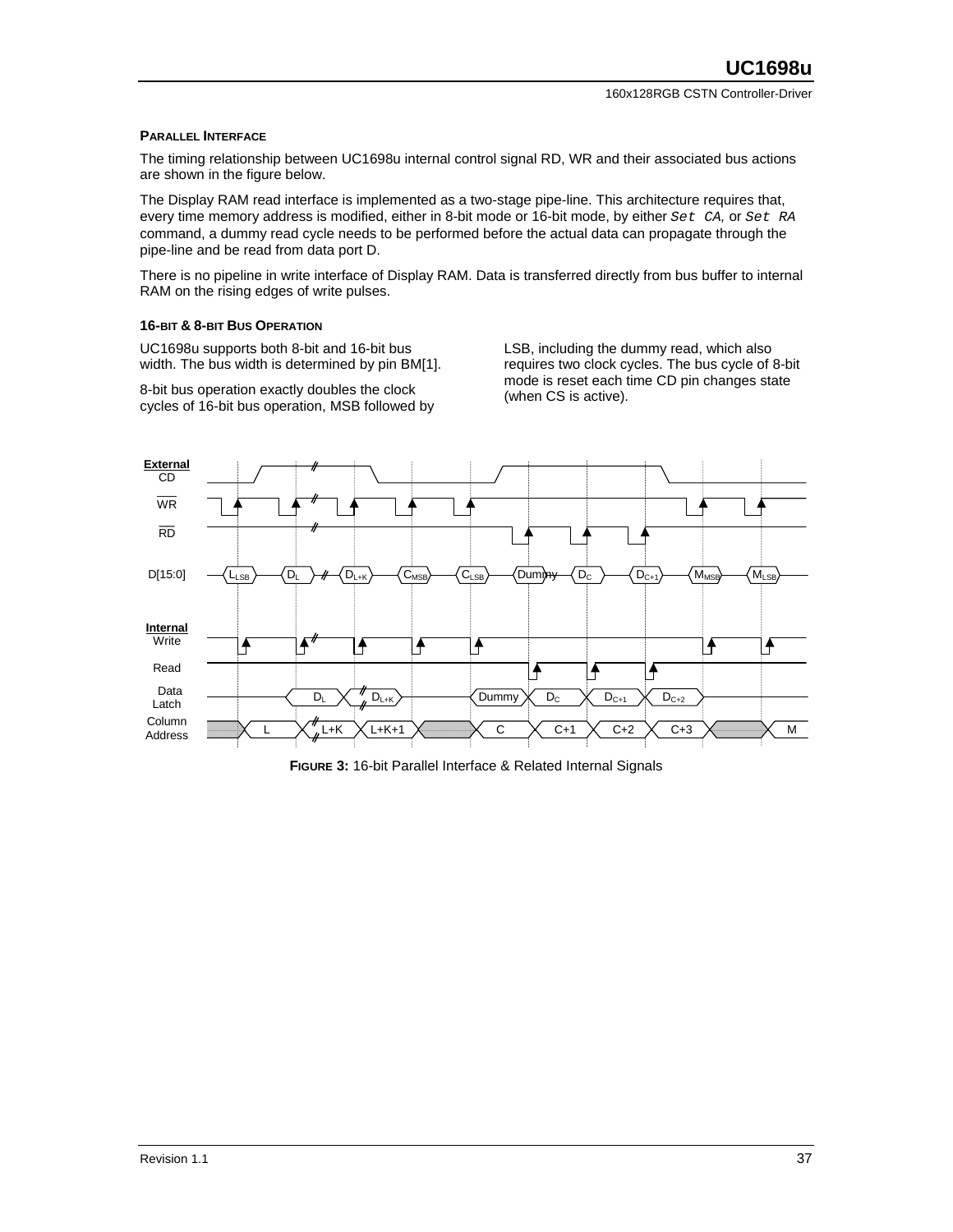High-Voltage Mixed-Signal IC ©1999 ~ 2006

#### **SERIAL INTERFACE**

UC1698u supports three serial modes, one 4-wire SPI mode (S8), one compact 3/4-wire mode (S8uc), and one 3-wire mode (S9) . Bus interface mode is determined by the wiring of the BM[1:0], D[15] and D[13]. See table in last page for more detail.

#### **S8 (4-WIRE) INTERFACE**

Only write operations are supported in 4-wire serial mode. Pins CS[1:0] are used for chip select and bus cycle reset. Pin CD is used to determine the content of the data been transferred. During each write cycle, 8 bits of data, MSB first, are latched on eight rising SCK edges into an 8-bit data holder.

If CD=0, the data byte will be decoded as command. If CD=1, this 8-bit will be treated as data and transferred to proper address in the Display Data RAM on the rising edge of the last SCK pulse. Pin CD is examined when SCK is pulled low for the LSB (D0) of each token.



**FIGURE 4.a:** 4-wire Serial Interface (S8)

#### **S8UC (3/4-WIRE) INTERFACE**

Only write operations are supported in this 3/4-wire serial mode. The data format is identical to S8. The CD pin transitions will reset the bus cycle in this

mode. So, if CS pins are hardwired to enable chipselect, the bus can work properly with only three signal pins.



#### **S9 (3-WIRE) INTERFACE**

Only Write operation is supported in this 3-wire serial mode. Pins CS[1-0] are used for chip select and bus cycle reset. On each Write cycle, the first bit is CD, which determines the interpretation of the following 8 bits of data, MSB first. These 8 command/data bits are latched on rising SCK edges into an 8-bit data holder. If CD=0, the following byte will be decoded as command.

If CD=1, the following byte will be treated as data and transferred to proper address in the Display Data RAM at the rising edge of the last SCK pulse.

By sending CD information explicitly in the bit stream, control pin CD is not used, and should be connected to either  $V_{DD}$  or  $V_{SS}$ . The toggle of CS0 or CS1 for each byte of data/command is recommended but optional.



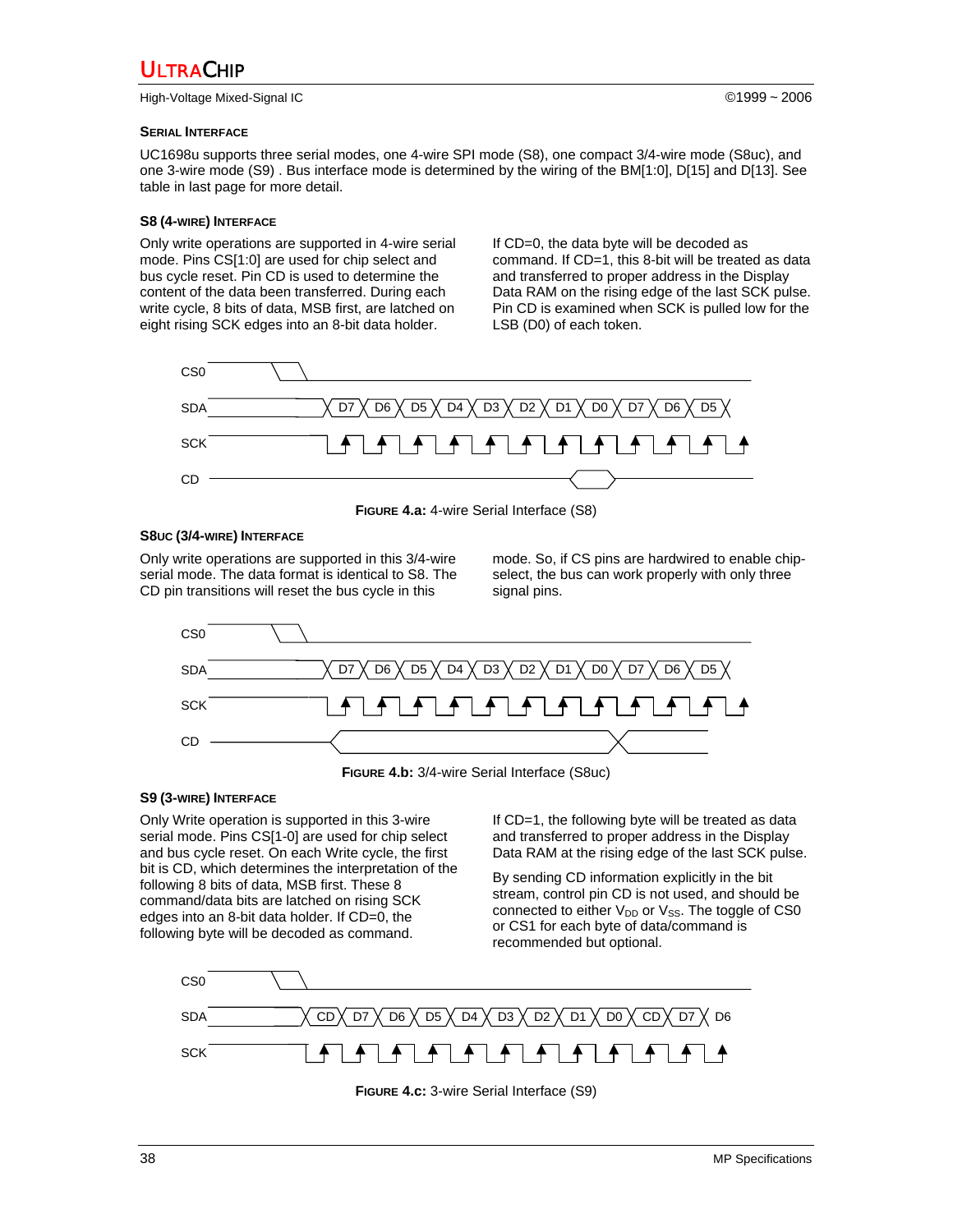#### **HOST INTERFACE REFERENCE CIRCUIT**



**FIGURE 6:** 8080/8-bit parallel mode example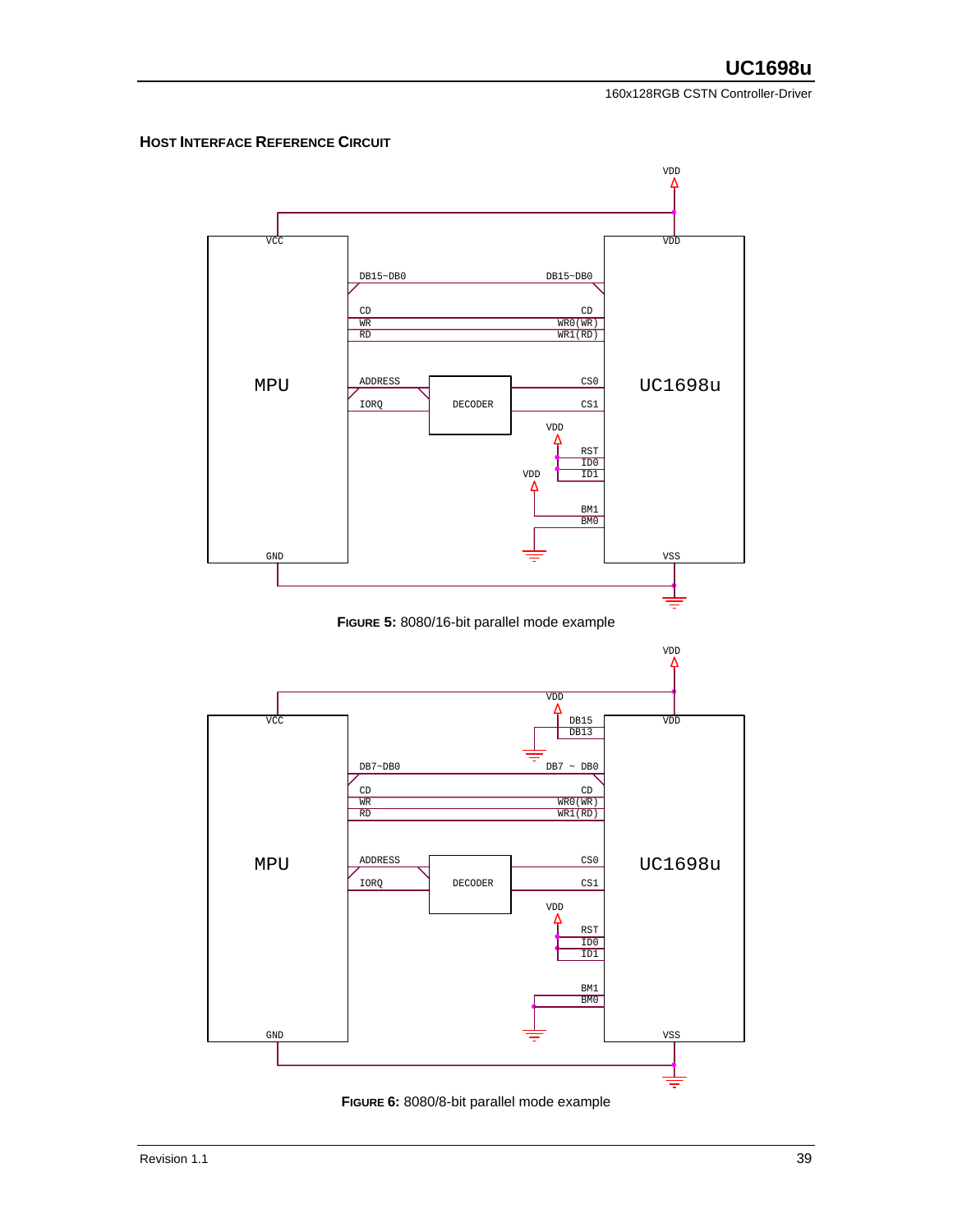High-Voltage Mixed-Signal IC ©1999 ~ 2006



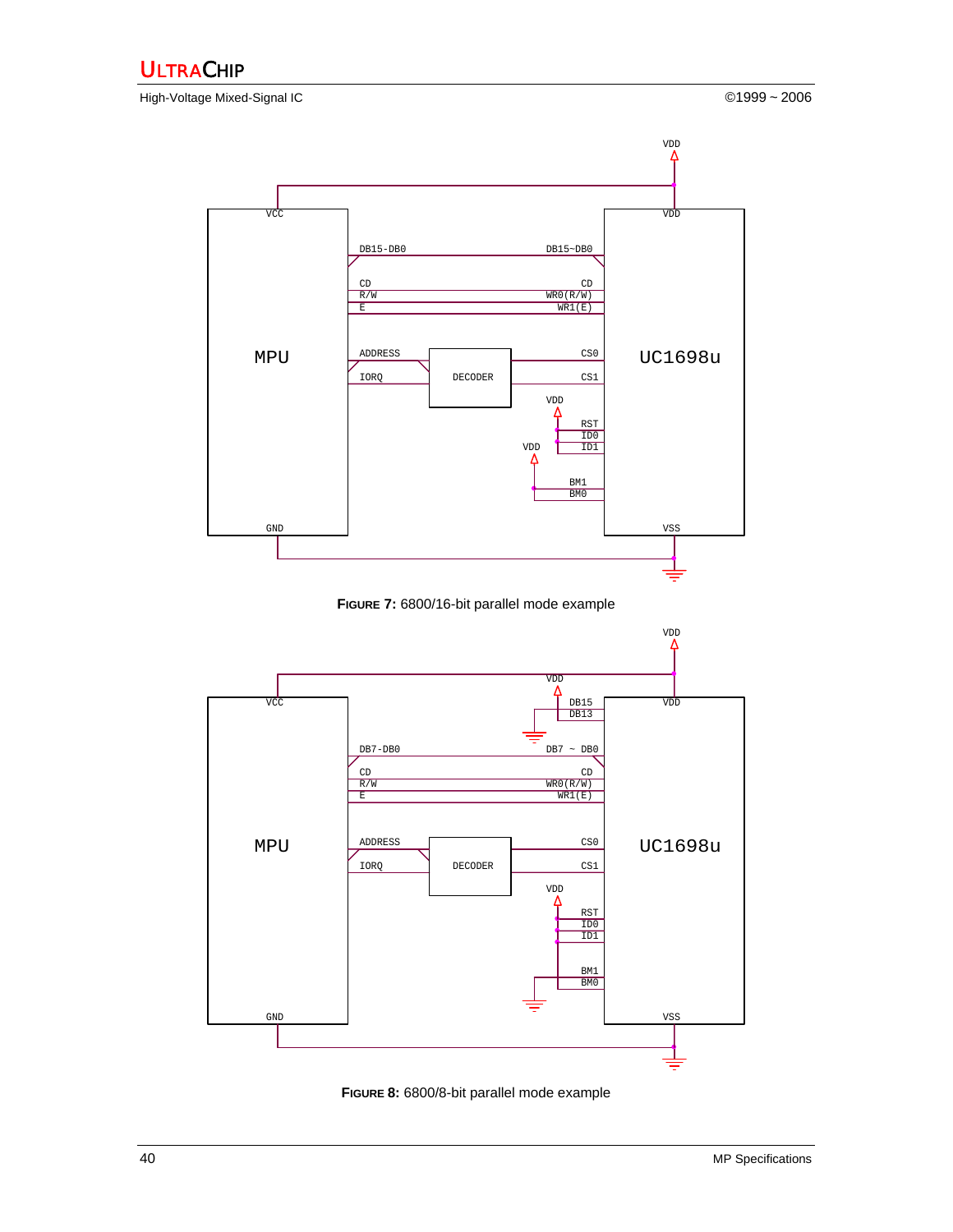



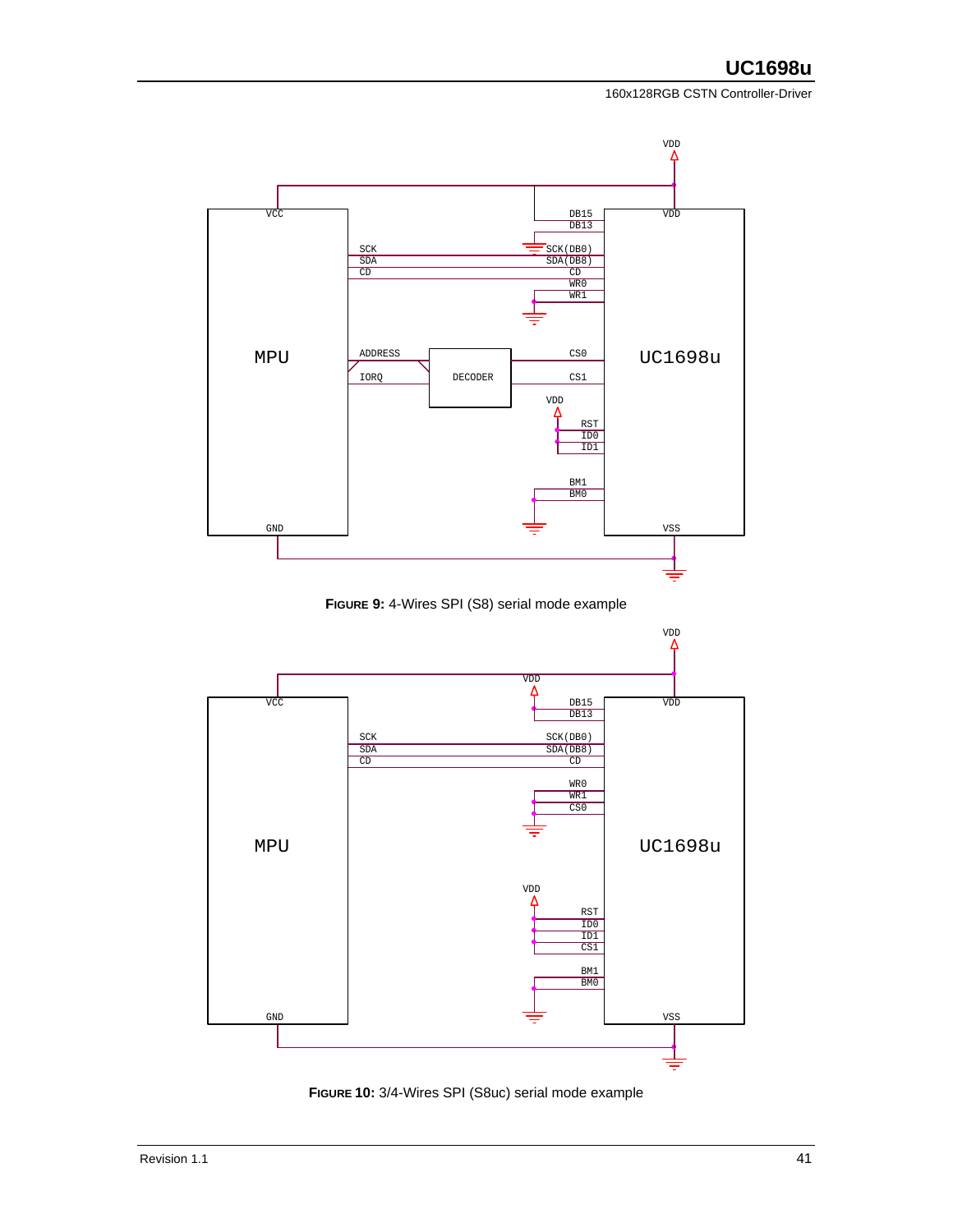High-Voltage Mixed-Signal IC ©1999 ~ 2006



**FIGURE 11:** 3-Wire (S9) mode example

#### **Note**

- Pins ID0 and ID1 are for production control. Their connection will affect the content of D[3:2] of the third byte of the Get Status command. Connect to  $V_{DD}$  for "H" or  $V_{SS}$  for "L".
- The RST pin is optional. Connect it to  $V_{DD}$  when not used.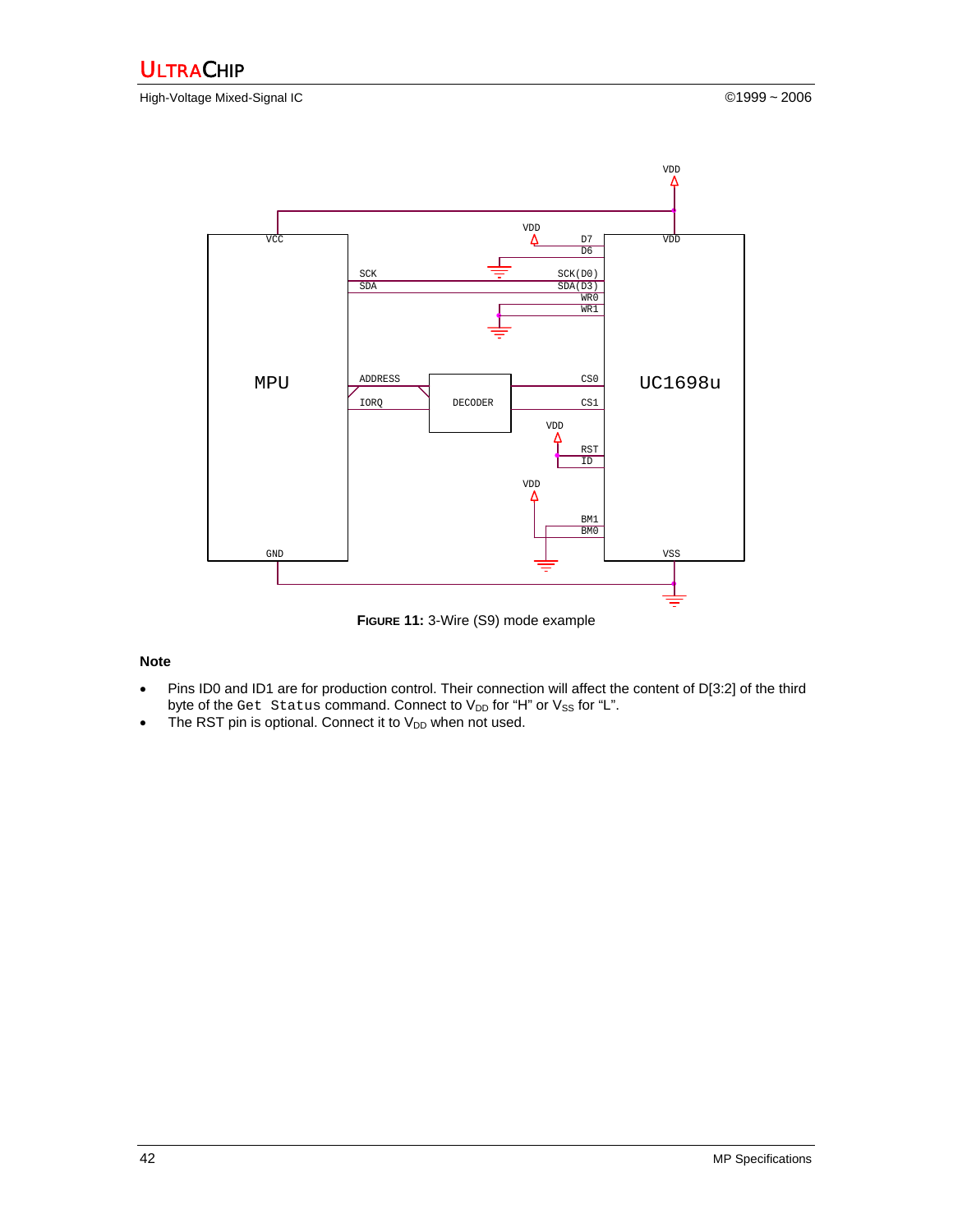### **DISPLAY DATA RAM**

#### **DATA ORGANIZATION**

The input display data (depend on color mode) are stored to a dual port static RAM (RAM, for Display Data RAM) organized as 160x128X16.

After setting CA and RA, the subsequent data write cycles will store the data for the specified pixel to the proper memory location.

Please refer to the map in the following page between the relation of COM, SEG, SRAM, and various memory control registers.

#### **DISPLAY DATA RAM ACCESS**

The Display RAM is a special purpose dual port RAM which allows asynchronous access to both its column and row data. Thus, RAM can be independently accessed both for Host Interface and for display operations.

#### **DISPLAY DATA RAM ADDRESSING**

A Host Interface (HI) memory access operation starts with specifying Row Address (RA) and Column Address (CA) by issuing *Set Row Address* and Set Column Address commands.

If wrap-around (WA, AC[0]) is OFF (0), CA will stop incrementing after reaching the end of row (159), and system programmers need to set the values of RA and CA explicitly.

If WA is ON (1), when CA reaches the end of a row, CA will be reset to 0 and RA will increment or decrement, depending on the setting of row Increment Direction (RID, AC[2]). When RA reaches the boundary of RAM (i.e.  $RA = 0$  or 159), RA will be wrapped around to the other end of RAM and continue.

#### **MX IMPLEMENTATION**

Column Mirroring (MX) is implemented by selecting either (CA) or (127–CA) as the RAM column address. Changing MX affects the data written to the RAM.

Since MX has no effect on the data already stored in RAM, changing MX does not have immediate effect on the displayed pattern. To refresh the display, refresh the data stored in RAM after setting MX.

#### **ROW MAPPING**

COM electrode scanning orders are not affected by Start Line (SL), Fixed Line (FLT & FTB) or Mirror Y (MY, LC[3]). Visually, register SL having a non-zero value is equivalent to scrolling the LCD display up or down (depends on MY) by *SL* rows.

#### **RAM ADDRESS GENERATION**

The mapping of the data stored in the display SRAM and the scanning COM electrodes can be obtained by combining the fixed COM scanning sequence and the following RAM address generation formula.

When FLT & FLB=0, during the display operation, the RAM line address generation can be mathematically represented as following:

For the 1<sup>st</sup> line period of each field  $Line = SI$ 

Otherwise

*Line =* Mod(*Line*+1, 160)

Where Mod is the modular operator, and *Line* is the bit slice line address of RAM to be outputted to SEG drivers. Line 0 corresponds to the first bitslice of data in RAM.

The above *Line* generation formula produces the "loop around" effect as it effectively resets *Line* to 0 when *Line+1* reaches 160. Effects such as scrolling can be emulated by changing SL dynamically.

#### **MY IMPLEMENTATION**

Row Mirroring (MY) is implemented by reversing the mapping order between COM electrodes and RAM, i.e. the mathematical address generation formula becomes:

For the 1<sup>st</sup> line period of each field *Line =* Mod(*SL + MUX-1*, 160) where  $MUX = CEN + 1$ 

Otherwise

*Line =* Mod(*Line-1*, 160)

Visually, the effect of MY is equivalent to flipping the display upside down. The data stored in display RAM are not affected by MY.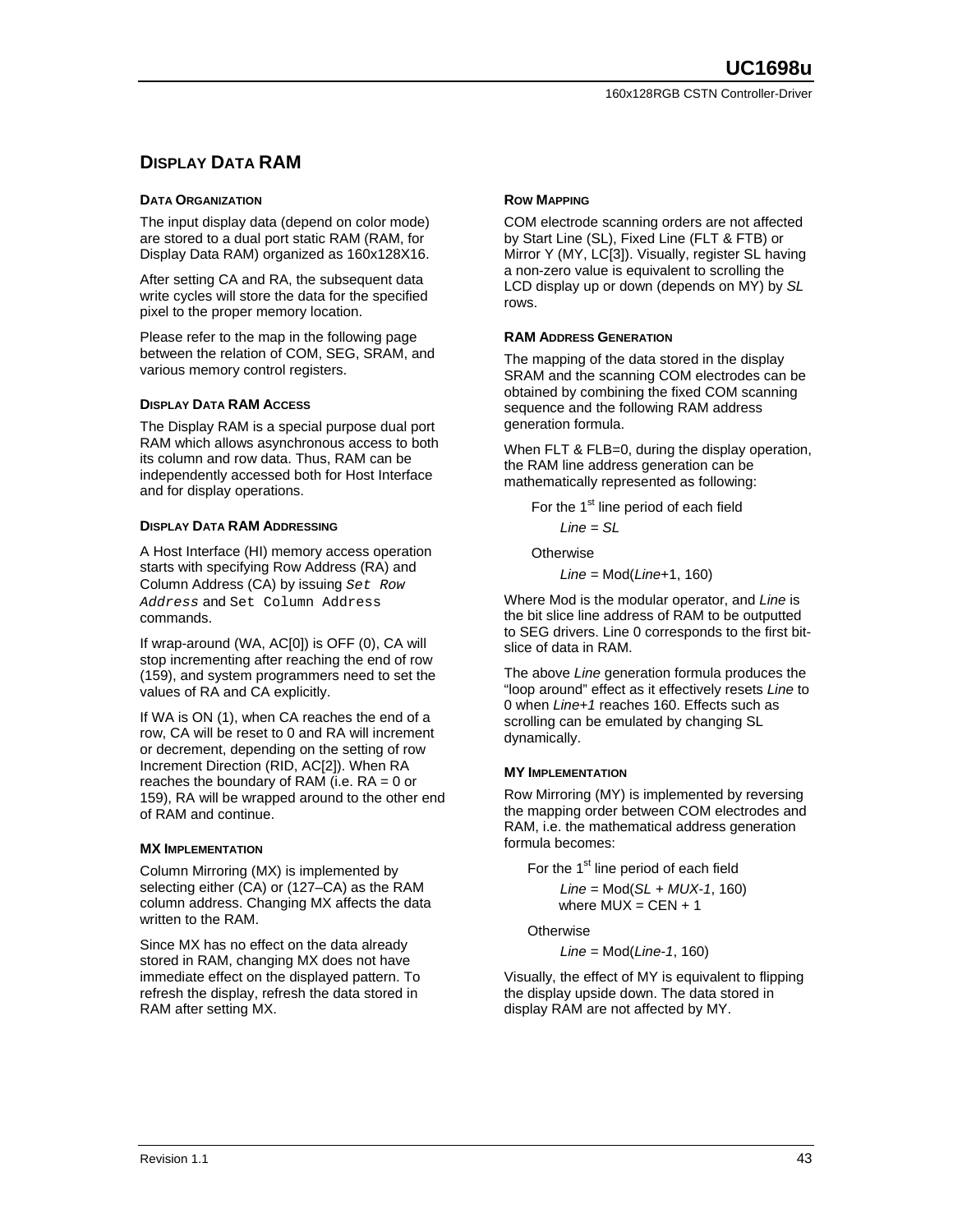High-Voltage Mixed-Signal IC ©1999 ~ 2006

#### **WINDOW PROGRAM**

Window program is designed for data write in a specified window range of SRAM address. The procedure should start with window boundary registers setting (*WPP0*, *WPP1*, *WPC0* and *WPC1*) and AC[3] setting for inside/outside window mode. When AC[3] is set to '0' (default value), data can be written to SRAM within the window address range which is specified by (*WPP0, WPC0*) and (*WPP1, WPC1*). When AC[3] is set to '1', data will be written to whole SRAM excluding the specified window area.

**Example1** (AC[2:0] = 001) **: Example 2** (AC[2:0] = 111) **:** 



$$
AC[3]=1 \quad MX=0
$$



$$
AC[3] = 0 \quad MX = 0
$$



#### **Example1-1 : Example 2-1 : Example 2-1 :**

 $AC[3] = 1$   $MX = 0$ 



The data write direction will be determined by AC[2:0] and MX settings. When AC[0]=1, the data write can be consecutive within the range of the specified window. AC[1] will control the data write in either column or row direction. AC[2] will result the data write starting either from row *WPP0* or WPP1. MX is for the initial column address either from *WPC0* to *WPC1* or from (*MC-WPC0* to *MC-WPC1*).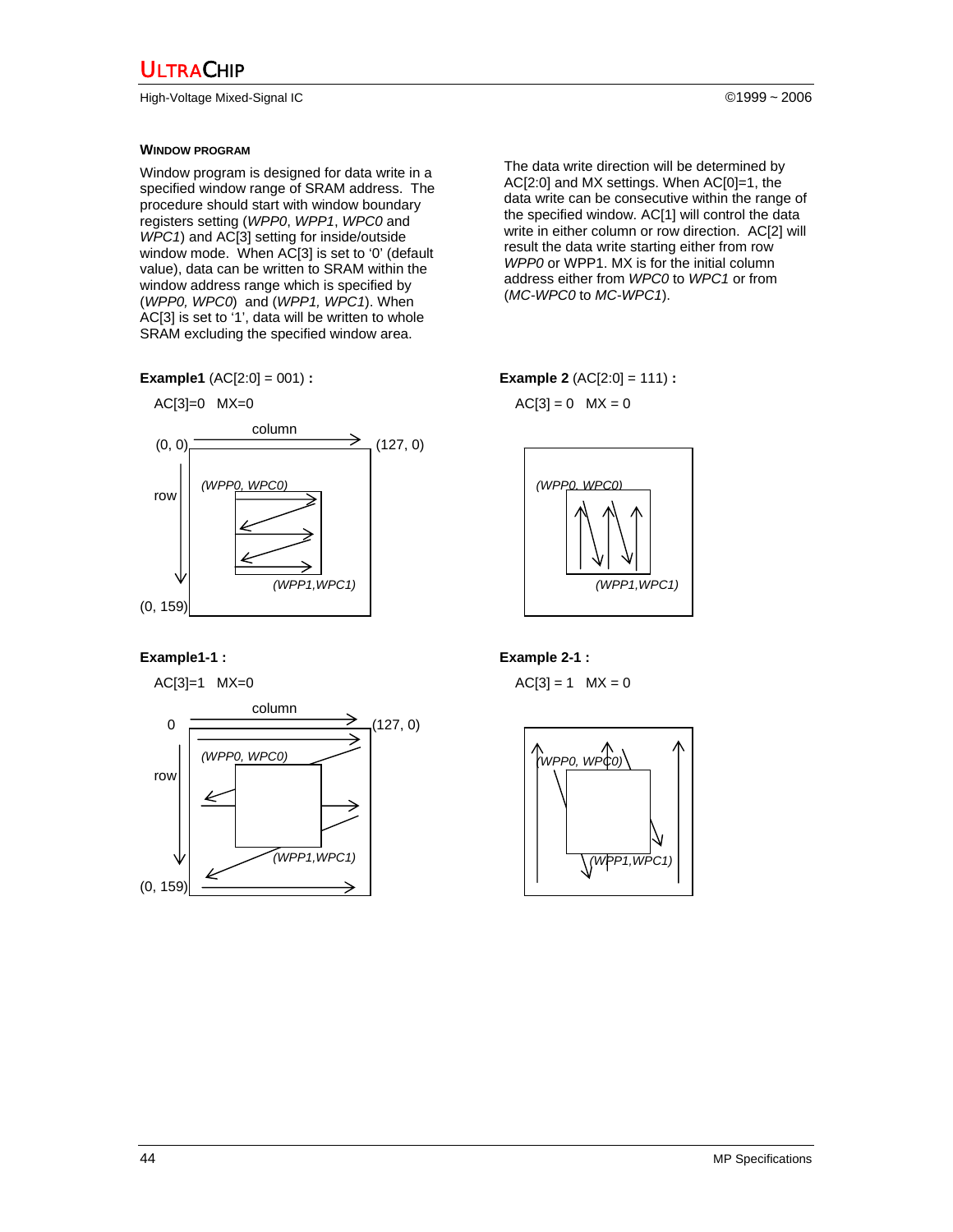| Row     |   |   |   |   |   | <b>RAM</b> |    |   |    |    |    |                   | $MY = 0$          |                   | $MY = 1$          |
|---------|---|---|---|---|---|------------|----|---|----|----|----|-------------------|-------------------|-------------------|-------------------|
| Adderss |   |   |   |   |   |            |    |   |    |    |    | $SL=0$            | $SL=16$           | $SL=0$            | $SL=16$           |
| 00H     |   |   |   |   |   |            |    |   |    |    |    | COM <sub>1</sub>  | COM <sub>17</sub> | COM160            | COM16             |
| 01H     |   |   |   |   |   |            |    |   |    |    |    | COM <sub>2</sub>  | COM <sub>18</sub> | <b>COM159</b>     | COM <sub>15</sub> |
| 02H     |   |   |   |   |   |            |    |   |    |    |    | COM3              | COM19             | <b>COM158</b>     | COM14             |
| 03H     |   |   |   |   |   |            |    |   |    |    |    | COM4              | COM20             | <b>COM157</b>     | COM <sub>13</sub> |
|         |   |   |   |   |   |            |    |   |    |    |    |                   |                   |                   |                   |
| 04H     |   |   |   |   |   |            |    |   |    |    |    | COM5              | COM21             | COM156            | COM12             |
| 05H     |   |   |   |   |   |            |    |   |    |    |    | COM <sub>6</sub>  | COM22             | <b>COM155</b>     | COM <sub>11</sub> |
| 06H     |   |   |   |   |   |            |    |   |    |    |    | COM7              | COM23             | COM154            | COM <sub>10</sub> |
| 07H     |   |   |   |   |   |            |    |   |    |    |    | COM8              | COM24             | COM153            | COM9              |
| 08H     |   |   |   |   |   |            |    |   |    |    |    | COM <sub>9</sub>  | COM25             | <b>COM152</b>     | COM <sub>8</sub>  |
| 09H     |   |   |   |   |   |            |    |   |    |    |    | COM <sub>10</sub> | COM26             | COM151            | COM7              |
| 0AH     |   |   |   |   |   |            |    |   |    |    |    | COM <sub>11</sub> | COM27             | <b>COM150</b>     | COM <sub>6</sub>  |
| 0BH     |   |   |   |   |   |            |    |   |    |    |    | COM <sub>12</sub> | COM28             | COM149            | COM <sub>5</sub>  |
| 0CH     |   |   |   |   |   |            |    |   |    |    |    | COM13             | COM29             | <b>COM148</b>     | COM4              |
| 0DH     |   |   |   |   |   |            |    |   |    |    |    | COM14             | COM30             | <b>COM147</b>     | COM <sub>3</sub>  |
| 0EH     |   |   |   |   |   |            |    |   |    |    |    | COM <sub>15</sub> | COM31             | COM146            | COM <sub>2</sub>  |
| 0FH     |   |   |   |   |   |            |    |   |    |    |    | COM16             | COM32             | <b>COM145</b>     | COM <sub>1</sub>  |
| 10H     |   |   |   |   |   |            |    |   |    |    |    | COM <sub>17</sub> | COM33             | COM144            | COM160            |
| 11H     |   |   |   |   |   |            |    |   |    |    |    | COM <sub>18</sub> | COM34             | <b>COM143</b>     | <b>COM159</b>     |
| 12H     |   |   |   |   |   |            |    |   |    |    |    | COM <sub>19</sub> | COM35             | COM142            | COM158            |
| 13H     |   |   |   |   |   |            |    |   |    |    |    | COM20             | COM36             | COM141            | COM157            |
| 14H     |   |   |   |   |   |            |    |   |    |    |    | COM21             | COM37             | <b>COM140</b>     | COM156            |
| 15H     |   |   |   |   |   |            |    |   |    |    |    | COM22             | COM38             | COM139            | COM155            |
| 16H     |   |   |   |   |   |            |    |   |    |    |    | COM23             | COM39             | <b>COM138</b>     | COM154            |
| 17H     |   |   |   |   |   |            |    |   |    |    |    | COM24             | COM40             | COM137            | COM153            |
| 18H     |   |   |   |   |   |            |    |   |    |    |    | COM25             | COM41             | COM136            | COM152            |
| 19H     |   |   |   |   |   |            |    |   |    |    |    | COM26             | COM42             | COM135            | COM151            |
| 1AH     |   |   |   |   |   |            |    |   |    |    |    | COM27             | COM43             | COM134            | COM150            |
| 1BH     |   |   |   |   |   |            |    |   |    |    |    | COM28             | COM44             | COM133            | COM149            |
| 1CH     |   |   |   |   |   |            |    |   |    |    |    | COM29             | COM45             | COM132            | COM148            |
|         |   |   |   |   |   |            |    |   |    |    |    |                   |                   |                   |                   |
|         |   |   |   |   |   |            |    |   |    |    |    |                   |                   |                   |                   |
|         |   |   |   |   |   |            |    |   |    |    |    |                   |                   |                   |                   |
| 88H     |   |   |   |   |   |            |    |   |    |    |    | <b>COM137</b>     | COM153            | COM24             | COM40             |
| 89H     |   |   |   |   |   |            |    |   |    |    |    | COM138            | COM154            | COM23             | COM39             |
| 8AH     |   |   |   |   |   |            |    |   |    |    |    | COM139            | <b>COM155</b>     | COM22             | COM38             |
| 8BH     |   |   |   |   |   |            |    |   |    |    |    | COM140            | <b>COM156</b>     | COM21             | COM37             |
| 8CH     |   |   |   |   |   |            |    |   |    |    |    | COM141            | <b>COM157</b>     | COM20             | COM36             |
| 8DH     |   |   |   |   |   |            |    |   |    |    |    |                   |                   |                   |                   |
|         |   |   |   |   |   |            |    |   |    |    |    | <b>COM142</b>     | <b>COM158</b>     | COM <sub>19</sub> | COM35             |
| 8EH     |   |   |   |   |   |            |    |   |    |    |    | COM143            | COM159            | COM18             | COM34             |
| 8FH     |   |   |   |   |   |            |    |   |    |    |    | COM144            | <b>COM160</b>     | COM <sub>17</sub> | COM33             |
| 90H     |   |   |   |   |   |            |    |   |    |    |    | COM145            | COM <sub>1</sub>  | COM <sub>16</sub> | COM32             |
| 91H     |   |   |   |   |   |            |    |   |    |    |    | <b>COM146</b>     | COM <sub>2</sub>  | COM <sub>15</sub> | COM31             |
| 92H     |   |   |   |   |   |            |    |   |    |    |    | COM147            | COM <sub>3</sub>  | COM14             | COM30             |
| 93H     |   |   |   |   |   |            |    |   |    |    |    | <b>COM148</b>     | COM4              | COM <sub>13</sub> | COM29             |
| 94H     |   |   |   |   |   |            |    |   |    |    |    | COM149            | COM <sub>5</sub>  | COM <sub>12</sub> | COM28             |
| 95H     |   |   |   |   |   |            |    |   |    |    |    | <b>COM150</b>     | COM6              | COM11             | COM27             |
| 96H     |   |   |   |   |   |            |    |   |    |    |    | COM151            | COM7              | COM <sub>10</sub> | COM26             |
| 97H     |   |   |   |   |   |            |    |   |    |    |    | <b>COM152</b>     | COM <sub>8</sub>  | COM <sub>9</sub>  | COM25             |
| 98H     |   |   |   |   |   |            |    |   |    |    |    | COM153            | COM9              | COM <sub>8</sub>  | COM24             |
| 99H     |   |   |   |   |   |            |    |   |    |    |    | <b>COM154</b>     | COM <sub>10</sub> | COM7              | COM23             |
| 9AH     |   |   |   |   |   |            |    |   |    |    |    | <b>COM155</b>     | COM <sub>11</sub> | COM <sub>6</sub>  | COM22             |
| 9BH     |   |   |   |   |   |            |    |   |    |    |    | <b>COM156</b>     | COM <sub>12</sub> | COM <sub>5</sub>  | COM21             |
| 9CH     |   |   |   |   |   |            |    |   |    |    |    | COM157            | COM <sub>13</sub> | COM4              | COM20             |
| 9DH     |   |   |   |   |   |            |    |   |    |    |    | COM158            | COM14             | COM3              | COM19             |
| 9EH     |   |   |   |   |   |            |    |   |    |    |    | COM159            | COM <sub>15</sub> | COM <sub>2</sub>  | COM <sub>18</sub> |
| 9FH     |   |   |   |   |   |            |    |   |    |    |    | COM160            | COM <sub>16</sub> | COM <sub>1</sub>  | COM <sub>17</sub> |
|         |   |   |   |   |   |            |    |   |    |    |    |                   |                   |                   |                   |
|         |   |   |   |   |   |            | 80 | ౚ | 82 | 33 | 84 |                   |                   |                   |                   |
|         | 7 | Ñ | ო | 4 | Ю |            |    |   |    |    |    |                   |                   |                   |                   |

| š | $\circ$        | ξõ<br>ၯ   | SEG2          | SEG3   | EG4<br>ၯ | SEG5          |  | SEG380 | EG381<br>ᢆ | EG382<br>S  | <b>SEG383</b> | SEG38 |
|---|----------------|-----------|---------------|--------|----------|---------------|--|--------|------------|-------------|---------------|-------|
|   | $\overline{ }$ | G382<br>₩ | <b>SEG383</b> | SEG384 | SEG379   | <b>SEG380</b> |  | SEG5   | SEG6       | <b>SEG1</b> | SEG2          | SEG3  |

Example for memory mapping: let  $MX = 0$ ,  $MY = 0$ ,  $SL = 0$ ,  $LC[7:6] = 10b$  ( $RRRR-GGGGG-BBBBB$ , 64K-color ), according to the data shown in the above table (R: 11111b, G: 111111b, B: 11111b):

 $\Rightarrow$  1<sup>st</sup> Byte write data: 11111111b

 $\Rightarrow$  2<sup>nd</sup> Byte write data: 11111111b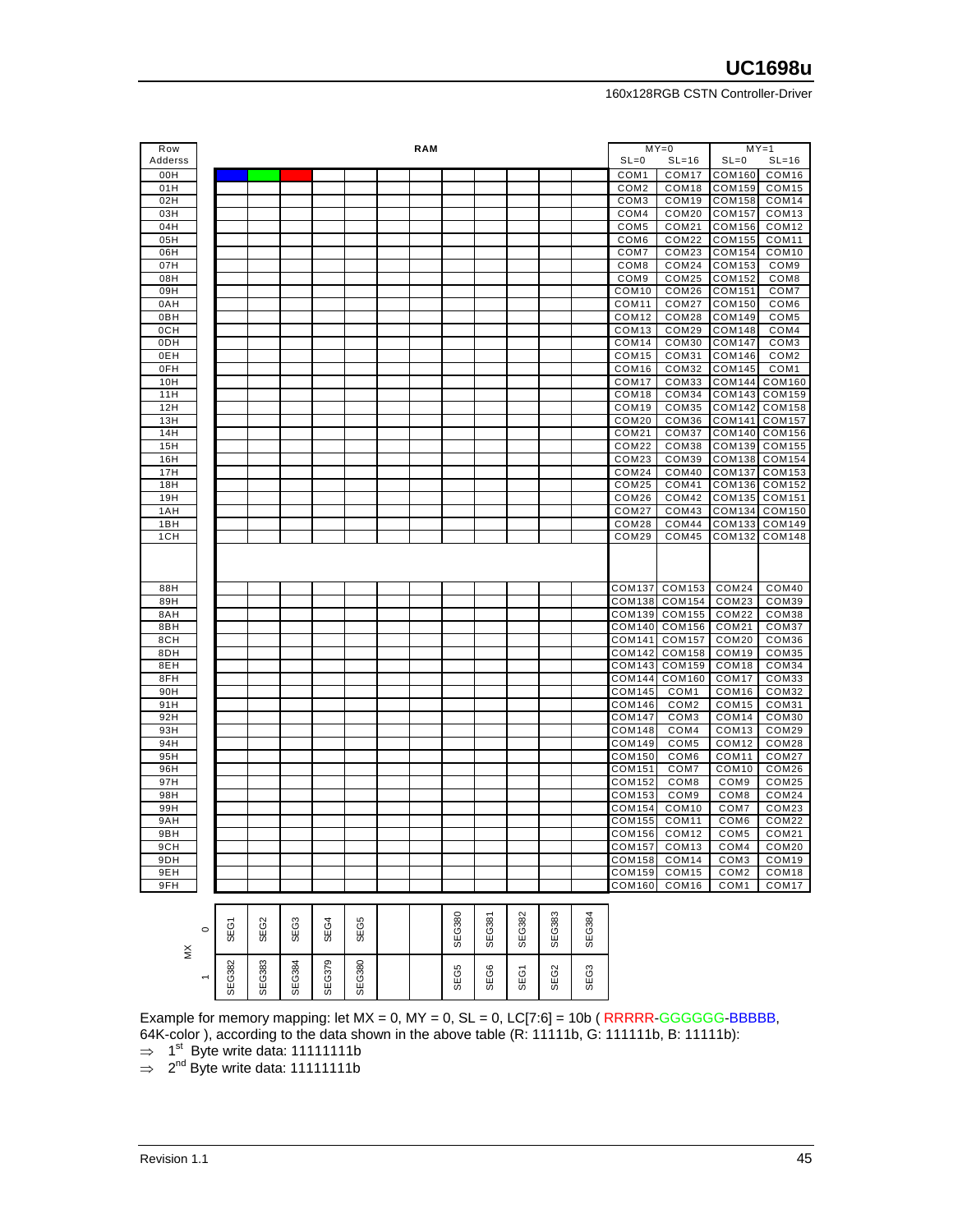#### **RESET & POWER MANAGEMENT**

#### **TYPES OF RESET**

UC1698u has two different types of Reset: *Power-ON-Reset* and *System-Reset*.

*Power-ON-Reset* is performed right after V<sub>DD</sub> is connected to power. *Power-On-Reset* will first wait for about 150mS, depending on the time required for V<sub>DD</sub> to stabilize, and then trigger the *System Reset*.

*System Reset* can also be activated by software command or by connecting RST pin to ground.

In the following discussions, Reset means *System Reset*.

#### **RESET STATUS**

When UC1698u enters RESET sequence:

- Operation mode will be "Reset".
- All control registers are reset to default values. Refer to section *Control Registers* for details of their default values.

#### **OPERATION MODES**

UC1698u has three operating modes (OM): Reset, Sleep, Normal.

| <b>Mode</b>             | <b>Reset</b> | <b>Sleep</b> | <b>Normal</b> |
|-------------------------|--------------|--------------|---------------|
| OM                      | 00           | 10           | 11            |
| Host Interface          | Active       | Active       | Active        |
| Clock                   | <b>OFF</b>   | <b>OFF</b>   | ON            |
| <b>LCD Drivers</b>      | <b>OFF</b>   | <b>OFF</b>   | OΝ            |
| Charge Pump             | <b>OFF</b>   | <b>OFF</b>   | OΝ            |
| <b>Draining Circuit</b> | ON           | ΩN           | OFF           |

**Table 4:** Operating Modes

#### **CHANGING OPERATION MODE**

In addition to Power-ON-Reset, two commands will initiate OM transitions:

#### *Set Display Enable*, and *System Reset*.

When DC[2] is modified by Set Display Enable, OM will be updated automatically. There is no other action required to enter Sleep mode.

OM changes are synchronized with the edges of UC1698u internal clock. To ensure consistent system states, wait at least 10µS after Set Display Enable or System Reset command.

| <b>Action</b>                                          | <b>Mode</b> | ωM |
|--------------------------------------------------------|-------------|----|
| Reset command<br>RST_ pin pulled "L"<br>Power ON reset | Reset       | იი |
| Set Driver Enable to "0"                               | Sleep       | 10 |
| Set Driver Enable to "1"                               | Normal      |    |

#### **Table 5:** OM changes

Both Reset mode and Sleep mode drain the charges stored in the external capacitors  $C_{B0}$ ,  $C_{B1}$ , and CL. When entering Reset mode or Sleep mode, the display drivers will be disabled.

The difference between Sleep mode and Reset mode is that, Reset mode clears all control registers and restores them to default values, while Sleep mode retains all the control registers values set by the user.

It is recommended to use Sleep Mode for Display OFF operations as UC1698u consumes very little energy in Sleep mode (typically under 2µA).

#### **EXITING SLEEP MODE**

UC1698u contains internal logic to check whether  $V<sub>LCD</sub>$  and  $V<sub>BIAS</sub>$  are ready before releasing COM and SEG drivers from their idle states. When exiting Sleep or Reset mode, COM and SEG drivers will not be activated until UC1698u internal voltage sources are restored to their proper values.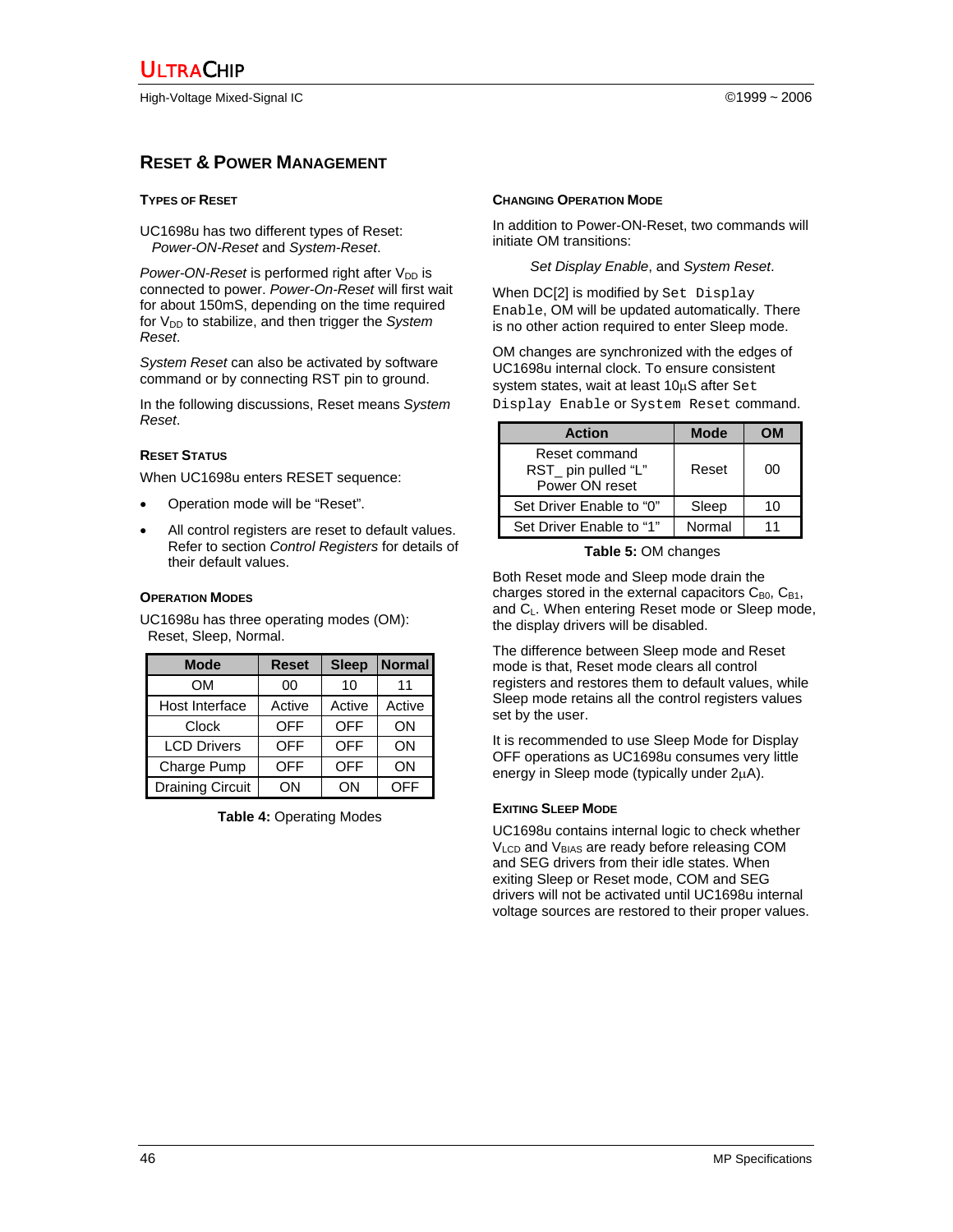#### **POWER-UP SEQUENCE**

UC1698u power-up sequence is simplified by builtin "Power Ready" flags and the automatic invocation of *System-Reset* command after *Power-ON-Reset*.

System programmers are only required to wait 150 mS before the CPU starting to issue commands to UC1698u. No additional time sequences are required between enabling the charge pump, turning on the display drivers, writing to RAM or any other commands. However, while turning on  $V_{DD}$ ,  $V_{DD2/3}$  should be started not later than  $V_{DD}$ .

Delay allowance between V<sub>DD</sub> and V<sub>DD2/3</sub> is illustrated as Figure 14.

# **MTP** version Turn on the power Set LCD Bias Ratio (BR) Set Potential Meter (PM) Set Display Enable Set RST Low Wait  $\geq 1 \text{mS}$ Set RST High Wait for MTP-Read  $\geq 150$  mS

**Figure 12:** Reference Power-Up Sequence



To prevent the charge stored in capacitors  $C_{BX}$ , and  $C_L$  from damaging the LCD, when  $V_{DD}$  is switched off, use Reset mode to enable the built-in draining circuit and discharge these capacitors.

The draining resistor is 10K $\Omega$  for both V<sub>LCD</sub> and V<sub>Bx</sub>. It is recommended to wait  $3 \times RC$  for  $V_{LCD}$  and 1.5 x RC for  $V_{B+}$ . For example, if  $C_{L}$  is 0.1uF, then the draining time required for  $V_{LCD}$  is ~3mS.

When internal V<sub>LCD</sub> is not used, UC1698u will *NOT* drain VLCD during RESET. System designers need to make sure external  $V_{LCD}$  source is properly drained off before turning off  $V_{DD}$ .



**Figure 13:** Reference Power-Down Sequence



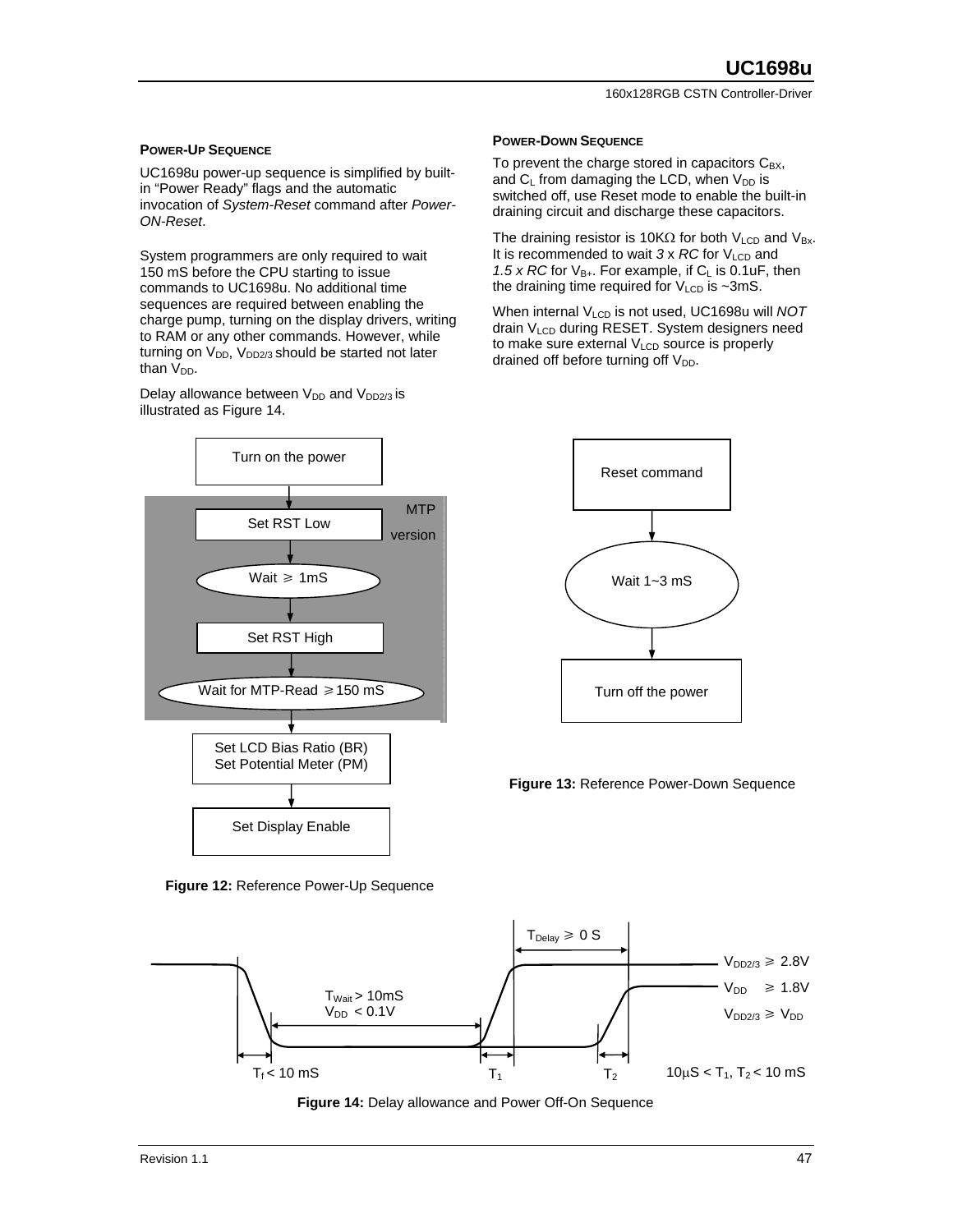High-Voltage Mixed-Signal IC ©1999 ~ 2006

#### **MULTI-TIME PROGRAM NV MEMORY**

#### **OVERVIEW**

MTP feature is available for UC1698u such that LCM makers can record an PM offset value in non-volatile memory cells, which can then be used to adjust the effective  $V_{\text{LCD}}$  value, in order to achieve high level of consistency for LCM contrast across all shipments.

To accomplish this purpose, three operations are supported by UC1698u:

MTP-Erase, MTP-Program, MTP-Read.

MTP-Program requires an external power source supplied to TST4 pin. MTP allows to program at least 10 times and should be performed only by the LCM makers.

MTP-Read is facilitated by the internal DC-DC converter built-in on UC1698u, no external power source is required, and it is performed automatically after hardware RESET (power-ON or pin RESET).

#### **OPERATION FOR THE SYSTEM USERS**

For the MTP version of UC1698u, the content of the NV memory will be read automatically after the power-on and hardware pin RESET. There is no user intervention or external power source required. When set up properly, the VLCD will be fine tuned to achieve high level of consistency for the LCM contrast.

The MTP-READ is a relatively slow process and the time required can vary quite a bit. For a successful MTP-READ operation, the MS and WS bits in the *Read Status* commands will exhibit the following waveforms.



As illustrated above, the {MS, WS} will go through a  ${0,0} \Rightarrow {1,0} \Rightarrow {1,1} \Rightarrow {0,1}$  transition. When the {MS, WS}={0,1} state is reached, it means the LCM is ready to be turned on.

Although user can use *Read Status* command in a polling loop to make sure {MS, WS}={0, 1} before proceeding with the normal operations, however, it may be simpler to just issue *Set Display Enable* command every 0.5~2 seconds, repeatedly, together with other LCM optimization settings, such as BR, CEN, TC, etc.

The above "Periodical re-initializing" approach is also an effective safeguard against accidental display off events such as

- **ESD** strikes
- Mechanical shocks causing LCM connector to malfunction temporarily

#### **HARDWARE VS. SOFTWARE RESET**

The auto-MTP-READ is only performed for hardware RESET (power-ON and RST pin), but not for software *RESET* command. This enables the ICs to turn on display faster without the delay caused by MTP-READ.

It is recommended to use software *RESET* for normal operation control purpose and hardware RESET only during the event of power up and power down.

#### **OPERATION FOR THE LCM MAKERS**

Always ERASE the MTP NV memory cells, before starting the Write process.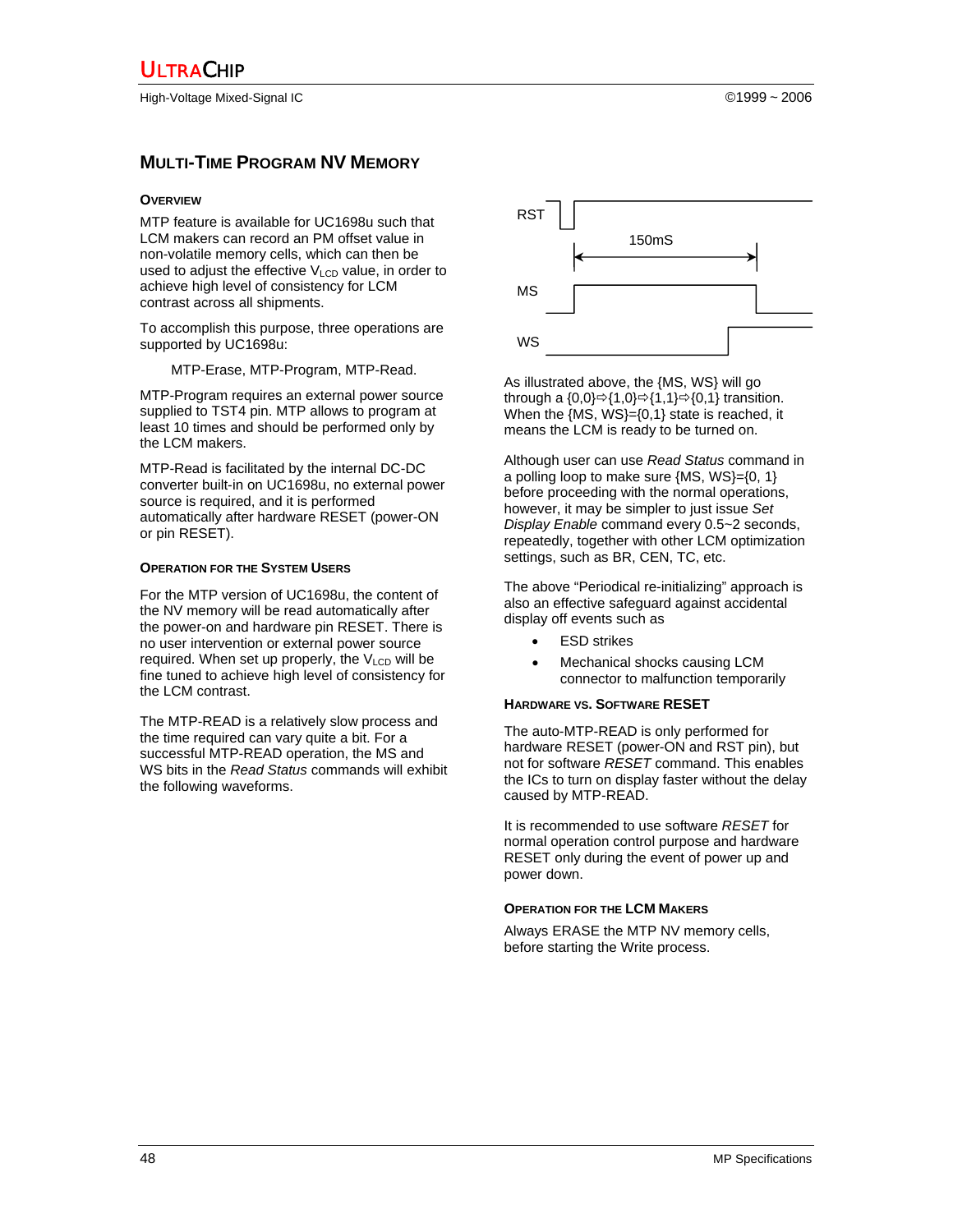#### **MTP OPERATION FOR LCM MAKERS**

#### **1. High voltage supply and timer setting**

In MTP Program operation, two different high voltages are needed. In chip design, one high voltage is generated by internal charge pump ( $V_{LCD}$ ), the other high voltage must be input from TST4 by external voltage source.

V<sub>LCD</sub> value is controlled by register MTP3 and MTP2. The default values of these two registers are appropriate for most applications.

External TST4 power source is required for MTP Program operation. MTP Programming speed depends on the TST4 voltage. Considering the ITO trace resistance in COG modules, it is recommended to program the MTP cells one at a time, so that the required 10V at TST4 can be maintained with proper consistency.

No external power source is required for MTP Erase and Read operation. For these MTP operations, TST4 should be open, or connected to  $V_{DD3}$ .

|         | V <sub>LCD</sub>     | TST4 (external input) |
|---------|----------------------|-----------------------|
| Program | MTP3 : 00h (12.15 V) | (1mA per bit)<br>10V  |
| Erase   | MTP3 : 00h (12.15 V) | Floating or $V_{DD3}$ |
| Read    | MTP2:00h (6.15 V)    | Floating or $V_{DD3}$ |

**Note:**

- 1. Do Erase before Program and program one bit at a time.
- 2. When doing MTP Program or Erase, it's required to use  $V_{DD2/3}$  3.0V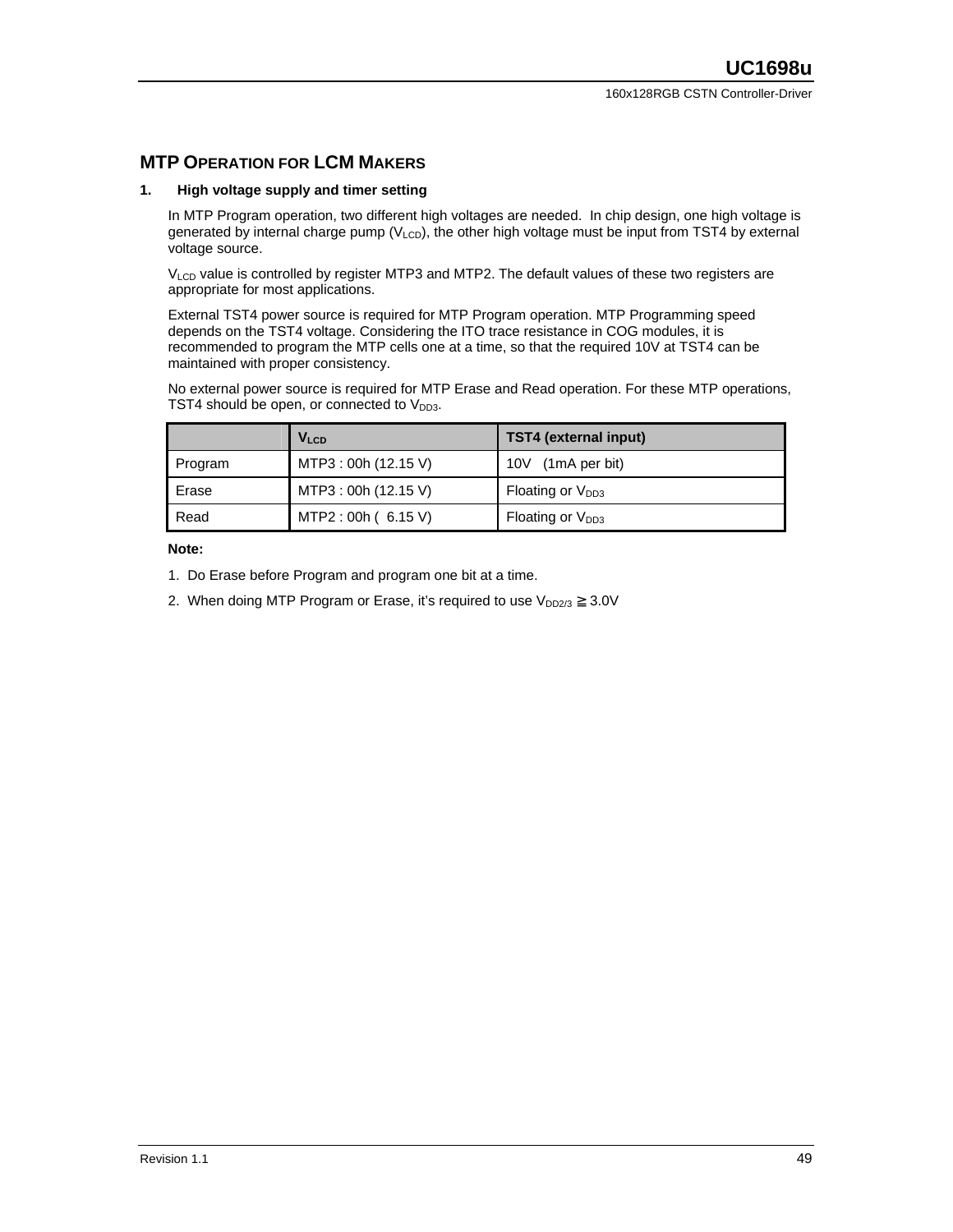High-Voltage Mixed-Signal IC ©1999 ~ 2006

#### **2. Read MTP status bits**

With normal Get Status method (CD=0, W/R=1), MTP operation status can be monitored in the real time. There are 3 status bits (WS, MD, MS) in status register. MTP control circuit will read to verify if the operation (program, erase) success or not. If the operation succeeded, and current operation will be ended with WS=1. If it failed, last operation will be automatically retried two more times. If it fails 3 times, WS will be set to 0 and the operation is aborted. MD is MTP ID, which is either 1 for MTP IC. No transition.



MTP status bits, TST4 & V<sub>LCD</sub> Waveform

#### **MTP CELL VALUE USAGE**

There are 9 MTP cell bits. They are divided into two groups for different purpose.

 $MTP[6:0]$ :  $V_{LCD}$  Trim When  $PMO[6]=1$ : PM with trim = PM -  $PMO[5:0]$ When  $PMO[6]=0$ : PM with trim = PM + PMO[5:0]

MTPID[1:0]: For LCM manufacturer's configuration.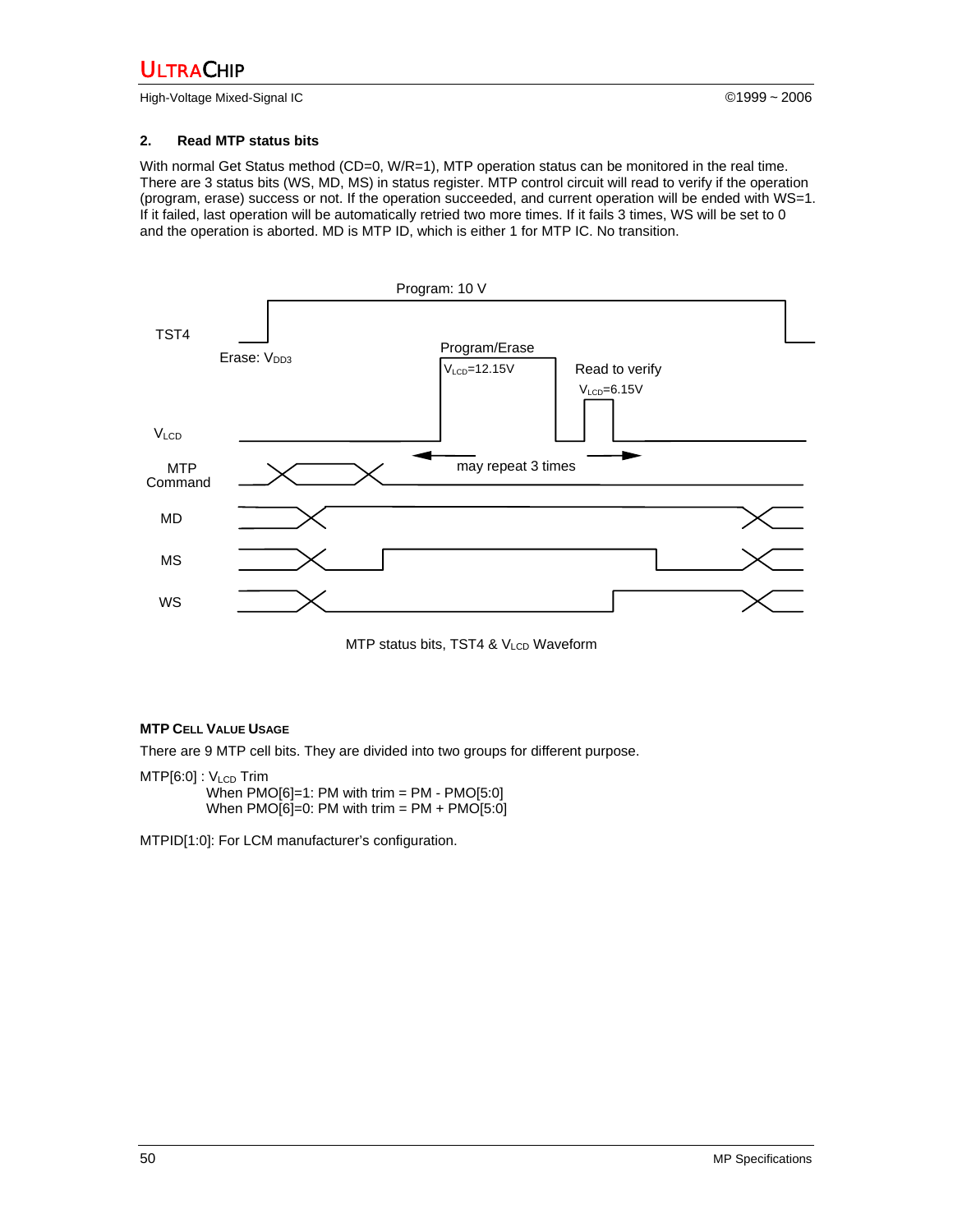#### **MTP COMMAND SEQUENCE SAMPLE CODES**

The following tables are examples of command sequence for MTP Program and Erase operations. These are only to demonstrate some "*typical, generic*" scenarios. Designers are encouraged to study related sections of the datasheet and find out what the best parameters and control sequences are for their specific design needs.

MTP operations (Erase, Program, Read) and Set Display ON is mutual exclusive. There is no harm done to the IC or the LCM if this is violated. However, the violating commands will be ignored.

Type Required: These items are required

Customized: These items are not necessary if customer parameters are the same as default  $\overline{\text{Advanced}}$ : We recommend new users to skip these commands and use default values.<br>Optional: These commands depend on what users wan We recommend new users to skip these commands and use default values. These commands depend on what users want to do.

- C/D The type of the interface cycle. It can be either Command (0) or Data (1)
- W/R The direction of dataflow of the cycle. It can be either Write (0) or Read (1).

#### **(1) MTP Program Sample Code**

| <b>Type</b> | C/D | W/R      | D7             |                | D6 D5    |          | D4 D3    |          | D2 D1       | D <sub>0</sub> | <b>Chip Action</b>                  | <b>Comments</b>                             |
|-------------|-----|----------|----------------|----------------|----------|----------|----------|----------|-------------|----------------|-------------------------------------|---------------------------------------------|
| R           | 0   | $\Omega$ | 1              | $\Omega$       |          | $\Omega$ | $\Omega$ | $\Omega$ | 1           | 1              | Set Line Rate                       | Set LC[4:3]=11b                             |
| R           | 0   | $\Omega$ | 1              | 1              | 1        | 1        | $\Omega$ |          | $\Omega$    | $\Omega$       | Set V <sub>MTP1</sub> Potentiometer | Set MTP V <sub>LCD</sub>                    |
| R           | 0   | $\Omega$ | 0              | $\Omega$       | $\Omega$ | $\Omega$ | $\Omega$ | 0        | 0           | $\Omega$       |                                     | MTP1: 00h(6.15 V)                           |
| R           | 0   | $\Omega$ | 1              | 1              | 1        | 1        | $\Omega$ |          | $\Omega$    | 1              | Set V <sub>MTP2</sub> Potentiometer | Set MTP V <sub>LCD</sub>                    |
| R           | 0   | $\Omega$ | $\Omega$       | $\Omega$       | $\Omega$ | 0        | $\Omega$ | $\Omega$ | $\mathbf 0$ | $\mathbf 0$    |                                     | MTP2: 00h(12.15 V)                          |
| R           | 0   | $\Omega$ | 1              | 1              | 1        | 1        | $\Omega$ |          | 1           | $\Omega$       | Set MTP Write Timer                 | Set MTP Timer                               |
| R           | 0   | $\Omega$ | $\Omega$       | 1              | $\Omega$ | 1        | 0        | $\Omega$ | 0           | $\Omega$       |                                     | MTP3: 50h(100mS)                            |
| R           | 0   | $\Omega$ | 1              | 1              | 1        | 1        | $\Omega$ |          | 1           | 1              | Set MTP Read Timer                  | Set MTP Timer                               |
| R           | 0   | $\Omega$ | $\Omega$       | $\Omega$       | $\Omega$ | $\Omega$ | 1        | $\Omega$ | 0           | 0              |                                     | MTP4: 08h(10mS)                             |
| R           | 0   | $\Omega$ | 1              | $\Omega$       | 1        | 1        | 1        | 0        | 0           | 1              | Set MTP Write Mask                  | Set MTP Bit Mask                            |
| C           | 0   | $\Omega$ | $\Omega$       | $\Omega$       | $\Omega$ | $\Omega$ | $\Omega$ | $\Omega$ | $\Omega$    | 1              | <b>MTPM</b>                         | Ex: To program MTPM[0] to be 1,             |
|             |     |          | 0              | 0              | $\Omega$ | $\Omega$ | $\Omega$ | 0        | 0           | $\Omega$       | MTPM1                               | set the value to 00000001b *                |
| R           |     |          |                |                |          |          |          |          |             |                |                                     | Apply TST4 voltage                          |
|             |     |          |                |                |          |          |          |          |             |                |                                     | Program: 10 V                               |
| R           | 0   | $\Omega$ | 1              | $\Omega$       | 1        | 1        | 1        | $\Omega$ | $\mathbf 0$ | $\Omega$       | Set MTP Control                     | Set MTPC[3]=1                               |
| R           | 0   | $\Omega$ | $\blacksquare$ | $\blacksquare$ | $\Omega$ | $\Omega$ | 1        | $\Omega$ | 1           | 1              |                                     | Set MTPC[2:0]=011                           |
| R           | 0   | 1        | ۰              | ÷              |          | ۰        | ÷.       | WS       |             |                | MS Get Status & PM                  | Check MTP Status until MS=0 and<br>$WS = 1$ |
| R           |     |          |                |                |          |          |          |          |             |                |                                     | Remove TST4 voltage                         |
| R           |     |          |                |                |          |          |          |          |             |                | $V_{DD} = 0V$                       | Power OFF                                   |

\* It is recommended that users program one bit at a time.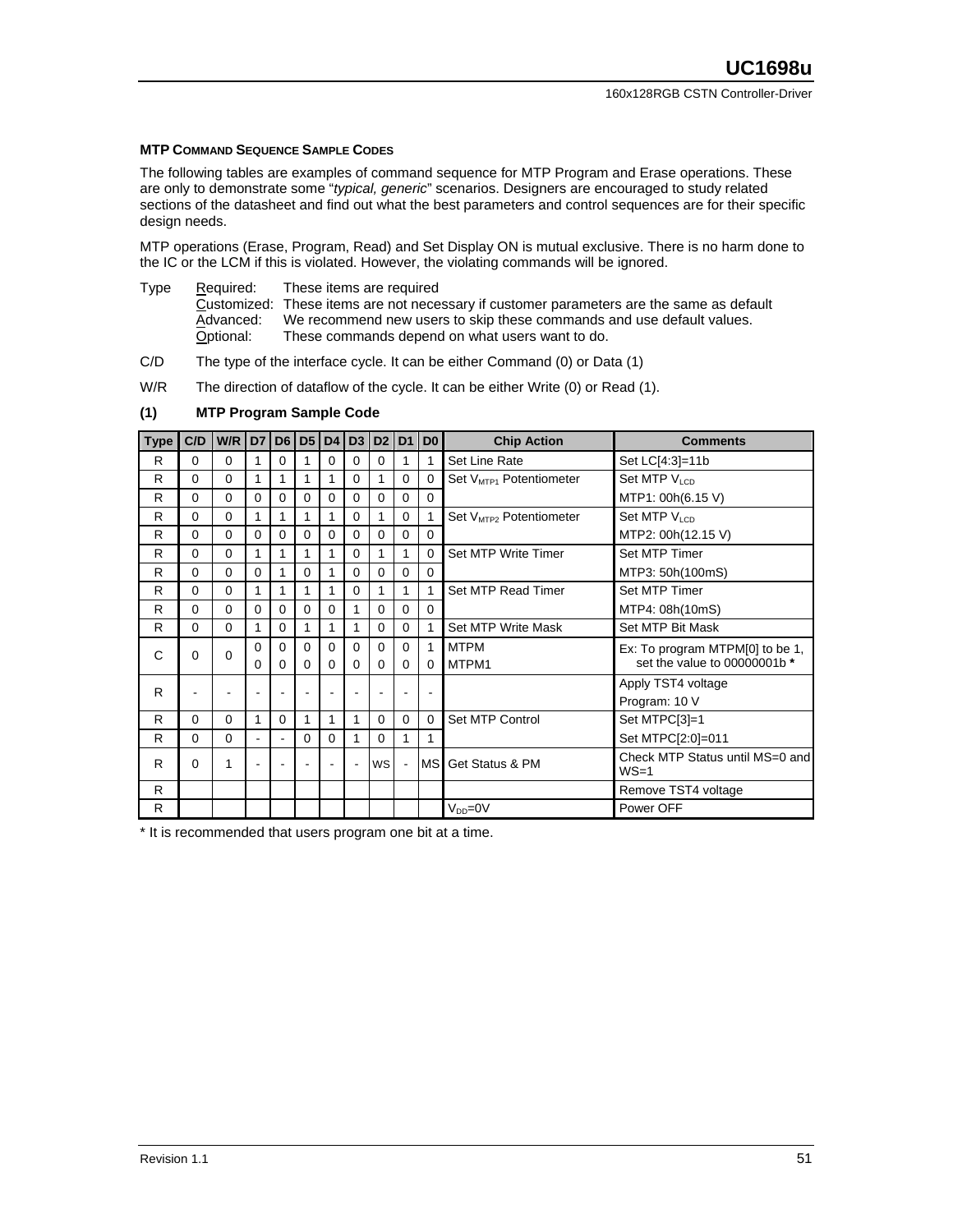High-Voltage Mixed-Signal IC **Development Controller Controller** CONSULTER CONSULTER CONSULTER CONSULTER CONSULTER

### **(2) MTP Erase Sample Code**

| <b>Type</b> | C/D      | W/R D7 |          | D6             |          | D5 D4    | D3             | D2        | D <sub>1</sub> | D <sub>0</sub> | <b>Chip action</b>                  | <b>Comments</b>                             |
|-------------|----------|--------|----------|----------------|----------|----------|----------------|-----------|----------------|----------------|-------------------------------------|---------------------------------------------|
| R           | 0        | 0      |          | 0              |          | 0        | 0              | $\Omega$  | 1              |                | Set Line Rate                       | Set LC[4:3]=11b                             |
| R           | $\Omega$ | 0      |          |                | 1        | 1        | $\Omega$       | 1         | $\Omega$       | $\Omega$       | Set V <sub>MTP1</sub> Potentiometer | Set MTP $V_{LCD}$                           |
| R           | 0        | 0      | 0        | 0              | $\Omega$ | 0        | 0              | 0         | $\Omega$       | 0              |                                     | MTP1: 00h(6.15V)                            |
| R           | 0        | 0      |          |                | 1        | 1        | $\Omega$       |           | 0              |                | Set V <sub>MTP2</sub> Potentiometer | Set MTP $V_{LCD}$                           |
| R           | $\Omega$ | 0      | $\Omega$ | $\Omega$       | $\Omega$ | $\Omega$ | $\Omega$       | $\Omega$  | $\Omega$       | $\Omega$       |                                     | MTP2: 00h (12.15V)                          |
| R           | $\Omega$ | 0      |          |                | 1        | 1        | $\Omega$       |           | 1              | $\Omega$       | Set MTP Write Timer                 | Set MTP Timer                               |
| R           | $\Omega$ | 0      | $\Omega$ |                | 0        | 1        | $\Omega$       | $\Omega$  | $\Omega$       | $\Omega$       |                                     | MTP3: 50h (100mS)                           |
| R           | $\Omega$ | 0      |          | 1              | 1        | 1        | $\Omega$       |           | 1              |                | Set MTP Read Timer                  | Set MTP Timer                               |
| R           | $\Omega$ | 0      | $\Omega$ | $\Omega$       | 0        | 0        |                | $\Omega$  | $\Omega$       | $\Omega$       |                                     | MTP4: 08h (10mS)                            |
| R           | $\Omega$ | 0      | 1        | $\Omega$       | 1        | 1        |                | 0         | $\Omega$       |                | Set MTP Write Mask                  | Set MTP Bit Mask                            |
| C           | $\Omega$ | 0      | $\Omega$ | $\Omega$       | $\Omega$ | $\Omega$ |                | 1         | 1              | 1              | <b>MTPM</b>                         | Ex: To erase MTPM[3:0],                     |
|             |          |        | 0        | $\Omega$       | 0        | $\Omega$ | $\Omega$       | $\Omega$  | $\Omega$       | $\Omega$       | MTPM1                               | set the value to 00001111b                  |
| R           | $\Omega$ | 0      | 1        | $\Omega$       | 1        | 1        |                | 0         | $\Omega$       | $\Omega$       | Set MTP Control                     | Set MTPC[3]=1                               |
| R           | 0        | 0      | ۰        | $\blacksquare$ | 0        | 0        |                | $\Omega$  | 1              | $\Omega$       |                                     | Set MTPC[2:0]=010                           |
| R           | 0        | 1      |          |                |          |          | $\blacksquare$ | <b>WS</b> | $\blacksquare$ | MSI            | Get Status & PM                     | <b>Check MTP Status</b><br>until MS=0, WS=1 |
| R.          |          |        |          |                |          |          |                |           |                |                | $V_{DD} = 0V$                       | Power OFF                                   |

**Note:** It is recommended that users clear all the bits to be programmed.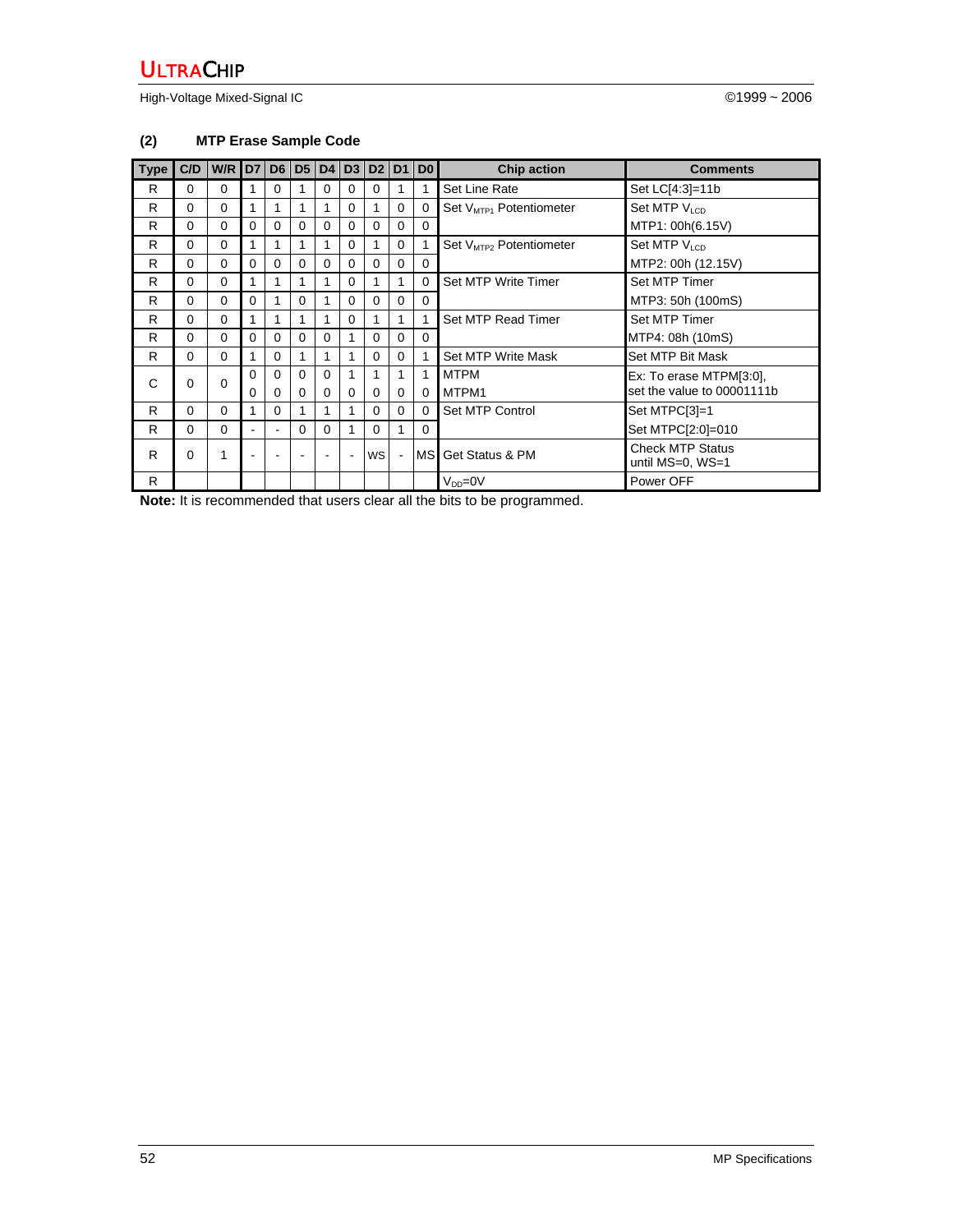#### **SAMPLE POWER MANAGEMENT COMMAND SEQUENCES**

The following tables are examples of command sequence for power-up, power-down and display ON/OFF operations. These are only to demonstrate some "*typical, generic*" scenarios. Designers are encouraged to study related sections of the datasheet and find out what the best parameters and control sequences are for their specific design needs.

- C/D The type of the interface cycle. It can be either Command (0) or Data (1)<br>W/R The direction of dataflow of the cycle. It can be either Write (0) or Read (1)
- The direction of dataflow of the cycle. It can be either Write (0) or Read (1).
- Type Required: These items are required

Customized: These items are not necessary if customer parameters are the same as default Advanced: We recommend new users to skip these commands and use default values.<br>Optional: These commands depend on what users want to do. These commands depend on what users want to do.

#### **POWER-UP**

| <b>Type</b> |               | C/D W/R D7 D6 D5 D4 D3 D2 D1 |          |        |        |               |               |               |                | D <sub>0</sub>           | <b>Chip action</b>                  | <b>Comments</b>                                            |
|-------------|---------------|------------------------------|----------|--------|--------|---------------|---------------|---------------|----------------|--------------------------|-------------------------------------|------------------------------------------------------------|
| R           |               |                              |          |        |        |               |               |               |                | $\overline{\phantom{0}}$ | Turn on $V_{DD}$ and $V_{DD2/3}$    | Wait until V <sub>DD</sub> , V <sub>DD2/3</sub> are stable |
| R           |               |                              |          |        |        |               |               |               |                |                          | Set RST pin Low                     | Wait 1mS after RST is Low                                  |
| R           |               |                              |          |        |        |               |               |               |                |                          | Set RST pin High                    |                                                            |
| R           | -             |                              |          |        |        |               |               |               |                |                          | <b>Automatic Power-ON Reset</b>     | Wait 150mS                                                 |
| C           | $\Omega$      | 0                            | $\Omega$ | 0      |        | $\Omega$      | 0             |               | #              | #                        | Set Temp. Compensation              | Set up LCD format specific                                 |
| C           | 0             | 0                            |          |        | 0      | $\Omega$      | 0             | #             | #              | #                        | Set LCD Mapping                     | parameters, MX, MY, etc.                                   |
| A           | $\Omega$      | 0                            |          | 0      |        | $\Omega$      | $\Omega$      | $\Omega$      | #              | #                        | Set Line Rate                       | Fine tune for power, flicker,                              |
| C           | $\Omega$      | 0                            |          |        | 0      |               | $\Omega$      |               | #              | #                        | Set Color Mode                      | contrast, and shading.                                     |
| C           | $\Omega$      | 0                            |          |        |        | $\Omega$      | 1             | $\Omega$      | #              | #                        | Set LCD Bias Ratio                  | LCD specific operating voltage<br>setting                  |
| R           | 0<br>$\Omega$ | 0<br>0                       | 1<br>#   | 0<br># | 0<br># | $\Omega$<br># | $\Omega$<br># | $\Omega$<br># | $\Omega$<br>#  | #                        | Set V <sub>BIAS</sub> Potentiometer | LCD specific operating voltage<br>setting                  |
|             | 1             | $\Omega$                     | #        | #      | #      | #             | #             | #             | #              | #                        |                                     |                                                            |
| $\circ$     | ٠.            | ٠                            |          |        |        | ٠.            |               |               | $\blacksquare$ |                          | Write display RAM                   | Set up display image                                       |
|             |               | ٠                            |          |        |        | $\bullet$     |               | $\cdot$       | $\bullet$      | ٠.                       |                                     |                                                            |
|             | 1             | 0                            | #        | #      | #      | #             | #             | #             | #              | #                        |                                     |                                                            |
| R           | 0             | 0                            |          | 0      |        | 0             |               |               |                |                          | Set Display Enable                  |                                                            |

\* For power saving mode, please refer to UltraChip document "03-OTS-003 Power Saving Mode Disable Application Note version A".

#### **POWER-DOWN**

| $Type   C/D   W/R   D7   D6   D5   D4   D3   D2   D1   D0  $ |   |  |  |  |  | <b>Chip action</b>  | Comments                                   |
|--------------------------------------------------------------|---|--|--|--|--|---------------------|--------------------------------------------|
|                                                              |   |  |  |  |  | <b>System Reset</b> |                                            |
| D                                                            | - |  |  |  |  | Draining capacitor  | Wait $\sim$ 3mS before V <sub>DD</sub> OFF |

#### **DISPLAY-OFF**

| Type   C/D   W/R   D7   D6   D5   D4   D3   D2   D1   D0 |  |        |        |        |          |        |        |        |        | <b>Chip action</b>  | <b>Comments</b>                                                                                                |
|----------------------------------------------------------|--|--------|--------|--------|----------|--------|--------|--------|--------|---------------------|----------------------------------------------------------------------------------------------------------------|
| R                                                        |  |        |        |        | 0        |        |        |        |        | Set Display Disable |                                                                                                                |
| C                                                        |  | #<br># | #<br># | #<br># | #<br>#   | #<br># | #<br># | #<br># | #<br># | Write display RAM   | Set up display image (Image<br>update is optional. Data in the<br>RAM is retained through the<br>SLEEP state.) |
| R                                                        |  |        |        |        | $\Omega$ |        |        |        |        | Set Display Enable  |                                                                                                                |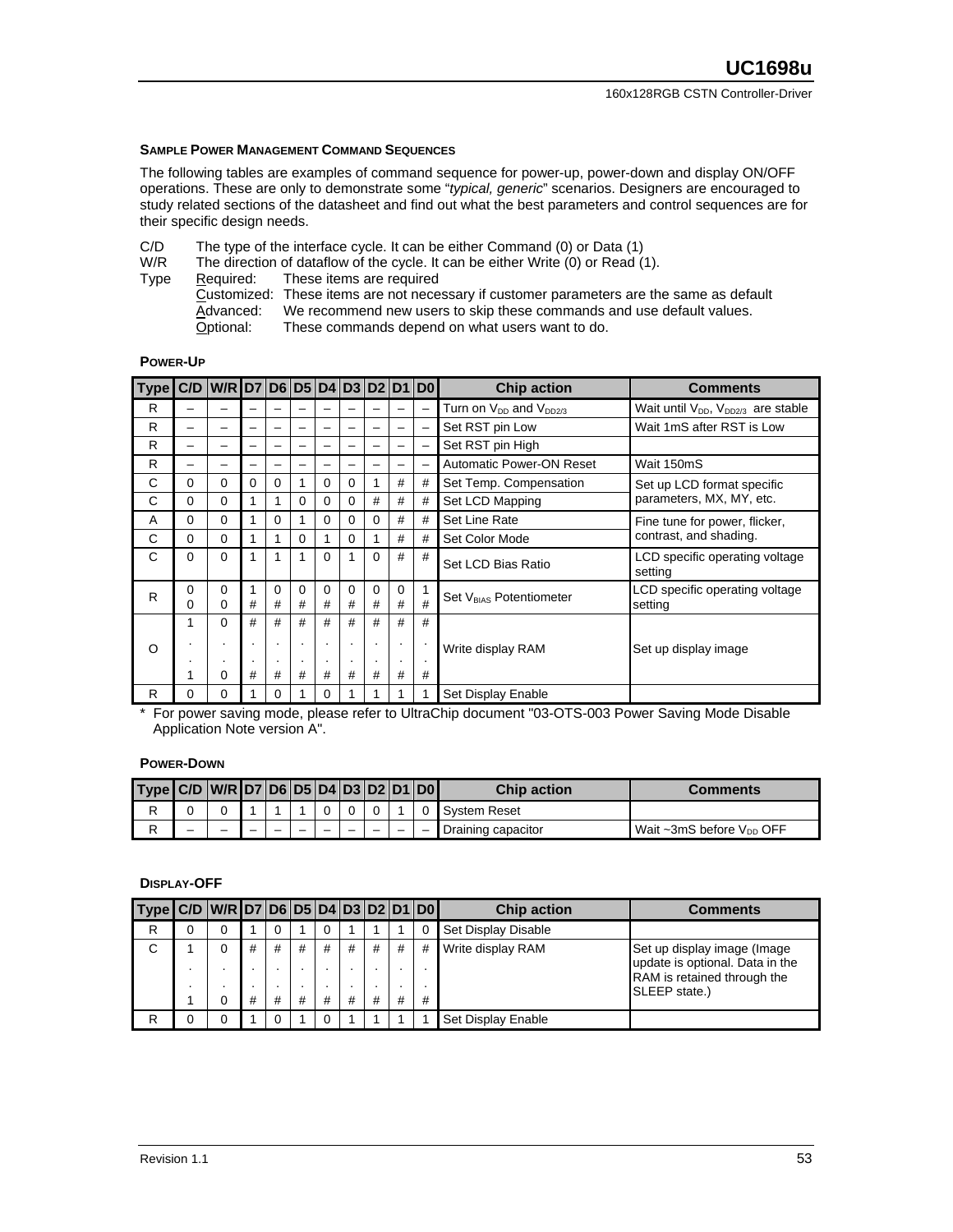# **ESD CONSIDERATION**

UC1600 series products usually are provided in bare die format to customers. This makes the product particularly sensitive to ESD damage during handling and manufacturing process. It is therefore highly recommended that LCM makers strictly follow the "JESD 625-A Requirements for Handling Electrostatic-Discharge-Sensitive (ESDS) Devices" when manufacturing LCM.

The following pins in UC1698u require special "ESD Sensitivity" consideration in particular:

|                      |                 | <b>Test Mode</b> |            |             |                |  |
|----------------------|-----------------|------------------|------------|-------------|----------------|--|
|                      |                 | $MMV_{DD}$       | $MMV_{SS}$ | $HBMV_{DD}$ | <b>HBM Vss</b> |  |
| <b>LCD Driver</b>    |                 | 200              | 200        | 2000        | 2000           |  |
| <b>LCM</b> Interface |                 | 300              | 300        | 3000        | 3000           |  |
|                      | <b>TST1/2/4</b> | 200              | 200        | 2000        | 2000           |  |
| LCM HV pin/          | $C_B$ pins      | 200              | 200        | 2000        | 2000           |  |
| Test pin             | <b>VLCDIN</b>   | 200              | 200        | 2000        | 2000           |  |
|                      | <b>VLCDOUT</b>  | 200              | 200        | 2000        | 2000           |  |
| PWR / GND            |                 |                  | 300        |             | 3000           |  |

\* MM: Machine Mode; HBM: Human Body Mode

According to UltraChip's Mass Production experiences, the ESD tolerance conditions are believed to be very stable and can produce high yield in multiple customer sites. However, special care is still required during handling and manufacturing process to avoid unnecessary yield loss due to ESD damages.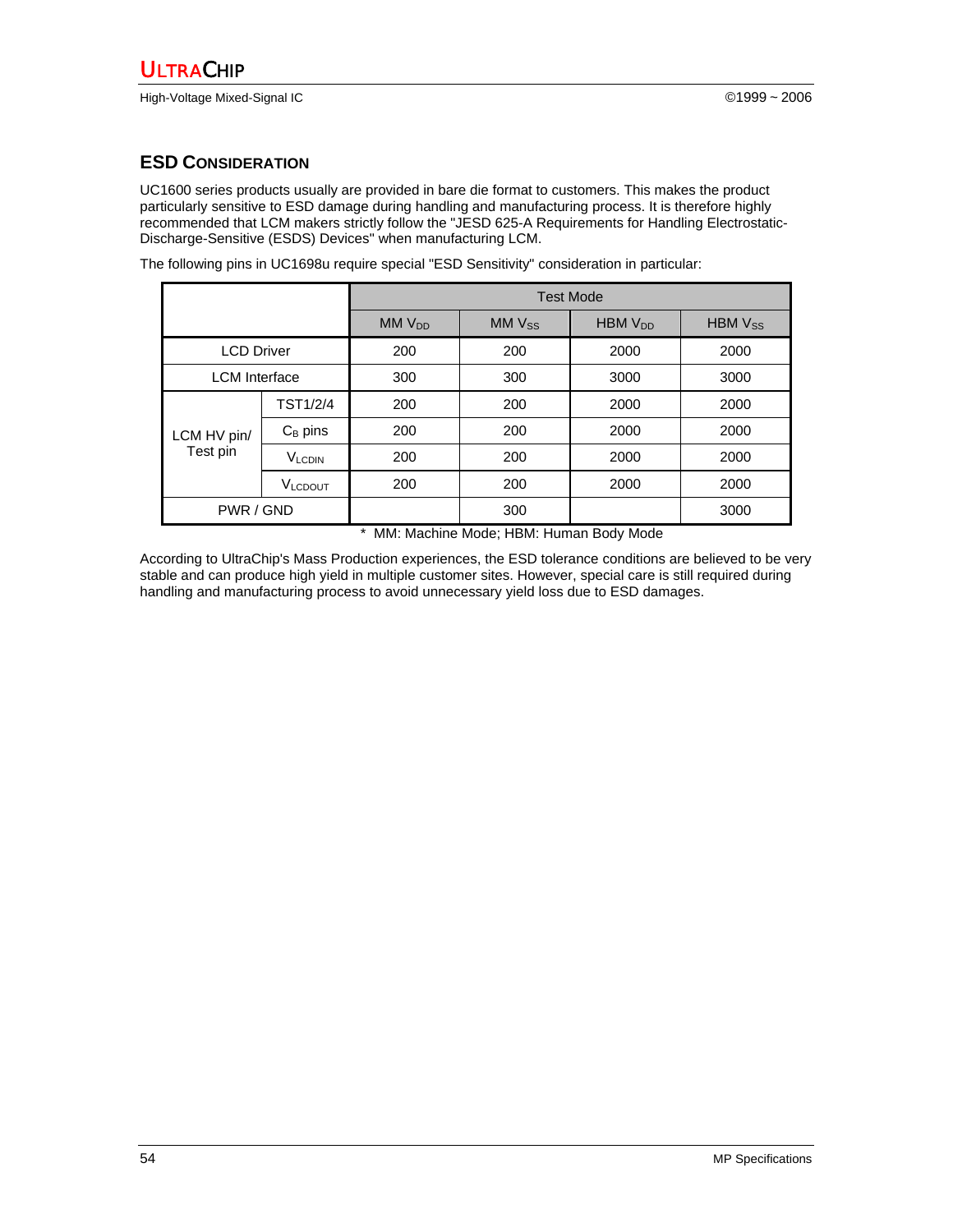### **ABSOLUTE MAXIMUM RATINGS**

In accordance with IEC134, Note 1 and 2

| <b>Symbol</b>             | <b>Parameter</b>                                                  | Min.   | Max.           | <b>Unit</b> |
|---------------------------|-------------------------------------------------------------------|--------|----------------|-------------|
| V <sub>DD</sub>           | Logic Supply voltage                                              | $-0.3$ | $+4.0$         |             |
| V <sub>DD2</sub>          | <b>LCD Generator Supply voltage</b>                               | $-0.3$ | $+4.0$         |             |
| V <sub>DD3</sub>          | Analog Circuit Supply voltage                                     | $-0.3$ | $+4.0$         |             |
| $V_{DD2/3}$ - $V_{DD}$    | Voltage difference between V <sub>DD</sub> and V <sub>DD2/3</sub> | --     | 1.6            |             |
| V <sub>LCD</sub>          | LCD Driving voltage (-25 <sup>O</sup> C ~ +75 <sup>O</sup> C)     | $-0.3$ | $+19.8$        |             |
| $V_{IN}$                  | Digital input signal                                              | $-0.4$ | $V_{DD}$ + 0.5 |             |
| Topr                      | Operating temperature range                                       | $-30$  | $+85$          | $\sim$      |
| $\mathsf{T}_{\text{STR}}$ | Storage temperature                                               | -55    | $+125$         | $\sim$      |

#### **NOTE:**

1.  $V_{DD}$  is based on  $V_{SS} = 0V$ 

2. Stress beyond ranges listed above may cause permanent damages to the device.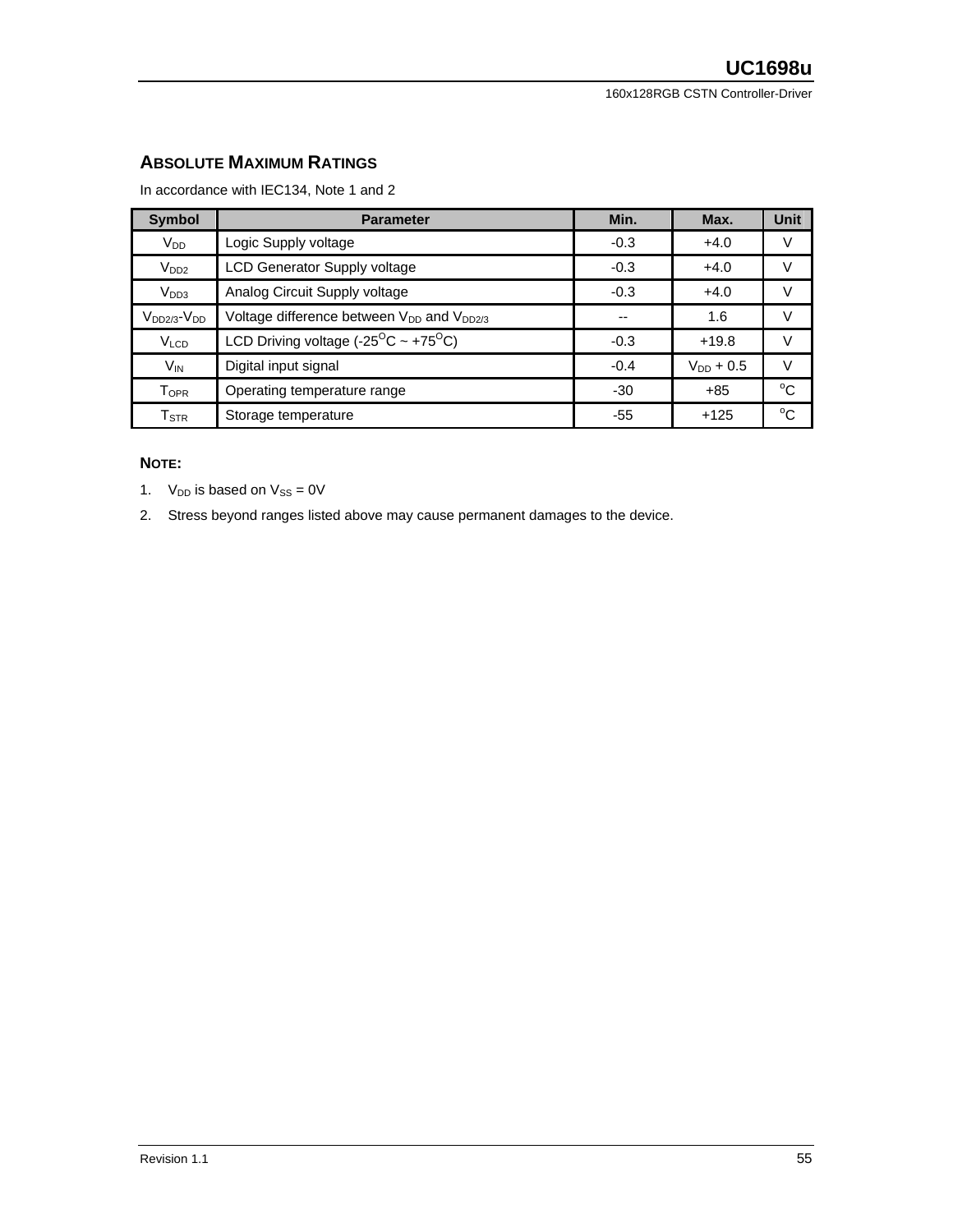High-Voltage Mixed-Signal IC ©1999 ~ 2006

#### **SPECIFICATIONS**

#### **DC CHARACTERISTICS**

| <b>Symbol</b>          | <b>Parameter</b>           | <b>Conditions</b>                                      | Min.               | Typ. | Max.               | <b>Unit</b> |
|------------------------|----------------------------|--------------------------------------------------------|--------------------|------|--------------------|-------------|
| <b>V</b> <sub>DD</sub> | Supply for digital circuit |                                                        | 1.65               |      | 3.3                | V           |
| V <sub>DD2/3</sub>     | Supply for bias & pump     |                                                        | 2.7                |      | 3.3                | V           |
| V <sub>LCD</sub>       | Charge pump output         | $V_{DD2/3} = 2.8V, 25^{\circ}C$                        |                    | 15.2 | 18                 | $\vee$      |
| $V_D$                  | LCD data voltage           | $V_{DD2/3} = 2.8V, 25^{O}C$                            | 1.09               |      | 1.95               | V           |
| $V_{IL}$               | Input logic LOW            |                                                        |                    |      | $0.2V_{DD}$        | V           |
| V <sub>IH</sub>        | Input logic HIGH           |                                                        | 0.8V <sub>DD</sub> |      |                    | $\vee$      |
| $V_{OL}$               | Output logic LOW           |                                                        |                    |      | 0.2V <sub>DD</sub> | V           |
| V <sub>он</sub>        | Output logic HIGH          |                                                        | $0.8V_{DD}$        |      |                    | V           |
| ΙL.                    | Input leakage current      |                                                        |                    |      | 1.5                | μA          |
| l <sub>SB</sub>        | Standby current            | $V_{DD} = V_{DD2/3} = 3.3V$ ,<br>Temp = $85^{\circ}$ C |                    |      | 50                 | μA          |
| $C_{IN}$               | Input capacitance          |                                                        |                    | 5    | 10                 | <b>PF</b>   |
| $C_{\text{OUT}}$       | Output capacitance         |                                                        |                    | 5    | 10                 | <b>PF</b>   |
| $R_{ON(SEG)}$          | SEG output impedance       | $VLCD = 16.5V$                                         |                    | 850  | 1100               | Ω           |
| RON(COM)               | COM output impedance       | $VLCD = 16.5V$                                         |                    | 950  | 1100               | Ω           |
| $f_{LINE}$             | Average line rate          | $LC[4:3] = 10b, 25^{\circ}C$                           | $-10%$             | 37.0 | $+10%$             | <b>Klps</b> |

#### **POWER CONSUMPTION**

 $V_{DD} = 2.7 V$ ,<br>  $V_{LCD} = 16.5 V$ ,<br>  $Mux Rate = 160$ ,<br>  $C<sub>B</sub> = 2.2 µF$ ,<br>
Bias Ratio = 12,<br>
Line Rate = 10b,<br>
Bus mode = 6800,<br>
Bus mode = 6800,<br>
Temperature = 25°C,<br>
MTP=00 Panel Loading (PC[1:0]) = 0b,<br> $C_L = 330 \text{ nF}$ , Mux Rate = 160, Bus mode = 6800, C<sub>L</sub> = 330 nF,  $C_B = 2.2 \,\mu\text{F}$ , Temperature =  $25^\circ$ Temperature =  $25^{\circ}$ C, MTP=00 H,<br>Color Mode =  $64K$  color mode, All HV output N-line inversion = 31 lines Color Mode = 64K color mode, All HV outputs are open circuit.

| <b>Display Pattern</b> | <b>Conditions</b>        | Typ. $(\mu A)$ | Max. $(\mu A)$ |
|------------------------|--------------------------|----------------|----------------|
| All-Pixel-OFF          | $Bus = idle$             | 1764           | 2470           |
| 2-pixel checker        | $Bus = idle$             | 2468           | 3455           |
| None                   | Reset (stand-by current) |                |                |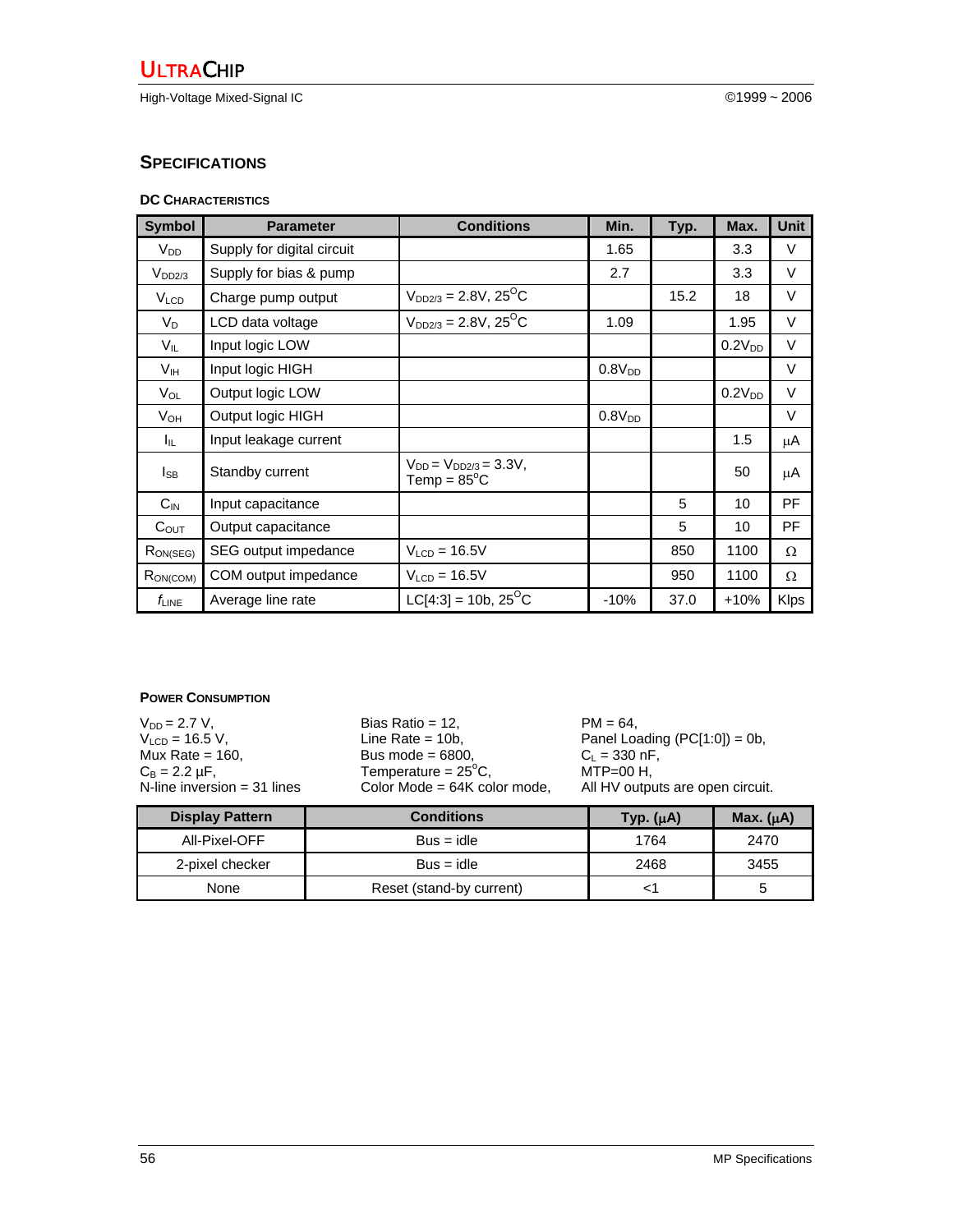# **AC CHARACTERISTICS**



**FIGURE 15:** Parallel Bus Timing Characteristics (for 8080 MCU)

|  | $(2.5V \le V_{DD} < 3.3V, Ta = -30$ to +85 <sup>°</sup> C) |  |
|--|------------------------------------------------------------|--|
|  |                                                            |  |

| <b>Symbol</b>                             | <b>Signal</b>   | <b>Description</b>                                                                     | <b>Condition</b>               | Min.                          | Max.     | <b>Units</b> |
|-------------------------------------------|-----------------|----------------------------------------------------------------------------------------|--------------------------------|-------------------------------|----------|--------------|
| $t_{AS80}$                                | CD              | Address setup time                                                                     |                                | 0                             |          | nS           |
| $t_{AHB0}$                                |                 | Address hold time                                                                      |                                | 0                             |          |              |
| t <sub>CY80</sub>                         |                 | System cycle time<br>16-bit bus<br>(read)<br>(write)<br>8-bit bus<br>(read)<br>(write) | $LC[7:6]=10b$<br>$LC[7:6]=01b$ | 170<br>130<br>100<br>80<br>90 |          | nS           |
| t <sub>PWR80</sub>                        | WR <sub>1</sub> | Pulse width 16-bit (read)<br>8-bit                                                     |                                | 85<br>50                      |          | nS           |
| t <sub>PWW80</sub>                        | WR0             | Pulse width 16-bit (write)<br>8-bit                                                    | $LC[7:6]=10b$<br>LC[7:6]=01b   | 65<br>40<br>45                |          | nS           |
| t <sub>HPW80</sub>                        | WR0, WR1        | High pulse width<br>16-bit bus<br>(read)<br>(write)<br>8-bit bus<br>(read)<br>(write)  | $LC[7:6]=10b$<br>$LC[7:6]=01b$ | 85<br>65<br>50<br>40<br>45    |          | nS           |
| t <sub>DS80</sub><br>$t_{DHB0}$           | $D0 - D15$      | Data setup time<br>Data hold time                                                      |                                | 30<br>0                       |          | nS           |
| $t_{\rm ACC80}$<br>$t_{OD80}$             |                 | Read access time<br>Output disable time                                                | $C_1 = 100pF$                  | —<br>15                       | 60<br>30 | nS           |
| T <sub>CSSA80</sub><br>t <sub>CSH80</sub> | CS1/CS0         | Chip select setup time                                                                 |                                | 5<br>5                        |          | nS           |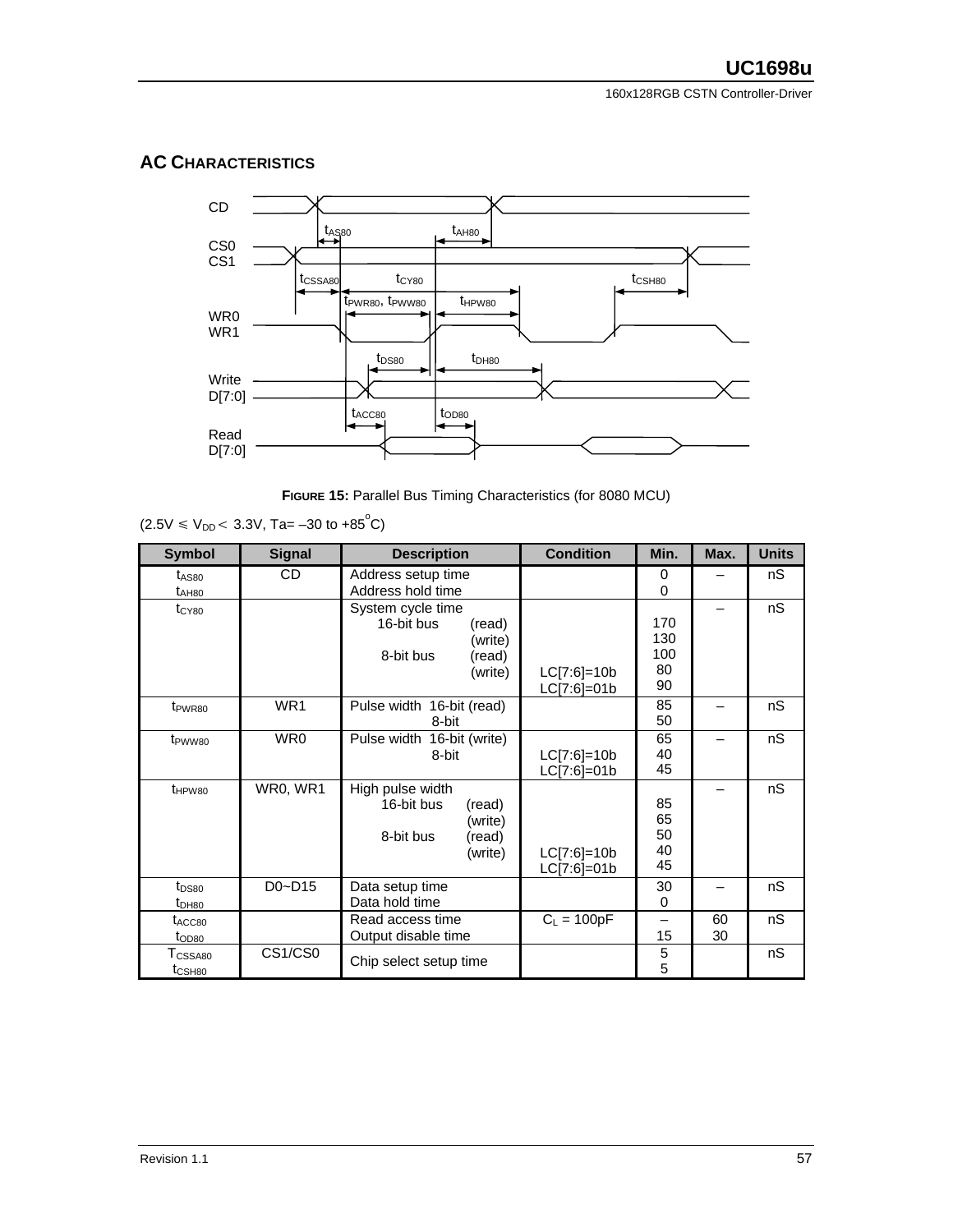High-Voltage Mixed-Signal IC ©1999 ~ 2006

 $(1.65V \le V_{DD} < 2.5V, \text{Ta} = -30 \text{ to } +85^{\circ}\text{C})$ 

| <b>Symbol</b>                             | <b>Signal</b>   | <b>Description</b>                                                                     | <b>Condition</b>               | Min.                            | Max.      | <b>Units</b> |
|-------------------------------------------|-----------------|----------------------------------------------------------------------------------------|--------------------------------|---------------------------------|-----------|--------------|
| $t_{AS80}$<br>$t_{AHB0}$                  | CD              | Address setup time<br>Address hold time                                                |                                | 0<br>$\Omega$                   |           | nS           |
| $t_{CY80}$                                |                 | System cycle time<br>16-bit bus<br>(read)<br>(write)<br>8-bit bus<br>(read)<br>(write) | $LC[7:6]=10b$<br>$LC[7:6]=01b$ | 320<br>270<br>180<br>145<br>220 |           | nS           |
| t <sub>PWR80</sub>                        | WR <sub>1</sub> | Pulse width 16-bit (read)<br>8-bit                                                     |                                | 160<br>90                       |           | nS           |
| t <sub>PWW80</sub>                        | WR0             | Pulse width 16-bit (write)<br>8-bit                                                    | $LC[7:6]=10b$<br>LC[7:6]=01b   | 135<br>73<br>110                |           | nS           |
| t <sub>HPW80</sub>                        | WR0, WR1        | High pulse width<br>16-bit bus<br>(read)<br>(write)<br>8-bits bus<br>(read)<br>(write) | $LC[7:6]=10b$<br>$LC[7:6]=01b$ | 160<br>135<br>90<br>72<br>110   |           | nS           |
| $t_{DS80}$<br>t <sub>DH80</sub>           | $D0 - D15$      | Data setup time<br>Data hold time                                                      |                                | 60<br>0                         |           | nS           |
| t <sub>ACC80</sub><br>$t_{OD80}$          |                 | Read access time<br>Output disable time                                                | $C_1 = 100pF$                  | 30                              | 120<br>60 | nS           |
| t <sub>CSSA80</sub><br>t <sub>CSH80</sub> | CS1/CS0         | Chip select setup time                                                                 |                                | 10<br>10                        |           | nS           |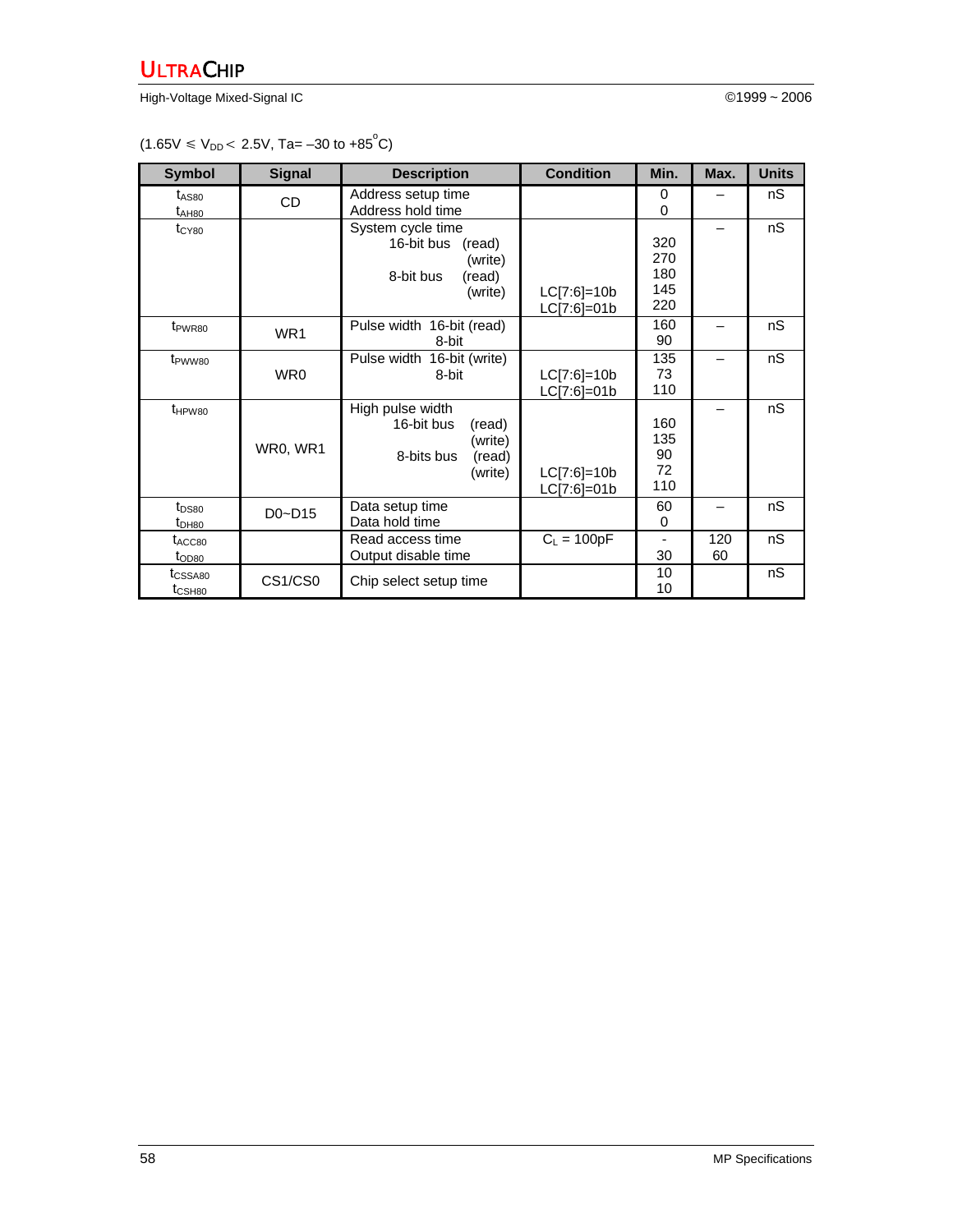

**FIGURE 16: Parallel Bus Timing Characteristics (for 6800 MCU)** 

| <b>Symbol</b>                             | <b>Signal</b>   | <b>Description</b>                                                                     | <b>Condition</b>               | Min.                          | Max.     | <b>Units</b> |
|-------------------------------------------|-----------------|----------------------------------------------------------------------------------------|--------------------------------|-------------------------------|----------|--------------|
| $t_{AS68}$                                | CD.             | Address setup time                                                                     |                                | 0                             |          | nS           |
| $t_{AHB8}$                                |                 | Address hold time                                                                      |                                | 0                             |          |              |
| $t_{CY68}$                                |                 | System cycle time<br>16-bit bus<br>(read)<br>(write)<br>8-bit bus<br>(read)<br>(write) | $LC[7:6]=10b$<br>$LC[7:6]=01b$ | 170<br>130<br>100<br>80<br>90 |          | nS           |
| t <sub>PWR68</sub>                        | WR <sub>1</sub> | Pulse width 16-bit (read)<br>8-bit                                                     |                                | 85<br>50                      |          | nS           |
| t <sub>PWW68</sub>                        |                 | Pulse width 16-bit (write)<br>8-bit                                                    | $LC[7:6]=10b$<br>LC[7:6]=01b   | 65<br>40<br>45                |          | nS           |
| t <sub>LPW68</sub>                        |                 | Low pulse width<br>16-bit bus<br>(read)<br>(write)<br>8-bit bus<br>(read)<br>(write)   | $LC[7:6]=10b$<br>$LC[7:6]=01b$ | 85<br>65<br>50<br>40<br>45    |          | nS           |
| $t_{DS68}$<br>$t_{DH68}$                  | $D0-D7$         | Data setup time<br>Data hold time                                                      |                                | 30<br>0                       |          | nS           |
| t <sub>ACC68</sub><br>$t_{OD68}$          |                 | Read access time<br>Output disable time                                                | $C_L = 100pF$                  | —<br>15                       | 60<br>30 | nS           |
| t <sub>CSSA68</sub><br>t <sub>CSH68</sub> | CS1/CS0         | Chip select setup time                                                                 |                                | 5<br>5                        |          | nS           |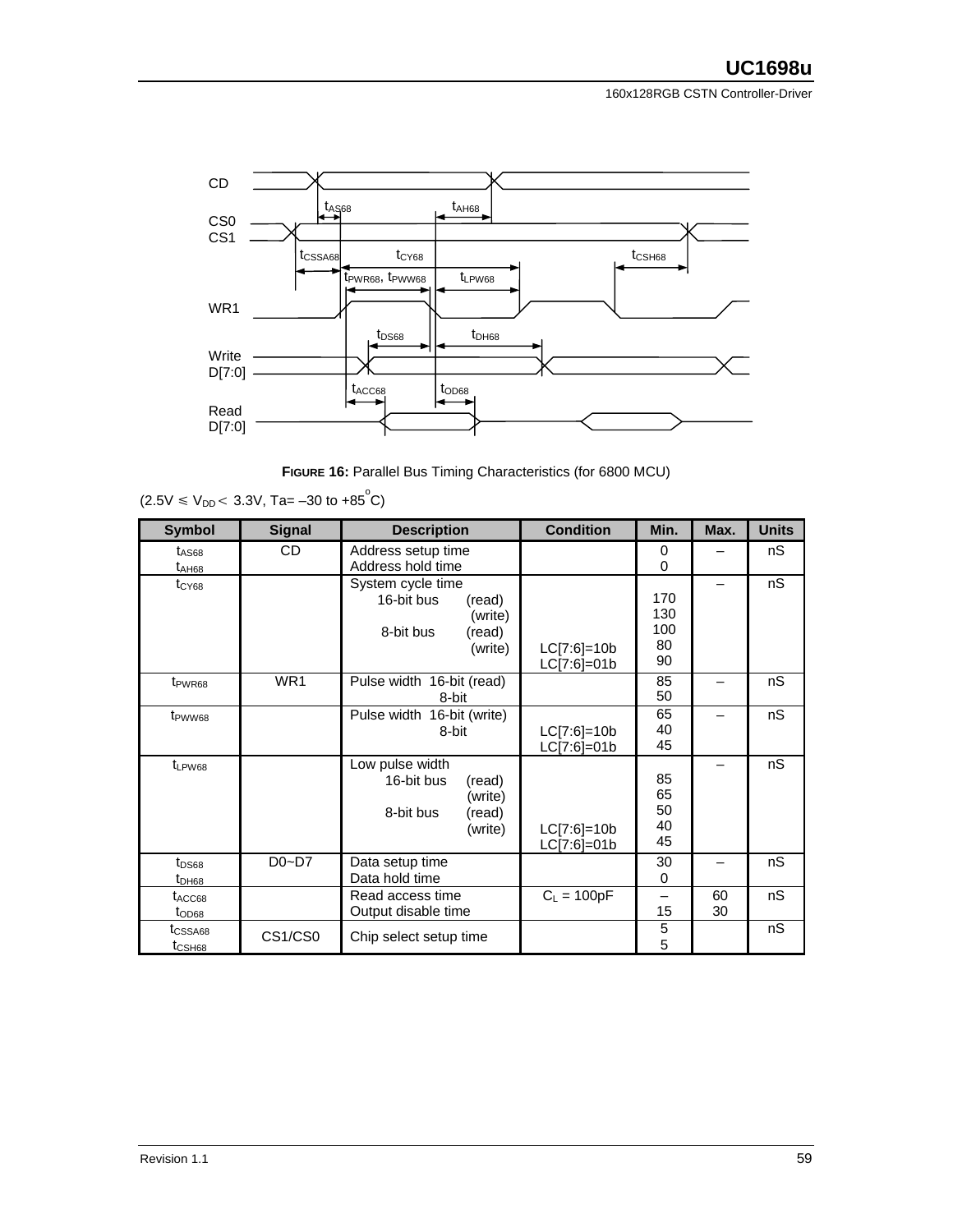High-Voltage Mixed-Signal IC ©1999 ~ 2006

 $(1.65V \le V_{DD} < 2.5V, \text{Ta} = -30 \text{ to } +85^{\circ}\text{C})$ 

| <b>Symbol</b>                                         | <b>Signal</b> | <b>Description</b>                                                                                          | <b>Condition</b>               | Min.                                 | Max.      | <b>Units</b> |
|-------------------------------------------------------|---------------|-------------------------------------------------------------------------------------------------------------|--------------------------------|--------------------------------------|-----------|--------------|
| t <sub>AS68</sub>                                     | CD            | Address setup time                                                                                          |                                | 0                                    |           | nS           |
| $t_{AHB8}$<br>$t_{CY68}$                              |               | Address hold time<br>System cycle time<br>16-bit bus<br>(read)<br>(write)<br>8-bit bus<br>(read)<br>(write) | $LC[7:6]=10b$                  | 0<br>320<br>270<br>180<br>145<br>220 |           | nS           |
| t <sub>PWR68</sub>                                    | WR1           | Pulse width 16-bit (read)<br>8-bit                                                                          | LC[7:6]=01b                    | 160<br>90                            |           | nS           |
| t <sub>PWW68</sub>                                    |               | Pulse width 16-bit (write)<br>8-bit                                                                         | $LC[7:6]=10b$<br>LC[7:6]=01b   | 135<br>73<br>110                     |           | nS           |
| $t_{LPW68}$                                           |               | Low pulse width<br>16-bit bus<br>(read)<br>(write)<br>8-bit bus<br>(read)<br>(write)                        | $LC[7:6]=10b$<br>$LC[7:6]=01b$ | 160<br>135<br>90<br>72<br>110        |           | nS           |
| $t_{DS68}$<br>$t_{DH68}$                              | $D0-D7$       | Data setup time<br>Data hold time                                                                           |                                | 60<br>0                              |           | nS           |
| t <sub>ACC68</sub><br>$t_{OD68}$                      |               | Read access time<br>Output disable time                                                                     | $C_1 = 100pF$                  | 30                                   | 120<br>60 | nS           |
| t <sub>CSSA68</sub><br>$t_{\scriptstyle{\rm{CSH68}}}$ | CS1/CS0       | Chip select setup time                                                                                      |                                | 10<br>10                             |           | nS           |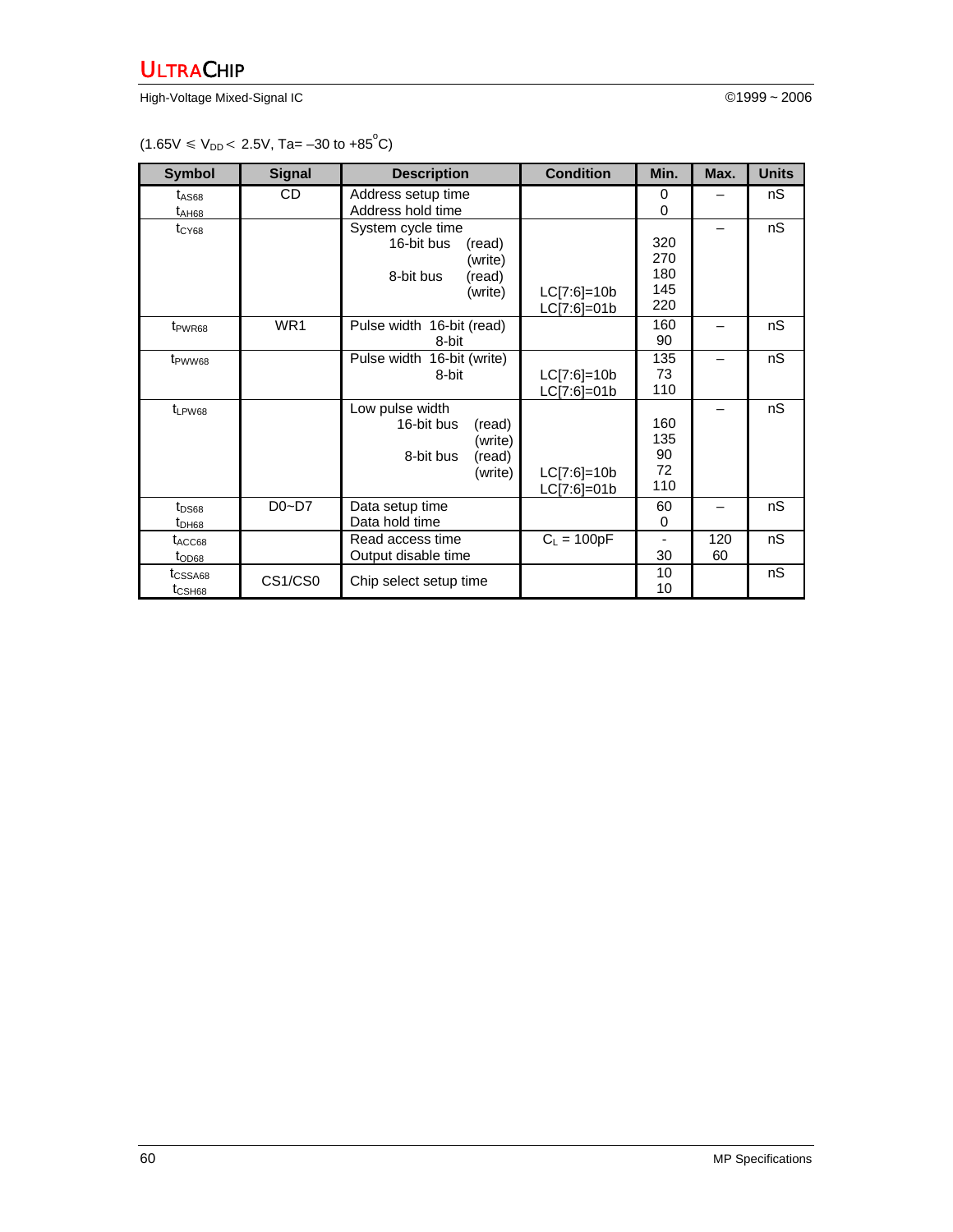

**FIGURE 17:** Serial Bus Timing Characteristics (for S8/S8uc)

 $(2.5V \le V_{DD} < 3.3V,$  Ta= -30 to +85<sup>°</sup>C)

| <b>Symbol</b>                             | <b>Signal</b>                    | <b>Description</b>                | <b>Condition</b> | Min.    | Max. | <b>Units</b> |
|-------------------------------------------|----------------------------------|-----------------------------------|------------------|---------|------|--------------|
| t <sub>ASS8</sub>                         | CD                               | Address setup time                |                  | O       |      | nS           |
| t <sub>AHS8</sub>                         |                                  | Address hold time                 |                  |         |      | nS           |
| t <sub>CYS8</sub>                         | <b>SCK</b>                       | System cycle time                 |                  | 40      |      | nS           |
| t <sub>LPWS8</sub>                        |                                  | Low pulse width                   |                  | 20      |      | nS           |
| t <sub>HPWS8</sub>                        |                                  | High pulse width                  |                  | 20      |      | nS           |
| t <sub>DSS8</sub><br>t <sub>DHS8</sub>    | <b>SDA</b>                       | Data setup time<br>Data hold time |                  | 15<br>0 |      | nS           |
| t <sub>CSSAS8</sub><br>t <sub>CSHS8</sub> | CS <sub>1</sub> /CS <sub>0</sub> | Chip select setup time            |                  | 5<br>5  |      | nS           |

 $(1.65V \le V_{DD} < 2.5V, \text{Ta} = -30 \text{ to } +85^{\circ}\text{C})$ 

| <b>Symbol</b>       | <b>Signal</b> | <b>Description</b>     | <b>Condition</b> | Min.     | Max. | <b>Units</b> |
|---------------------|---------------|------------------------|------------------|----------|------|--------------|
| t <sub>ASS8</sub>   | <b>CD</b>     | Address setup time     |                  |          |      | nS           |
| $t_{AHS8}$          |               | Address hold time      |                  | $\Omega$ |      | nS           |
| t <sub>CYS8</sub>   | <b>SCK</b>    | System cycle time      |                  | 75       |      | nS           |
| t <sub>LPWS8</sub>  |               | Low pulse width        |                  | 37       |      | nS           |
| t <sub>HPWS8</sub>  |               | High pulse width       |                  | 38       |      | nS           |
| t <sub>DSS8</sub>   | <b>SDA</b>    | Data setup time        |                  | 30       |      | nS           |
| t <sub>DHS8</sub>   |               | Data hold time         |                  | 0        |      |              |
| t <sub>CSSAS8</sub> | CS1/CS0       | Chip select setup time |                  | 10       |      | nS           |
| t <sub>CSHS8</sub>  |               |                        |                  | 10       |      |              |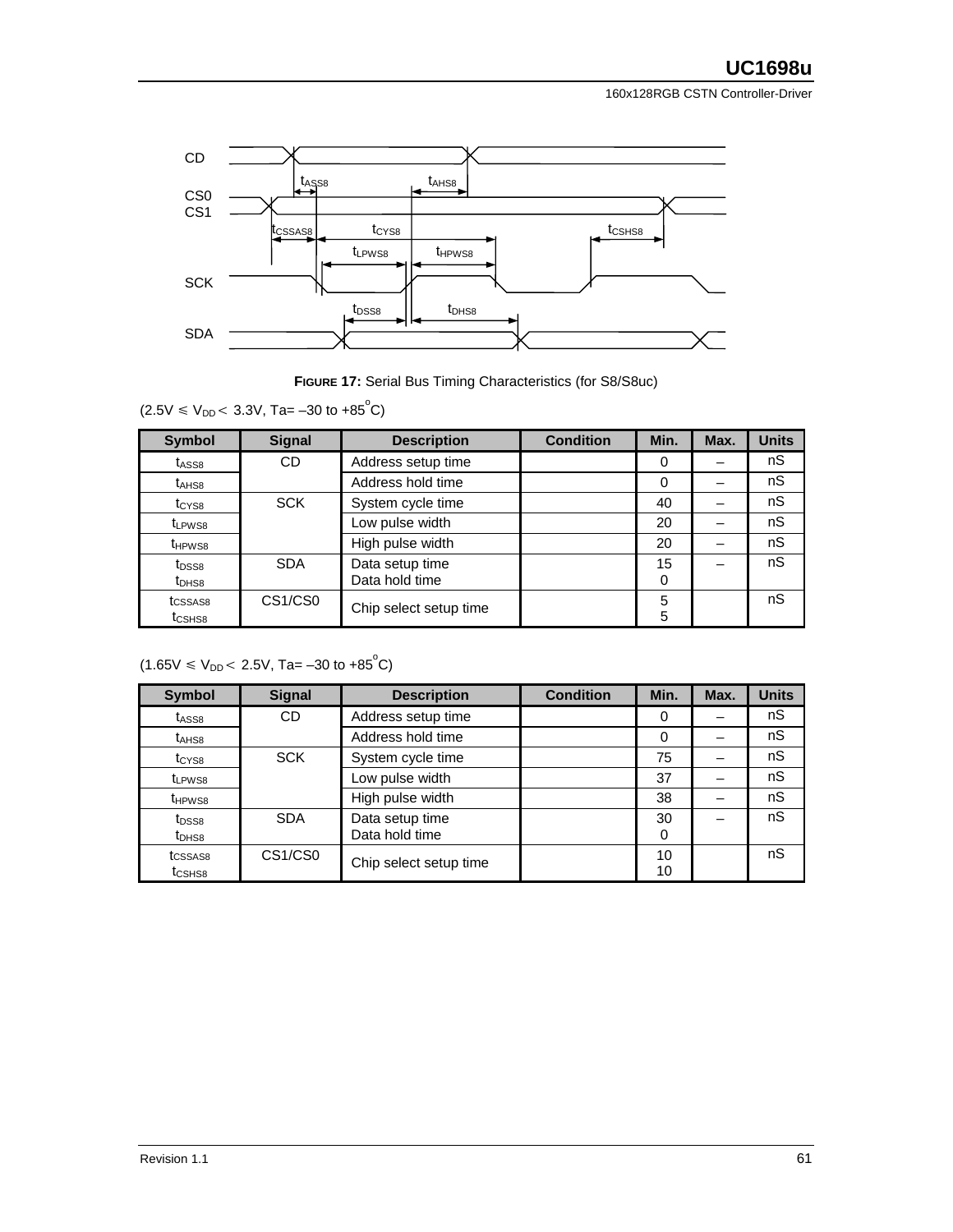High-Voltage Mixed-Signal IC **Development Controller Controller** CONSULTER CONSULTER CONSULTER CONSULTER CONSULTER



**FIGURE 18:** Serial Bus Timing Characteristics (for S9)

 $(2.5V \le V_{DD} < 3.3V,$  Ta=  $-30$  to  $+85^{\circ}$ C)

| <b>Symbol</b>                             | <b>Signal</b> | <b>Description</b>                | <b>Condition</b> | Min.    | Max. | Units |
|-------------------------------------------|---------------|-----------------------------------|------------------|---------|------|-------|
| t <sub>CYS9</sub>                         | <b>SCK</b>    | System cycle time                 |                  | 40      |      | nS    |
| t <sub>LPWS9</sub>                        |               | Low pulse width                   |                  | 20      |      | nS    |
| t <sub>HPWS9</sub>                        |               | High pulse width                  |                  | 20      |      | nS    |
| t <sub>DSS9</sub><br>t <sub>DHS9</sub>    | <b>SDA</b>    | Data setup time<br>Data hold time |                  | 15<br>0 |      | nS    |
| tcssas <sub>9</sub><br>t <sub>CSHS9</sub> | CS1/CS0       | Chip select setup time            |                  | 5<br>5  |      | nS    |

 $(1.65V \le V_{DD} < 2.5V, \text{Ta} = -30 \text{ to } +85^{\circ} \text{C})$ 

| <b>Symbol</b>                             | <b>Signal</b> | <b>Description</b>                | <b>Condition</b> | Min.     | Max. | <b>Units</b> |
|-------------------------------------------|---------------|-----------------------------------|------------------|----------|------|--------------|
| t <sub>CYS9</sub>                         | <b>SCK</b>    | System cycle time                 |                  | 75       |      | nS           |
| t <sub>LPWS9</sub>                        |               | Low pulse width                   |                  | 38       |      | nS           |
| t <sub>HPWS9</sub>                        |               | High pulse width                  |                  | 38       |      | nS           |
| t <sub>DSS9</sub><br>$t_{DHS9}$           | <b>SDA</b>    | Data setup time<br>Data hold time |                  |          |      | nS           |
| tcssas <sub>9</sub><br>t <sub>CSHS9</sub> | CS1/CS0       | Chip select setup time            |                  | 10<br>10 |      | nS           |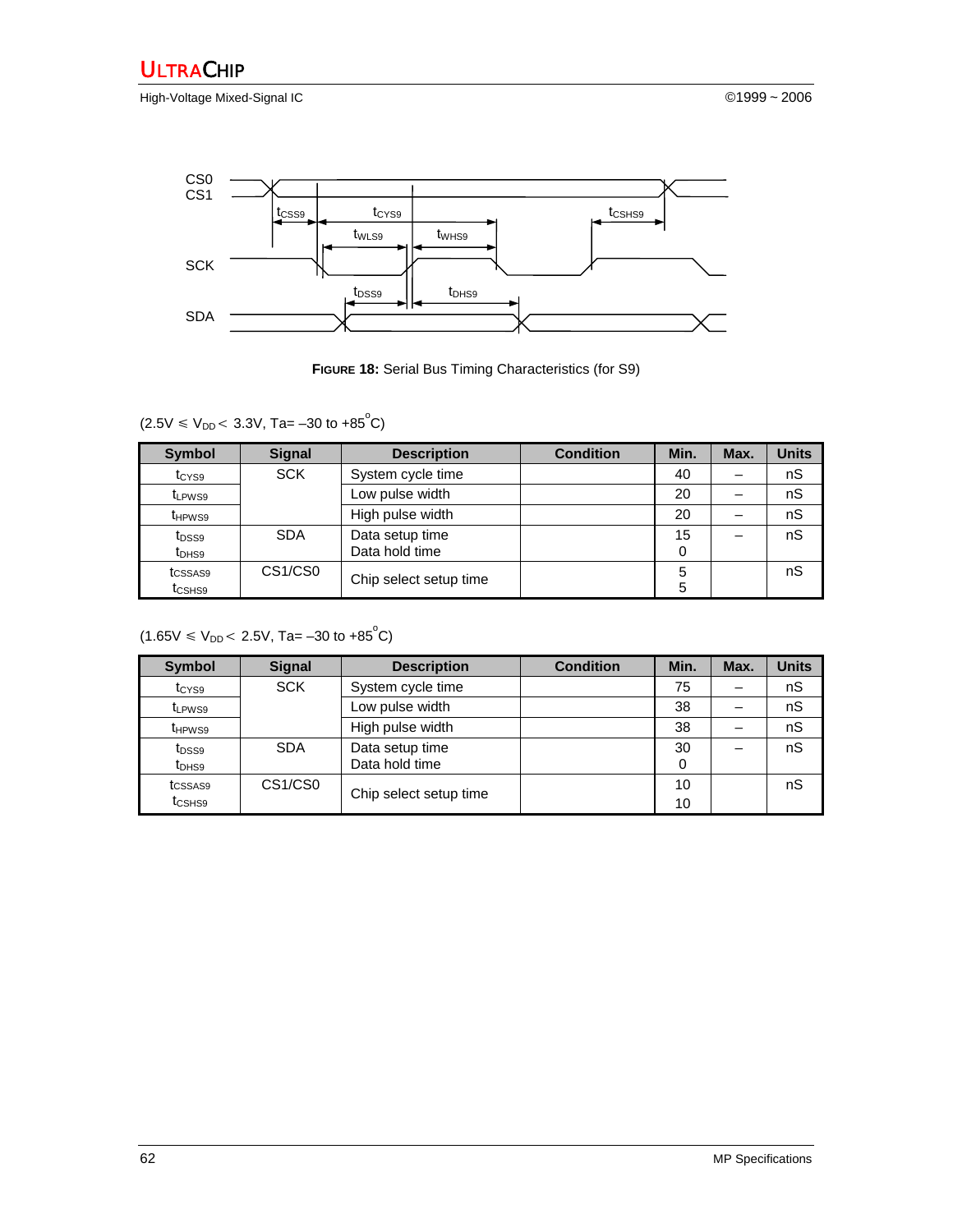

**FIGURE 19:** Reset Characteristics

 $(1.65V \le V_{DD} < 3.3V,$  Ta=  $-30$  to  $+85^{\circ}$ C)

| <b>Symbol</b> | <b>Signal</b> | <b>Description</b>      | <b>Condition</b> | Min. | Max. | <b>Units</b> |
|---------------|---------------|-------------------------|------------------|------|------|--------------|
| IRW           | RST           | Reset low pulse width   |                  |      |      | uэ           |
| <b>t</b> rd   | WR<br>RST     | Reset to WR pulse delay |                  | 10   | -    | mS           |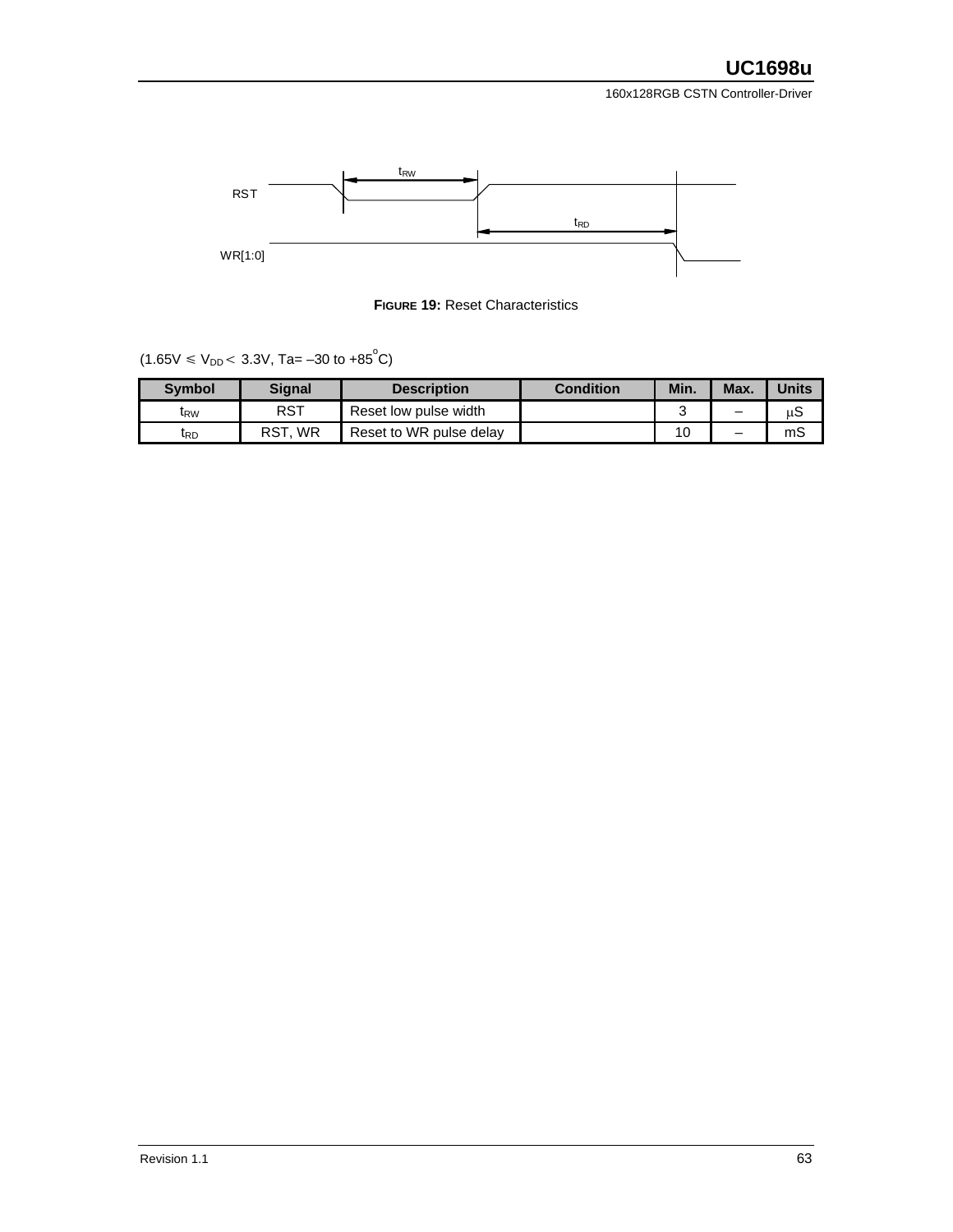High-Voltage Mixed-Signal IC ©1999 ~ 2006

# **PHYSICAL DIMENSIONS**

#### **PAD COORDINATES**

**DIE SIZE:**  13380µM x 1712µM ± 50µM

**DIE THICKNESS:**  $0.4$ mm  $\pm 0.02$ mm

**BUMP HEIGHT:**  15 µM  $(H_{MAX}-H_{MIN})$  within die <  $2\mu$ M

**COM/SEG SIZE:**  17.5 x 115  $\mu$ M<sup>2</sup> (Typ.)

**BUMP PITCH:**  COM: 31 µM (Typ.) SEG: 31 µM (Typ.)

**BUMP GAP:**  SEG/COM: 13.5µM (Typ.) 11.5µM (Min.)

**COORDINATE ORIGIN:**  Chip center

**PAD REFERENCE:**  Pad center

(Drawing and coordinates are for the Circuit/Bump view.)

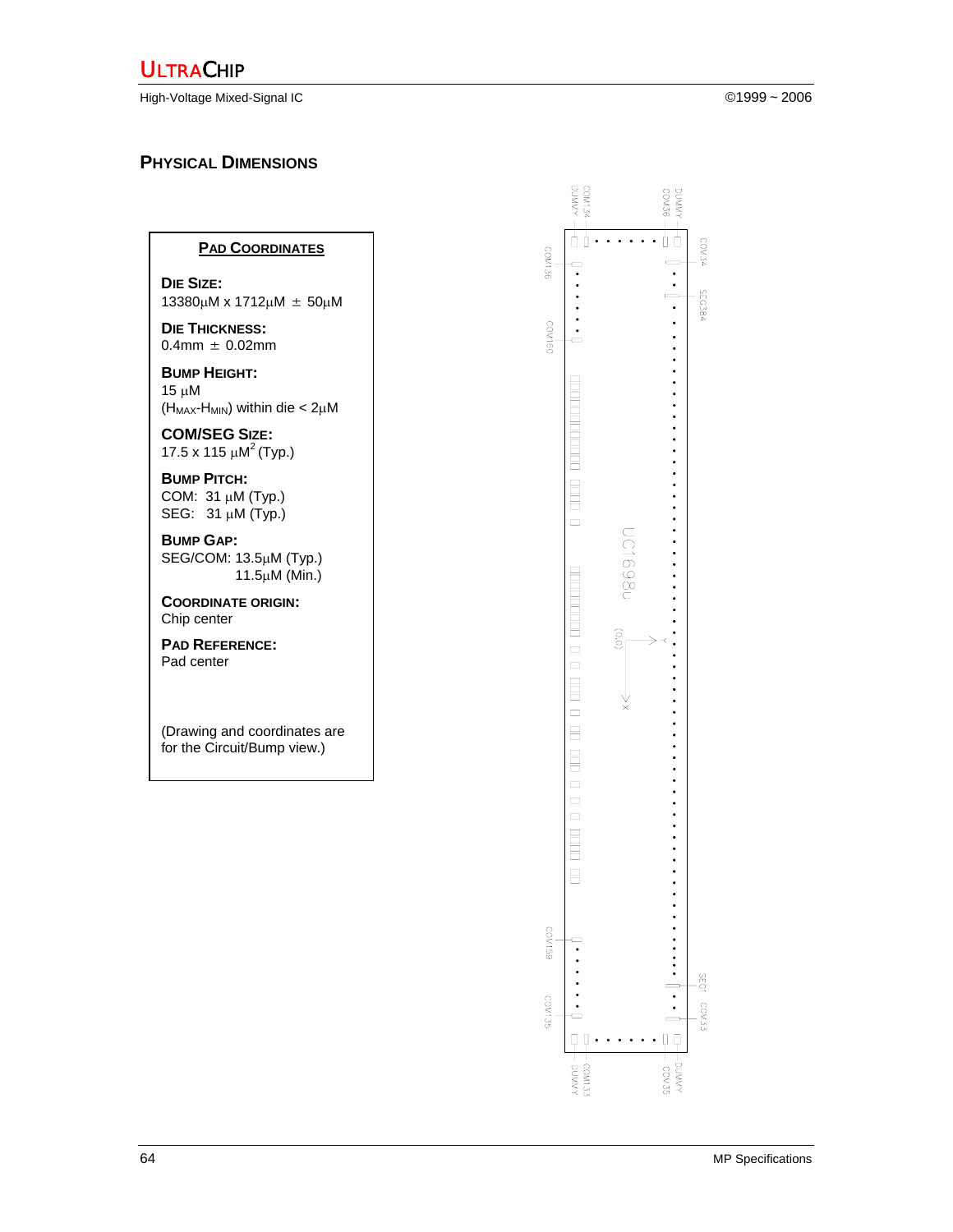#### **ALIGNMENT MARK INFORMATION**



#### **SHAPE OF THE ALIGNMENT MARK:**



Alignment mark is on Metal3 under Passivation.

The "x" and "+" marks are symmetric both horizontally and vertically.

**COORDINATES:**

| U-Left Mark (L) |       | U-Right Mark (X) |       |
|-----------------|-------|------------------|-------|
|                 |       |                  |       |
| $-6479.3$       | 593.2 | 6439.8           | 593.2 |
| -6463.7         | 568.7 | 6479.8           | 553.2 |
| $-6439.4$       | 553.2 | 6449.8           | 593.2 |

| D-Left Mark $(+)$ |          | D-Right Mark (+) |          |  |
|-------------------|----------|------------------|----------|--|
|                   |          |                  |          |  |
| $-6003.0$         | -711.6   | 5983.0           | -711.6   |  |
| $-5983.0$         | -796.6   | 6003.0           | -796.6   |  |
| $-6035.5$         | $-744.1$ | 5950.5           | $-744.1$ |  |
| $-5950.5$         | $-764.1$ | 6035.5           | $-764.1$ |  |
| $-5993.0$         | $-754.1$ | 5993.0           | $-754.1$ |  |

**Note:** The values of x-coordinate and y-coordinate in the tables are after-rounded.

**TOP METAL AND PASSIVATION:** 



**FOR MTP PROCESS CROSS-SECTION**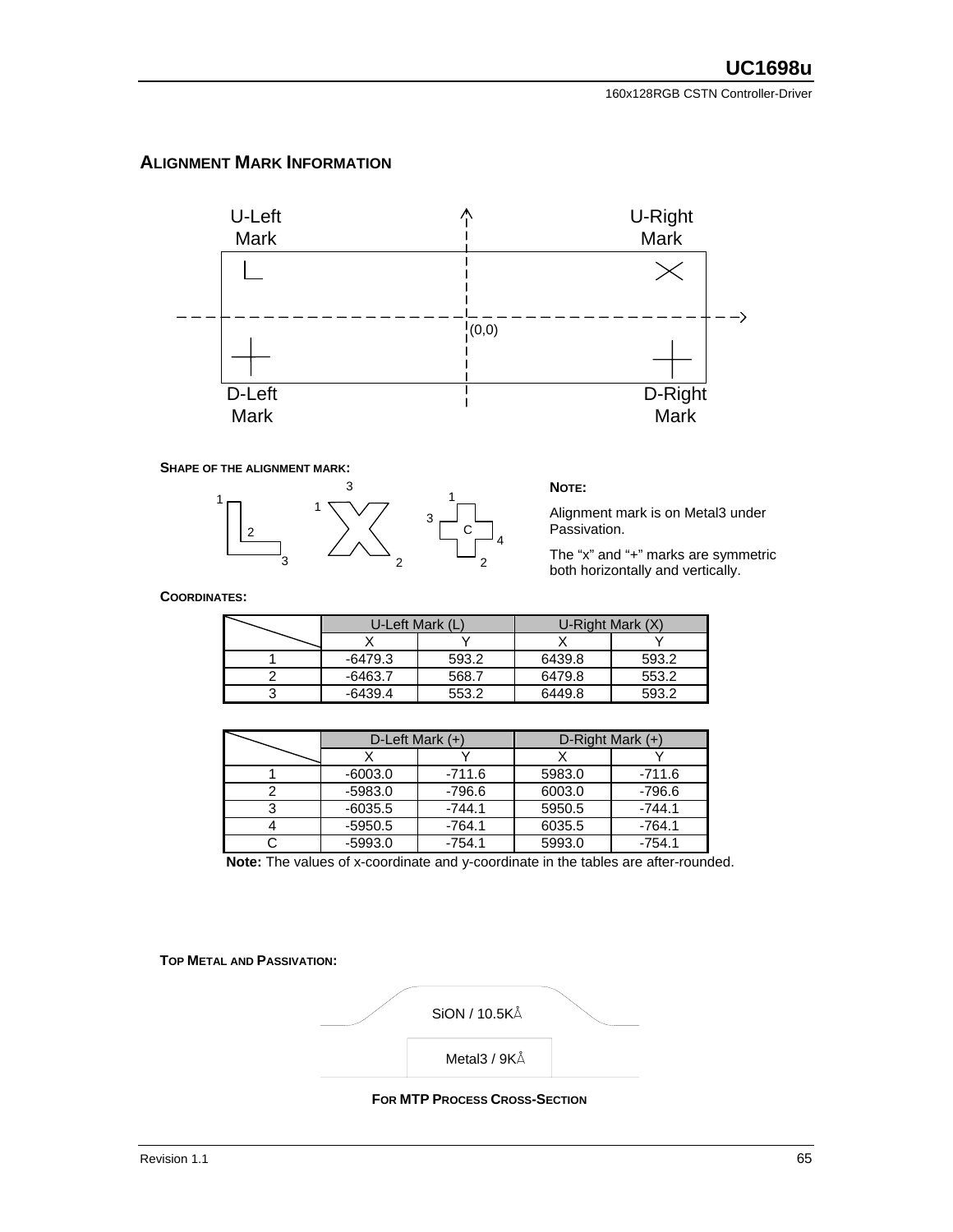High-Voltage Mixed-Signal IC ©1999 ~ 2006

# **PAD COORDINATES**

| #              | Pad           | X         | Y        | W    | н    |
|----------------|---------------|-----------|----------|------|------|
| 1              | DUMMY         | $-6579.8$ | 792.5    | 115  | 21.5 |
| $\overline{2}$ | COM36         | -6579.8   | 759.5    | 115  | 17.5 |
| 3              | COM38         | -6579.8   | 728.5    | 115  | 17.5 |
| 4              | COM40         | $-6579.8$ | 697.5    | 115  | 17.5 |
| 5              | COM42         | $-6579.8$ | 666.5    | 115  | 17.5 |
| 6              | COM44         | -6579.8   | 635.5    | 115  | 17.5 |
| 7              | COM46         | -6579.8   | 604.5    | 115  | 17.5 |
| 8              | COM48         | -6579.8   | 573.5    | 115  | 17.5 |
| 9              | COM50         | $-6579.8$ | 542.5    | 115  | 17.5 |
| 10             | COM52         | $-6579.8$ | 511.5    | 115  | 17.5 |
| 11             | COM54         | $-6579.8$ | 480.5    | 115  | 17.5 |
| 12             | COM56         | -6579.8   | 449.5    | 115  | 17.5 |
| 13             | COM58         | -6579.8   | 418.5    | 115  | 17.5 |
| 14             | COM60         | $-6579.8$ | 387.5    | 115  | 17.5 |
| 15             | COM62         | $-6579.8$ | 356.5    | 115  | 17.5 |
| 16             | COM64         | $-6579.8$ | 325.5    | 115  | 17.5 |
| 17             | COM66         | -6579.8   | 294.5    | 115  | 17.5 |
| 18             | COM68         | -6579.8   | 263.5    | 115  | 17.5 |
| 19             | COM70         | $-6579.8$ | 232.5    | 115  | 17.5 |
| 20             | COM72         | $-6579.8$ | 201.5    | 115  | 17.5 |
| 21             | COM74         | -6579.8   | 170.5    | 115  | 17.5 |
| 22             | COM76         | $-6579.8$ | 139.5    | 115  | 17.5 |
| 23             | COM78         | $-6579.8$ | 108.5    | 115  | 17.5 |
| 24             | COM80         | -6579.8   | 77.5     | 115  | 17.5 |
| 25             | COM82         | -6579.8   | 46.5     | 115  | 17.5 |
| 26             | COM84         | -6579.8   | 15.5     | 115  | 17.5 |
| 27             | COM86         | -6579.8   | $-15.5$  | 115  | 17.5 |
| 28             | COM88         | $-6579.8$ | $-46.5$  | 115  | 17.5 |
| 29             | COM90         | $-6579.8$ | -77.5    | 115  | 17.5 |
| 30             | COM92         | -6579.8   | -108.5   | 115  | 17.5 |
| 31             | COM94         | -6579.8   | $-139.5$ | 115  | 17.5 |
| 32             | COM96         | -6579.8   | $-170.5$ | 115  | 17.5 |
| 33             | COM98         | $-6579.8$ | $-201.5$ | 115  | 17.5 |
| 34             | COM100        | $-6579.8$ | $-232.5$ | 115  | 17.5 |
| 35             | COM102        | -6579.8   | $-263.5$ | 115  | 17.5 |
| 36             | COM104        | -6579.8   | -294.5   | 115  | 17.5 |
| 37             | COM106        | -6579.8   | -325.5   | 115  | 17.5 |
| 38             | COM108        | $-6579.8$ | $-356.5$ | 115  | 17.5 |
| 39             | COM110        | $-6579.8$ | $-387.5$ | 115  | 17.5 |
| 40             | COM112        | $-6579.8$ | $-418.5$ | 115  | 17.5 |
| 41             | <b>COM114</b> | $-6579.8$ | $-449.5$ | 115  | 17.5 |
| 42             | COM116        | -6579.8   | -480.5   | 115  | 17.5 |
| 43             | COM118        | $-6579.8$ | $-511.5$ | 115  | 17.5 |
| 44             | COM120        | $-6579.8$ | $-542.5$ | 115  | 17.5 |
| 45             | COM122        | -6579.8   | $-573.5$ | 115  | 17.5 |
| 46             | COM124        | -6579.8   | -604.5   | 115  | 17.5 |
| 47             | <b>COM126</b> | -6579.8   | $-635.5$ | 115  | 17.5 |
| 48             | COM128        | -6579.8   | -666.5   | 115  | 17.5 |
| 49             | COM130        | $-6579.8$ | $-697.5$ | 115  | 17.5 |
| 50             | COM132        | $-6579.8$ | $-728.5$ | 115  | 17.5 |
| 51             | COM134        | $-6579.8$ | -759.5   | 115  | 17.5 |
| 52             | <b>DUMMY</b>  | $-6579.8$ | $-792.5$ | 115  | 21.5 |
| 53             | COM136        | $-6463.5$ | -748.1   | 17.5 | 115  |
| 54             | COM138        | $-6432.5$ | $-748.1$ | 17.5 | 115  |
| 55             | COM140        | -6401.5   | -748.1   | 17.5 | 115  |

| #        | Pad                            | X                    | Y                    | W        | н        |
|----------|--------------------------------|----------------------|----------------------|----------|----------|
| 56       | COM142                         | $-6370.5$            | $-748.1$             | 17.5     | 115      |
| 57       | COM144                         | $-6339.5$            | $-748.1$             | 17.5     | 115      |
| 58       | COM146                         | -6308.5              | -748.1               | 17.5     | 115      |
| 59       | <b>COM148</b>                  | $-6277.5$            | $-748.1$             | 17.5     | 115      |
| 60       | COM150                         | $-6246.5$            | $-748.1$             | 17.5     | 115      |
| 61       | COM152                         | $-6215.5$            | $-748.1$             | 17.5     | 115      |
| 62       | COM154                         | $-6184.5$            | -748.1               | 17.5     | 115      |
| 63       | COM156                         | $-6153.5$            | -748.1               | 17.5     | 115      |
| 64       | <b>COM158</b>                  | $-6122.5$            | $-748.1$             | 17.5     | 115      |
| 65       | COM160                         | $-6091.5$            | $-748.1$             | 17.5     | 115      |
| 66       | D <sub>15</sub>                | $-5801.4$            | -762.6               | 45       | 84       |
| 67       | VDDX                           | -5741.4              | -762.6               | 45       | 84       |
| 68       | D14                            | -5681.4              | -762.6               | 45       | 84       |
| 69       | D13                            | -5435.4              | -762.6               | 45       | 84       |
| 70       | D12                            | -5375.4              | $-762.6$             | 45       | 84       |
| 71       | D11                            | -5129.4              | $-762.6$             | 45       | 84       |
| 72       | D <sub>10</sub>                | -5069.4              | -762.6               | 45       | 84       |
| 73       | D9                             | $-4823.4$            | $-762.6$             | 45       | 84       |
| 74       | D8                             | $-4763.4$            | -762.6               | 45       | 84       |
| 75       | D7                             | $-4517.4$            | -762.6               | 45       | 84       |
| 76       | D <sub>6</sub>                 | -4457.4              | -762.6               | 45       | 84       |
| 77       | D <sub>5</sub>                 | -4211.4              | -762.6               | 45       | 84       |
| 78       | D4                             | $-4151.4$            | $-762.6$             | 45       | 84       |
| 79       | D3                             | $-3905.4$            | -762.6               | 45       | 84       |
| 80       | D2                             | -3845.4              | -762.6               | 45       | 84       |
| 81       | D1                             | $-3599.4$            | $-762.6$             | 45       | 84       |
| 82       | D <sub>0</sub>                 | -3539.4              | -762.6               | 45       | 84       |
| 83       | RST                            | $-3377.4$            | $-762.6$             | 45       | 84       |
| 84       | WR0                            | -3131.4              | -762.6               | 45       | 84       |
| 85       | VDDX                           | -3071.4              | -762.6               | 45       | 84       |
| 86       | WR1                            | -3011.4              | -762.6               | 45       | 84       |
| 87       | CD                             | -2849.4              | -762.6               | 45       | 84       |
| 88       | CS <sub>0</sub>                | $-2603.4$            | -762.6               | 45       | 84       |
| 89       | VDDX                           | $-2543.4$            | -762.6               | 45       | 84       |
| 90       | CS <sub>1</sub>                | -2483.4              | -762.6               | 45       | 84       |
| 91       | BM <sub>0</sub><br><b>VDDX</b> | -2237.4              | -762.6               | 45       | 84       |
| 92       |                                | -2177.4              | -762.6               | 45       | 84       |
| 93<br>94 | BM1<br>TST4                    | $-2117.4$<br>-1955.4 | $-762.6$             | 45<br>45 | 84<br>84 |
| 95       | TST4                           | $-1895.4$            | $-762.6$<br>$-762.6$ | 45       | 84       |
| 96       | TST <sub>1</sub>               | 1484.5               | $-762.6$             | 45       | 84       |
| 97       | TST <sub>2</sub>               | -1424.5              | -762.6               | 45       | 84       |
| 98       | ID <sub>0</sub>                | $-1167.9$            | -762.6               | 45       | 84       |
| 99       | VDDX                           | $-1107.9$            | -762.6               | 45       | 84       |
| 100      | ID <sub>1</sub>                | -1047.9              | $-762.6$             | 45       | 84       |
| 101      | VSS                            | $-885.9$             | -762.6               | 45       | 84       |
| 102      | <b>VSS</b>                     | $-825.9$             | $-762.6$             | 45       | 84       |
| 103      | VSS                            | $-765.9$             | -762.6               | 45       | 84       |
| 104      | VSS                            | -705.9               | -762.6               | 45       | 84       |
| 105      | vss                            | $-645.9$             | -762.6               | 45       | 84       |
| 106      | <b>VSS</b>                     | -585.9               | $-762.6$             | 45       | 84       |
| 107      | <b>VSS</b>                     | $-525.9$             | -762.6               | 45       | 84       |
| 108      | VSS                            | -465.9               | -762.6               | 45       | 84       |
| 109      | <b>VSS</b>                     | $-405.9$             | -762.6               | 45       | 84       |
| 110      | vss                            | $-345.9$             | -762.6               | 45       | 84       |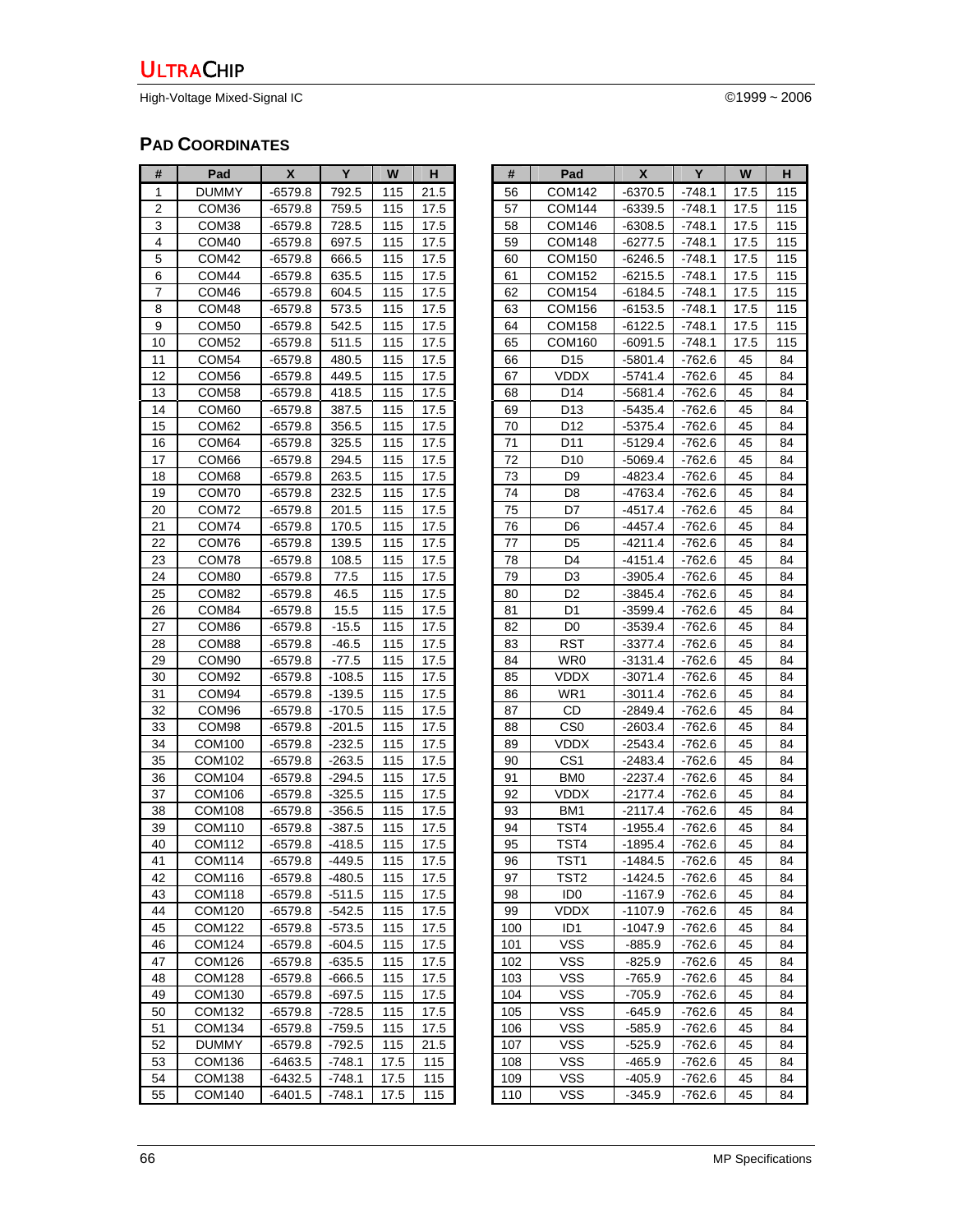| #   | Pad              | X       | Y        | W  | н  |
|-----|------------------|---------|----------|----|----|
| 111 | VSS              | -285.9  | -762.6   | 45 | 84 |
| 112 | VSS              | -225.9  | $-762.6$ | 45 | 84 |
| 113 | VSS2             | $-52.9$ | -762.6   | 45 | 84 |
| 114 | VSS2             | 7.1     | -762.6   | 45 | 84 |
| 115 | VSS2             | 67.1    | $-762.6$ | 45 | 84 |
| 116 | VSS2             | 127.1   | -762.6   | 45 | 84 |
| 117 | VSS2             | 187.1   | -762.6   | 45 | 84 |
| 118 | VSS2             | 247.1   | $-762.6$ | 45 | 84 |
| 119 | VSS2             | 307.1   | $-762.6$ | 45 | 84 |
| 120 | VSS2             | 367.1   | -762.6   | 45 | 84 |
| 121 | VSS2             | 427.1   | -762.6   | 45 | 84 |
| 122 | VSS2             | 487.1   | $-762.6$ | 45 | 84 |
| 123 | VSS2             | 547.1   | -762.6   | 45 | 84 |
| 124 | VSS2             | 607.1   | -762.6   | 45 | 84 |
| 125 | VDD              | 667.1   | -762.6   | 45 | 84 |
| 126 | VDD              | 727.1   | -762.6   | 45 | 84 |
| 127 | <b>VDD</b>       | 787.1   | $-762.6$ | 45 | 84 |
| 128 | VDD              | 847.1   | $-762.6$ | 45 | 84 |
| 129 | VDD              | 907.1   | -762.6   | 45 | 84 |
| 130 | VDD              | 967.1   | -762.6   | 45 | 84 |
| 131 | VDD              | 1027.1  | -762.6   | 45 | 84 |
| 132 | <b>VDD</b>       | 1087.1  | $-762.6$ | 45 | 84 |
| 133 | VDD              | 1147.1  | -762.6   | 45 | 84 |
| 134 | VDD2             | 1697.4  | $-762.6$ | 45 | 84 |
| 135 | VDD2             | 1757.4  | -762.6   | 45 | 84 |
| 136 | VDD2             | 1817.4  | -762.6   | 45 | 84 |
| 137 | VDD2             | 1877.4  | -762.6   | 45 | 84 |
| 138 | VDD2             | 1937.4  | -762.6   | 45 | 84 |
| 139 | VDD2             | 1997.4  | $-762.6$ | 45 | 84 |
| 140 | VDD2             | 2057.4  | -762.6   | 45 | 84 |
| 141 | VDD <sub>2</sub> | 2117.4  | $-762.6$ | 45 | 84 |
| 142 | VDD2             | 2177.4  | $-762.6$ | 45 | 84 |
| 143 | VDD3             | 2442.2  | -762.6   | 45 | 84 |
| 144 | VDD3             | 2502.2  | -762.6   | 45 | 84 |
| 145 | VB0+             | 2577.2  | -762.6   | 45 | 84 |
| 146 | $VB0+$           | 2637.2  | $-762.6$ | 45 | 84 |
| 147 | VB0+             | 2697.2  | -762.6   | 45 | 84 |
| 148 | VB0+             | 2757.2  | -762.6   | 45 | 84 |
| 149 | VB1+             | 2973.4  | -762.6   | 45 | 84 |
| 150 | VB1+             | 3033.4  | -762.6   | 45 | 84 |
| 151 | VB1+             | 3093.4  | -762.6   | 45 | 84 |
| 152 | VB1+             | 3153.4  | -762.6   | 45 | 84 |
| 153 | VB1-             | 3369.5  | $-762.6$ | 45 | 84 |
| 154 | VB1-             | 3429.5  | -762.6   | 45 | 84 |
| 155 | VB1-             | 3489.5  | -762.6   | 45 | 84 |
| 156 | VB1-             | 3549.5  | $-762.6$ | 45 | 84 |
| 157 | VB0-             | 3765.7  | -762.6   | 45 | 84 |
| 158 | VB0-             | 3825.7  | -762.6   | 45 | 84 |
| 159 | VB0-             | 3885.7  | -762.6   | 45 | 84 |
| 160 | VB0-             | 3945.7  | -762.6   | 45 | 84 |
| 161 | VS-              | 4162.2  | -762.6   | 45 | 84 |
| 162 | VS-              | 4502.2  | $-762.6$ | 45 | 84 |
| 163 | VS-              | 4562.2  | -762.6   | 45 | 84 |
| 164 | VS+              | 4902.2  | -762.6   | 45 | 84 |
| 165 | $VS+$            | 4962.2  | $-762.6$ | 45 | 84 |
| 166 | VS+              | 5302.2  | -762.6   | 45 | 84 |
| 167 | VLCDIN           | 5510.4  | $-762.6$ | 45 | 84 |

| #          | Pad            | χ                | Y                  | W          | н            |
|------------|----------------|------------------|--------------------|------------|--------------|
| 168        | <b>VLCDIN</b>  | 5570.4           | $-762.6$           | 45         | 84           |
| 169        | <b>VLCDOUT</b> | 5630.4           | -762.6             | 45         | 84           |
| 170        | VLCDOUT        | 5690.4           | -762.6             | 45         | 84           |
| 171        | COM159         | 6091.5           | $-748.1$           | 17.5       | 115          |
| 172        | COM157         | 6122.5           | $-748.1$           | 17.5       | 115          |
| 173        | COM155         | 6153.5           | -748.1             | 17.5       | 115          |
| 174        | COM153         | 6184.5           | $-748.1$           | 17.5       | 115          |
| 175        | COM151         | 6215.5           | -748.1             | 17.5       | 115          |
| 176        | COM149         | 6246.5           | $-748.1$           | 17.5       | 115          |
| 177        | <b>COM147</b>  | 6277.5           | $-748.1$           | 17.5       | 115          |
| 178        | COM145         | 6308.5           | -748.1             | 17.5       | 115          |
| 179        | COM143         | 6339.5           | -748.1             | 17.5       | 115          |
| 180        | COM141         | 6370.5           | -748.1             | 17.5       | 115          |
| 181        | <b>COM139</b>  | 6401.5           | $-748.1$           | 17.5       | 115          |
| 182        | COM137         | 6432.5           | -748.1             | 17.5       | 115          |
| 183        | COM135         | 6463.5           | -748.1             | 17.5       | 115          |
| 184        | <b>DUMMY</b>   | 6579.8           | -792.5             | 115        | 21.5         |
| 185        | COM133         | 6579.8           | -759.5             | 115        | 17.5         |
| 186        | COM131         | 6579.8           | $-728.5$           | 115        | 17.5         |
| 187        | COM129         | 6579.8           | -697.5             | 115        | 17.5         |
| 188        | COM127         | 6579.8           | -666.5             | 115        | 17.5         |
| 189        | COM125         | 6579.8           | -635.5             | 115        | 17.5         |
| 190        | <b>COM123</b>  | 6579.8           | $-604.5$           | 115        | 17.5         |
| 191        | COM121         | 6579.8           | $-573.5$           | 115        | 17.5         |
| 192        | COM119         | 6579.8           | -542.5             | 115        | 17.5         |
| 193        | COM117         | 6579.8           | -511.5             | 115        | 17.5         |
| 194        | COM115         | 6579.8           | -480.5             | 115        | 17.5         |
| 195        | COM113         | 6579.8           | -449.5             | 115        | 17.5         |
| 196        | COM111         | 6579.8           | -418.5             | 115        | 17.5         |
| 197        | COM109         | 6579.8           | -387.5             | 115        | 17.5         |
| 198        | COM107         | 6579.8           | $-356.5$           | 115        | 17.5         |
| 199        | COM105         | 6579.8           | -325.5             | 115        | 17.5         |
| 200        | COM103         | 6579.8           | $-294.5$           | 115        | 17.5         |
| 201        | COM101         | 6579.8           | $-263.5$           | 115        | 17.5         |
| 202        | COM99<br>COM97 | 6579.8<br>6579.8 | -232.5             | 115<br>115 | 17.5         |
| 203<br>204 | COM95          | 6579.8           | -201.5<br>$-170.5$ | 115        | 17.5<br>17.5 |
| 205        | COM93          | 6579.8           | $-139.5$           | 115        | 17.5         |
| 206        | COM91          | 6579.8           | -108.5             | 115        | 17.5         |
| 207        | COM89          | 6579.8           | $-77.5$            | 115        | 17.5         |
| 208        | COM87          | 6579.8           | $-46.5$            | 115        | 17.5         |
| 209        | COM85          | 6579.8           | $-15.5$            | 115        | 17.5         |
| 210        | COM83          | 6579.8           | 15.5               | 115        | 17.5         |
| 211        | COM81          | 6579.8           | 46.5               | 115        | 17.5         |
| 212        | COM79          | 6579.8           | 77.5               | 115        | 17.5         |
| 213        | COM77          | 6579.8           | 108.5              | 115        | 17.5         |
| 214        | COM75          | 6579.8           | 139.5              | 115        | 17.5         |
| 215        | COM73          | 6579.8           | 170.5              | 115        | 17.5         |
| 216        | COM71          | 6579.8           | 201.5              | 115        | 17.5         |
| 217        | COM69          | 6579.8           | 232.5              | 115        | 17.5         |
| 218        | COM67          | 6579.8           | 263.5              | 115        | 17.5         |
| 219        | COM65          | 6579.8           | 294.5              | 115        | 17.5         |
| 220        | COM63          | 6579.8           | 325.5              | 115        | 17.5         |
| 221        | COM61          | 6579.8           | 356.5              | 115        | 17.5         |
| 222        | COM59          | 6579.8           | 387.5              | 115        | 17.5         |
| 223        | COM57          | 6579.8           | 418.5              | 115        | 17.5         |
| 224        | COM55          | 6579.8           | 449.5              | 115        | 17.5         |
|            |                |                  |                    |            |              |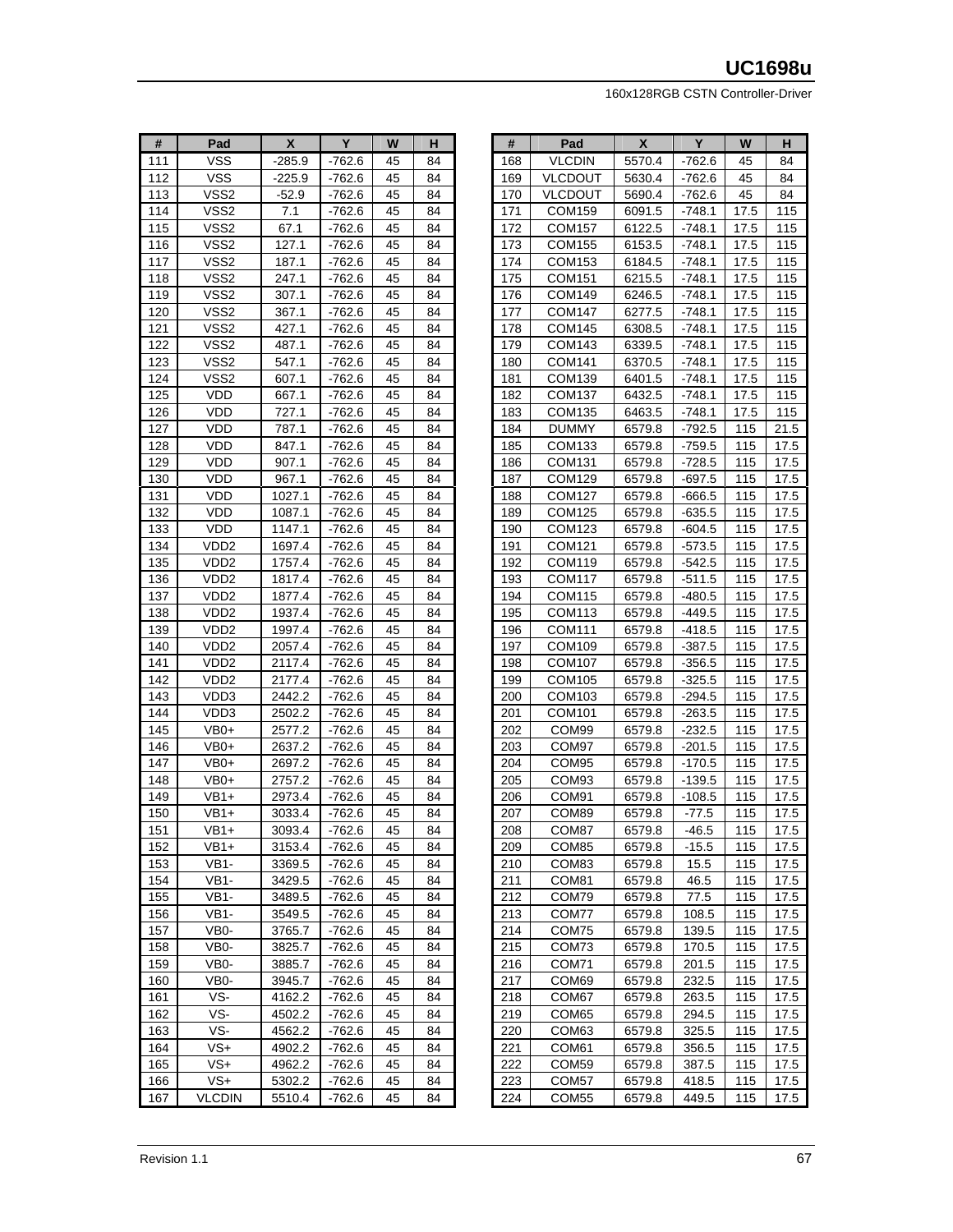High-Voltage Mixed-Signal IC **Development Control** Control Control Control Control Control Control Control Control Control Control Control Control Control Control Control Control Control Control Control Control Control Con

| #   | Pad               | X      | Y     | W    | н    |
|-----|-------------------|--------|-------|------|------|
| 225 | COM <sub>53</sub> | 6579.8 | 480.5 | 115  | 17.5 |
| 226 | COM51             | 6579.8 | 511.5 | 115  | 17.5 |
| 227 | COM49             | 6579.8 | 542.5 | 115  | 17.5 |
| 228 | COM47             | 6579.8 | 573.5 | 115  | 17.5 |
| 229 | COM45             | 6579.8 | 604.5 | 115  | 17.5 |
| 230 | COM43             | 6579.8 | 635.5 | 115  | 17.5 |
| 231 | COM41             | 6579.8 | 666.5 | 115  | 17.5 |
| 232 | COM39             | 6579.8 | 697.5 | 115  | 17.5 |
| 233 | COM37             | 6579.8 | 728.5 | 115  | 17.5 |
| 234 | COM35             | 6579.8 | 759.5 | 115  | 17.5 |
| 235 | DUMMY             | 6579.8 | 792.5 | 115  | 21.5 |
| 236 | COM33             | 6463.5 | 748.1 | 17.5 | 115  |
| 237 | COM31             | 6432.5 | 748.1 | 17.5 | 115  |
| 238 | COM29             | 6401.5 | 748.1 | 17.5 | 115  |
| 239 | COM27             | 6370.5 | 748.1 | 17.5 | 115  |
| 240 | COM <sub>25</sub> | 6339.5 | 748.1 | 17.5 | 115  |
| 241 | COM23             | 6308.5 | 748.1 | 17.5 | 115  |
| 242 | COM <sub>21</sub> | 6277.5 | 748.1 | 17.5 | 115  |
| 243 | COM19             | 6246.5 | 748.1 | 17.5 | 115  |
| 244 | COM <sub>17</sub> | 6215.5 | 748.1 | 17.5 | 115  |
| 245 | COM <sub>15</sub> | 6184.5 | 748.1 | 17.5 | 115  |
| 246 | COM <sub>13</sub> | 6153.5 | 748.1 | 17.5 | 115  |
| 247 | COM11             | 6122.5 | 748.1 | 17.5 | 115  |
| 248 | COM9              | 6091.5 | 748.1 | 17.5 | 115  |
| 249 | COM7              | 6060.5 | 748.1 | 17.5 | 115  |
| 250 | COM <sub>5</sub>  | 6029.5 | 748.1 | 17.5 | 115  |
| 251 | COM3              | 5998.5 | 748.1 | 17.5 | 115  |
| 252 | COM1              | 5967.5 | 748.1 | 17.5 | 115  |
| 253 | SEG1              | 5936.5 | 748.1 | 17.5 | 115  |
| 254 | SEG2              | 5905.5 | 748.1 | 17.5 | 115  |
| 255 | SEG3              | 5874.5 | 748.1 | 17.5 | 115  |
| 256 | SEG4              | 5843.5 | 748.1 | 17.5 | 115  |
| 257 | SEG5              | 5812.5 | 748.1 | 17.5 | 115  |
| 258 | SEG6              | 5781.5 | 748.1 | 17.5 | 115  |
| 259 | SEG7              | 5750.5 | 748.1 | 17.5 | 115  |
| 260 | SEG8              | 5719.5 | 748.1 | 17.5 | 115  |
| 261 | SEG9              | 5688.5 | 748.1 | 17.5 | 115  |
| 262 | SEG10             | 5657.5 | 748.1 | 17.5 | 115  |
| 263 | SEG11             | 5626.5 | 748.1 | 17.5 | 115  |
| 264 | SEG12             | 5595.5 | 748.1 | 17.5 | 115  |
| 265 | SEG13             | 5564.5 | 748.1 | 17.5 | 115  |
| 266 | SEG14             | 5533.5 | 748.1 | 17.5 | 115  |
| 267 | SEG15             | 5502.5 | 748.1 | 17.5 | 115  |
| 268 | SEG16             | 5471.5 | 748.1 | 17.5 | 115  |
| 269 | SEG17             | 5440.5 | 748.1 | 17.5 | 115  |
| 270 | SEG18             | 5409.5 | 748.1 | 17.5 | 115  |
| 271 | SEG19             | 5378.5 | 748.1 | 17.5 | 115  |
| 272 | SEG20             | 5347.5 | 748.1 | 17.5 | 115  |
| 273 | SEG21             | 5316.5 | 748.1 | 17.5 | 115  |
| 274 | SEG22             | 5285.5 | 748.1 | 17.5 | 115  |
| 275 | SEG23             | 5254.5 | 748.1 | 17.5 | 115  |
| 276 | SEG24             | 5223.5 | 748.1 | 17.5 | 115  |
| 277 | SEG25             | 5192.5 | 748.1 | 17.5 | 115  |
| 278 | SEG26             | 5161.5 | 748.1 | 17.5 | 115  |
| 279 | SEG27             | 5130.5 | 748.1 | 17.5 | 115  |
| 280 | SEG28             | 5099.5 | 748.1 | 17.5 | 115  |
| 281 | SEG29             | 5068.5 | 748.1 | 17.5 | 115  |

| #   | Pad          | X      | Y     | W    | н   |
|-----|--------------|--------|-------|------|-----|
| 282 | SEG30        | 5037.5 | 748.1 | 17.5 | 115 |
| 283 | SEG31        | 5006.5 | 748.1 | 17.5 | 115 |
| 284 | SEG32        | 4975.5 | 748.1 | 17.5 | 115 |
| 285 | SEG33        | 4944.5 | 748.1 | 17.5 | 115 |
| 286 | SEG34        | 4913.5 | 748.1 | 17.5 | 115 |
| 287 | SEG35        | 4882.5 | 748.1 | 17.5 | 115 |
| 288 | SEG36        | 4851.5 | 748.1 | 17.5 | 115 |
| 289 | SEG37        | 4820.5 | 748.1 | 17.5 | 115 |
| 290 | SEG38        | 4789.5 | 748.1 | 17.5 | 115 |
| 291 | SEG39        | 4758.5 | 748.1 | 17.5 | 115 |
| 292 | SEG40        | 4727.5 | 748.1 | 17.5 | 115 |
| 293 | SEG41        | 4696.5 | 748.1 | 17.5 | 115 |
| 294 | SEG42        | 4665.5 | 748.1 | 17.5 | 115 |
| 295 | SEG43        | 4634.5 | 748.1 | 17.5 | 115 |
| 296 | SEG44        | 4603.5 | 748.1 | 17.5 | 115 |
| 297 | SEG45        | 4572.5 | 748.1 | 17.5 | 115 |
| 298 | SEG46        | 4541.5 | 748.1 | 17.5 | 115 |
| 299 | SEG47        | 4510.5 | 748.1 | 17.5 | 115 |
| 300 | SEG48        | 4479.5 | 748.1 | 17.5 | 115 |
| 301 | SEG49        | 4448.5 | 748.1 | 17.5 | 115 |
| 302 | SEG50        | 4417.5 | 748.1 | 17.5 | 115 |
| 303 | SEG51        | 4386.5 | 748.1 | 17.5 | 115 |
| 304 | SEG52        | 4355.5 | 748.1 | 17.5 | 115 |
| 305 | SEG53        | 4324.5 | 748.1 | 17.5 | 115 |
| 306 | SEG54        | 4293.5 | 748.1 | 17.5 | 115 |
| 307 | <b>SEG55</b> | 4262.5 | 748.1 | 17.5 | 115 |
| 308 | SEG56        | 4231.5 | 748.1 | 17.5 | 115 |
| 309 | SEG57        | 4200.5 | 748.1 | 17.5 | 115 |
| 310 | SEG58        | 4169.5 | 748.1 | 17.5 | 115 |
| 311 | SEG59        | 4138.5 | 748.1 | 17.5 | 115 |
| 312 | SEG60        | 4107.5 | 748.1 | 17.5 | 115 |
| 313 | SEG61        | 4076.5 | 748.1 | 17.5 | 115 |
| 314 | SEG62        | 4045.5 | 748.1 | 17.5 | 115 |
| 315 | SEG63        | 4014.5 | 748.1 | 17.5 | 115 |
| 316 | SEG64        | 3983.5 | 748.1 | 17.5 | 115 |
| 317 | SEG65        | 3952.5 | 748.1 | 17.5 | 115 |
| 318 | SEG66        | 3921.5 | 748.1 | 17.5 | 115 |
| 319 | SEG67        | 3890.5 | 748.1 | 17.5 | 115 |
| 320 | SEG68        | 3859.5 | 748.1 | 17.5 | 115 |
| 321 | SEG69        | 3828.5 | 748.1 | 17.5 | 115 |
| 322 | <b>SEG70</b> | 3797.5 | 748.1 | 17.5 | 115 |
| 323 | SEG71        | 3766.5 | 748.1 | 17.5 | 115 |
| 324 | SEG72        | 3735.5 | 748.1 | 17.5 | 115 |
| 325 | SEG73        | 3704.5 | 748.1 | 17.5 | 115 |
| 326 | SEG74        | 3673.5 | 748.1 | 17.5 | 115 |
| 327 | SEG75        | 3642.5 | 748.1 | 17.5 | 115 |
| 328 | SEG76        | 3611.5 | 748.1 | 17.5 | 115 |
| 329 | SEG77        | 3580.5 | 748.1 | 17.5 | 115 |
| 330 | SEG78        | 3549.5 | 748.1 | 17.5 | 115 |
| 331 | SEG79        | 3518.5 | 748.1 | 17.5 | 115 |
| 332 | SEG80        | 3487.5 | 748.1 | 17.5 | 115 |
| 333 | SEG81        | 3456.5 | 748.1 | 17.5 | 115 |
| 334 | SEG82        | 3425.5 | 748.1 | 17.5 | 115 |
| 335 | SEG83        | 3394.5 | 748.1 | 17.5 | 115 |
| 336 | SEG84        | 3363.5 | 748.1 | 17.5 | 115 |
| 337 | SEG85        | 3332.5 | 748.1 | 17.5 | 115 |
| 338 | SEG86        | 3301.5 | 748.1 | 17.5 | 115 |
|     |              |        |       |      |     |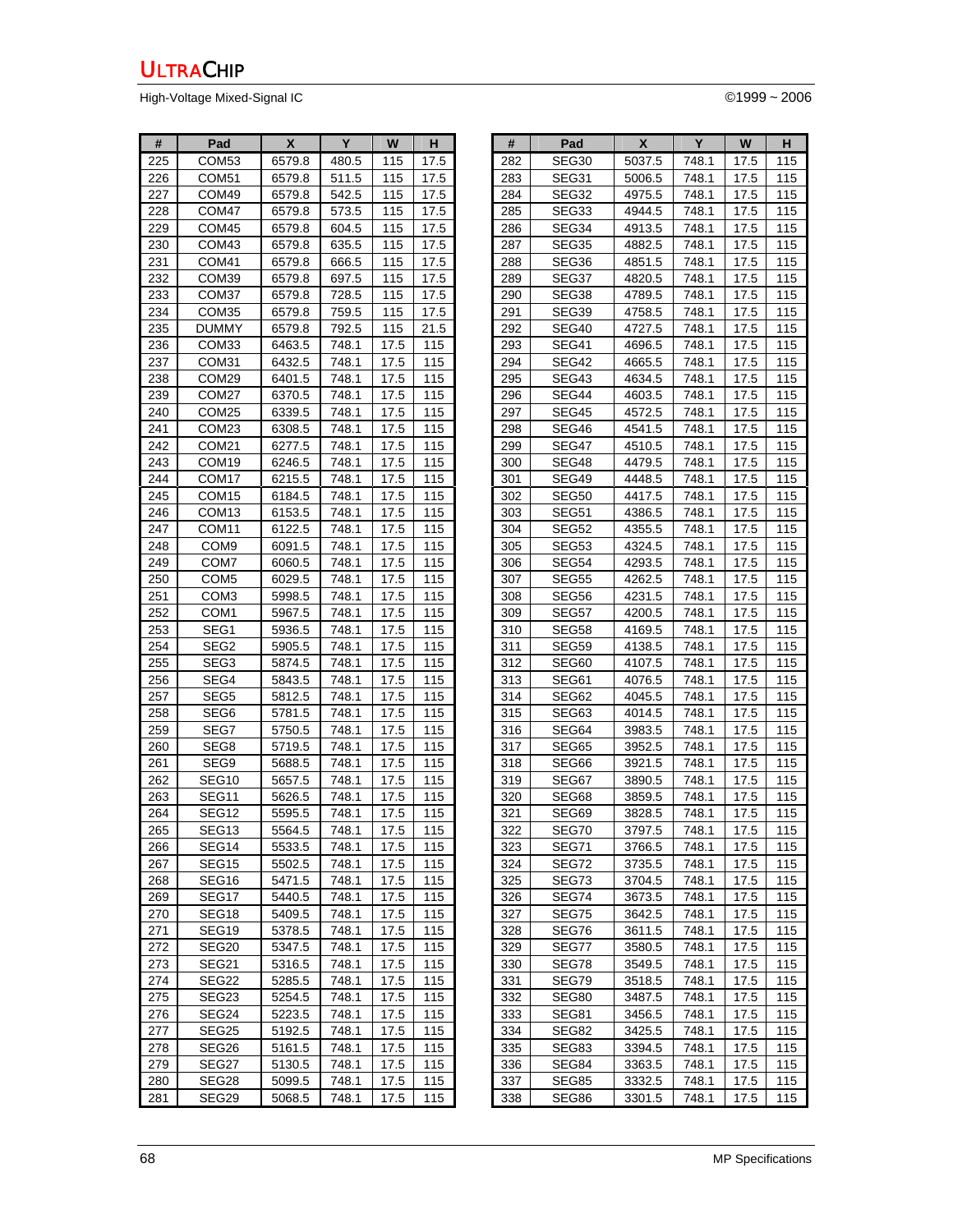| #   | Pad            | X      | Y     | W    | н          |
|-----|----------------|--------|-------|------|------------|
| 339 | SEG87          | 3270.5 | 748.1 | 17.5 | 115        |
| 340 | SEG88          | 3239.5 | 748.1 | 17.5 | 115        |
| 341 | SEG89          | 3208.5 | 748.1 | 17.5 | 115        |
| 342 | SEG90          | 3177.5 | 748.1 | 17.5 | 115        |
| 343 | SEG91          | 3146.5 | 748.1 | 17.5 | 115        |
| 344 | SEG92          | 3115.5 | 748.1 | 17.5 | 115        |
| 345 | SEG93          | 3084.5 | 748.1 | 17.5 | 115        |
| 346 | SEG94          | 3053.5 | 748.1 | 17.5 | 115        |
| 347 |                |        | 748.1 |      |            |
|     | SEG95<br>SEG96 | 3022.5 |       | 17.5 | 115<br>115 |
| 348 |                | 2991.5 | 748.1 | 17.5 |            |
| 349 | SEG97          | 2960.5 | 748.1 | 17.5 | 115        |
| 350 | SEG98          | 2929.5 | 748.1 | 17.5 | 115        |
| 351 | SEG99          | 2898.5 | 748.1 | 17.5 | 115        |
| 352 | <b>SEG100</b>  | 2867.5 | 748.1 | 17.5 | 115        |
| 353 | <b>SEG101</b>  | 2836.5 | 748.1 | 17.5 | 115        |
| 354 | <b>SEG102</b>  | 2805.5 | 748.1 | 17.5 | 115        |
| 355 | <b>SEG103</b>  | 2774.5 | 748.1 | 17.5 | 115        |
| 356 | SEG104         | 2743.5 | 748.1 | 17.5 | 115        |
| 357 | <b>SEG105</b>  | 2712.5 | 748.1 | 17.5 | 115        |
| 358 | SEG106         | 2681.5 | 748.1 | 17.5 | 115        |
| 359 | <b>SEG107</b>  | 2650.5 | 748.1 | 17.5 | 115        |
| 360 | <b>SEG108</b>  | 2619.5 | 748.1 | 17.5 | 115        |
| 361 | <b>SEG109</b>  | 2588.5 | 748.1 | 17.5 | 115        |
| 362 | <b>SEG110</b>  | 2557.5 | 748.1 | 17.5 | 115        |
| 363 | <b>SEG111</b>  | 2526.5 | 748.1 | 17.5 | 115        |
| 364 | <b>SEG112</b>  | 2495.5 | 748.1 | 17.5 | 115        |
| 365 | SEG113         | 2464.5 | 748.1 | 17.5 | 115        |
| 366 | SEG114         | 2433.5 | 748.1 | 17.5 | 115        |
| 367 | SEG115         | 2402.5 | 748.1 | 17.5 | 115        |
| 368 | SEG116         | 2371.5 | 748.1 | 17.5 | 115        |
| 369 | <b>SEG117</b>  | 2340.5 | 748.1 | 17.5 | 115        |
| 370 | SEG118         | 2309.5 | 748.1 | 17.5 | 115        |
|     |                |        |       |      |            |
| 371 | SEG119         | 2278.5 | 748.1 | 17.5 | 115        |
| 372 | SEG120         | 2247.5 | 748.1 | 17.5 | 115        |
| 373 | <b>SEG121</b>  | 2216.5 | 748.1 | 17.5 | 115        |
| 374 | <b>SEG122</b>  | 2185.5 | 748.1 | 17.5 | 115        |
| 375 | SEG123         | 2154.5 | 748.1 | 17.5 | 115        |
| 376 | SEG124         | 2123.5 | 748.1 | 17.5 | 115        |
| 377 | <b>SEG125</b>  | 2092.5 | 748.1 | 17.5 | 115        |
| 378 | SEG126         | 2061.5 | 748.1 | 17.5 | 115        |
| 379 | <b>SEG127</b>  | 2030.5 | 748.1 | 17.5 | 115        |
| 380 | SEG128         | 1999.5 | 748.1 | 17.5 | 115        |
| 381 | SEG129         | 1968.5 | 748.1 | 17.5 | 115        |
| 382 | <b>SEG130</b>  | 1937.5 | 748.1 | 17.5 | 115        |
| 383 | SEG131         | 1906.5 | 748.1 | 17.5 | 115        |
| 384 | <b>SEG132</b>  | 1875.5 | 748.1 | 17.5 | 115        |
| 385 | SEG133         | 1844.5 | 748.1 | 17.5 | 115        |
| 386 | SEG134         | 1813.5 | 748.1 | 17.5 | 115        |
| 387 | <b>SEG135</b>  | 1782.5 | 748.1 | 17.5 | 115        |
| 388 | SEG136         | 1751.5 | 748.1 | 17.5 | 115        |
| 389 | <b>SEG137</b>  | 1720.5 | 748.1 | 17.5 | 115        |
| 390 | SEG138         | 1689.5 | 748.1 | 17.5 | 115        |
| 391 | SEG139         | 1658.5 | 748.1 | 17.5 | 115        |
| 392 | SEG140         | 1627.5 | 748.1 | 17.5 | 115        |
| 393 | SEG141         | 1596.5 | 748.1 | 17.5 | 115        |
| 394 | SEG142         | 1565.5 | 748.1 | 17.5 | 115        |
| 395 | SEG143         | 1534.5 | 748.1 | 17.5 | 115        |
|     |                |        |       |      |            |

| #   | Pad           | X        | Y     | W                 | н   |
|-----|---------------|----------|-------|-------------------|-----|
| 396 | SEG144        | 1503.5   | 748.1 | 17.5              | 115 |
| 397 | SEG145        | 1472.5   | 748.1 | 17.5              | 115 |
| 398 | SEG146        | 1441.5   | 748.1 | 17.5              | 115 |
| 399 | <b>SEG147</b> | 1410.5   | 748.1 | 17.5              | 115 |
| 400 | <b>SEG148</b> | 1379.5   | 748.1 | 17.5              | 115 |
| 401 | <b>SEG149</b> | 1348.5   | 748.1 | 17.5              | 115 |
| 402 | <b>SEG150</b> | 1317.5   | 748.1 | 17.5              | 115 |
| 403 | <b>SEG151</b> | 1286.5   | 748.1 | 17.5              | 115 |
| 404 | <b>SEG152</b> | 1255.5   | 748.1 | 17.5              | 115 |
| 405 | <b>SEG153</b> | 1224.5   | 748.1 | 17.5              | 115 |
| 406 | <b>SEG154</b> | 1193.5   | 748.1 | 17.5              | 115 |
| 407 | <b>SEG155</b> | 1162.5   | 748.1 | 17.5              | 115 |
| 408 | <b>SEG156</b> | 1131.5   | 748.1 | 17.5              | 115 |
| 409 | <b>SEG157</b> | 1100.5   | 748.1 | 17.5              | 115 |
| 410 | <b>SEG158</b> | 1069.5   | 748.1 | 17.5              | 115 |
| 411 | SEG159        | 1038.5   | 748.1 | 17.5              | 115 |
| 412 | SEG160        | 1007.5   | 748.1 | 17.5              | 115 |
| 413 | <b>SEG161</b> | 976.5    | 748.1 | 17.5              | 115 |
| 414 | <b>SEG162</b> | 945.5    | 748.1 | 17.5              | 115 |
| 415 | <b>SEG163</b> | 914.5    | 748.1 | 17.5              | 115 |
| 416 | SEG164        | 883.5    | 748.1 | 17.5              | 115 |
| 417 | <b>SEG165</b> | 852.5    | 748.1 | 17.5              | 115 |
| 418 | SEG166        | 821.5    | 748.1 | 17.5              | 115 |
| 419 | <b>SEG167</b> | 790.5    | 748.1 | 17.5              | 115 |
| 420 | SEG168        | 759.5    | 748.1 | 17.5              | 115 |
| 421 | SEG169        | 728.5    | 748.1 | 17.5              | 115 |
| 422 | SEG170        | 697.5    | 748.1 | 17.5              | 115 |
| 423 | <b>SEG171</b> | 666.5    | 748.1 | 17.5              | 115 |
| 424 | <b>SEG172</b> | 635.5    | 748.1 | 17.5              | 115 |
| 425 | SEG173        | 604.5    | 748.1 | 17.5              | 115 |
| 426 | SEG174        | 573.5    | 748.1 | 17.5              | 115 |
| 427 | <b>SEG175</b> | 542.5    | 748.1 | 17.5              | 115 |
| 428 | <b>SEG176</b> | 511.5    | 748.1 | 17.5              | 115 |
| 429 | <b>SEG177</b> | 480.5    | 748.1 | 17.5              | 115 |
| 430 | SEG178        | 449.5    | 748.1 | 17.5              | 115 |
| 431 | SEG179        | 418.5    | 748.1 | 17.5              | 115 |
| 432 | <b>SEG180</b> | 387.5    | 748.1 | 17.5              | 115 |
| 433 | <b>SEG181</b> | 356.5    | 748.1 | 17.5              | 115 |
| 434 | <b>SEG182</b> | 325.5    | 748.1 | 17.5              | 115 |
| 435 | SEG183        | 294.5    | 748.1 | 17.5              | 115 |
| 436 | <b>SEG184</b> | 263.5    | 748.1 | $\overline{17.5}$ | 115 |
| 437 | SEG185        | 232.5    | 748.1 | 17.5              | 115 |
| 438 | <b>SEG186</b> | 201.5    | 748.1 | 17.5              | 115 |
| 439 | <b>SEG187</b> | 170.5    | 748.1 | 17.5              | 115 |
| 440 | <b>SEG188</b> | 139.5    | 748.1 | 17.5              | 115 |
| 441 | SEG189        | 108.5    | 748.1 | 17.5              | 115 |
| 442 | <b>SEG190</b> | 77.5     | 748.1 | 17.5              | 115 |
| 443 | <b>SEG191</b> | 46.5     | 748.1 | 17.5              | 115 |
| 444 | <b>SEG192</b> | 15.5     | 748.1 | 17.5              | 115 |
| 445 | SEG193        | $-15.5$  | 748.1 | 17.5              | 115 |
| 446 | SEG194        | -46.5    | 748.1 | 17.5              | 115 |
| 447 | <b>SEG195</b> | $-77.5$  | 748.1 | 17.5              | 115 |
| 448 | SEG196        | $-108.5$ | 748.1 | 17.5              | 115 |
| 449 | SEG197        | $-139.5$ | 748.1 | 17.5              | 115 |
| 450 | SEG198        | $-170.5$ | 748.1 | 17.5              | 115 |
| 451 | SEG199        | -201.5   | 748.1 | 17.5              | 115 |
| 452 | <b>SEG200</b> | -232.5   | 748.1 | 17.5              | 115 |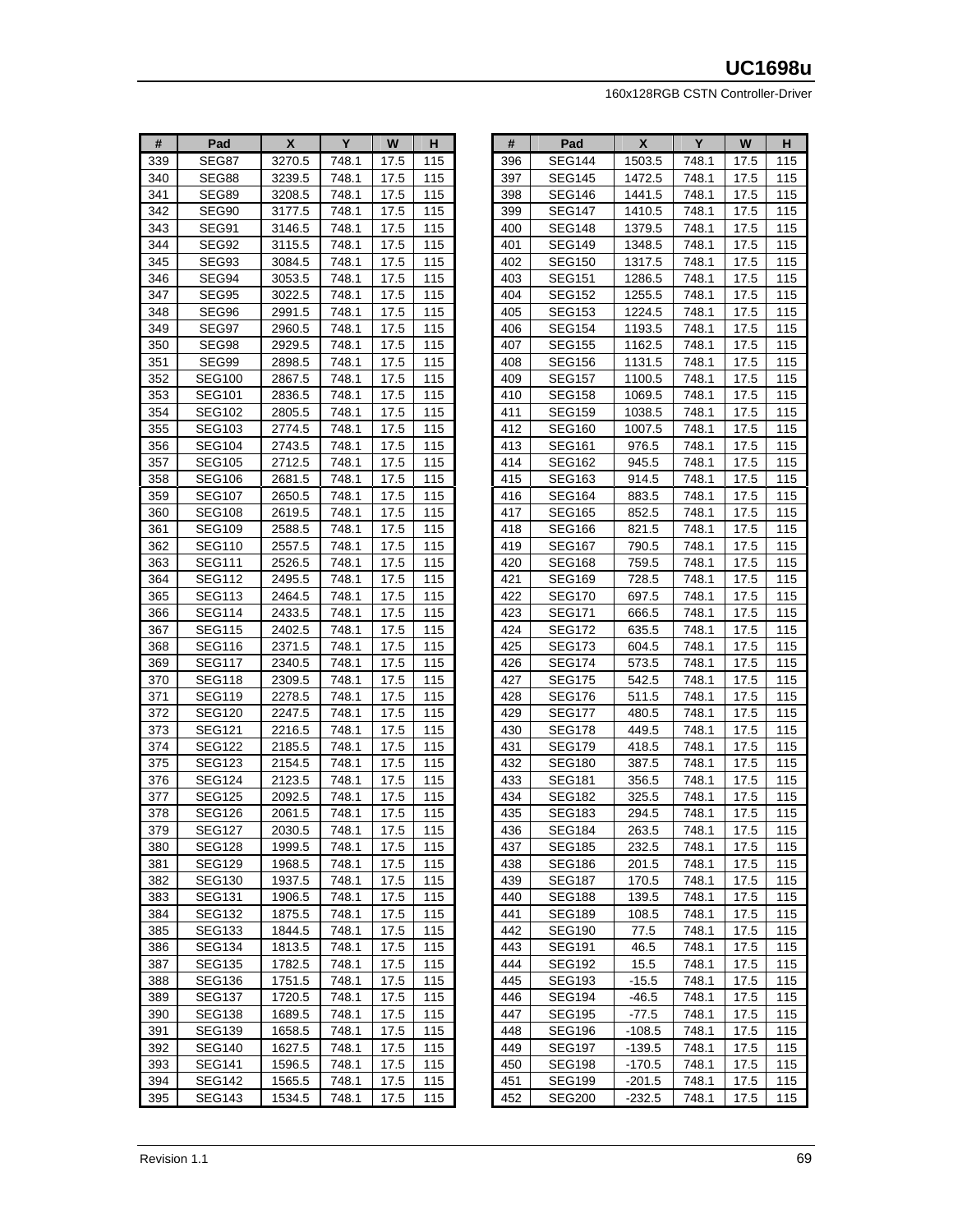High-Voltage Mixed-Signal IC **Development Controller Controller** Controller Controller Controller Controller Controller Controller Controller Controller Controller Controller Controller Controller Controller Controller Con

| #   | Pad           | X         | Υ     | W    | н   |
|-----|---------------|-----------|-------|------|-----|
| 453 | <b>SEG201</b> | $-263.5$  | 748.1 | 17.5 | 115 |
| 454 | SEG202        | -294.5    | 748.1 | 17.5 | 115 |
| 455 | SEG203        | $-325.5$  | 748.1 | 17.5 | 115 |
| 456 | SEG204        | $-356.5$  | 748.1 | 17.5 | 115 |
| 457 | SEG205        | -387.5    | 748.1 | 17.5 | 115 |
| 458 | SEG206        | -418.5    | 748.1 | 17.5 | 115 |
| 459 | SEG207        | $-449.5$  | 748.1 | 17.5 | 115 |
| 460 | SEG208        | -480.5    | 748.1 | 17.5 | 115 |
| 461 | SEG209        | -511.5    | 748.1 | 17.5 | 115 |
| 462 | <b>SEG210</b> | $-542.5$  | 748.1 | 17.5 | 115 |
| 463 | SEG211        | -573.5    | 748.1 | 17.5 | 115 |
| 464 | SEG212        | $-604.5$  | 748.1 | 17.5 | 115 |
| 465 | SEG213        | $-635.5$  | 748.1 | 17.5 | 115 |
| 466 | SEG214        | -666.5    | 748.1 | 17.5 | 115 |
| 467 | SEG215        | -697.5    | 748.1 | 17.5 | 115 |
| 468 | SEG216        | -728.5    | 748.1 | 17.5 | 115 |
| 469 | SEG217        | -759.5    | 748.1 | 17.5 | 115 |
| 470 | SEG218        | -790.5    | 748.1 | 17.5 | 115 |
| 471 | SEG219        | $-821.5$  | 748.1 | 17.5 | 115 |
| 472 | SEG220        | -852.5    | 748.1 | 17.5 | 115 |
| 473 | <b>SEG221</b> | -883.5    | 748.1 | 17.5 | 115 |
| 474 | SEG222        | $-914.5$  | 748.1 | 17.5 | 115 |
| 475 | SEG223        | $-945.5$  | 748.1 | 17.5 | 115 |
| 476 | <b>SEG224</b> | -976.5    | 748.1 | 17.5 | 115 |
| 477 | SEG225        | -1007.5   | 748.1 | 17.5 | 115 |
| 478 | <b>SEG226</b> | -1038.5   | 748.1 | 17.5 | 115 |
| 479 | SEG227        | $-1069.5$ | 748.1 | 17.5 | 115 |
| 480 | SEG228        | $-1100.5$ | 748.1 | 17.5 | 115 |
| 481 | SEG229        | -1131.5   | 748.1 | 17.5 | 115 |
| 482 | <b>SEG230</b> | -1162.5   | 748.1 | 17.5 | 115 |
| 483 | <b>SEG231</b> | -1193.5   | 748.1 | 17.5 | 115 |
| 484 | SEG232        | $-1224.5$ | 748.1 | 17.5 | 115 |
| 485 | SEG233        | -1255.5   | 748.1 | 17.5 | 115 |
| 486 | SEG234        | -1286.5   | 748.1 | 17.5 | 115 |
| 487 | SEG235        | -1317.5   | 748.1 | 17.5 | 115 |
| 488 | SEG236        | -1348.5   | 748.1 | 17.5 | 115 |
| 489 | SEG237        | -1379.5   | 748.1 | 17.5 | 115 |
| 490 | SEG238        | -1410.5   | 748.1 | 17.5 | 115 |
| 491 | SEG239        | $-1441.5$ | 748.1 | 17.5 | 115 |
| 492 | <b>SEG240</b> | $-1472.5$ | 748.1 | 17.5 | 115 |
| 493 | SEG241        | $-1503.5$ | 748.1 | 17.5 | 115 |
| 494 | SEG242        | $-1534.5$ | 748.1 | 17.5 | 115 |
| 495 | SEG243        | -1565.5   | 748.1 | 17.5 | 115 |
| 496 | SEG244        | -1596.5   | 748.1 | 17.5 | 115 |
| 497 | <b>SEG245</b> | -1627.5   | 748.1 | 17.5 | 115 |
| 498 | SEG246        | -1658.5   | 748.1 | 17.5 | 115 |
| 499 | SEG247        | -1689.5   | 748.1 | 17.5 | 115 |
| 500 | SEG248        | -1720.5   | 748.1 | 17.5 | 115 |
| 501 | SEG249        | -1751.5   | 748.1 | 17.5 | 115 |
| 502 | SEG250        | -1782.5   | 748.1 | 17.5 | 115 |
| 503 | SEG251        | $-1813.5$ | 748.1 | 17.5 | 115 |
| 504 | SEG252        | -1844.5   | 748.1 | 17.5 | 115 |
| 505 | SEG253        | -1875.5   | 748.1 | 17.5 | 115 |
| 506 | SEG254        | -1906.5   | 748.1 | 17.5 | 115 |
| 507 | SEG255        | -1937.5   | 748.1 | 17.5 | 115 |
| 508 | SEG256        | -1968.5   | 748.1 | 17.5 | 115 |
| 509 | SEG257        | -1999.5   | 748.1 | 17.5 | 115 |

| #   | Pad           | X         | Y     | W    | н   |
|-----|---------------|-----------|-------|------|-----|
| 510 | <b>SEG258</b> | $-2030.5$ | 748.1 | 17.5 | 115 |
| 511 | <b>SEG259</b> | -2061.5   | 748.1 | 17.5 | 115 |
| 512 | <b>SEG260</b> | $-2092.5$ | 748.1 | 17.5 | 115 |
| 513 | SEG261        | $-2123.5$ | 748.1 | 17.5 | 115 |
| 514 | SEG262        | -2154.5   | 748.1 | 17.5 | 115 |
| 515 | SEG263        | -2185.5   | 748.1 | 17.5 | 115 |
| 516 | SEG264        | -2216.5   | 748.1 | 17.5 | 115 |
| 517 | SEG265        | $-2247.5$ | 748.1 | 17.5 | 115 |
| 518 | <b>SEG266</b> | $-2278.5$ | 748.1 | 17.5 | 115 |
| 519 | SEG267        | -2309.5   | 748.1 | 17.5 | 115 |
| 520 | SEG268        | -2340.5   | 748.1 | 17.5 | 115 |
| 521 | <b>SEG269</b> | $-2371.5$ | 748.1 | 17.5 | 115 |
| 522 | SEG270        | -2402.5   | 748.1 | 17.5 | 115 |
| 523 | <b>SEG271</b> | $-2433.5$ | 748.1 | 17.5 | 115 |
| 524 | <b>SEG272</b> | -2464.5   | 748.1 | 17.5 | 115 |
| 525 | SEG273        | -2495.5   | 748.1 | 17.5 | 115 |
| 526 | <b>SEG274</b> | $-2526.5$ | 748.1 | 17.5 | 115 |
| 527 | <b>SEG275</b> | $-2557.5$ | 748.1 | 17.5 | 115 |
| 528 | SEG276        | -2588.5   | 748.1 | 17.5 | 115 |
| 529 | <b>SEG277</b> | $-2619.5$ | 748.1 | 17.5 | 115 |
| 530 | <b>SEG278</b> | $-2650.5$ | 748.1 | 17.5 | 115 |
| 531 | <b>SEG279</b> | $-2681.5$ | 748.1 | 17.5 | 115 |
| 532 | <b>SEG280</b> | $-2712.5$ | 748.1 | 17.5 | 115 |
| 533 | <b>SEG281</b> | $-2743.5$ | 748.1 | 17.5 | 115 |
| 534 | SEG282        | $-2774.5$ | 748.1 | 17.5 | 115 |
| 535 | SEG283        | $-2805.5$ | 748.1 | 17.5 | 115 |
| 536 | <b>SEG284</b> | $-2836.5$ | 748.1 | 17.5 | 115 |
| 537 | <b>SEG285</b> | -2867.5   | 748.1 | 17.5 | 115 |
| 538 | SEG286        | $-2898.5$ | 748.1 | 17.5 | 115 |
| 539 | SEG287        | -2929.5   | 748.1 | 17.5 | 115 |
| 540 | SEG288        | -2960.5   | 748.1 | 17.5 | 115 |
| 541 | SEG289        | $-2991.5$ | 748.1 | 17.5 | 115 |
| 542 | SEG290        | $-3022.5$ | 748.1 | 17.5 | 115 |
| 543 | <b>SEG291</b> | $-3053.5$ | 748.1 | 17.5 | 115 |
| 544 | SEG292        | $-3084.5$ | 748.1 | 17.5 | 115 |
| 545 | <b>SEG293</b> | -3115.5   | 748.1 | 17.5 | 115 |
| 546 | SEG294        | $-3146.5$ | 748.1 | 17.5 | 115 |
| 547 | <b>SEG295</b> | $-3177.5$ | 748.1 | 17.5 | 115 |
| 548 | <b>SEG296</b> | $-3208.5$ | 748.1 | 17.5 | 115 |
| 549 | <b>SEG297</b> | $-3239.5$ | 748.1 | 17.5 | 115 |
| 550 | <b>SEG298</b> | 3270.5    | 748.1 | 17.5 | 115 |
| 551 | SEG299        | -3301.5   | 748.1 | 17.5 | 115 |
| 552 | <b>SEG300</b> | -3332.5   | 748.1 | 17.5 | 115 |
| 553 | SEG301        | -3363.5   | 748.1 | 17.5 | 115 |
| 554 | <b>SEG302</b> | -3394.5   | 748.1 | 17.5 | 115 |
| 555 | <b>SEG303</b> | -3425.5   | 748.1 | 17.5 | 115 |
| 556 | SEG304        | -3456.5   | 748.1 | 17.5 | 115 |
| 557 | SEG305        | -3487.5   | 748.1 | 17.5 | 115 |
| 558 | SEG306        | -3518.5   | 748.1 | 17.5 | 115 |
| 559 | <b>SEG307</b> | -3549.5   | 748.1 | 17.5 | 115 |
| 560 | <b>SEG308</b> | -3580.5   | 748.1 | 17.5 | 115 |
| 561 | SEG309        | $-3611.5$ | 748.1 | 17.5 | 115 |
| 562 | SEG310        | -3642.5   | 748.1 | 17.5 | 115 |
| 563 | SEG311        | -3673.5   | 748.1 | 17.5 | 115 |
| 564 | SEG312        | -3704.5   | 748.1 | 17.5 | 115 |
| 565 | SEG313        | -3735.5   | 748.1 | 17.5 | 115 |
| 566 | SEG314        | -3766.5   | 748.1 | 17.5 | 115 |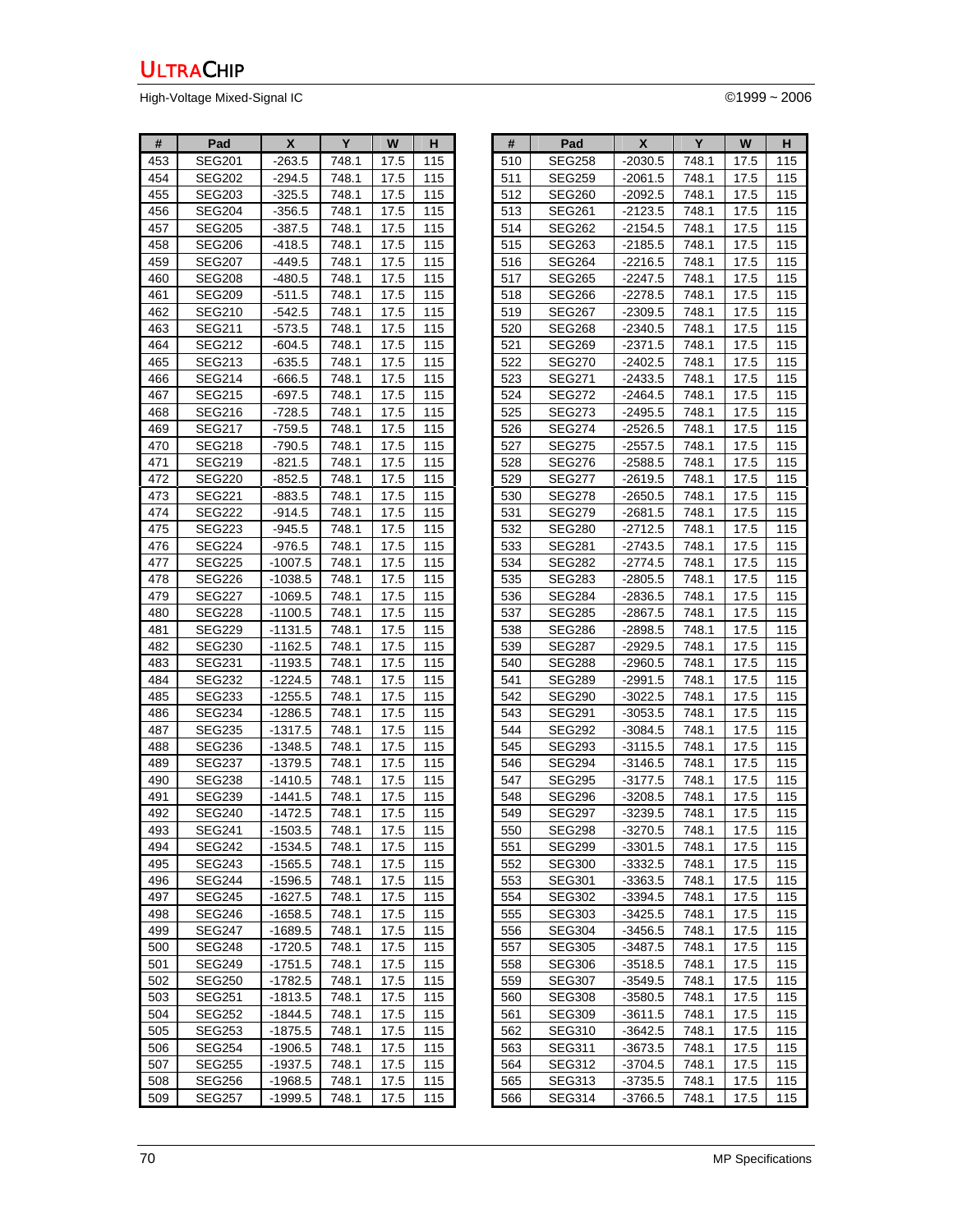160x128RGB CSTN Controller-Driver

| #          | Pad              | X                  | Y              | W            | н          |
|------------|------------------|--------------------|----------------|--------------|------------|
| 567        | <b>SEG315</b>    | -3797.5            | 748.1          | 17.5         | 115        |
| 568        | <b>SEG316</b>    | $-3828.5$          | 748.1          | 17.5         | 115        |
| 569        | SEG317           | $-3859.5$          | 748.1          | 17.5         | 115        |
| 570        | SEG318           | $-3890.5$          | 748.1          | 17.5         | 115        |
| 571        | <b>SEG319</b>    | $-3921.5$          | 748.1          | 17.5         | 115        |
| 572        | <b>SEG320</b>    | $-3952.5$          | 748.1          | 17.5         | 115        |
| 573        | <b>SEG321</b>    | -3983.5            | 748.1          | 17.5         | 115        |
| 574        | SEG322           | $-4014.5$          | 748.1          | 17.5         | 115        |
| 575        | SEG323           | -4045.5            | 748.1          | 17.5         | 115        |
| 576        | SEG324           | -4076.5            | 748.1          | 17.5         | 115        |
| 577        | <b>SEG325</b>    | -4107.5            | 748.1          | 17.5         | 115        |
| 578        | <b>SEG326</b>    | $-4138.5$          | 748.1          | 17.5         | 115        |
| 579        | SEG327           | -4169.5            | 748.1          | 17.5         | 115        |
| 580        | SEG328           | -4200.5            | 748.1          | 17.5         | 115        |
| 581        | SEG329           | -4231.5            | 748.1          | 17.5         | 115        |
| 582        | <b>SEG330</b>    | -4262.5            | 748.1          | 17.5         | 115        |
| 583        | <b>SEG331</b>    | $-4293.5$          | 748.1          | 17.5         | 115        |
| 584        | SEG332           | $-4324.5$          | 748.1          | 17.5         | 115        |
| 585        | SEG333           | $-4355.5$          | 748.1          | 17.5         | 115        |
| 586        | SEG334           | -4386.5            | 748.1          | 17.5         | 115        |
| 587        | <b>SEG335</b>    | $-4417.5$          | 748.1          | 17.5         | 115        |
| 588        | SEG336           | $-4448.5$          | 748.1          | 17.5         | 115        |
| 589        | <b>SEG337</b>    | -4479.5            | 748.1          | 17.5         | 115        |
| 590        | SEG338           | -4510.5            | 748.1          | 17.5         | 115        |
| 591        | SEG339           | -4541.5            | 748.1          | 17.5         | 115        |
| 592        | <b>SEG340</b>    | -4572.5            | 748.1          | 17.5         | 115        |
| 593        | SEG341           | $-4603.5$          | 748.1          | 17.5         | 115        |
| 594        | SEG342           | -4634.5            | 748.1          | 17.5         | 115        |
| 595        | SEG343           | $-4665.5$          | 748.1          | 17.5         | 115        |
| 596        | SEG344           | -4696.5            | 748.1          | 17.5         | 115        |
| 597        | <b>SEG345</b>    | $-4727.5$          | 748.1          | 17.5         | 115        |
| 598        | SEG346           | $-4758.5$          | 748.1          | 17.5         | 115        |
|            |                  |                    |                |              |            |
| 599<br>600 | SEG347<br>SEG348 | -4789.5<br>-4820.5 | 748.1<br>748.1 | 17.5<br>17.5 | 115<br>115 |
|            |                  |                    |                |              |            |
| 601        | SEG349           | -4851.5            | 748.1          | 17.5         | 115        |
| 602        | <b>SEG350</b>    | -4882.5            | 748.1          | 17.5         | 115        |
| 603        | SEG351           | $-4913.5$          | 748.1          | 17.5         | 115        |
| 604        | SEG352           | -4944.5            | 748.1          | 17.5         | 115        |
| 605        | SEG353           | $-4975.5$          | 748.1          | 17.5         | 115        |
| 606        | SEG354           | -5006.5            | 748.1          | 17.5         | 115        |
| 607        | <b>SEG355</b>    | $-5037.5$          | 748.1          | 17.5         | 115        |
| 608        | SEG356           | -5068.5            | 748.1          | 17.5         | 115        |
| 609        | SEG357           | -5099.5            | 748.1          | 17.5         | 115        |
| 610        | SEG358           | -5130.5            | 748.1          | 17.5         | 115        |
| 611        | SEG359           | -5161.5            | 748.1          | 17.5         | 115        |
| 612        | SEG360           | $-5192.5$          | 748.1          | 17.5         | 115        |
| 613        | <b>SEG361</b>    | $-5223.5$          | 748.1          | 17.5         | 115        |
| 614        | <b>SEG362</b>    | -5254.5            | 748.1          | 17.5         | 115        |
| 615        | SEG363           | $-5285.5$          | 748.1          | 17.5         | 115        |
| 616        | SEG364           | -5316.5            | 748.1          | 17.5         | 115        |
| 617        | SEG365           | -5347.5            | 748.1          | 17.5         | 115        |
| 618        | SEG366           | $-5378.5$          | 748.1          | 17.5         | 115        |
| 619        | <b>SEG367</b>    | -5409.5            | 748.1          | 17.5         | 115        |
| 620        | SEG368           | -5440.5            | 748.1          | 17.5         | 115        |
| 621        | SEG369           | -5471.5            | 748.1          | 17.5         | 115        |
| 622        | SEG370           | -5502.5            | 748.1          | 17.5         | 115        |
| 623        | SEG371           | -5533.5            | 748.1          | 17.5         | 115        |

| #   | Pad               | X         | Y     | W    | н   |
|-----|-------------------|-----------|-------|------|-----|
| 624 | SEG372            | -5564.5   | 748.1 | 17.5 | 115 |
| 625 | <b>SEG373</b>     | -5595.5   | 748.1 | 17.5 | 115 |
| 626 | <b>SEG374</b>     | $-5626.5$ | 748.1 | 17.5 | 115 |
| 627 | <b>SEG375</b>     | -5657.5   | 748.1 | 17.5 | 115 |
| 628 | <b>SEG376</b>     | -5688.5   | 748.1 | 17.5 | 115 |
| 629 | <b>SEG377</b>     | $-5719.5$ | 748.1 | 17.5 | 115 |
| 630 | SEG378            | -5750.5   | 748.1 | 17.5 | 115 |
| 631 | SEG379            | $-5781.5$ | 748.1 | 17.5 | 115 |
| 632 | SEG380            | $-5812.5$ | 748.1 | 17.5 | 115 |
| 633 | <b>SEG381</b>     | $-5843.5$ | 748.1 | 17.5 | 115 |
| 634 | SEG382            | $-5874.5$ | 748.1 | 17.5 | 115 |
| 635 | <b>SEG383</b>     | -5905.5   | 748.1 | 17.5 | 115 |
| 636 | SEG384            | -5936.5   | 748.1 | 17.5 | 115 |
| 637 | COM <sub>2</sub>  | -5967.5   | 748.1 | 17.5 | 115 |
| 638 | COM <sub>4</sub>  | $-5998.5$ | 748.1 | 17.5 | 115 |
| 639 | COM <sub>6</sub>  | -6029.5   | 748.1 | 17.5 | 115 |
| 640 | COM8              | $-6060.5$ | 748.1 | 17.5 | 115 |
| 641 | COM <sub>10</sub> | $-6091.5$ | 748.1 | 17.5 | 115 |
| 642 | COM <sub>12</sub> | $-6122.5$ | 748.1 | 17.5 | 115 |
| 643 | COM <sub>14</sub> | -6153.5   | 748.1 | 17.5 | 115 |
| 644 | COM <sub>16</sub> | -6184.5   | 748.1 | 17.5 | 115 |
| 645 | COM <sub>18</sub> | -6215.5   | 748.1 | 17.5 | 115 |
| 646 | COM <sub>20</sub> | -6246.5   | 748.1 | 17.5 | 115 |
| 647 | COM <sub>22</sub> | -6277.5   | 748.1 | 17.5 | 115 |
| 648 | COM <sub>24</sub> | $-6308.5$ | 748.1 | 17.5 | 115 |
| 649 | COM <sub>26</sub> | -6339.5   | 748.1 | 17.5 | 115 |
| 650 | COM <sub>28</sub> | -6370.5   | 748.1 | 17.5 | 115 |
| 651 | COM30             | $-6401.5$ | 748.1 | 17.5 | 115 |
| 652 | COM32             | -6432.5   | 748.1 | 17.5 | 115 |
| 653 | COM34             | $-6463.5$ | 748.1 | 17.5 | 115 |

 (The values of the x-coordinate and the y-coordinate in the table are after rounded.)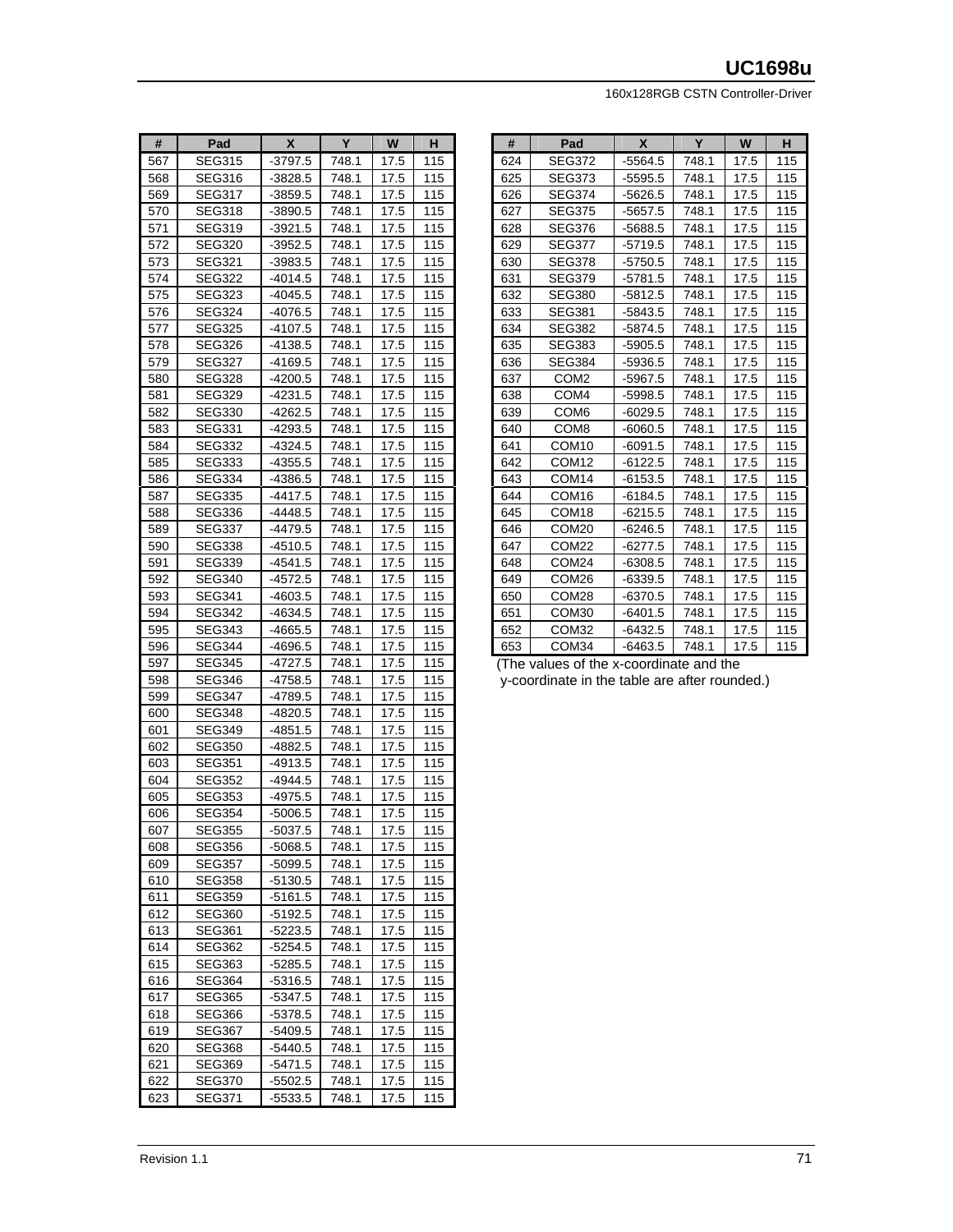## **ULTRACHIP**

High-Voltage Mixed-Signal IC ©1999 ~ 2006

## **TRAY INFORMATION**